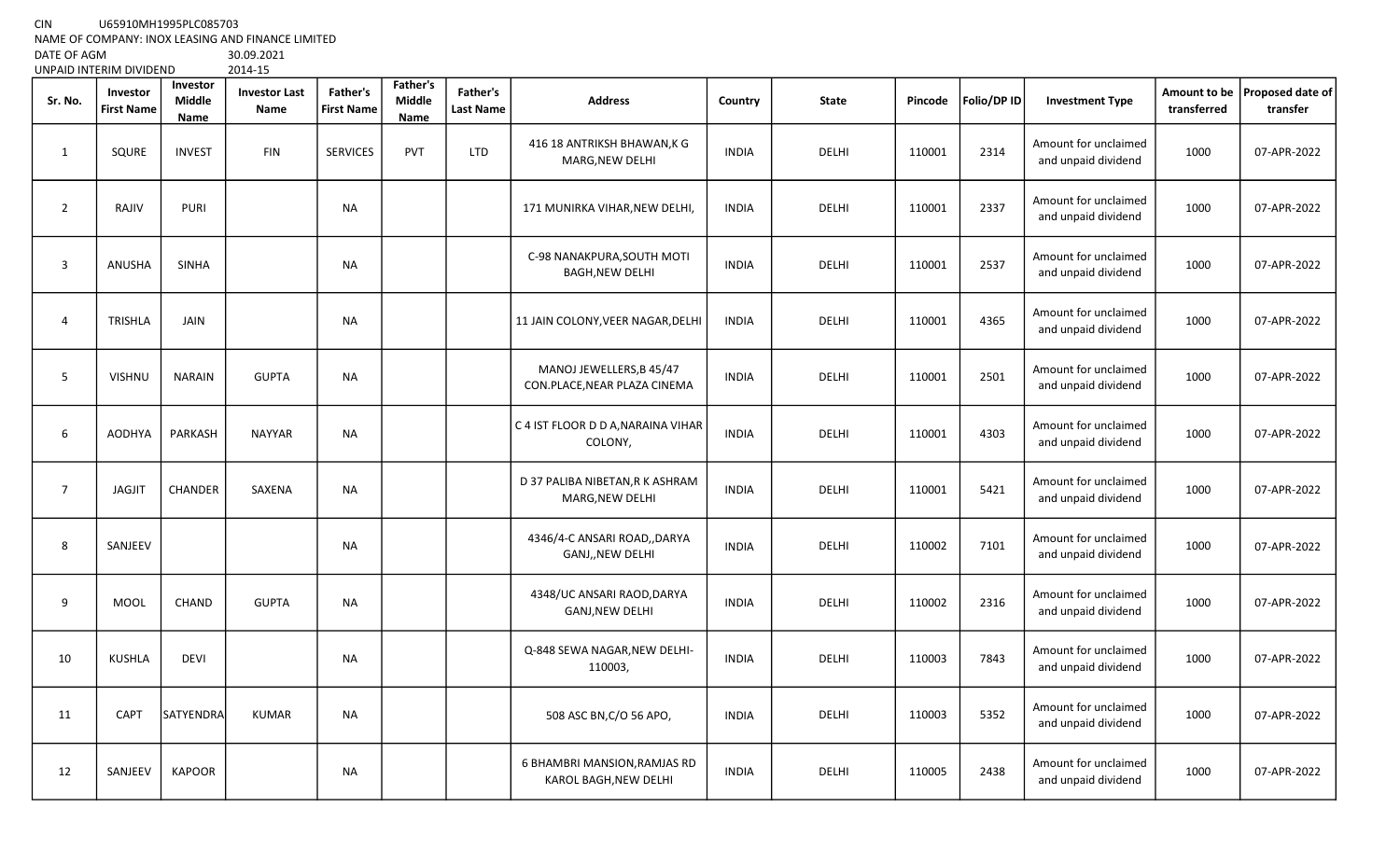| 13 | <b>NUTAN</b>  | <b>KUMARI</b> |              | <b>NA</b>    |              | 1428 GALI SANGHIYAN, CHANDNI<br>CHOWK, DELHI                     | <b>INDIA</b> | DELHI | 110006 | 4395 | Amount for unclaimed<br>and unpaid dividend | 1000 | 07-APR-2022 |
|----|---------------|---------------|--------------|--------------|--------------|------------------------------------------------------------------|--------------|-------|--------|------|---------------------------------------------|------|-------------|
| 14 | SANJAY        | <b>ARORA</b>  |              | <b>NA</b>    |              | 2160, BAHADURGAH ROAD,, ROOM<br>NO.4, DUA BUILDING, SADAR BAZAR, | <b>INDIA</b> | DELHI | 110006 | 7785 | Amount for unclaimed<br>and unpaid dividend | 1000 | 07-APR-2022 |
| 15 | SAROJ         | <b>KUMAR</b>  |              | <b>NA</b>    |              | 11/8 SHAKTI NAGAR, DELHI,                                        | <b>INDIA</b> | DELHI | 110007 | 2437 | Amount for unclaimed<br>and unpaid dividend | 1000 | 07-APR-2022 |
| 16 | PREM          | LATA          |              | <b>NA</b>    |              | E 136, KAMALA NAGAR, DELHI                                       | <b>INDIA</b> | DELHI | 110007 | 5061 | Amount for unclaimed<br>and unpaid dividend | 1000 | 07-APR-2022 |
| 17 | <b>VISHAL</b> | CHHABRA       |              | NA           |              | 10/3 SHAKTI NAGAR, BACK SIDE,                                    | <b>INDIA</b> | DELHI | 110007 | 5795 | Amount for unclaimed<br>and unpaid dividend | 1000 | 07-APR-2022 |
| 18 | GAUTAM        | SINGH         | RAWAT        | <b>NA</b>    |              | T 563 F /4 GALI NO 2, BALJEET<br>NAGAR,                          | <b>INDIA</b> | DELHI | 110008 | 2317 | Amount for unclaimed<br>and unpaid dividend | 1000 | 07-APR-2022 |
| 19 | PRITPAL       | SINGH         |              | <b>NA</b>    |              | 1663 OUTRAM LINE, GURUTEG<br><b>BAHADUR NAGAR, DELHI</b>         | <b>INDIA</b> | DELHI | 110009 | 2385 | Amount for unclaimed<br>and unpaid dividend | 1000 | 07-APR-2022 |
| 20 | NARENDRA      | KAUR          |              | <b>NA</b>    |              | W/O SRI BALWANT SINGH, 3/68<br>SHAM SINGH STREET, DELHI CANTT    | <b>INDIA</b> | DELHI | 110010 | 5426 | Amount for unclaimed<br>and unpaid dividend | 1000 | 07-APR-2022 |
| 21 | LT.           | COL           | <b>RAM</b>   | <b>SINGH</b> | <b>RAWAT</b> | AFMSD, DELHI CANTT,                                              | <b>INDIA</b> | DELHI | 110010 | 2447 | Amount for unclaimed<br>and unpaid dividend | 1000 | 07-APR-2022 |
| 22 | <b>SURESH</b> | LOHIYA        |              | <b>NA</b>    |              | F-169, MANSROVER GARDEN, NEW<br>DELHI,                           | <b>INDIA</b> | DELHI | 110015 | 4291 | Amount for unclaimed<br>and unpaid dividend | 1000 | 07-APR-2022 |
| 23 | RAJ           | <b>KUMAR</b>  | <b>KALRA</b> | <b>NA</b>    |              | D-8 RAJA GARDEN, NEW DELHI,                                      | INDIA        | DELHI | 110015 | 5046 | Amount for unclaimed<br>and unpaid dividend | 1000 | 07-APR-2022 |
| 24 | SUNIL         | SAXENA        |              | <b>NA</b>    |              | B-1/7 HAUZ KHAS GR FLOOR, NEW<br>DELHI,                          | <b>INDIA</b> | DELHI | 110016 | 5908 | Amount for unclaimed<br>and unpaid dividend | 1000 | 07-APR-2022 |
| 25 | KARAN         | SINGH         |              | <b>NA</b>    |              | $C/O. C-7/122$<br>SAFDARJUNG, DEVELOPMENT<br>AREA,, NEW DELHI    | <b>INDIA</b> | DELHI | 110016 | 7161 | Amount for unclaimed<br>and unpaid dividend | 1000 | 07-APR-2022 |
| 26 | AMAR          | SINGH         | SAWHNEY      | <b>NA</b>    |              | 16/45A TILAK NAGAR, NEW DELHI,                                   | <b>INDIA</b> | DELHI | 110018 | 2379 | Amount for unclaimed<br>and unpaid dividend | 1000 | 07-APR-2022 |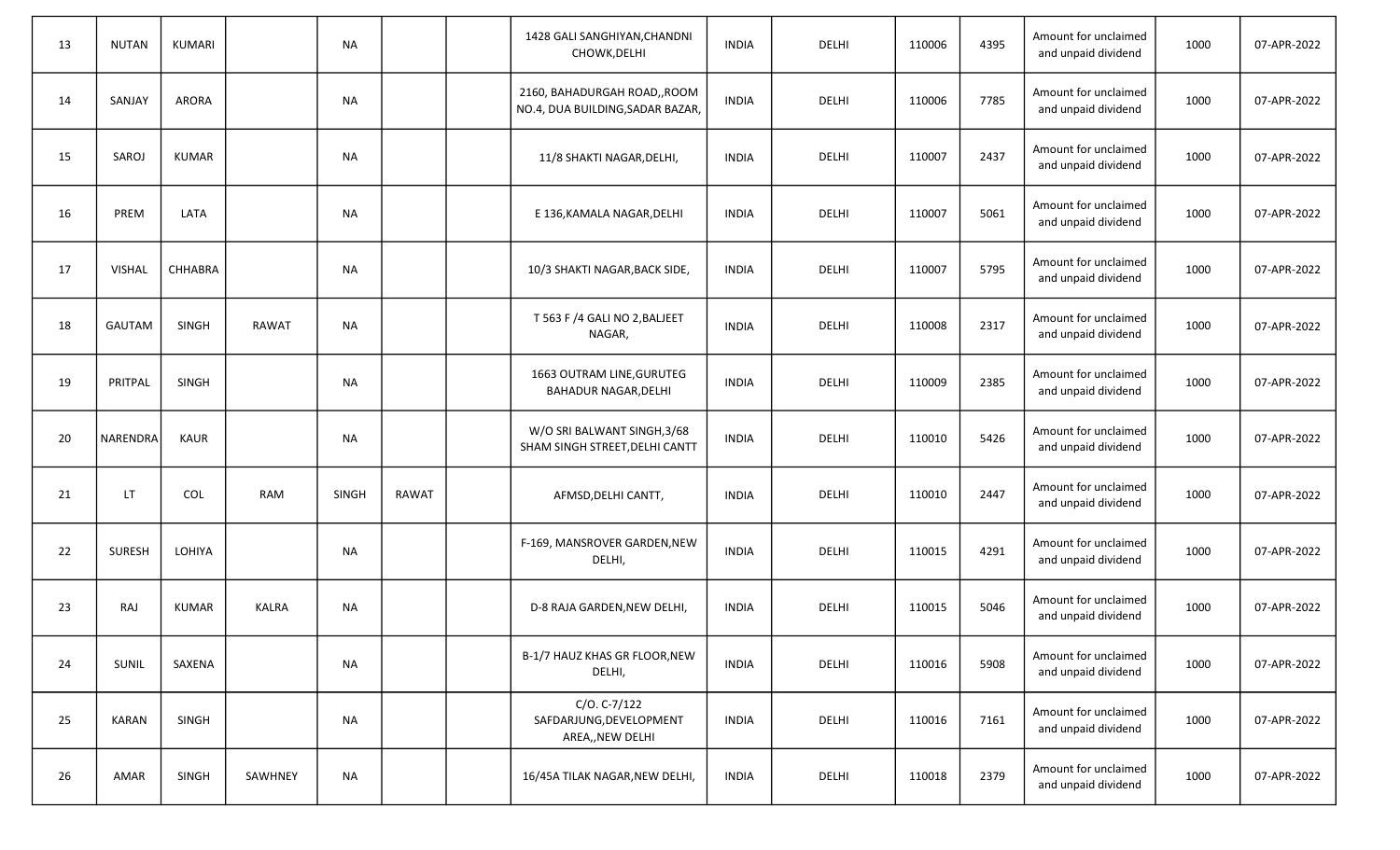| 27 | <b>MANI</b>    | <b>KAKKAR</b>     |               | <b>NA</b> |  | 17 MANDAKINI, NRI COMPLEX, GKIV                            | <b>INDIA</b> | DELHI | 110019 | 12318913 | Amount for unclaimed<br>and unpaid dividend | 1000 | 07-APR-2022 |
|----|----------------|-------------------|---------------|-----------|--|------------------------------------------------------------|--------------|-------|--------|----------|---------------------------------------------|------|-------------|
| 28 | ANJU           | SHALI             |               | <b>NA</b> |  | C/O LT COL A K SHALI, ARMY BATTLE<br>HONOURS MESS, SP MARG | <b>INDIA</b> | DELHI | 110021 | 2423     | Amount for unclaimed<br>and unpaid dividend | 1000 | 07-APR-2022 |
| 29 | <b>KRISHNA</b> | SHALI             |               | <b>NA</b> |  | C/O LT COL L K SHALI, ARMY BATTLE<br>HONOURS MESS, SP MARG | <b>INDIA</b> | DELHI | 110021 | 2424     | Amount for unclaimed<br>and unpaid dividend | 1000 | 07-APR-2022 |
| 30 | <b>NARGIS</b>  | <b>RASTOGI</b>    |               | NA        |  | 27 SATYA NIKETAN, MOTI BAGH<br><b>II, NEW DELHI</b>        | <b>INDIA</b> | DELHI | 110021 | 4328     | Amount for unclaimed<br>and unpaid dividend | 1000 | 07-APR-2022 |
| 31 | SENGUPTA       | M                 | К             | <b>NA</b> |  | QUARTER NO 521, SECTOR III, RK<br>PURAM                    | <b>INDIA</b> | DELHI | 110021 | 2360     | Amount for unclaimed<br>and unpaid dividend | 1000 | 07-APR-2022 |
| 32 | <b>SUDESH</b>  | RANI              |               | <b>NA</b> |  | EPT-147 SAROJINI NAGAR, NEW<br>DELHI,                      | <b>INDIA</b> | DELHI | 110023 | 4374     | Amount for unclaimed<br>and unpaid dividend | 1000 | 07-APR-2022 |
| 33 | AKESHKUMA      | SHARMA            |               | <b>NA</b> |  | G-1729 LAXMIBAI NAGAR, NEW<br>DELHI,                       | <b>INDIA</b> | DELHI | 110023 | 4419     | Amount for unclaimed<br>and unpaid dividend | 1000 | 07-APR-2022 |
| 34 | SARITA         | <b>SHAH</b>       |               | <b>NA</b> |  | J-125, SAROJINI NAGAR,, NEW DELHI-<br>110023,              | <b>INDIA</b> | DELHI | 110023 | 7291     | Amount for unclaimed<br>and unpaid dividend | 1000 | 07-APR-2022 |
| 35 | DHAMIJA        | Y                 | N             | <b>NA</b> |  | G-2341, NETAJI NAGAR, NEW DELHI                            | <b>INDIA</b> | DELHI | 110023 | 2453     | Amount for unclaimed<br>and unpaid dividend | 1000 | 07-APR-2022 |
| 36 | <b>ASHOK</b>   | <b>KWATRA</b>     |               | <b>NA</b> |  | B II-12, LAJPAT NAGAR, NEW DELHI                           | <b>INDIA</b> | DELHI | 110024 | 2464     | Amount for unclaimed<br>and unpaid dividend | 1000 | 07-APR-2022 |
| 37 | VIJAY          | <b>KUMAR</b>      | <b>BHATIA</b> | <b>NA</b> |  | IST D/216 LAJPAT NGR, N DELHI,                             | <b>INDIA</b> | DELHI | 110024 | 4431     | Amount for unclaimed<br>and unpaid dividend | 1000 | 07-APR-2022 |
| 38 | <b>VINAY</b>   | <b>KUMAR</b>      | <b>BANSAL</b> | $\sf NA$  |  | C/O SYNAPSE, A-4-A LAJPAT NAGAR-<br>II, NEW DELHI          | <b>INDIA</b> | DELHI | 110024 | 5425     | Amount for unclaimed<br>and unpaid dividend | 1000 | 07-APR-2022 |
| 39 |                | KULDIP MANSUKHANI |               | <b>NA</b> |  | 26A POCKET - A, SUKHDEV<br>VIHAR, NEW DELHI                | <b>INDIA</b> | DELHI | 110025 | 2496     | Amount for unclaimed<br>and unpaid dividend | 1000 | 07-APR-2022 |
| 40 |                | SAMBHAV AGGARWAL  |               | <b>NA</b> |  | H.NO.- 16/43, WEST PUNJABI BAGH,                           | <b>INDIA</b> | DELHI | 110026 | 10798467 | Amount for unclaimed<br>and unpaid dividend | 1000 | 07-APR-2022 |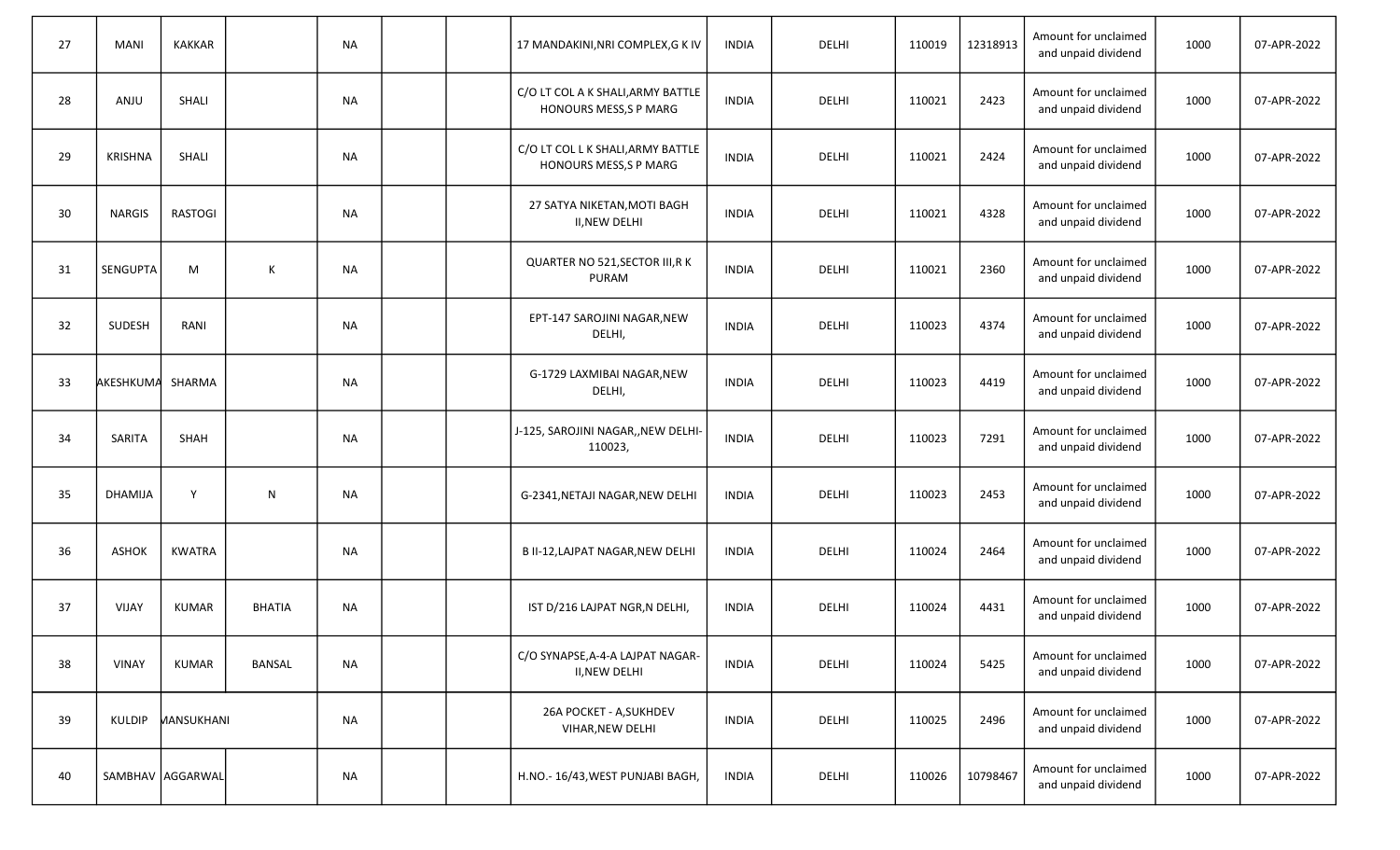| 41 | KAUSHLYA       | <b>DEVI</b>  |              | <b>NA</b> |  | EA/130/2, TAGORE GARDEN, NEW<br>DELHI                                               | <b>INDIA</b> | DELHI | 110027 | 2488 | Amount for unclaimed<br>and unpaid dividend | 1000 | 07-APR-2022 |
|----|----------------|--------------|--------------|-----------|--|-------------------------------------------------------------------------------------|--------------|-------|--------|------|---------------------------------------------|------|-------------|
| 42 | KULWANT        | KAUR         |              | <b>NA</b> |  | BF 7, TAGORE GARDEN, NEW DELHI                                                      | <b>INDIA</b> | DELHI | 110027 | 5408 | Amount for unclaimed<br>and unpaid dividend | 1000 | 07-APR-2022 |
| 43 | RENU           | GOEL         |              | <b>NA</b> |  | B-6/96 SAFDARJUNG ENCLAVE,, NEW<br>DELHI-110029,                                    | <b>INDIA</b> | DELHI | 110029 | 7361 | Amount for unclaimed<br>and unpaid dividend | 7000 | 07-APR-2022 |
| 44 | <b>ROOP</b>    | <b>CHAND</b> | AHUJA        | <b>NA</b> |  | 2/36 GEETA COLONY, DELHI,                                                           | <b>INDIA</b> | DELHI | 110031 | 2395 | Amount for unclaimed<br>and unpaid dividend | 1000 | 07-APR-2022 |
| 45 | VIJAY          | AGARWAL      |              | <b>NA</b> |  | C/O EMINENY COMPUTERS, 104<br>SASCO BHAWAN, AZADPUR<br><b>COMMERCIAL COMPLEX</b>    | <b>INDIA</b> | DELHI | 110033 | 2463 | Amount for unclaimed<br>and unpaid dividend | 1000 | 07-APR-2022 |
| 46 | <b>BABULAL</b> | <b>JAIN</b>  |              | <b>NA</b> |  | M 727 SHAKURPUR, ANAND<br>VAS, DELHI                                                | <b>INDIA</b> | DELHI | 110034 | 2444 | Amount for unclaimed<br>and unpaid dividend | 1000 | 07-APR-2022 |
| 47 | VIJAY          | <b>KUMAR</b> |              | <b>NA</b> |  | 130 KAPIL VIHAR, PITAMPURA, DELHI                                                   | <b>INDIA</b> | DELHI | 110034 | 4422 | Amount for unclaimed<br>and unpaid dividend | 1000 | 07-APR-2022 |
| 48 | SHEELA         | <b>KANTH</b> |              | <b>NA</b> |  | SECTOR C POCKET 2, FLAT NO 2369<br>VASANT KUNJ, NEW DELHI                           | <b>INDIA</b> | DELHI | 110037 | 4383 | Amount for unclaimed<br>and unpaid dividend | 1000 | 07-APR-2022 |
| 49 | CHARU          | SINGHAL      |              | <b>NA</b> |  | 1379 GALI SUMARAN, NAJAF<br><b>GARH, NEW DELHI</b>                                  | <b>INDIA</b> | DELHI | 110043 | 2390 | Amount for unclaimed<br>and unpaid dividend | 1000 | 07-APR-2022 |
| 50 | <b>HARI</b>    | PRAKASH      | <b>GUPTA</b> | <b>NA</b> |  | 249 C NAWADA BAZAR, NAJAFGARH,                                                      | <b>INDIA</b> | DELHI | 110043 | 6634 | Amount for unclaimed<br>and unpaid dividend | 1000 | 07-APR-2022 |
| 51 | SUDARSHAN      | KUMAR        | <b>GUPTA</b> | <b>NA</b> |  | H NO.WZ-104 GALI NO.3A, ELECT<br>POLE NO.36, RAM CHOWK, SADH<br>NAGAR, PALAM COLONY | <b>INDIA</b> | DELHI | 110045 | 4355 | Amount for unclaimed<br>and unpaid dividend | 1000 | 07-APR-2022 |
| 52 | YOGESH         | GANGWANI     |              | <b>NA</b> |  | 11/62 WEST AZAD NAGAR, DELHI,                                                       | <b>INDIA</b> | DELHI | 110051 | 2340 | Amount for unclaimed<br>and unpaid dividend | 1000 | 07-APR-2022 |
| 53 | ANJU           | AGGARWAL     |              | <b>NA</b> |  | E 15/12 KRISHNA NAGAR, DELHI,                                                       | <b>INDIA</b> | DELHI | 110051 | 5064 | Amount for unclaimed<br>and unpaid dividend | 1000 | 07-APR-2022 |
| 54 | PRASHANT       | KUMAR        |              | <b>NA</b> |  | 15 SFS FLATS, SHAKTI<br>APARTMENT, ASHOK VIHAR III                                  | <b>INDIA</b> | DELHI | 110052 | 2345 | Amount for unclaimed<br>and unpaid dividend | 1000 | 07-APR-2022 |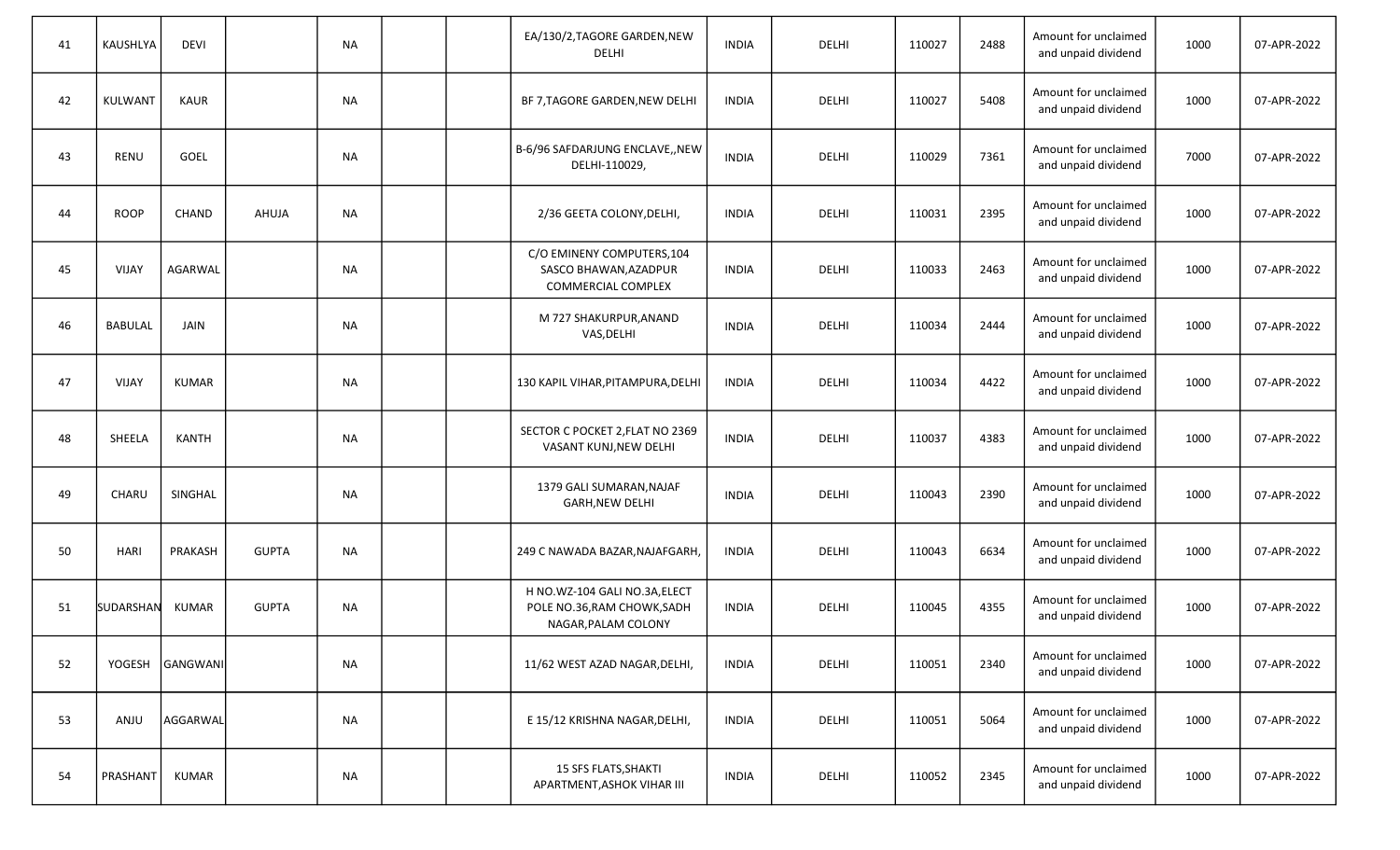| 55 | SANGEETA            | <b>BANSAL</b>     |               | <b>NA</b> |  | <b>BM 55 WEST SHALIMAR</b><br>BAGH, DELHI,                                                     | <b>INDIA</b> | DELHI | 110052 | 2490 | Amount for unclaimed<br>and unpaid dividend | 1000 | 07-APR-2022 |
|----|---------------------|-------------------|---------------|-----------|--|------------------------------------------------------------------------------------------------|--------------|-------|--------|------|---------------------------------------------|------|-------------|
| 56 | LEELA               | <b>GUPTA</b>      |               | NA        |  | 21 BANARSI DASS<br>ESTATE, TIMARPUR, DELHI                                                     | <b>INDIA</b> | DELHI | 110054 | 4329 | Amount for unclaimed<br>and unpaid dividend | 1000 | 07-APR-2022 |
| 57 | NEELAM              |                   |               | <b>NA</b> |  | 72 GOKHALE MARKET, OPP TIS<br>HAZARI COURT, DELHI                                              | <b>INDIA</b> | DELHI | 110054 | 4360 | Amount for unclaimed<br>and unpaid dividend | 1000 | 07-APR-2022 |
| 58 | <b>NAGESH</b>       | SHARMA            |               | <b>NA</b> |  | B-555 D A FLATS, TIMAR PURA, NEW<br>DELHI                                                      | <b>INDIA</b> | DELHI | 110054 | 5407 | Amount for unclaimed<br>and unpaid dividend | 1000 | 07-APR-2022 |
| 59 | <b>GEETA</b>        | SAXENA            |               | <b>NA</b> |  | 48 RAM NAGAR, NEAR NEW DELHI<br>RAILWAY STN, NEW DELHI                                         | <b>INDIA</b> | DELHI | 110055 | 4323 | Amount for unclaimed<br>and unpaid dividend | 1000 | 07-APR-2022 |
| 60 | <b>REDITCAPITAL</b> |                   |               | <b>NA</b> |  | 62 BASANT LOK, VASANT VIHAR, NEW<br><b>DELHI</b>                                               | <b>INDIA</b> | DELHI | 110057 | 4446 | Amount for unclaimed<br>and unpaid dividend | 2000 | 07-APR-2022 |
| 61 | KULPAL              | KAUR              |               | <b>NA</b> |  | WZ 619, SHIV NAGAR EXT., , NEW<br><b>DELHI</b>                                                 | <b>INDIA</b> | DELHI | 110058 | 8043 | Amount for unclaimed<br>and unpaid dividend | 1000 | 07-APR-2022 |
| 62 | <b>ROHIT</b>        | <b>SHARMA</b>     |               | <b>NA</b> |  | RZ-B-44 SUBHASH<br>PARK, UTTAMNAGAR, NEW DELHI                                                 | <b>INDIA</b> | DELHI | 110059 | 4339 | Amount for unclaimed<br>and unpaid dividend | 1000 | 07-APR-2022 |
| 63 | <b>OM</b>           | PARKASH           | PRUTHI        | <b>NA</b> |  | C-82 MAYAPURI INDL AREA, PHASE<br><b>II, NEW DELHI</b>                                         | <b>INDIA</b> | DELHI | 110064 | 2394 | Amount for unclaimed<br>and unpaid dividend | 1000 | 07-APR-2022 |
| 64 | <b>VIJAY</b>        | KUMAR             |               | <b>NA</b> |  | 11 TAMOOR NAGAR, P O SRI NIWAS<br>PURI, NEW DELHI                                              | <b>INDIA</b> | DELHI | 110065 | 4372 | Amount for unclaimed<br>and unpaid dividend | 1000 | 07-APR-2022 |
| 65 | WAZIR               | <b>CHAND</b>      | <b>CHOPRA</b> | <b>NA</b> |  | B-201/1 EAST OF KAILASH, NEW<br>DELHI,                                                         | <b>INDIA</b> | DELHI | 110065 | 5026 | Amount for unclaimed<br>and unpaid dividend | 1000 | 07-APR-2022 |
| 66 |                     | GURINDER CHHATWAL |               | <b>NA</b> |  | AIR COMM TS CHHATWAL AVS SC<br>VM, SEC, KENDRIYA SAINK, MIN OF<br>DEF, WEST BLOCK-IV, RK PURAM | <b>INDIA</b> | DELHI | 110066 | 4801 | Amount for unclaimed<br>and unpaid dividend | 1000 | 07-APR-2022 |
| 67 | SNEHAL              | SONI              |               | <b>NA</b> |  | 61A OVERSEAS APARTMENTS, PLOT<br>NO 22 SECTOR 9, ROHINI                                        | <b>INDIA</b> | DELHI | 110085 | 2324 | Amount for unclaimed<br>and unpaid dividend | 1000 | 07-APR-2022 |
| 68 |                     | RACHNA SINDHWANI  |               | <b>NA</b> |  | 97/D-15/SECTOR-3, ROHINI,                                                                      | <b>INDIA</b> | DELHI | 110085 | 6127 | Amount for unclaimed<br>and unpaid dividend | 1000 | 07-APR-2022 |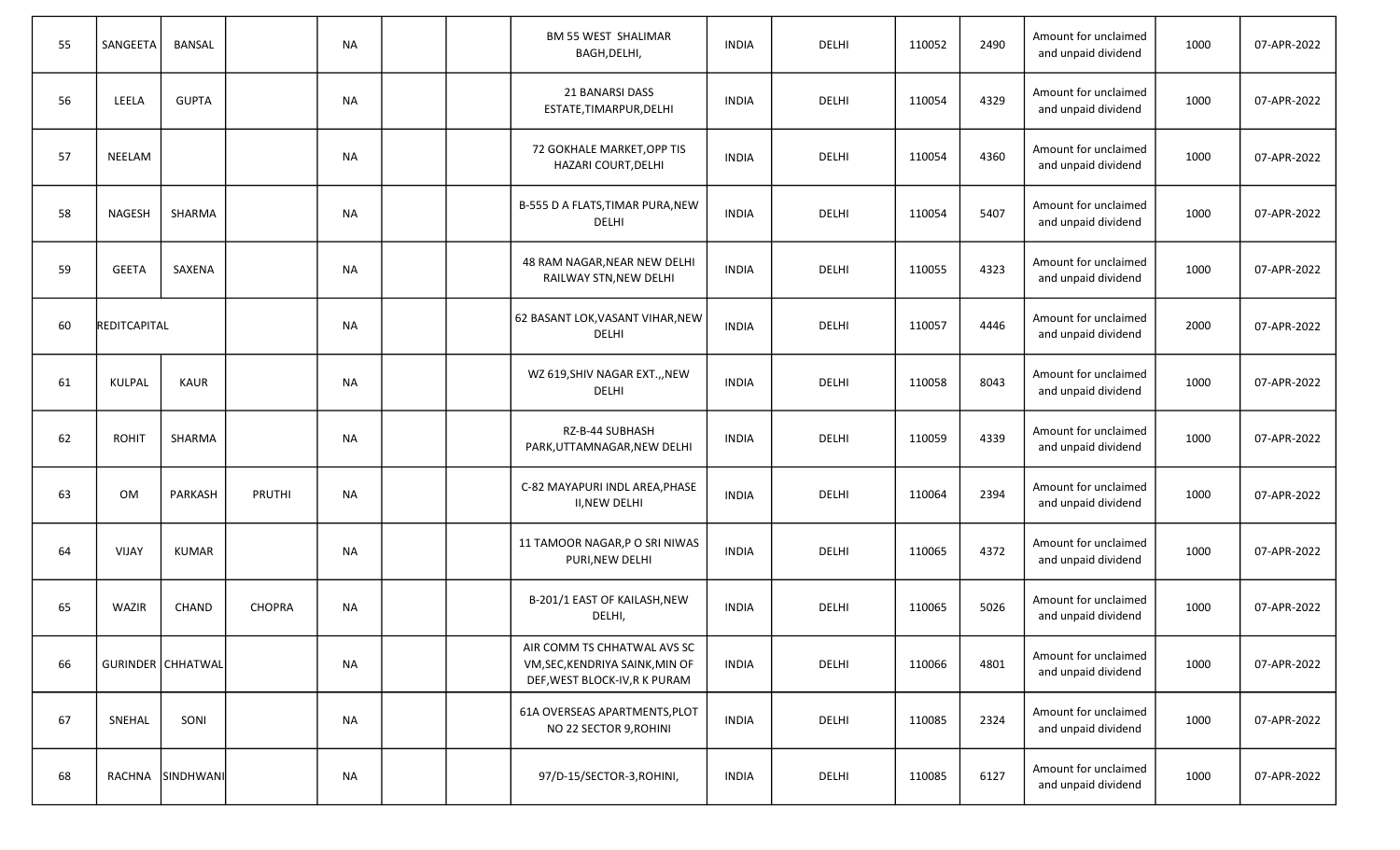| 69 | $\mathsf{C}$    | P              | JAIN          | <b>NA</b> |  | FLAT NO.203 POCKET C-8, SECTOR 8<br>ROHINI, DELHI-110085                                               | <b>INDIA</b> | DELHI          | 110085 | 6872     | Amount for unclaimed<br>and unpaid dividend | 1000 | 07-APR-2022 |
|----|-----------------|----------------|---------------|-----------|--|--------------------------------------------------------------------------------------------------------|--------------|----------------|--------|----------|---------------------------------------------|------|-------------|
| 70 | <b>DAVENDRA</b> | KUMAR          |               | <b>NA</b> |  | E 25 GALI NO 5 PANDAV<br>NAGAR, (JANTA GDN), PATPAR GANJ                                               | <b>INDIA</b> | DELHI          | 110091 | 4341     | Amount for unclaimed<br>and unpaid dividend | 1000 | 07-APR-2022 |
| 71 | SATYA           | PALL           | <b>SHARMA</b> | <b>NA</b> |  | C/O. J.S.PROPERTIES, SHOP NO.40,<br><b>DDA LOCAL</b><br>SHOPPING, COMPLEX, POCKET-<br>1. MAYUR VIHAR 1 | <b>INDIA</b> | DELHI          | 110091 | 2493     | Amount for unclaimed<br>and unpaid dividend | 1000 | 07-APR-2022 |
| 72 | VIJAY           | <b>BHUSHAN</b> |               | <b>NA</b> |  | B - 5, SWASTHYA VIHAR,                                                                                 | <b>INDIA</b> | DELHI          | 110092 | 10211199 | Amount for unclaimed<br>and unpaid dividend | 1000 | 07-APR-2022 |
| 73 | <b>GAYATRI</b>  | <b>DEVI</b>    | KEDIA         | <b>NA</b> |  | J & K BLOCK - 35, LAXMI<br>NAGAR, DELHI                                                                | <b>INDIA</b> | DELHI          | 110092 | 2315     | Amount for unclaimed<br>and unpaid dividend | 1000 | 07-APR-2022 |
| 74 | <b>KUSUM</b>    | <b>KUMARI</b>  | BHARGAVA      | <b>NA</b> |  | H NO A 16/2, USHA SADAN, NEHRU<br><b>GROUND NIT</b>                                                    | <b>INDIA</b> | HARYANA        | 121001 | 5014     | Amount for unclaimed<br>and unpaid dividend | 1000 | 07-APR-2022 |
| 75 | <b>NAND</b>     | LAL            | <b>BANSAL</b> | <b>NA</b> |  | HOUSE A 13/42, ASHOKA<br>CRESENT, GURGAON, TEH- GURGAON                                                | <b>INDIA</b> | Haryana        | 122001 | 10008332 | Amount for unclaimed<br>and unpaid dividend | 1000 | 07-APR-2022 |
| 76 | SANJAY          | TUTEJA         |               | <b>NA</b> |  | 126/8 SHIVAJI COLONY, ROHTAK,                                                                          | <b>INDIA</b> | <b>HARYANA</b> | 124001 | 2329     | Amount for unclaimed<br>and unpaid dividend | 1000 | 07-APR-2022 |
| 77 | <b>SURENDER</b> | GOEL           |               | <b>NA</b> |  | S/O SADHU RAM GOEL, 275/33 NAYA<br>PARAO, VAISH COLLEGE ROAD                                           | <b>INDIA</b> | <b>HARYANA</b> | 124001 | 5023     | Amount for unclaimed<br>and unpaid dividend | 1000 | 07-APR-2022 |
| 78 | MANJU           | <b>GUPTA</b>   |               | <b>NA</b> |  | C/O HARJAS RAI<br>RAMESHWARDAS, KATH<br>MANDI, ROHTAK (HARYANA)                                        | <b>INDIA</b> | HARYANA        | 124001 | 5429     | Amount for unclaimed<br>and unpaid dividend | 1000 | 07-APR-2022 |
| 79 | <b>ANITA</b>    | SINGHAL        |               | <b>NA</b> |  | H.NO.-1/288, NAI BASTI, GALI NO.-<br>2, BAHADURAGARH, DISTT. JHAJJAR                                   | <b>INDIA</b> | <b>HARYANA</b> | 124507 | 10007715 | Amount for unclaimed<br>and unpaid dividend | 1000 | 07-APR-2022 |
| 80 | SUNIL           | <b>KUMAR</b>   |               | <b>NA</b> |  | <b>GUPTA STORE, LOHAR</b><br>BAZAR, BHIWANI                                                            | <b>INDIA</b> | HARYANA        | 125021 | 2534     | Amount for unclaimed<br>and unpaid dividend | 1000 | 07-APR-2022 |
| 81 | <b>KAVITA</b>   |                |               | <b>NA</b> |  | C/O SH BALAJI<br>FINANCIAL, SERVICES, 47 SCHEME 6                                                      | <b>INDIA</b> | HARYANA        | 126102 | 5012     | Amount for unclaimed<br>and unpaid dividend | 1000 | 07-APR-2022 |
| 82 | MAYA            | SHARMA         |               | <b>NA</b> |  | H NO 32 NANDWANI<br>NAGAR, SONEPAT,                                                                    | <b>INDIA</b> | HARYANA        | 131001 | 5766     | Amount for unclaimed<br>and unpaid dividend | 1000 | 07-APR-2022 |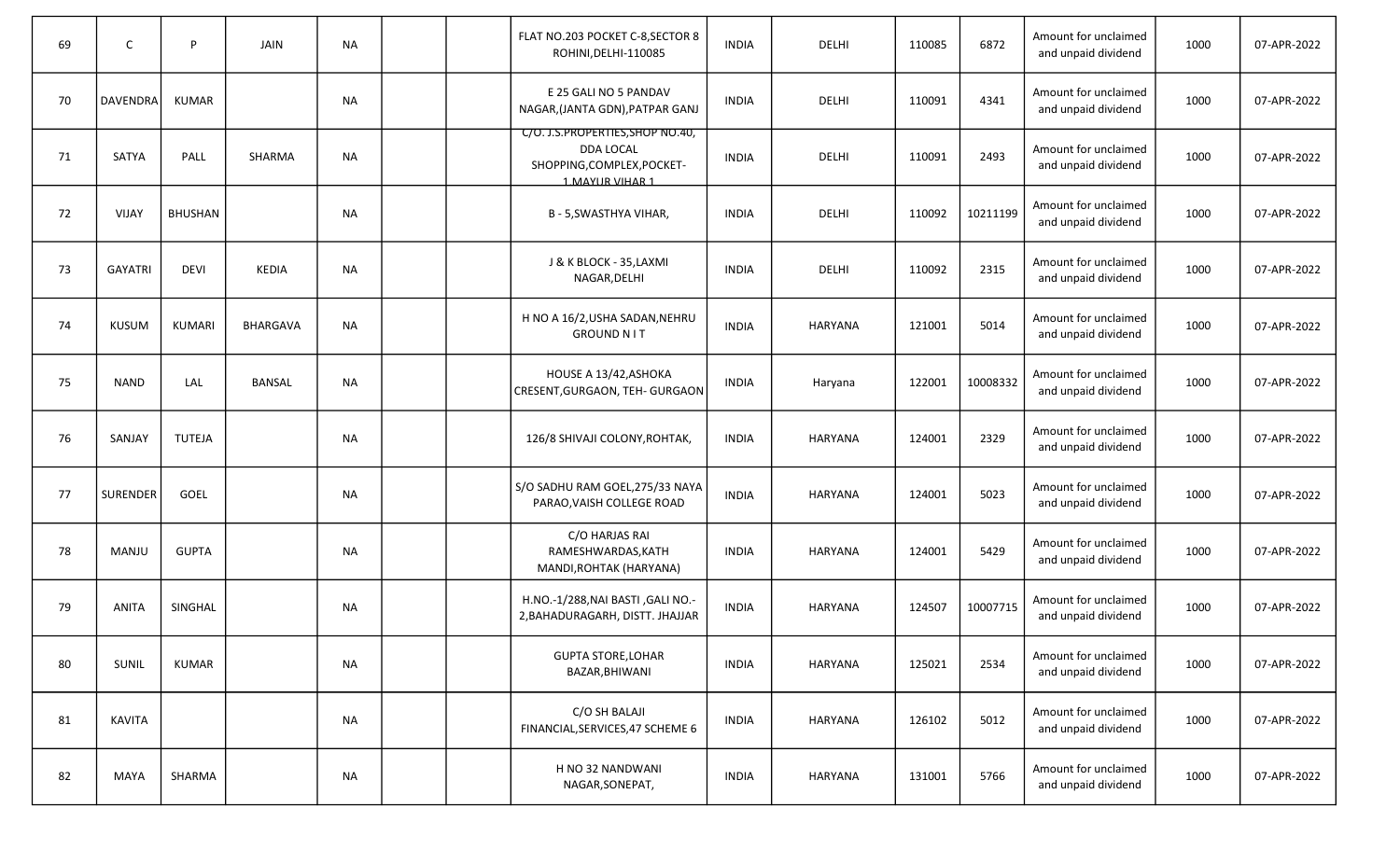| 83 | RAJ           | <b>DHOMIJA</b>    |              | NA        |  | 608 OLD HOUSING BOARD<br>COLONY,, KARNAL                                | <b>INDIA</b> | HARYANA              | 132001 | 2508     | Amount for unclaimed<br>and unpaid dividend | 1000 | 07-APR-2022 |
|----|---------------|-------------------|--------------|-----------|--|-------------------------------------------------------------------------|--------------|----------------------|--------|----------|---------------------------------------------|------|-------------|
| 84 | KUL           | <b>BHUSHAN</b>    |              | NA        |  | #271 WARD NO. 1, MASITA<br>HOUSE, THANESAR                              | <b>INDIA</b> | <b>HARYANA</b>       | 136118 | 17779258 | Amount for unclaimed<br>and unpaid dividend | 1000 | 07-APR-2022 |
| 85 | RAJ           | KUMAR             |              | <b>NA</b> |  | 16-KUKAMSINGH RD, GALI NO<br>I, AMRITSAR                                | <b>INDIA</b> | PUNJAB               | 143001 | 1019     | Amount for unclaimed<br>and unpaid dividend | 1000 | 07-APR-2022 |
| 86 | RANJANA       | <b>GUPTA</b>      |              | <b>NA</b> |  | 33/17 KAPURTHALA<br>ROAD, JALANDHAR CITY,                               | <b>INDIA</b> | PUNJAB               | 144008 | 2206     | Amount for unclaimed<br>and unpaid dividend | 1000 | 07-APR-2022 |
| 87 | <b>NISHA</b>  | RANI              | VIJ          | <b>NA</b> |  | SUBASH NAGAR, STREET NO<br>6, PHAGWARA                                  | <b>INDIA</b> | PUNJAB               | 144401 | 2203     | Amount for unclaimed<br>and unpaid dividend | 1000 | 07-APR-2022 |
| 88 | <b>DEV</b>    | <b>RAJ</b>        | SHARMA       | <b>NA</b> |  | POST BOX 60 G T ROAD, INOX MANDI<br>GOBINDGARH, DIST FATEHGARH<br>SAHIB | <b>INDIA</b> | PUNJAB               | 147301 | 345      | Amount for unclaimed<br>and unpaid dividend | 1000 | 07-APR-2022 |
| 89 | <b>KANWAR</b> | PAUL              | <b>SINGH</b> | <b>NA</b> |  | INDUSTRIAL OXYGEN CO LTD, G T<br>ROAD, MANDI GOBINDGARH                 | <b>INDIA</b> | <b>PUNJAB</b>        | 147301 | 354      | Amount for unclaimed<br>and unpaid dividend | 1000 | 07-APR-2022 |
| 90 | <b>SHAM</b>   | <b>SUNDER</b>     | SHARMA       | <b>NA</b> |  | C/O. SHARMA GASES, AMLOH<br>ROAD,, MANDI GOBINDGARH                     | <b>INDIA</b> | <b>PUNJAB</b>        | 147301 | 6798     | Amount for unclaimed<br>and unpaid dividend | 1000 | 07-APR-2022 |
| 91 | D             | К                 | <b>SETH</b>  | <b>NA</b> |  | H NO 2255 SECTOR 15-<br>C,CHANDIGARH,                                   | <b>INDIA</b> | PUNJAB               | 160015 | 1518     | Amount for unclaimed<br>and unpaid dividend | 1000 | 07-APR-2022 |
| 92 | <b>RAMESH</b> | <b>KRISHAN</b>    |              | <b>NA</b> |  | H NO 120,SECTOR 23 A,CHANDIGARH                                         | <b>INDIA</b> | PUNJAB               | 160023 | 1545     | Amount for unclaimed<br>and unpaid dividend | 2000 | 07-APR-2022 |
| 93 | <b>TRIPTA</b> | GOYAL             |              | <b>NA</b> |  | 1179/22B, CHANDIGARH,                                                   | <b>INDIA</b> | PUNJAB               | 160026 | 1511     | Amount for unclaimed<br>and unpaid dividend | 1000 | 07-APR-2022 |
| 94 | YASH          | <b>KHANDELWAL</b> |              | <b>NA</b> |  | J 89 PATEL NAGAR, IST, GHAZIABAD                                        | <b>INDIA</b> | <b>UTTAR PRADESH</b> | 201001 | 2526     | Amount for unclaimed<br>and unpaid dividend | 1000 | 07-APR-2022 |
| 95 | <b>BEDPAL</b> | SINGH             |              | <b>NA</b> |  | III H 41/1, NEHRU NAGAR, RAKESH<br>MARG                                 | <b>INDIA</b> | <b>UTTAR PRADESH</b> | 201001 | 6521     | Amount for unclaimed<br>and unpaid dividend | 1000 | 07-APR-2022 |
| 96 | <b>BHULEY</b> | RAM               |              | <b>NA</b> |  | III H 41/1 NEHRU NAGAR, RAKESH<br>MARG,                                 | <b>INDIA</b> | <b>UTTAR PRADESH</b> | 201001 | 6522     | Amount for unclaimed<br>and unpaid dividend | 1000 | 07-APR-2022 |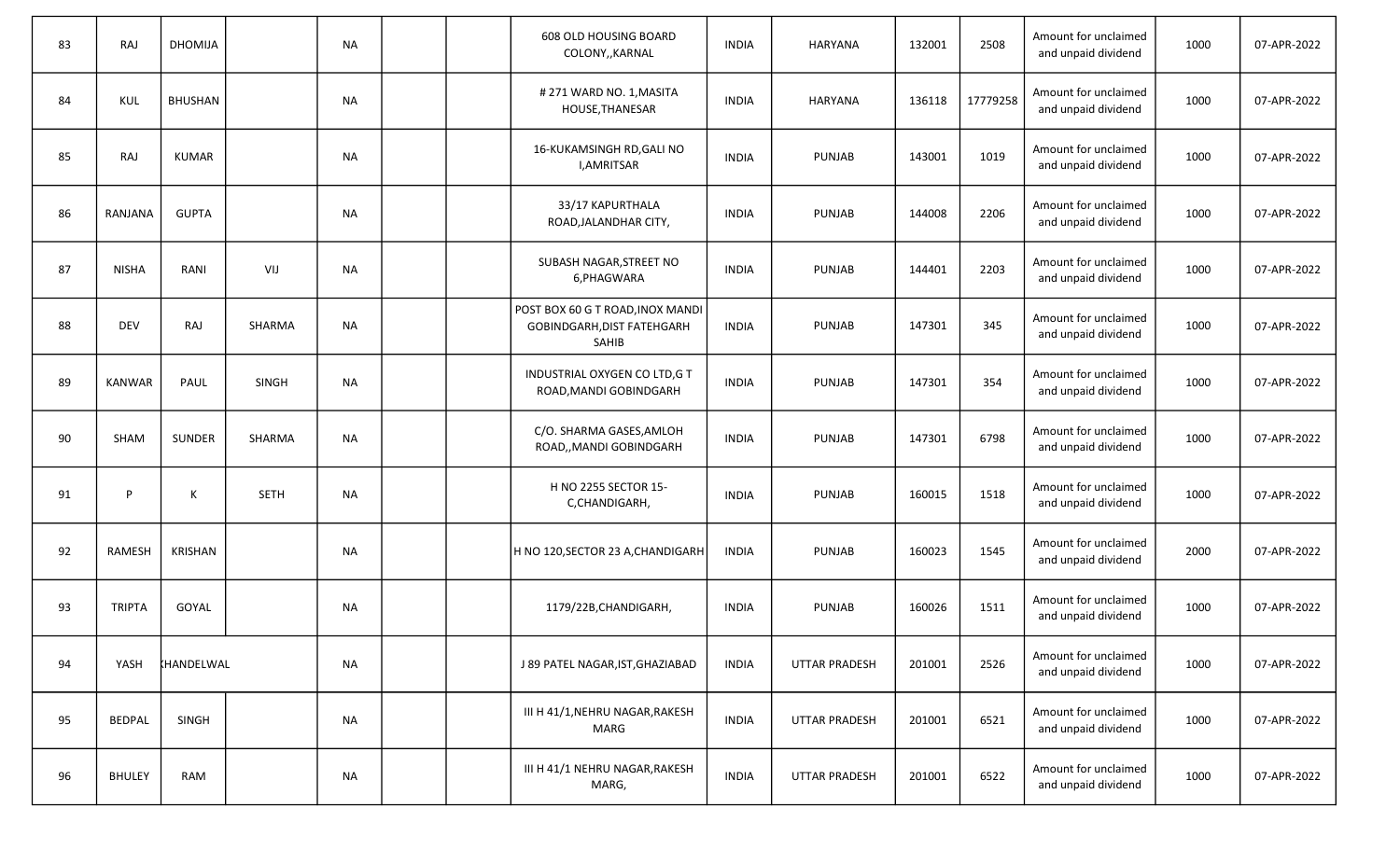| 97  | <b>GOMTI</b>       | <b>DEVI</b>    |               | <b>NA</b> |  | 8/50 SECTOR 3, RAJINDER NAGAR<br>SAHIBABAD, GHAZIABAD                                                      | <b>INDIA</b> | <b>UTTAR PRADESH</b> | 201005 | 2535 | Amount for unclaimed<br>and unpaid dividend | 1000 | 07-APR-2022 |
|-----|--------------------|----------------|---------------|-----------|--|------------------------------------------------------------------------------------------------------------|--------------|----------------------|--------|------|---------------------------------------------|------|-------------|
| 98  | <b>GIRISH</b>      | MEHRA          |               | NA        |  | 704, CHARMS SOLITAIRE<br>APTS, PLOTNO 14 MALL RD, NR DPS<br>SCHOO, AHINSHA KHAND-<br><b>ILINDIRAPLIRAM</b> | <b>INDIA</b> | <b>UTTAR PRADESH</b> | 201014 | 323  | Amount for unclaimed<br>and unpaid dividend | 2000 | 07-APR-2022 |
| 99  | <b>PUNEET</b>      | <b>BHARTIA</b> |               | <b>NA</b> |  | 196 SEECTOR 15A, NOIDA U P,                                                                                | <b>INDIA</b> | UTTAR PRADESH        | 201301 | 5417 | Amount for unclaimed<br>and unpaid dividend | 1000 | 07-APR-2022 |
| 100 | <b>VINOD</b>       | KUMAR          | <b>SINGH</b>  | <b>NA</b> |  | 35-F TYPE-C, BHEL COLONY SECTOR<br>17, NOIDA U P                                                           | <b>INDIA</b> | <b>UTTAR PRADESH</b> | 201301 | 4316 | Amount for unclaimed<br>and unpaid dividend | 1000 | 07-APR-2022 |
| 101 | PRIYA              | VAJPAI         |               | <b>NA</b> |  | 1848 SECTOR 29, NOIDA,                                                                                     | <b>INDIA</b> | <b>UTTAR PRADESH</b> | 201303 | 73   | Amount for unclaimed<br>and unpaid dividend | 2000 | 07-APR-2022 |
| 102 | <b>NEERU</b>       | SINGHAL        |               | <b>NA</b> |  | W/O SANJAY SINGHAL,13/10 MANAK<br>CHOWK, ALIGARH                                                           | <b>INDIA</b> | UTTAR PRADESH        | 202001 | 2531 | Amount for unclaimed<br>and unpaid dividend | 1000 | 07-APR-2022 |
| 103 | <b>MAKHAN</b>      | SINGH          | <b>ARORA</b>  | <b>NA</b> |  | C-18 INDUSTRIAL ESTATE, ALI GARH,                                                                          | <b>INDIA</b> | <b>UTTAR PRADESH</b> | 202001 | 2382 | Amount for unclaimed<br>and unpaid dividend | 1000 | 07-APR-2022 |
| 104 | PREAM              | KUMAR          | <b>PORWAL</b> | <b>NA</b> |  | C/O PREAM MEDICAL<br>STORE, AURAIYA ETAWAH, GAUSHALA<br>RD                                                 | <b>INDIA</b> | <b>UTTAR PRADESH</b> | 206122 | 2185 | Amount for unclaimed<br>and unpaid dividend | 1000 | 07-APR-2022 |
| 105 | SURENDRA   AGARWAL |                |               | <b>NA</b> |  | NEW POPULAR CYCLE MART, 39/17<br><b>MESTON ROAD, KANPUR</b>                                                | <b>INDIA</b> | <b>UTTAR PRADESH</b> | 208001 | 2101 | Amount for unclaimed<br>and unpaid dividend | 1000 | 07-APR-2022 |
| 106 | <b>RAJEEV</b>      | <b>EDOLIYA</b> |               | <b>NA</b> |  | R MEDICAL COLLEGE, KANPUR,                                                                                 | <b>INDIA</b> | <b>UTTAR PRADESH</b> | 208001 | 2141 | Amount for unclaimed<br>and unpaid dividend | 1000 | 07-APR-2022 |
| 107 | MADAN              | LAL            | JAIN          | NA        |  | 106, KAILASH VIHAR (1ST<br>FLOOR), 15/21, CIVIL LINES,, BEHIND<br>METHODIST CHURCH                         | <b>INDIA</b> | UTTAR PRADESH        | 208001 | 2099 | Amount for unclaimed<br>and unpaid dividend | 1000 | 07-APR-2022 |
| 108 | RAJESH             | <b>KUMAR</b>   | SRIVASTAVA    | $\sf NA$  |  | C/O OMAR AGENCIES, NR MURABBA<br>BHANDAR, 75/100 HALSEY ROAD                                               | <b>INDIA</b> | <b>UTTAR PRADESH</b> | 208001 | 2119 | Amount for unclaimed<br>and unpaid dividend | 1000 | 07-APR-2022 |
| 109 | JAI                | RAM            | <b>GUPTA</b>  | <b>NA</b> |  | 38/103 JAGANNATH<br>BHAWAN, MESTON ROAD, KANPUR                                                            | <b>INDIA</b> | UTTAR PRADESH        | 208001 | 2124 | Amount for unclaimed<br>and unpaid dividend | 1000 | 07-APR-2022 |
| 110 | <b>JAGESHWAR</b>   | PRASAD         | <b>GUPTA</b>  | <b>NA</b> |  | C/O KASHI PRASAD KAILASH<br>NATH, 51/33, NAYA GANJ,                                                        | <b>INDIA</b> | <b>UTTAR PRADESH</b> | 208001 | 2136 | Amount for unclaimed<br>and unpaid dividend | 1000 | 07-APR-2022 |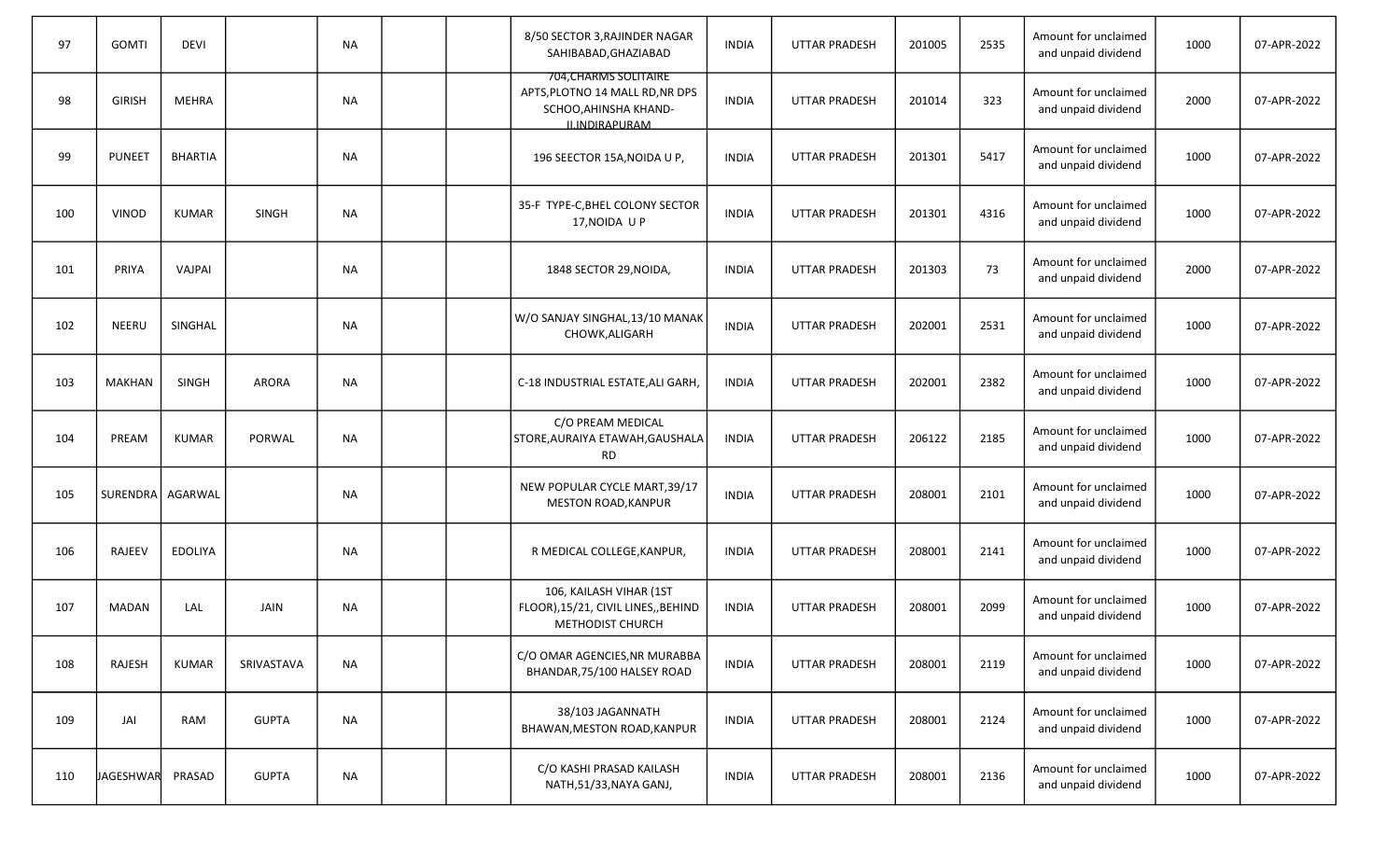| 111 | PRADEEP       | К                   | SINGHANIA    | <b>NA</b> |  | C/O MAGNA MARKETING, 14/123A<br>GOPALA CHAMBERS, THE MALL<br>PARADE                 | <b>INDIA</b> | <b>UTTAR PRADESH</b> | 208001 | 2161 | Amount for unclaimed<br>and unpaid dividend | 1000 | 07-APR-2022 |
|-----|---------------|---------------------|--------------|-----------|--|-------------------------------------------------------------------------------------|--------------|----------------------|--------|------|---------------------------------------------|------|-------------|
| 112 | SHAMSHA       | <b>BEGUM</b>        |              | <b>NA</b> |  | C/O.ABDUL WAHEED, FLAT<br>NO.III/15, IT & CEN EX COL, LAXMAN<br>BAGH, SWAROOP NAGAR | <b>INDIA</b> | <b>UTTAR PRADESH</b> | 208002 | 5948 | Amount for unclaimed<br>and unpaid dividend | 1000 | 07-APR-2022 |
| 113 | SAVITIRI      | SRIVASTAVA          |              | <b>NA</b> |  | H NO 734B N RLY LOCO COLONY, G T<br>ROAD, KANPUR                                    | <b>INDIA</b> | <b>UTTAR PRADESH</b> | 208004 | 2116 | Amount for unclaimed<br>and unpaid dividend | 1000 | 07-APR-2022 |
| 114 | MANJU         | <b>GAMBHIR</b>      |              | <b>NA</b> |  | INDIAN OVERSEAS BANK, SARVODAYA<br>NAGAR, KANPUR                                    | <b>INDIA</b> | <b>UTTAR PRADESH</b> | 208005 | 2132 | Amount for unclaimed<br>and unpaid dividend | 1000 | 07-APR-2022 |
| 115 | <b>BHARAT</b> | <b>SINGH</b>        |              | <b>NA</b> |  | <b>ASHOK VIDYAMANDIR</b><br>CAMPUS, 117/2 SARVODAYA<br>NAGAR, KANPUR                | <b>INDIA</b> | <b>UTTAR PRADESH</b> | 208005 | 2159 | Amount for unclaimed<br>and unpaid dividend | 1000 | 07-APR-2022 |
| 116 | BHAGYAWATI    |                     |              | NA        |  | ASHOK VIDYA MANDIR<br>CAMPUS, 117/2 SARVODAYA<br>NAGAR, KANPUR                      | <b>INDIA</b> | <b>UTTAR PRADESH</b> | 208005 | 2160 | Amount for unclaimed<br>and unpaid dividend | 1000 | 07-APR-2022 |
| 117 | SUNIL         | <b>KUMAR</b>        | <b>VARMA</b> | <b>NA</b> |  | <b>DOUBLE STOREY, HIG-</b><br>74, K.D.A.FLATS, BARRA-2, KANPUR                      | <b>INDIA</b> | <b>UTTAR PRADESH</b> | 208005 | 2147 | Amount for unclaimed<br>and unpaid dividend | 1000 | 07-APR-2022 |
| 118 | <b>SURESH</b> | <b>KUMAR</b>        |              | <b>NA</b> |  | A/24/372 GOVIND NAGAR, KANPUR,                                                      | <b>INDIA</b> | <b>UTTAR PRADESH</b> | 208006 | 2177 | Amount for unclaimed<br>and unpaid dividend | 1000 | 07-APR-2022 |
| 119 | <b>PRABHU</b> | <b>DAYAL</b>        |              | <b>NA</b> |  | <b>STATE BANK OF</b><br>BIKANER&JAIPUR, KAUSHALPURI, KAN<br><b>PUR</b>              | <b>INDIA</b> | <b>UTTAR PRADESH</b> | 208012 | 2180 | Amount for unclaimed<br>and unpaid dividend | 1000 | 07-APR-2022 |
| 120 | RAMESH        | CHANDRA             | <b>SINGH</b> | <b>NA</b> |  | MIG 17 SECTOR 4, BARRA 2, KANPUR                                                    | <b>INDIA</b> | <b>UTTAR PRADESH</b> | 208027 | 2108 | Amount for unclaimed<br>and unpaid dividend | 1000 | 07-APR-2022 |
| 121 | ATMARAM       | DAWANI              |              | <b>NA</b> |  | 3/8 SINDHI COLONY, RAIL WAY<br>ROAD, FARRUKHABAD                                    | <b>INDIA</b> | <b>UTTAR PRADESH</b> | 209601 | 2121 | Amount for unclaimed<br>and unpaid dividend | 1000 | 07-APR-2022 |
| 122 |               | KALAWATI SRIVASTAVA |              | <b>NA</b> |  | B/38 GOVINDPUR COLONY, (BEHIND)<br>IRRIGATION COLONY, P.O. TELIAGANJ,<br>ALLAHABAD  | <b>INDIA</b> | <b>UTTAR PRADESH</b> | 211004 | 6888 | Amount for unclaimed<br>and unpaid dividend | 1000 | 07-APR-2022 |
| 123 | ASHA          | <b>BINDAL</b>       |              | <b>NA</b> |  | A5 MALVIYA<br>NAGAR, AISHBAGH, LUCKNOW                                              | <b>INDIA</b> | <b>UTTAR PRADESH</b> | 221001 | 4248 | Amount for unclaimed<br>and unpaid dividend | 1000 | 07-APR-2022 |
| 124 | NEEMA         | PANT                |              | <b>NA</b> |  | FLAT NO 8 DEV NAGAR SECTOR 8, NR<br>LITTLE ANGEL SCHOOL, INDIRA<br>NAGAR            | <b>INDIA</b> | UTTAR PRADESH        | 221001 | 4251 | Amount for unclaimed<br>and unpaid dividend | 1000 | 07-APR-2022 |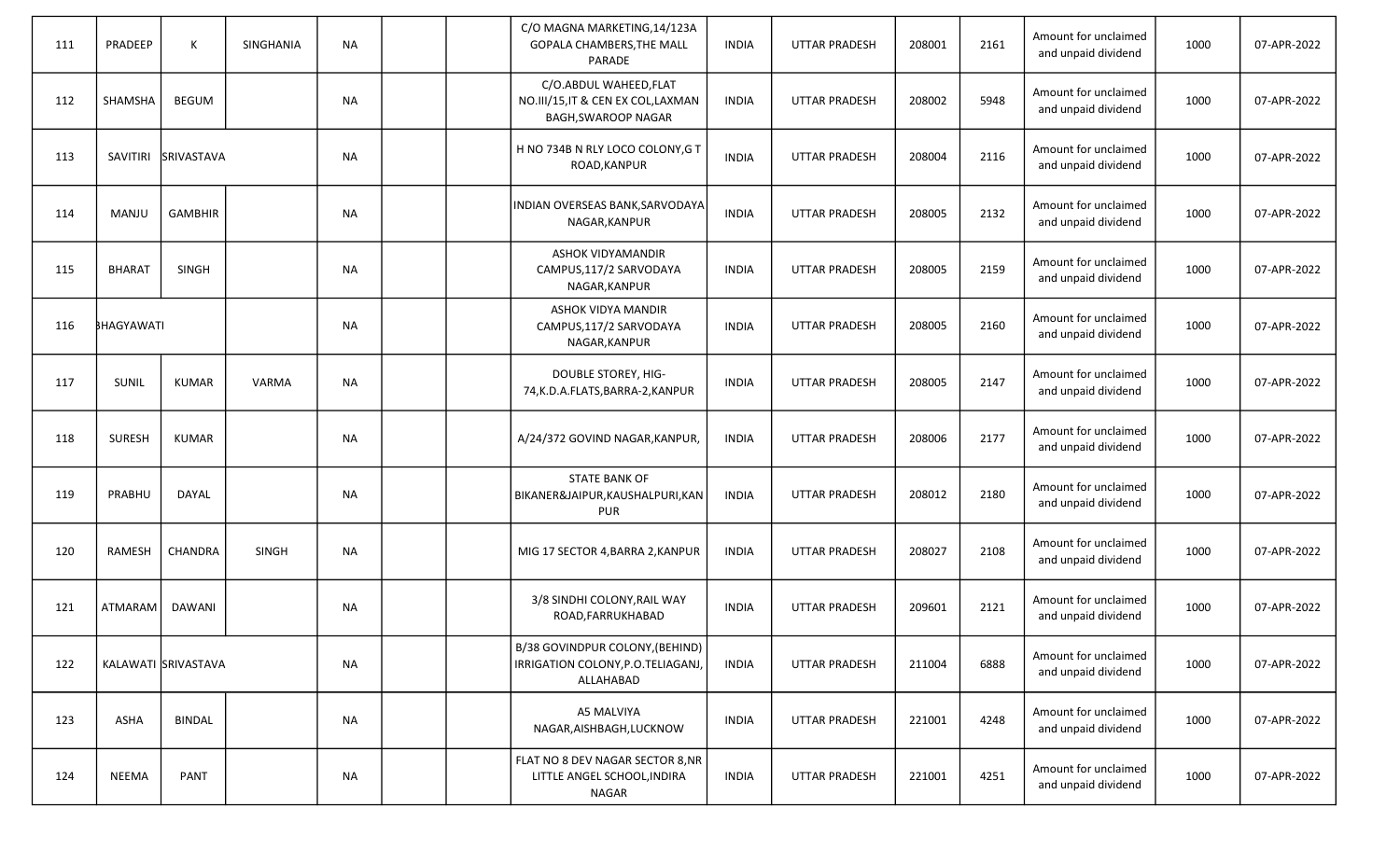| 125 | <b>NEETA</b>   | <b>KAPOOR</b>      |                | <b>NA</b> |  | 41/229 RADHA KRISHNAN, MANDIR<br>LANE, NARHI                                | <b>INDIA</b> | <b>UTTAR PRADESH</b> | 226001 | 4255 | Amount for unclaimed<br>and unpaid dividend | 1000 | 07-APR-2022 |
|-----|----------------|--------------------|----------------|-----------|--|-----------------------------------------------------------------------------|--------------|----------------------|--------|------|---------------------------------------------|------|-------------|
| 126 | RAVIDAS        | MEHROTRA           |                | <b>NA</b> |  | 67 KHYALIGANJ, NAAZ CINEMA<br>ROAD,LUCKNOW                                  | <b>INDIA</b> | <b>UTTAR PRADESH</b> | 226018 | 4257 | Amount for unclaimed<br>and unpaid dividend | 1000 | 07-APR-2022 |
| 127 | HEMLATA        | C                  | <b>TIWARI</b>  | <b>NA</b> |  | C/O.INDO GULF FERT.&<br>CHEM., JAGDISHPUR INDUSTRIAL<br>AREA, SULTANPUR     | <b>INDIA</b> | <b>UTTAR PRADESH</b> | 227817 | 6855 | Amount for unclaimed<br>and unpaid dividend | 1000 | 07-APR-2022 |
| 128 | SANJEEV        | <b>KUMAR</b>       | AGRAWAL        | <b>NA</b> |  | OM PRAKASH &<br><b>BROTHERS, LUCKNOW NAKA</b><br>CHAUORAHA, SULTANPUR (U P) | <b>INDIA</b> | <b>UTTAR PRADESH</b> | 228001 | 4243 | Amount for unclaimed<br>and unpaid dividend | 1000 | 07-APR-2022 |
| 129 | <b>VIMLA</b>   | <b>PANDEY</b>      |                | NА        |  | 32 FIROZ GANDHI NAGAR, CIVIL<br>LINES, RAEBARELI (U.P)                      | INDIA        | <b>UTTAR PRADESH</b> | 229001 | 5865 | Amount for unclaimed<br>and unpaid dividend | 1000 | 07-APR-2022 |
| 130 |                | SUPARNA HAKRAVORTY |                | <b>NA</b> |  | 9-AE-17 OBRA<br>COLONY, OBRA, SONEBHADRA                                    | <b>INDIA</b> | <b>UTTAR PRADESH</b> | 231219 | 6083 | Amount for unclaimed<br>and unpaid dividend | 1000 | 07-APR-2022 |
| 131 | <b>SHIKHA</b>  | SRIVASTAVA         |                | NА        |  | 9 AE (T) 109, UPSEB COLONY,<br><b>OBRA, SONE BHADRA</b>                     | <b>INDIA</b> | <b>UTTAR PRADESH</b> | 231219 | 6106 | Amount for unclaimed<br>and unpaid dividend | 1000 | 07-APR-2022 |
| 132 | <b>GIRDHAR</b> | GOPAL              |                | <b>NA</b> |  | C/O GIRDHAR SUGAR<br>WORKS, MARWARI GANJ, BAREILLY                          | <b>INDIA</b> | <b>UTTAR PRADESH</b> | 243001 | 2471 | Amount for unclaimed<br>and unpaid dividend | 1000 | 07-APR-2022 |
| 133 | <b>VIJAY</b>   | <b>KUMAR</b>       | <b>AGARWAL</b> | <b>NA</b> |  | <b>JYOTI OIL</b><br>COMPANY, GANGAPUR, BAREILLY                             | <b>INDIA</b> | <b>UTTAR PRADESH</b> | 243005 | 2408 | Amount for unclaimed<br>and unpaid dividend | 1000 | 07-APR-2022 |
| 134 | <b>POORBI</b>  | AGARWAL            |                | <b>NA</b> |  | C/O SURESH AGARWAL, 3/9 KASERA<br>LINE, RAM NAGAR                           | <b>INDIA</b> | <b>UTTAR PRADESH</b> | 244715 | 2505 | Amount for unclaimed<br>and unpaid dividend | 1000 | 07-APR-2022 |
| 135 | <b>SHIV</b>    | <b>KUMAR</b>       | <b>MISHRA</b>  | <b>NA</b> |  | C/O MISHRA BHAVAN, SADAR<br>BAZAAR, DIST PAURI GARHWAL                      | <b>INDIA</b> | <b>UTTAR PRADESH</b> | 246155 | 2482 | Amount for unclaimed<br>and unpaid dividend | 1000 | 07-APR-2022 |
| 136 | MANOJ          |                    |                | <b>NA</b> |  | 2/1127A RAM NIWAS, RAM<br>NAGAR, B/H SAM INTER COLLEGE                      | <b>INDIA</b> | <b>UTTAR PRADESH</b> | 247001 | 2477 | Amount for unclaimed<br>and unpaid dividend | 1000 | 07-APR-2022 |
| 137 | AMRIK          | SINGH              |                | <b>NA</b> |  | 2/57 GURU DWARA<br>ROAD, SAHARANPUR,                                        | <b>INDIA</b> | <b>UTTAR PRADESH</b> | 247001 | 5015 | Amount for unclaimed<br>and unpaid dividend | 1000 | 07-APR-2022 |
| 138 | PANKAJ         | <b>HAHESHWARI</b>  |                | <b>NA</b> |  | C/O.PRAMOD KUMAR RATHI, RATHI<br>NIWAS, MADHAV NAGAR                        | <b>INDIA</b> | <b>UTTAR PRADESH</b> | 247001 | 5405 | Amount for unclaimed<br>and unpaid dividend | 1000 | 07-APR-2022 |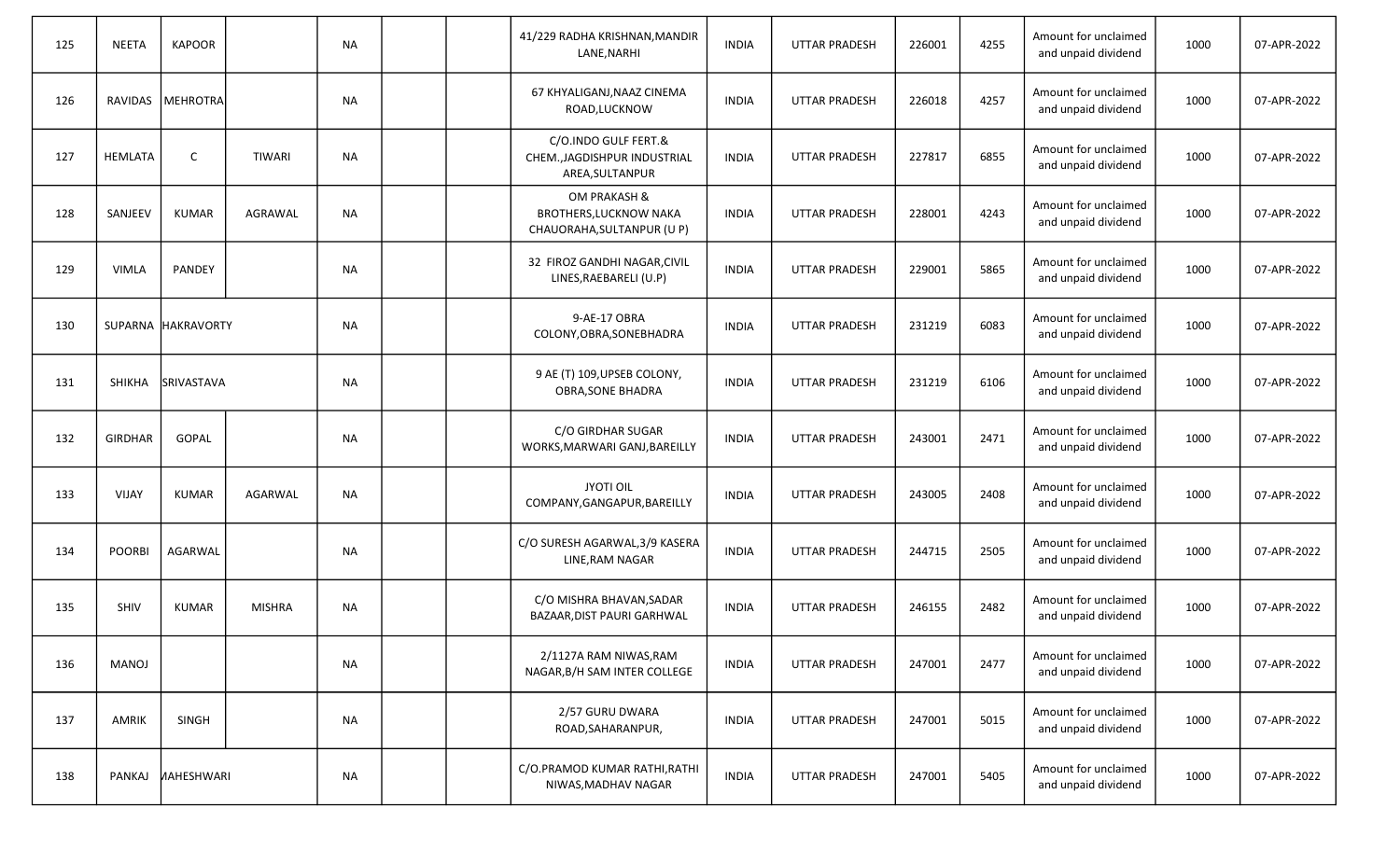| 139 | <b>RAKESH</b> | <b>KUMAR</b>   | SINGHAL      | NА             |  | A-249, AVAS VIKAS, SAHARANPUR,                                             | <b>INDIA</b> | <b>UTTAR PRADESH</b> | 247001 | 5047       | Amount for unclaimed<br>and unpaid dividend | 1000 | 07-APR-2022 |
|-----|---------------|----------------|--------------|----------------|--|----------------------------------------------------------------------------|--------------|----------------------|--------|------------|---------------------------------------------|------|-------------|
| 140 | <b>RAM</b>    | <b>SAKHI</b>   | SHARMA       | <b>NA</b>      |  | 234 AMBEDKAR<br>NAGAR, JWALAPUR, HARIDWAR                                  | <b>INDIA</b> | <b>UTTAR PRADESH</b> | 249401 | 4436       | Amount for unclaimed<br>and unpaid dividend | 1000 | 07-APR-2022 |
| 141 | <b>INDRA</b>  | <b>DEVI</b>    |              | <b>NA</b>      |  | 118-A-BANK STREET, NEAR SOFIA<br>GIRLS SCHOOL, MEERUT CANTT                | <b>INDIA</b> | <b>UTTAR PRADESH</b> | 250001 | 2287       | Amount for unclaimed<br>and unpaid dividend | 1000 | 07-APR-2022 |
| 142 | <b>AMRIT</b>  | <b>DEVI</b>    |              | <b>NA</b>      |  | D-17, SHASTRI NAGAR, MEERUT,                                               | <b>INDIA</b> | <b>UTTAR PRADESH</b> | 250001 | 2291       | Amount for unclaimed<br>and unpaid dividend | 1000 | 07-APR-2022 |
| 143 | <b>ALKA</b>   | GARG           |              | NА             |  | C/O NAVEEN GUPTA ADVOCATE,40<br>MAHAPALIKA COMPOUND, MEERUT<br><b>CITY</b> | <b>INDIA</b> | <b>UTTAR PRADESH</b> | 250002 | 2300       | Amount for unclaimed<br>and unpaid dividend | 1000 | 07-APR-2022 |
| 144 | SANDEEP       | JAIN           |              | <b>NA</b>      |  | JAIN X RAY CLINIC, TOWN HALL<br>RD, MUZAFFAR NAGAR                         | <b>INDIA</b> | <b>UTTAR PRADESH</b> | 251001 | 4390       | Amount for unclaimed<br>and unpaid dividend | 1000 | 07-APR-2022 |
| 145 | <b>AMRITA</b> | <b>JAWRANI</b> |              | <b>NA</b>      |  | 206 B ARYA NAGAR SITAPUR,,                                                 | <b>INDIA</b> | <b>UTTAR PRADESH</b> | 261001 | 5705       | Amount for unclaimed<br>and unpaid dividend | 2000 | 07-APR-2022 |
| 146 | PAMMI         | <b>TANDON</b>  |              | NA             |  | C/O DR ARVIND BAIJAL, CIVIL<br>LINES, SITAPUR                              | <b>INDIA</b> | <b>UTTAR PRADESH</b> | 261001 | 2399       | Amount for unclaimed<br>and unpaid dividend | 1000 | 07-APR-2022 |
| 147 | RL            | BL             | MARKETING    | <b>COMPANY</b> |  | STATION RD, DEORIA UP,                                                     | <b>INDIA</b> | <b>UTTAR PRADESH</b> | 274001 | 2186       | Amount for unclaimed<br>and unpaid dividend | 1000 | 07-APR-2022 |
| 148 | <b>ATUL</b>   | <b>KUMAR</b>   | <b>MITAL</b> | <b>NA</b>      |  | C//O MITAL BOOK DEPOT, NAYA<br>BAZAR, MATHURA                              | <b>INDIA</b> | <b>UTTAR PRADESH</b> | 281001 | 2476       | Amount for unclaimed<br>and unpaid dividend | 1000 | 07-APR-2022 |
| 149 | <b>VINOD</b>  | <b>KUMAR</b>   | AGARWAL      | NА             |  | 33/10 SANJAY PLACE, AGRA,                                                  | <b>INDIA</b> | <b>UTTAR PRADESH</b> | 282002 | 521        | Amount for unclaimed<br>and unpaid dividend | 1000 | 07-APR-2022 |
| 150 | ANNA          | RASTRUCTU      | LIMITED      | <b>NA</b>      |  | E-14/6, FIRST FLOOR,, SHANTA<br>TOWER,, SANJAY PLACE,                      | <b>INDIA</b> | UTTAR PRADESH        | 282002 | 2140000055 | Amount for unclaimed<br>and unpaid dividend | 1000 | 07-APR-2022 |
| 151 | SANJEEV       | <b>KUMAR</b>   | <b>GUPTA</b> | <b>NA</b>      |  | <b>GUPTA RADIO &amp; ELECTRICAL</b><br>AGENCY, SADAR BAZAR, FIROZABAD      | <b>INDIA</b> | UTTAR PRADESH        | 283203 | 10360018   | Amount for unclaimed<br>and unpaid dividend | 1000 | 07-APR-2022 |
| 152 | RAJENDRA      | <b>GUPTA</b>   |              | $\sf NA$       |  | QUARTER NO 536-D, NEW RAILWAY<br>COLONY, FIROZABAD                         | <b>INDIA</b> | UTTAR PRADESH        | 283204 | 514        | Amount for unclaimed<br>and unpaid dividend | 1000 | 07-APR-2022 |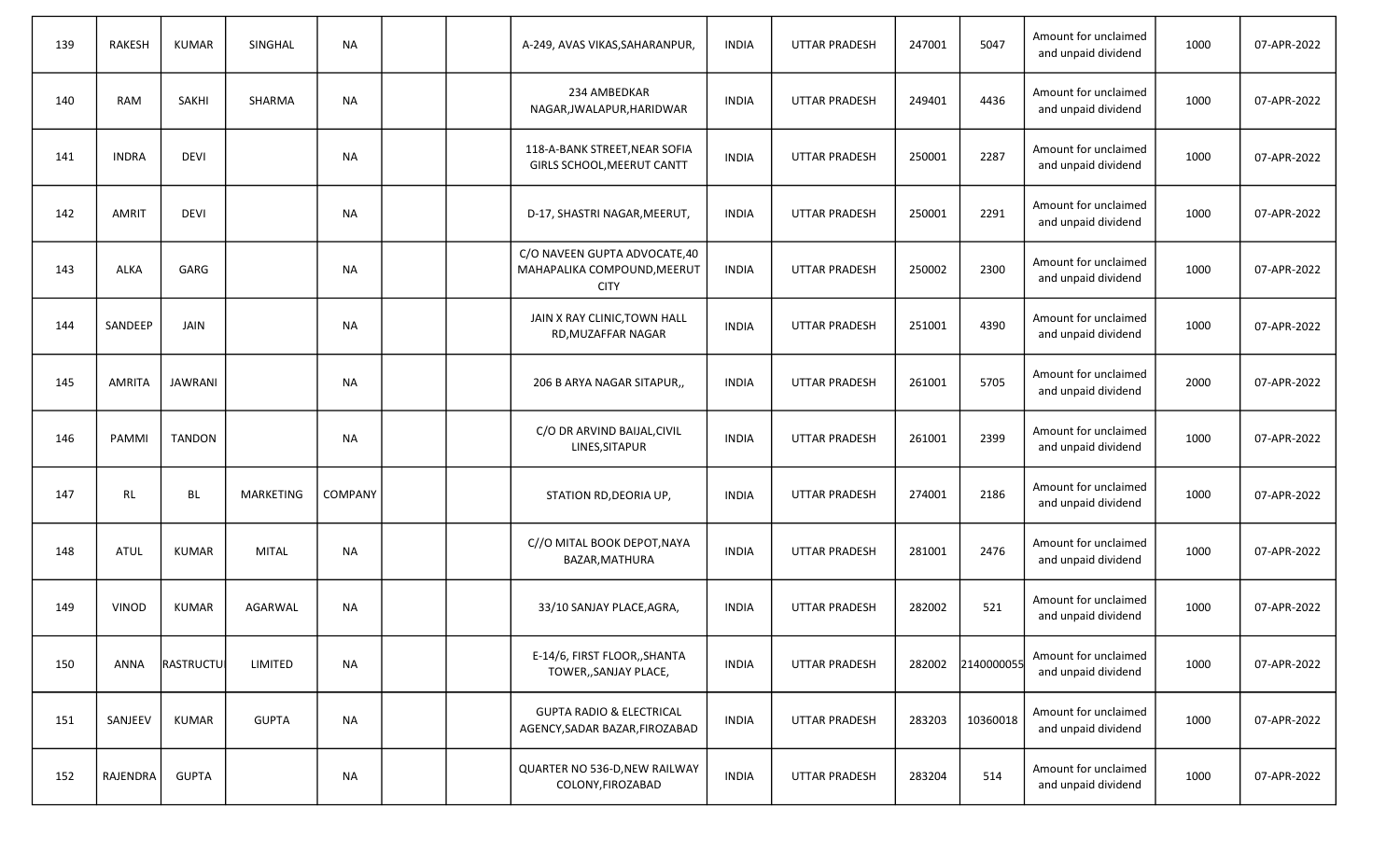| 153 | <b>DIMAN</b>     | <b>SINGH</b>  |                | <b>NA</b> |  | C/O HEERALAL CHAMPALAL, KATRA<br>BAZAR, LALITPUR                   | <b>INDIA</b> | <b>UTTAR PRADESH</b> | 284403 | 534      | Amount for unclaimed<br>and unpaid dividend | 1000 | 07-APR-2022 |
|-----|------------------|---------------|----------------|-----------|--|--------------------------------------------------------------------|--------------|----------------------|--------|----------|---------------------------------------------|------|-------------|
| 154 | MEETA            | JAIN          |                | <b>NA</b> |  | C/O FANCY CLOTH STORE, HOPE<br>CIRCUS, ALWAR                       | <b>INDIA</b> | RAJASTHAN            | 301001 | 1844     | Amount for unclaimed<br>and unpaid dividend | 1000 | 07-APR-2022 |
| 155 | MAHANDER THIRANI |               |                | <b>NA</b> |  | V-13, IST FLOOR, CHAMELI WALA<br>MARKET, M I ROAD                  | <b>INDIA</b> | RAJASTHAN            | 302001 | 1782     | Amount for unclaimed<br>and unpaid dividend | 1000 | 07-APR-2022 |
| 156 | LALCHAND         | <b>GUPTA</b>  |                | <b>NA</b> |  | C/O H NO 2700 JAR<br>LAB, JATKEKUBEKA<br>RASTA, CHANDPOLE BAZAR    | <b>INDIA</b> | RAJASTHAN            | 302001 | 1866     | Amount for unclaimed<br>and unpaid dividend | 1000 | 07-APR-2022 |
| 157 | <b>MANOJ</b>     | <b>KUMAR</b>  | <b>AGARWAL</b> | <b>NA</b> |  | HARYANA STEEL COPORATION, LOHA<br>MANDI S C ROAD, JAIPUR           | <b>INDIA</b> | RAJASTHAN            | 302001 | 1838     | Amount for unclaimed<br>and unpaid dividend | 1000 | 07-APR-2022 |
| 158 | PREM             | <b>CHAND</b>  | <b>TAK</b>     | <b>NA</b> |  | 29 B, MANU MARG, AMER<br>ROAD, GOVIND NAGAR                        | <b>INDIA</b> | RAJASTHAN            | 302002 | 1798     | Amount for unclaimed<br>and unpaid dividend | 1000 | 07-APR-2022 |
| 159 | SHYAM            | LAL           | YADAV          | <b>NA</b> |  | 1089 OUNDA MAHADEV NEWAJ, KE<br>MAHANT KA RASTA, RAGMANJ BAZAR     | <b>INDIA</b> | RAJASTHAN            | 302003 | 1847     | Amount for unclaimed<br>and unpaid dividend | 1000 | 07-APR-2022 |
| 160 | <b>ADITI</b>     | SONKIYA       |                | <b>NA</b> |  | H-24, TULSI MARA, BANI PARK,                                       | <b>INDIA</b> | RAJASTHAN            | 302006 | 8243     | Amount for unclaimed<br>and unpaid dividend | 1000 | 07-APR-2022 |
| 161 | <b>ANANT</b>     | <b>BIHARI</b> | <b>TAMBI</b>   | <b>NA</b> |  | THE BANK OF RAJASTHAN LTD, SINDHI<br>CAMP, JAIPUR                  | <b>INDIA</b> | RAJASTHAN            | 302006 | 1790     | Amount for unclaimed<br>and unpaid dividend | 1000 | 07-APR-2022 |
| 162 | <b>RAM</b>       | SAVROOP       | LADDHA         | <b>NA</b> |  | F 7 M S S COLONY, SHASTRI NAGAR,                                   | <b>INDIA</b> | RAJASTHAN            | 302016 | 6539     | Amount for unclaimed<br>and unpaid dividend | 1000 | 07-APR-2022 |
| 163 | RAJENDRA         | PRASAD        | MEENA          | <b>NA</b> |  | 167 PREM NAGAR, MALVIA NAGAR,                                      | <b>INDIA</b> | RAJASTHAN            | 302017 | 6500     | Amount for unclaimed<br>and unpaid dividend | 1000 | 07-APR-2022 |
| 164 | KAMAL            | <b>KISHOR</b> | AGRAWAL        | <b>NA</b> |  | <b>GANESH NAGAR NEW</b><br>SANGANER, NEW SANGANER<br>ROAD, SODHALA | <b>INDIA</b> | <b>RAJASTHAN</b>     | 302019 | 1864     | Amount for unclaimed<br>and unpaid dividend | 1000 | 07-APR-2022 |
| 165 | RANG             | <b>NATH</b>   | MARU           | <b>NA</b> |  | HOUSE NO 44, NEMI NAGAR, NEAR<br><b>VAISHALI NAGAR</b>             | <b>INDIA</b> | RAJASTHAN            | 302021 | 12984996 | Amount for unclaimed<br>and unpaid dividend | 1000 | 07-APR-2022 |
| 166 | SANJAY           | KUMAR         | JAIN           | <b>NA</b> |  | C/O GULABCHAND LALCHAND<br>JAIN, CHOHATTI BAZAR, NEWAI             | <b>INDIA</b> | RAJASTHAN            | 304021 | 6292     | Amount for unclaimed<br>and unpaid dividend | 1000 | 07-APR-2022 |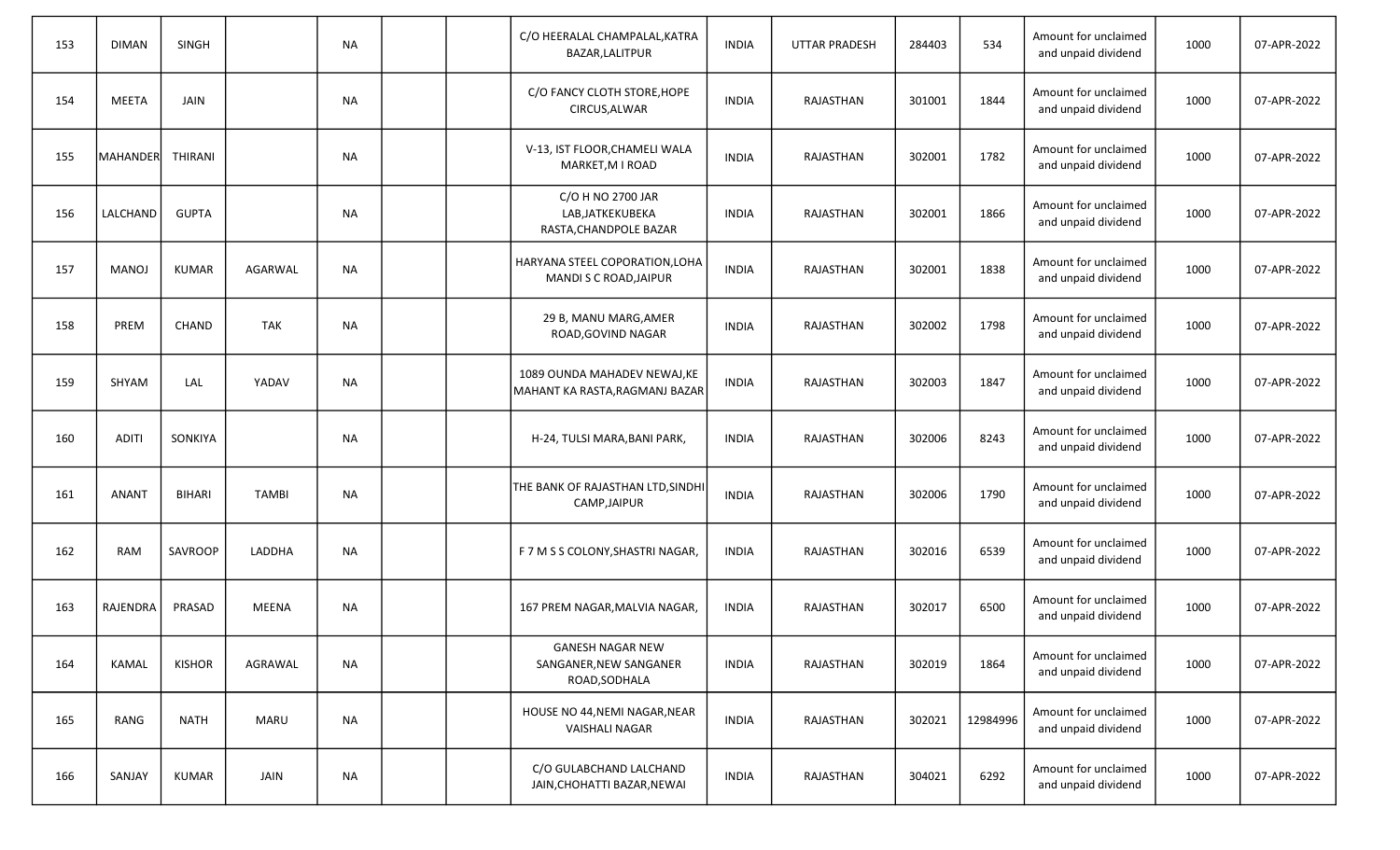| 167 | <b>VIKAS</b>     | NALWAYA      |                | <b>NA</b> |  | 33 POLO<br>GROUND, UDAIPUR, RAJASTHAN                                 | <b>INDIA</b> | RAJASTHAN | 313001 | 2909 | Amount for unclaimed<br>and unpaid dividend | 1000 | 07-APR-2022 |
|-----|------------------|--------------|----------------|-----------|--|-----------------------------------------------------------------------|--------------|-----------|--------|------|---------------------------------------------|------|-------------|
| 168 | CHIRAG           | PORWAL       |                | <b>NA</b> |  | <b>16 MOTI CHOTA, CLOCK</b><br>TOWER, UDAIPUR                         | <b>INDIA</b> | RAJASTHAN | 313001 | 2918 | Amount for unclaimed<br>and unpaid dividend | 1000 | 07-APR-2022 |
| 169 | <b>BHAWANA</b>   | SINGHAVI     |                | <b>NA</b> |  | C/O BHARAT AGENCIES, IIND<br>FLOOR, 60 BAPU BAZAR                     | <b>INDIA</b> | RAJASTHAN | 313001 | 2922 | Amount for unclaimed<br>and unpaid dividend | 1000 | 07-APR-2022 |
| 170 | <b>SUSHILA</b>   | <b>GUPTA</b> |                | <b>NA</b> |  | C/O KURI CHAND JAIN, GANDHI<br>ASHRAM NEW COLONY, DUNGARPUR<br>RAJ    | <b>INDIA</b> | RAJASTHAN | 314001 | 3378 | Amount for unclaimed<br>and unpaid dividend | 1000 | 07-APR-2022 |
| 171 | PREM             | <b>DEVI</b>  |                | <b>NA</b> |  | ANKIT AUTO AGENCIES, NEW T P<br>NAGAR, HINDAUN CITY                   | <b>INDIA</b> | RAJASTHAN | 322230 | 1878 | Amount for unclaimed<br>and unpaid dividend | 1000 | 07-APR-2022 |
| 172 | LAKSHMI          |              |                | <b>NA</b> |  | I F PO VIGYAN NAGAR, KOTA,                                            | <b>INDIA</b> | RAJASTHAN | 324005 | 1437 | Amount for unclaimed<br>and unpaid dividend | 1000 | 07-APR-2022 |
| 173 | <b>MUKESH</b>    | GOYAL        |                | <b>NA</b> |  | 1-KH-6 VIGYAN NAGAR, KOTA, RAJ                                        | <b>INDIA</b> | RAJASTHAN | 324005 | 1882 | Amount for unclaimed<br>and unpaid dividend | 1000 | 07-APR-2022 |
| 174 | MISHRILAL        | <b>GUPTA</b> |                | <b>NA</b> |  | C/O DINESH TRADING CO, STATION<br>RD, BHAWANI MANDI                   | <b>INDIA</b> | RAJASTHAN | 326502 | 1888 | Amount for unclaimed<br>and unpaid dividend | 1000 | 07-APR-2022 |
| 175 | <b>GHANSHYAM</b> | <b>DAS</b>   | <b>GUPTA</b>   | <b>NA</b> |  | C/O DINESH TRADING CO, STATION<br>RD, BHAWANI MANDI                   | <b>INDIA</b> | RAJASTHAN | 326502 | 1887 | Amount for unclaimed<br>and unpaid dividend | 1000 | 07-APR-2022 |
| 176 | <b>MAHABIR</b>   | PRASAD       | <b>JAIN</b>    | <b>NA</b> |  | C/O JAIPRAKASH BAGRA, SADU<br>HOUSE, NAYA BASS, SUJANGARH             | <b>INDIA</b> | RAJASTHAN | 331507 | 1842 | Amount for unclaimed<br>and unpaid dividend | 1000 | 07-APR-2022 |
| 177 | PAWAN            | <b>KUMAR</b> | AGRAWAL        | <b>NA</b> |  | C/O GOYAL TRADING CO, MAIN<br>MARKET CHIRALLA, JHUNJHUNU              | <b>INDIA</b> | RAJASTHAN | 333001 | 1837 | Amount for unclaimed<br>and unpaid dividend | 1000 | 07-APR-2022 |
| 178 | SUSHILA          | MEHTA        |                | <b>NA</b> |  | SARDO KI GALI, DAGA<br>BAZAR, JODHPUR                                 | <b>INDIA</b> | RAJASTHAN | 342001 | 2037 | Amount for unclaimed<br>and unpaid dividend | 1000 | 07-APR-2022 |
| 179 | SAMPAT           | RAJ          |                | <b>NA</b> |  | C/O GAUTAM CHAND & CO, KATLA<br>BAZAR, JODHPUR                        | <b>INDIA</b> | RAJASTHAN | 342001 | 2046 | Amount for unclaimed<br>and unpaid dividend | 1000 | 07-APR-2022 |
| 180 | MAHAVIR          | PRASAD       | <b>FAGIWAL</b> | NA        |  | PLOT NO.552,8TH C ROAD, BH.<br>SATSANG<br>BHAVAN, SARDARPURA, JODHPUR | <b>INDIA</b> | RAJASTHAN | 342001 | 2057 | Amount for unclaimed<br>and unpaid dividend | 1000 | 07-APR-2022 |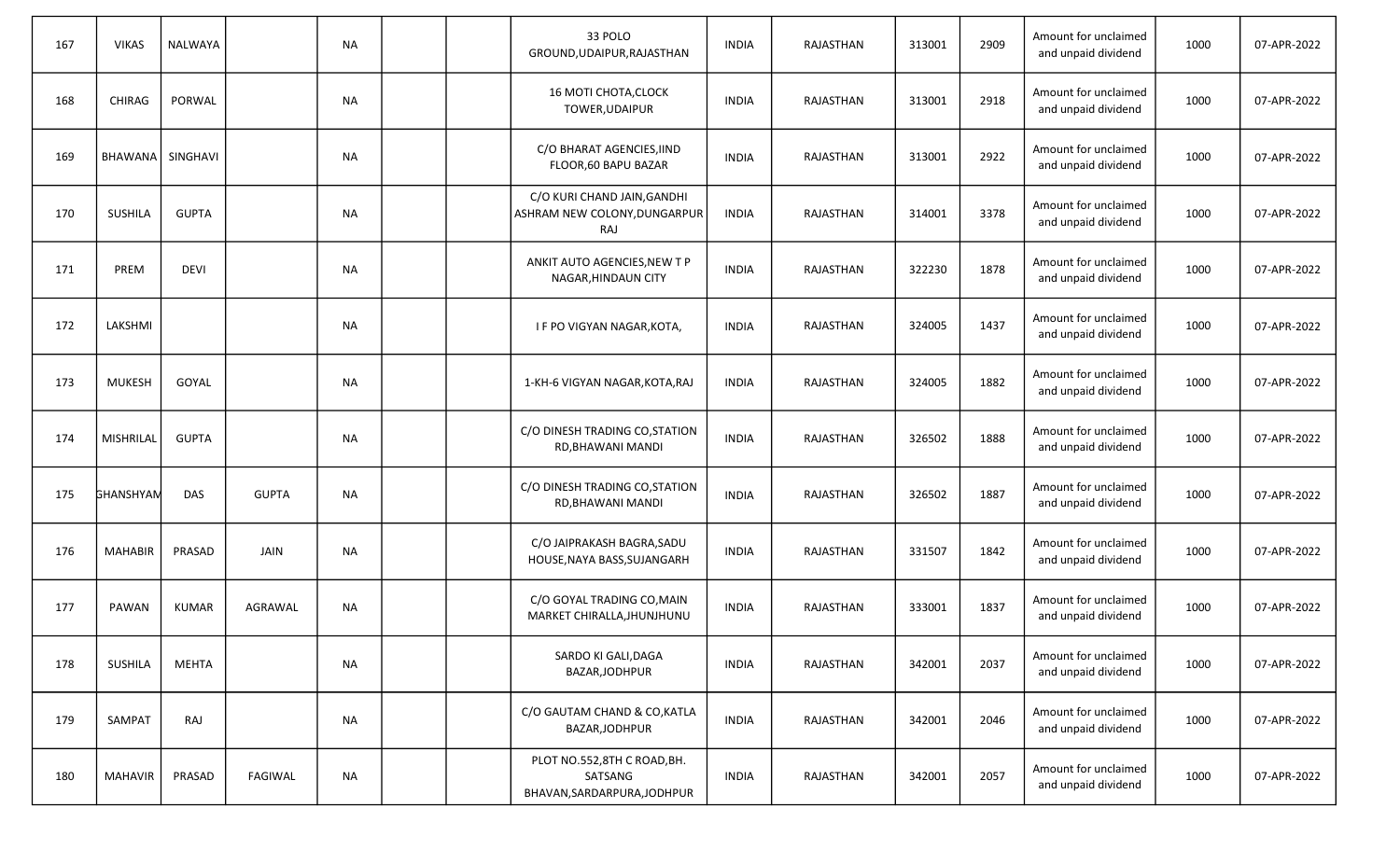| 181 | PRAVEEN              | <b>DUGAR</b>    |                | <b>NA</b> |  | D164-A, DHRAM NARYAN JIKA<br>HATTA, PAOTIA                                 | <b>INDIA</b> | RAJASTHAN      | 342006 | 2053 | Amount for unclaimed<br>and unpaid dividend | 1000 | 07-APR-2022 |
|-----|----------------------|-----------------|----------------|-----------|--|----------------------------------------------------------------------------|--------------|----------------|--------|------|---------------------------------------------|------|-------------|
| 182 | <b>TEJSINGH</b>      | SOLANKI         |                | <b>NA</b> |  | C/O MOHAN LAL DAGA, PAOTA A<br>ROAD, JODHPUR RAJ                           | <b>INDIA</b> | RAJASTHAN      | 342010 | 2035 | Amount for unclaimed<br>and unpaid dividend | 1000 | 07-APR-2022 |
| 183 | NIRMALA              | AGARWAL         |                | <b>NA</b> |  | 1166 TYPE IV QTR, SHAITAN SINGH<br>ENCLAVE, ARMY AREA                      | <b>INDIA</b> | RAJASTHAN      | 342010 | 8027 | Amount for unclaimed<br>and unpaid dividend | 1000 | 07-APR-2022 |
| 184 | <b>SITA</b>          | <b>RAM</b>      | <b>PARIHAR</b> | <b>NA</b> |  | RLY STATION, JALORE,                                                       | <b>INDIA</b> | RAJASTHAN      | 343001 | 2062 | Amount for unclaimed<br>and unpaid dividend | 1000 | 07-APR-2022 |
| 185 | RANMAL               | <b>JAIN</b>     |                | <b>NA</b> |  | MANMALPUKHRAJ, BHERUBAZAR, BAL<br><b>OTRA</b>                              | <b>INDIA</b> | RAJASTHAN      | 344022 | 2045 | Amount for unclaimed<br>and unpaid dividend | 1000 | 07-APR-2022 |
| 186 | MANJU                | KUMARI          |                | NA        |  | MADAN LAL KESHRIMAL, E 25<br>INDUSTRIAL AREA, BALOTRA                      | <b>INDIA</b> | RAJASTHAN      | 344022 | 2054 | Amount for unclaimed<br>and unpaid dividend | 1000 | 07-APR-2022 |
| 187 | ANIL                 | <b>KUMAR</b>    |                | <b>NA</b> |  | MARUDHAR INVESTMENT, KHER<br>ROAD, BALOTRA                                 | <b>INDIA</b> | RAJASTHAN      | 344022 | 2061 | Amount for unclaimed<br>and unpaid dividend | 1000 | 07-APR-2022 |
| 188 | <b>PINKI</b>         | <b>KANTILAL</b> |                | <b>NA</b> |  | MYCO PRODUCTS, BHANSALI<br>COMPOUND, BALOTRA                               | <b>INDIA</b> | RAJASTHAN      | 344022 | 3184 | Amount for unclaimed<br>and unpaid dividend | 1000 | 07-APR-2022 |
| 189 | SHANTILAL            |                 |                | <b>NA</b> |  | AMRIT MILLS INDIA, E-90 INDL.<br>AREA, BALOTRA                             | <b>INDIA</b> | RAJASTHAN      | 344022 | 8200 | Amount for unclaimed<br>and unpaid dividend | 1000 | 07-APR-2022 |
| 190 | KAMLA                | <b>DEVI</b>     | <b>MEHTA</b>   | <b>NA</b> |  | VICTORIA FABRICS, KHER ROAD<br>INDUSTRIAL AREA, BALOTRA                    | <b>INDIA</b> | RAJASTHAN      | 344022 | 8296 | Amount for unclaimed<br>and unpaid dividend | 1000 | 07-APR-2022 |
| 191 | SHANTILAL            | <b>JAIN</b>     |                | <b>NA</b> |  | SHANTILAL SHRI<br>SHRIMAL, LAKHAMANIO NIVAS, JASOL                         | <b>INDIA</b> | RAJASTHAN      | 344024 | 627  | Amount for unclaimed<br>and unpaid dividend | 1000 | 07-APR-2022 |
| 192 | <b>ASHOK</b>         | <b>KUMAR</b>    | <b>CHOPRA</b>  | <b>NA</b> |  | C/O POONAM CHAND<br>SIREMAL, CHOPRA BHAWAN, POST<br><b>JASOL</b>           | <b>INDIA</b> | RAJASTHAN      | 344024 | 649  | Amount for unclaimed<br>and unpaid dividend | 1000 | 07-APR-2022 |
| 193 | MASUMA               | HOZEEA          |                | <b>NA</b> |  | C/O GUJARAT SENATARY<br>WARS, DHEBAR ROAD NEAR IO<br><b>B, GOKUL CHEMB</b> | <b>INDIA</b> | <b>GUJARAT</b> | 360001 | 2587 | Amount for unclaimed<br>and unpaid dividend | 1000 | 07-APR-2022 |
| 194 | JAYANTILAL  NATHWANI |                 |                | <b>NA</b> |  | MORARJI & BROTHERS, PRAHLAD<br>ROAD, RAJKOT                                | <b>INDIA</b> | <b>GUJARAT</b> | 360001 | 2598 | Amount for unclaimed<br>and unpaid dividend | 1000 | 07-APR-2022 |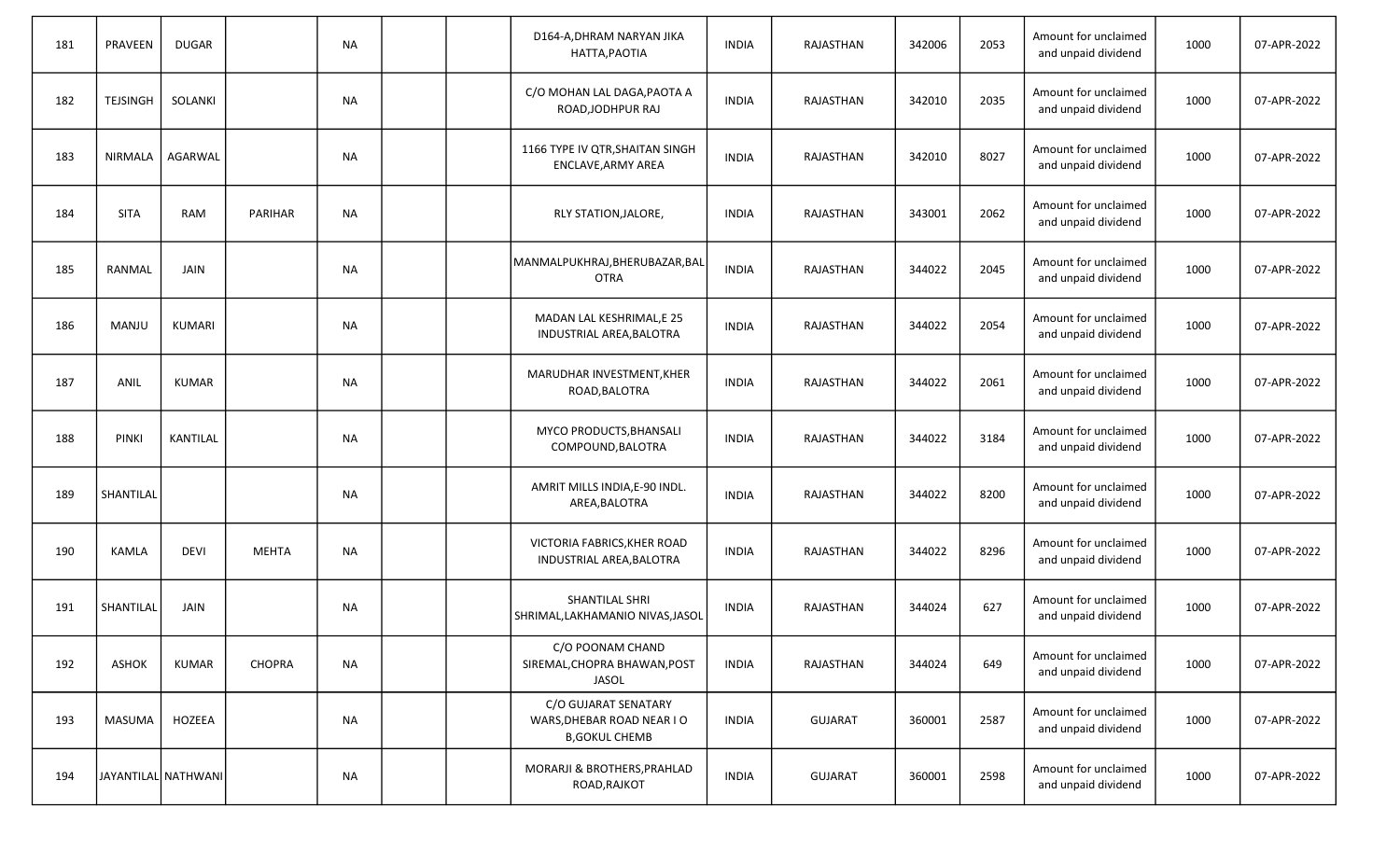| 195 | <b>NEETU</b>  | MANGHNANI        |               | <b>NA</b> |  | PRASHANT, 7 GAIKWADI<br>CORNER, RAJKOT                        | <b>INDIA</b> | <b>GUJARAT</b> | 360001 | 2726     | Amount for unclaimed<br>and unpaid dividend | 1000 | 07-APR-2022 |
|-----|---------------|------------------|---------------|-----------|--|---------------------------------------------------------------|--------------|----------------|--------|----------|---------------------------------------------|------|-------------|
| 196 | <b>KISHOR</b> | SODHA            |               | NA        |  | ARADHNA SOCIETY, AIRPORT MAIN<br>ROAD, RAJKOT                 | <b>INDIA</b> | <b>GUJARAT</b> | 360001 | 2732     | Amount for unclaimed<br>and unpaid dividend | 1000 | 07-APR-2022 |
| 197 | AJAY          | <b>DAVE</b>      |               | <b>NA</b> |  | C/O BUBBLES, LAKHAJIRAJ<br>ROAD, INTIMATE BUILDING            | <b>INDIA</b> | <b>GUJARAT</b> | 360001 | 4509     | Amount for unclaimed<br>and unpaid dividend | 1000 | 07-APR-2022 |
| 198 | <b>JOLLY</b>  | PADALIYA         |               | <b>NA</b> |  | 1 GULAB NAGAR RAIYA ROAD,"RAM<br>KRUPA", RAJKOT               | <b>INDIA</b> | <b>GUJARAT</b> | 360001 | 4522     | Amount for unclaimed<br>and unpaid dividend | 1000 | 07-APR-2022 |
| 199 | <b>BAKUL</b>  | SOLANI           |               | <b>NA</b> |  | GANDHI MANGALJI KESAVJI, ALANKAR<br>CHAMBER, DHEBAR CHOWK     | <b>INDIA</b> | <b>GUJARAT</b> | 360001 | 4546     | Amount for unclaimed<br>and unpaid dividend | 1000 | 07-APR-2022 |
| 200 | <b>VINOD</b>  | GUNGLA           |               | NA        |  | 27 PRAHLAD PLOT, OPP<br>MATRUKRUPA, RAJKOT                    | <b>INDIA</b> | <b>GUJARAT</b> | 360001 | 5953     | Amount for unclaimed<br>and unpaid dividend | 1000 | 07-APR-2022 |
| 201 | SAVITABEN     | KANERIA          |               | NA        |  | CHANCHAL NIVAS, 13 SARDAR<br>NAGAR, 13 SARDAR NAGAR           | <b>INDIA</b> | <b>GUJARAT</b> | 360001 | 11127107 | Amount for unclaimed<br>and unpaid dividend | 2000 | 07-APR-2022 |
| 202 | <b>ASHA</b>   | C                | <b>PAREKH</b> | <b>NA</b> |  | DEVKUVARBA SCHOOL<br>STREET, BEDINAKA ROAD, RAJKOT            | <b>INDIA</b> | <b>GUJARAT</b> | 360001 | 2661     | Amount for unclaimed<br>and unpaid dividend | 1000 | 07-APR-2022 |
| 203 |               | KHAMMA DHIRENDRA | <b>SHAH</b>   | <b>NA</b> |  | KAMAL GROUND FLOOR, OPP MANI<br>SAGAR, 9 JAYRAJ PLOT          | <b>INDIA</b> | <b>GUJARAT</b> | 360001 | 2717     | Amount for unclaimed<br>and unpaid dividend | 1000 | 07-APR-2022 |
| 204 | <b>JINESH</b> | M                | SANGHANI      | <b>NA</b> |  | 1 PRAHLAD PLOT, ARIHANT, RAJKOT                               | <b>INDIA</b> | <b>GUJARAT</b> | 360001 | 4507     | Amount for unclaimed<br>and unpaid dividend | 1000 | 07-APR-2022 |
| 205 | ILA           | <b>NATHALAL</b>  | <b>MEHTA</b>  | <b>NA</b> |  | 3111 JAIRAJ PLOT, PIYUSH COTTAGE,                             | <b>INDIA</b> | <b>GUJARAT</b> | 360001 | 6410     | Amount for unclaimed<br>and unpaid dividend | 1000 | 07-APR-2022 |
| 206 | AMRUTLAL      | M                | PATEL         | <b>NA</b> |  | PARA BAZAR,, KRISHNA VIHAR<br>RESTAURANT, OPP. BANK OF INDIA  | <b>INDIA</b> | <b>GUJARAT</b> | 360001 | 7151     | Amount for unclaimed<br>and unpaid dividend | 1000 | 07-APR-2022 |
| 207 | SHARIFA       | $\top$           | KATHAWALA     | NA        |  | OLD GADHIWAD, SONI BAZAR, NEAR<br><b>GEBI PIR OTA, RAJKOT</b> | <b>INDIA</b> | <b>GUJARAT</b> | 360001 | 7774     | Amount for unclaimed<br>and unpaid dividend | 1000 | 07-APR-2022 |
| 208 | <b>KUSUM</b>  | PANDYA           |               | <b>NA</b> |  | LAXMI VADI LAXMI PARK, BLOCK NO 8<br>ROOM NO 88, RAJKOT       | <b>INDIA</b> | <b>GUJARAT</b> | 360002 | 2736     | Amount for unclaimed<br>and unpaid dividend | 1000 | 07-APR-2022 |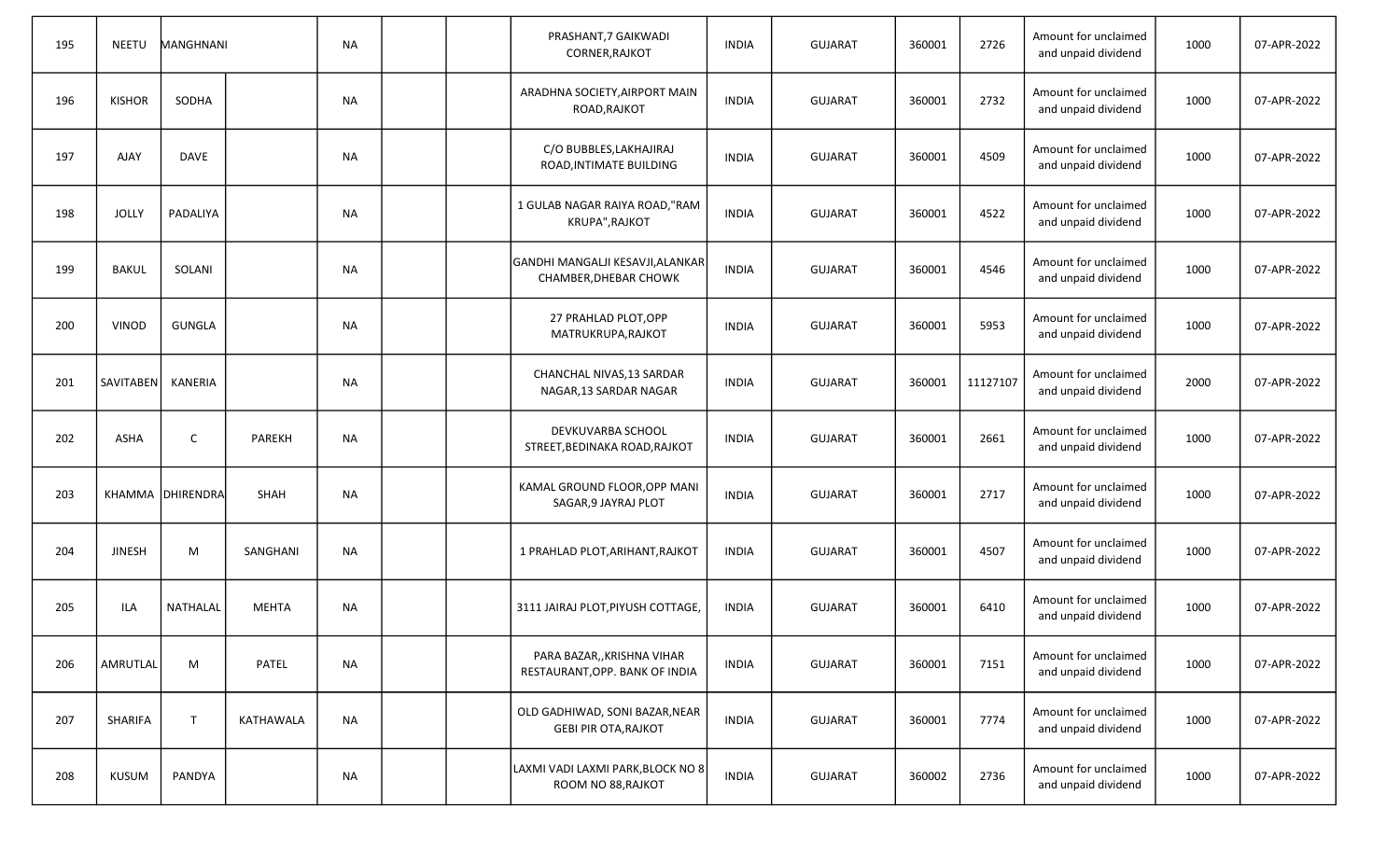| 209 | <b>BAGDAI</b>      | <b>BINA</b>         |                | <b>NA</b> |  | <b>JALARAM SEASON</b><br>STORES, VANIYAWADI MAIN<br>ROAD, RAJKOT                                   | <b>INDIA</b> | <b>GUJARAT</b> | 360002 | 4563 | Amount for unclaimed<br>and unpaid dividend | 1000 | 07-APR-2022 |
|-----|--------------------|---------------------|----------------|-----------|--|----------------------------------------------------------------------------------------------------|--------------|----------------|--------|------|---------------------------------------------|------|-------------|
| 210 | <b>BHARAT</b>      | <b>BHAI</b>         | <b>KHUT</b>    | <b>NA</b> |  | KHODIYARDAN RAJLAXMI<br>SOC, KOTHARIA ROAD, RAJKOT                                                 | <b>INDIA</b> | <b>GUJARAT</b> | 360002 | 2668 | Amount for unclaimed<br>and unpaid dividend | 1000 | 07-APR-2022 |
| 211 | <b>RAMESH</b>      | DAYALAL             | <b>THAKAR</b>  | <b>NA</b> |  | 8 MASTER<br>SOCIETY,"SURANATH", RAJKOT                                                             | <b>INDIA</b> | <b>GUJARAT</b> | 360002 | 2765 | Amount for unclaimed<br>and unpaid dividend | 1000 | 07-APR-2022 |
| 212 |                    | KANTABEN SAVAJIBHAI | TILALA         | <b>NA</b> |  | C/O RAIYANI BROS, KEVEDAVADI<br>MAIN RD,OPP BOMBAY IRON WORKS                                      | <b>INDIA</b> | <b>GUJARAT</b> | 360002 | 5732 | Amount for unclaimed<br>and unpaid dividend | 1000 | 07-APR-2022 |
| 213 | <b>TRILOCHAN</b>   | R                   | SHARMA         | <b>NA</b> |  | C/O.MADHAV INDUSTRIAL<br>GASES, PVT. LTD, PLOT<br>NO.1894/95,,G.I.D.C., PHASE II,<br><b>MFTODA</b> | <b>INDIA</b> | <b>GUJARAT</b> | 360003 | 472  | Amount for unclaimed<br>and unpaid dividend | 1000 | 07-APR-2022 |
| 214 | <b>KRUTIKA</b>     | R                   | <b>MAKWANA</b> | <b>NA</b> |  | "UMA MEDICAL STORES", GOVIND<br>BAUG MAIN ROAD, NEAR PEDAK<br>ROAD,                                | <b>INDIA</b> | <b>GUJARAT</b> | 360003 | 2635 | Amount for unclaimed<br>and unpaid dividend | 1000 | 07-APR-2022 |
| 215 | <b>KANCHANBEN</b>  | LADANI              |                | <b>NA</b> |  | C/O VORA VALLABHBHAI, 7<br>VISHVANAGAR, MOVADI PLOT                                                | INDIA        | <b>GUJARAT</b> | 360004 | 2593 | Amount for unclaimed<br>and unpaid dividend | 1000 | 07-APR-2022 |
| 216 | KASMIRA            | <b>PATEL</b>        |                | <b>NA</b> |  | "SANTOSH" 110/B, RAJNAGAR<br>SCOCAETY, NANAMOVA ROAD                                               | <b>INDIA</b> | <b>GUJARAT</b> | 360004 | 2692 | Amount for unclaimed<br>and unpaid dividend | 1000 | 07-APR-2022 |
| 217 | PARUL              | <b>VYAS</b>         |                | <b>NA</b> |  | C/O G M SAKHIYA, PLOT NO<br>52A, SHREE COLONY, MARG NO 4, B/H<br>AAKAR BLDG, NR PANCHVATI          | <b>INDIA</b> | <b>GUJARAT</b> | 360004 | 4552 | Amount for unclaimed<br>and unpaid dividend | 1000 | 07-APR-2022 |
| 218 | <b>BHARATBHA</b>   | C                   | DARJI          | <b>NA</b> |  | SIDDHARTH TAILORS, UNIVERSITY<br>ROAD, NEAR NATRAJ HALL                                            | INDIA        | <b>GUJARAT</b> | 360005 | 2625 | Amount for unclaimed<br>and unpaid dividend | 1000 | 07-APR-2022 |
| 219 | <b>GEETABEN</b>    | B                   | DARJI          | <b>NA</b> |  | SIDDHARTH TAILORS, UNIVERSITY<br>ROAD, NEAR NATRAJ HALL                                            | <b>INDIA</b> | <b>GUJARAT</b> | 360005 | 2627 | Amount for unclaimed<br>and unpaid dividend | 1000 | 07-APR-2022 |
| 220 | <b>NUKTRAJSINI</b> | ZALA                |                | <b>NA</b> |  | OHM 2 PUNIT NAGAR, B/H PRESS<br>COLONY, JAMNAGAR ROAD                                              | <b>INDIA</b> | <b>GUJARAT</b> | 360006 | 2738 | Amount for unclaimed<br>and unpaid dividend | 1000 | 07-APR-2022 |
| 221 | JAYANTILAL         | A                   | VEKARIYA       | <b>NA</b> |  | BHOMESHVAR PLOT, NEAR KHODIYAR<br>TEMPLE, JAY KHODIYAR PRATAP                                      | <b>INDIA</b> | <b>GUJARAT</b> | 360006 | 2696 | Amount for unclaimed<br>and unpaid dividend | 1000 | 07-APR-2022 |
| 222 | <b>BHUNESH</b>     | KALYANI             |                | NA        |  | C/O GOPALBHAI PATEL, PALIYAVALI<br>SERI, JASDAN                                                    | <b>INDIA</b> | GUJARAT        | 360050 | 2755 | Amount for unclaimed<br>and unpaid dividend | 1000 | 07-APR-2022 |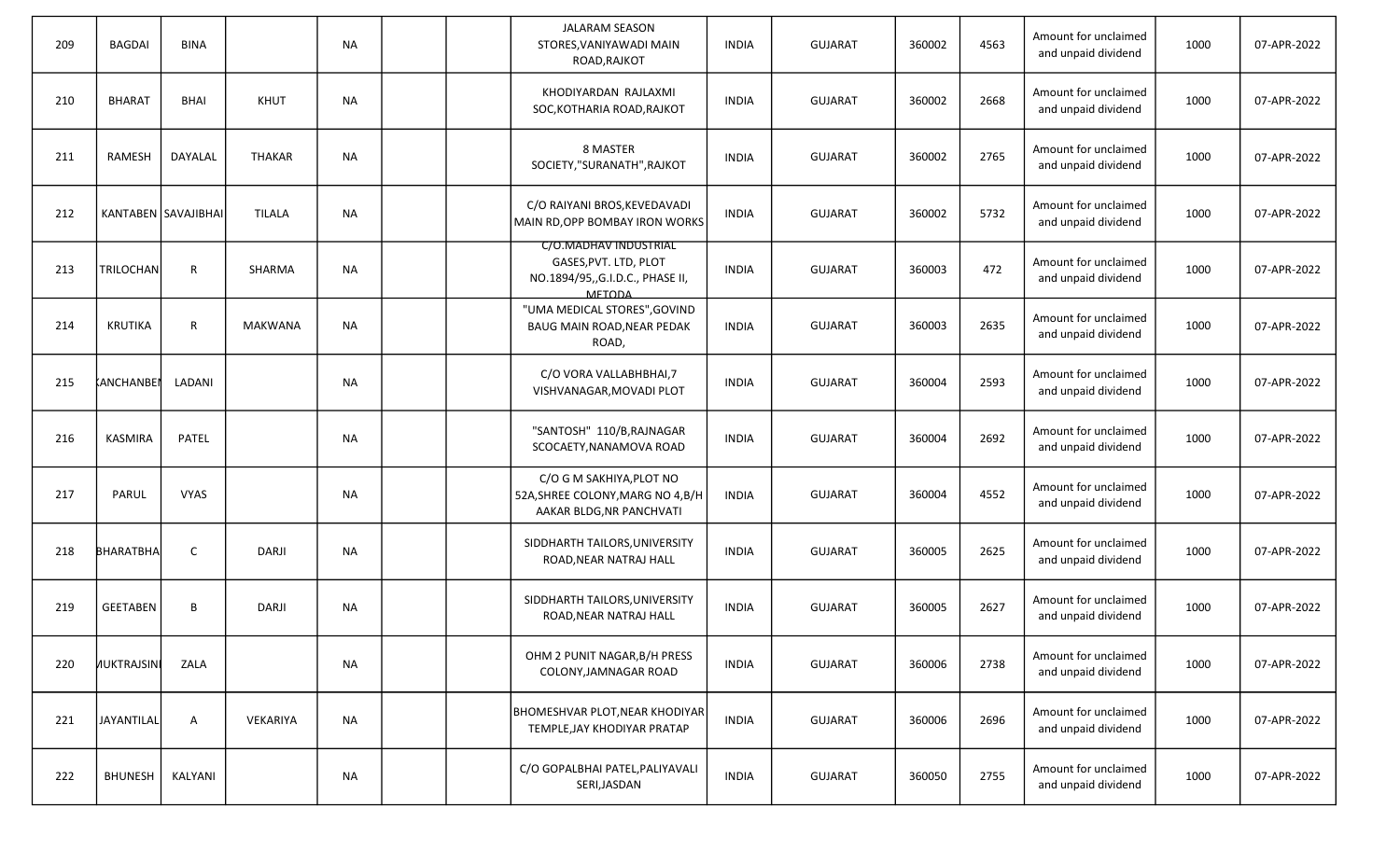| 223 | KANCHANBEL BHIMANI |               |                | <b>NA</b> |  | AT GONDAL (GUJ), 19 STATION<br>PLOT, SATY KUNJ                | <b>INDIA</b> | <b>GUJARAT</b> | 360311 | 2655 | Amount for unclaimed<br>and unpaid dividend | 1000 | 07-APR-2022 |
|-----|--------------------|---------------|----------------|-----------|--|---------------------------------------------------------------|--------------|----------------|--------|------|---------------------------------------------|------|-------------|
| 224 | RAMESH             | VADALIA       |                | <b>NA</b> |  | 'SHIVAM', TEACHER'S<br>SOCIETY, JAMNAVAD ROAD                 | <b>INDIA</b> | <b>GUJARAT</b> | 360410 | 4564 | Amount for unclaimed<br>and unpaid dividend | 1000 | 07-APR-2022 |
| 225 | SAROJBEN           | $\vee$        | DHOLARIA       | <b>NA</b> |  | C/O MARKETING YARD, STATION<br>PLOT, DHORAJI                  | <b>INDIA</b> | <b>GUJARAT</b> | 360410 | 2681 | Amount for unclaimed<br>and unpaid dividend | 1000 | 07-APR-2022 |
| 226 | <b>ASHOK</b>       | <b>KUMAR</b>  | <b>GODHANI</b> | <b>NA</b> |  | "SHIVAM" TEACHERS<br>SOCIETY, JAMNAVAD ROAD, DHORAJI          | <b>INDIA</b> | <b>GUJARAT</b> | 360410 | 2747 | Amount for unclaimed<br>and unpaid dividend | 1000 | 07-APR-2022 |
| 227 | ANIL               | SHANTILAL     | VIRAMGAMA      | <b>NA</b> |  | NEAR GRAMPANCHAYAT<br>OFFICE, SUPEDI, GUJARAT                 | <b>INDIA</b> | <b>GUJARAT</b> | 360440 | 5864 | Amount for unclaimed<br>and unpaid dividend | 1000 | 07-APR-2022 |
| 228 | AMRUTLAL           | <b>SUCHAK</b> |                | NA        |  | JAWAHAR RD, BHANVAD, GUJ                                      | <b>INDIA</b> | <b>GUJARAT</b> | 360510 | 1941 | Amount for unclaimed<br>and unpaid dividend | 1000 | 07-APR-2022 |
| 229 | RAMNIKLAL          | P             | <b>THAKAR</b>  | <b>NA</b> |  | S B I COLONY A C C<br>ROAD, CHHAYA, PORBANDER                 | <b>INDIA</b> | <b>GUJARAT</b> | 360575 | 2733 | Amount for unclaimed<br>and unpaid dividend | 1000 | 07-APR-2022 |
| 230 | ILOTAMABEI         | D             | <b>ACHARYA</b> | <b>NA</b> |  | OPP MUKESH POWER<br>LAUNDRY, NAGAR<br>CHAKLO, JAMNAGAR        | <b>INDIA</b> | <b>GUJARAT</b> | 361001 | 1979 | Amount for unclaimed<br>and unpaid dividend | 1000 | 07-APR-2022 |
| 231 | <b>PANKAJ</b>      | D             | <b>ACHARYA</b> | <b>NA</b> |  | <b>OPP MUKESH POWER</b><br>LAUNDRY, NAGAR<br>CHAKLO, JAMNAGAR | <b>INDIA</b> | <b>GUJARAT</b> | 361001 | 1980 | Amount for unclaimed<br>and unpaid dividend | 1000 | 07-APR-2022 |
| 232 | <b>INDUBEN</b>     | G             | POBARU         | <b>NA</b> |  | VRAJLAL RAVJIBHAI, MANDVI TOWER<br>ROAD, JAMNAGAR             | <b>INDIA</b> | <b>GUJARAT</b> | 361001 | 2004 | Amount for unclaimed<br>and unpaid dividend | 1000 | 07-APR-2022 |
| 233 | GAURANGA           | К             | <b>SHAH</b>    | <b>NA</b> |  | KISHOR MOTOR STORES, RANJIT<br>ROAD, JAMNAGAR                 | <b>INDIA</b> | <b>GUJARAT</b> | 361001 | 2016 | Amount for unclaimed<br>and unpaid dividend | 1000 | 07-APR-2022 |
| 234 | PARESH             | URUSHOTTA     | <b>VYAS</b>    | <b>NA</b> |  | C/O BALARK INDS, PANCHESHWAR<br>TOWER RD, BHARWAD PAA         | <b>INDIA</b> | <b>GUJARAT</b> | 361001 | 2026 | Amount for unclaimed<br>and unpaid dividend | 1000 | 07-APR-2022 |
| 235 | <b>HIRA</b>        | $\mathsf{V}$  | DEVANI         | NA        |  | JITU METAL, 16 BURDHAN<br>CHOWK, JAMNAGAR                     | <b>INDIA</b> | <b>GUJARAT</b> | 361001 | 3573 | Amount for unclaimed<br>and unpaid dividend | 1000 | 07-APR-2022 |
| 236 | BHAVNA             | M             | SONI           | <b>NA</b> |  | RAZVI CHAMBER, SHOP NO 2, CHANDI<br><b>BAZAR</b>              | <b>INDIA</b> | <b>GUJARAT</b> | 361001 | 3575 | Amount for unclaimed<br>and unpaid dividend | 1000 | 07-APR-2022 |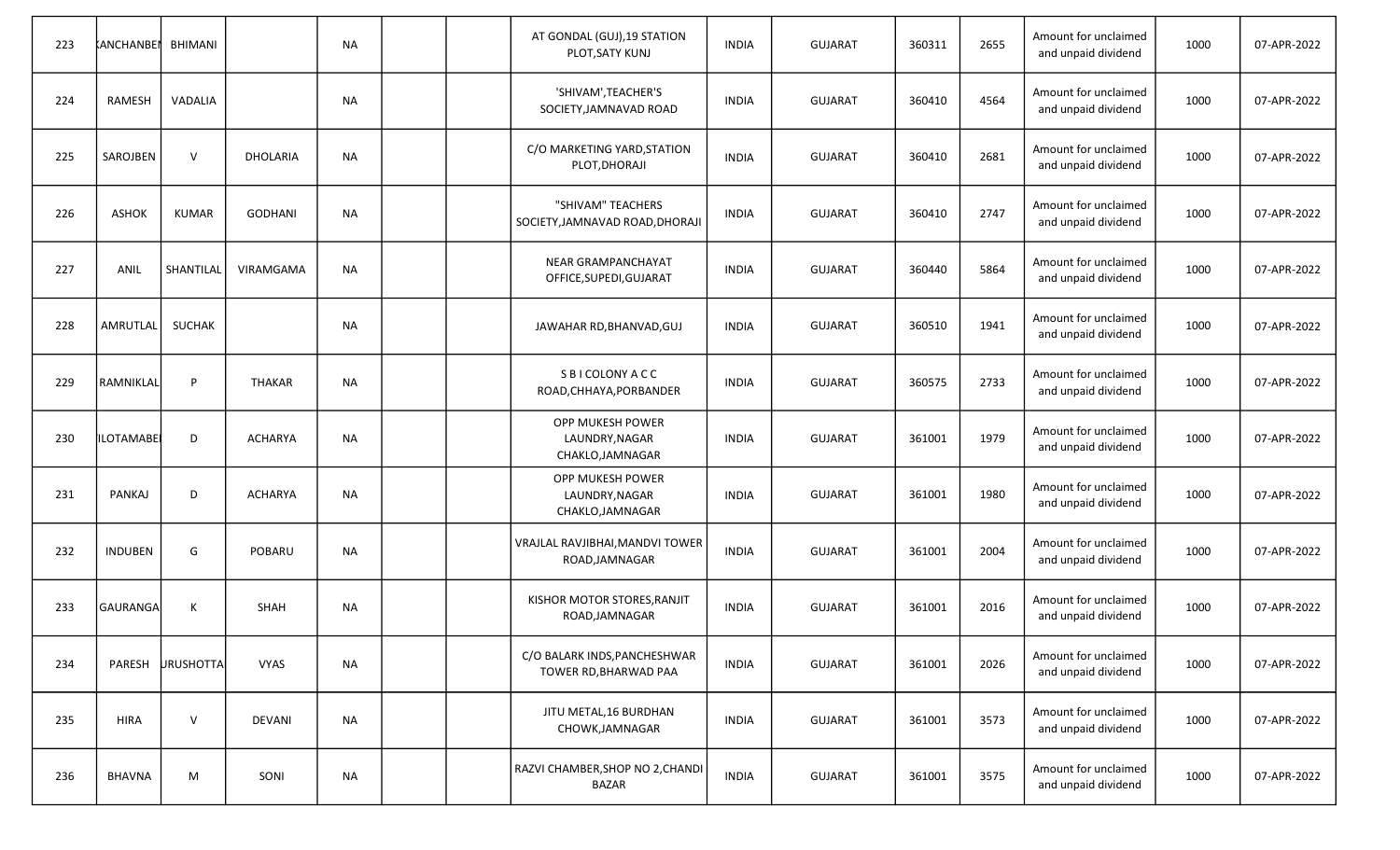| 237 | <b>ARATI</b>        | $\overline{\phantom{a}}$ | <b>VORA</b>   | <b>NA</b> |  | THE WEST INDIA AGENCY, RANJIT<br>ROAD, JAMNAGAR                | <b>INDIA</b> | <b>GUJARAT</b> | 361001 | 3582 | Amount for unclaimed<br>and unpaid dividend | 1000 | 07-APR-2022 |
|-----|---------------------|--------------------------|---------------|-----------|--|----------------------------------------------------------------|--------------|----------------|--------|------|---------------------------------------------|------|-------------|
| 238 |                     | JANKIBEN SATISHBHAI      | PATEL         | <b>NA</b> |  | C-44 M P SHAH IND ESTATE, SARU<br>SECTION ROAD, JAMNAGAR       | <b>INDIA</b> | <b>GUJARAT</b> | 361002 | 1986 | Amount for unclaimed<br>and unpaid dividend | 1000 | 07-APR-2022 |
| 239 | RAJESH              | <b>MAPARA</b>            |               | <b>NA</b> |  | NR ASHISH PREMCHAND CLNY, NEW<br>JAIL RD, JAMNAGAR             | <b>INDIA</b> | <b>GUJARAT</b> | 361005 | 1918 | Amount for unclaimed<br>and unpaid dividend | 1000 | 07-APR-2022 |
| 240 | MANJULA             | <b>SHAH</b>              |               | <b>NA</b> |  | C/O CONA ENTERPRISES, 48 DIGVIJAY<br>PLOT, JAMNAGAR            | <b>INDIA</b> | <b>GUJARAT</b> | 361005 | 1956 | Amount for unclaimed<br>and unpaid dividend | 1000 | 07-APR-2022 |
| 241 | PUPATBHAI           | VASOYA                   |               | <b>NA</b> |  | 1 BRAHMKSHTRIYA BLDG, RANJIT<br>SAGAR RD, JAMNAGAR             | <b>INDIA</b> | <b>GUJARAT</b> | 361005 | 3584 | Amount for unclaimed<br>and unpaid dividend | 1000 | 07-APR-2022 |
| 242 | <b>ASHA</b>         | RAJESH                   | <b>KUMAR</b>  | <b>NA</b> |  | C/O ANIL BRASS INDUST,54 DIGVIJAY<br>PLOT, BEHIND VISHRAM WADI | <b>INDIA</b> | <b>GUJARAT</b> | 361005 | 1925 | Amount for unclaimed<br>and unpaid dividend | 1000 | 07-APR-2022 |
| 243 | <b>NARESH</b>       | RATILAL                  | PARMAR        | NA        |  | LAKE PALACE, FLAT NO.3, 4-BIG-VIJAY<br>PLOT,                   | <b>INDIA</b> | <b>GUJARAT</b> | 361005 | 1959 | Amount for unclaimed<br>and unpaid dividend | 1000 | 07-APR-2022 |
| 244 | <b>MILAN</b>        | H                        | <b>JAWANI</b> | <b>NA</b> |  | NR ARYASAMAJ, OUT OF<br>KHAMBHALIA GATE, JAMNAGAR              | <b>INDIA</b> | <b>GUJARAT</b> | 361005 | 1981 | Amount for unclaimed<br>and unpaid dividend | 1000 | 07-APR-2022 |
| 245 | <b>ATRABHUJBI</b>   | $\mathsf{A}$             | <b>PATEL</b>  | <b>NA</b> |  | 7-8 PATEL CLY, RD NO 3-4<br>ARATI, JAMNAGAR                    | <b>INDIA</b> | <b>GUJARAT</b> | 361008 | 1923 | Amount for unclaimed<br>and unpaid dividend | 1000 | 07-APR-2022 |
| 246 | PRABHUDAS           | D                        | <b>PATEL</b>  | <b>NA</b> |  | 23/A KALYAN NAGAR SOC, OPP<br>BAHAUDIN COLLEGE, JUNAGADH       | <b>INDIA</b> | <b>GUJARAT</b> | 362001 | 2075 | Amount for unclaimed<br>and unpaid dividend | 1000 | 07-APR-2022 |
| 247 |                     | LALJIBHAI GOKALBHAI      | SOLANKI       | <b>NA</b> |  | C/O LAXMI VASAN<br>BHANDAR, MALIWADA<br>RD, JUNAGADH           | <b>INDIA</b> | <b>GUJARAT</b> | 362001 | 2077 | Amount for unclaimed<br>and unpaid dividend | 1000 | 07-APR-2022 |
| 248 | <b>JIVANLAL</b>     | P                        | <b>MANVAR</b> | <b>NA</b> |  | 304, VINUS APARTMENT, COLLEGE<br>ROAD, NEAR BHUTNATH, JUNAGADH | <b>INDIA</b> | <b>GUJARAT</b> | 362001 | 7395 | Amount for unclaimed<br>and unpaid dividend | 1000 | 07-APR-2022 |
| 249 | PRASANBALA DHOLRIYA |                          |               | <b>NA</b> |  | BANSITHAR SOCIETY, 13A BEHIND<br><b>BUS STAND, JUNAGADH</b>    | <b>INDIA</b> | <b>GUJARAT</b> | 362002 | 2689 | Amount for unclaimed<br>and unpaid dividend | 1000 | 07-APR-2022 |
| 250 | <b>BHUPAT</b>       | P                        | GANGDEV       | NA        |  | C/O HARIDAS MONJIBHAI, VAKHARIA<br>BAZAR, VERAVAL              | <b>INDIA</b> | <b>GUJARAT</b> | 362265 | 2091 | Amount for unclaimed<br>and unpaid dividend | 1000 | 07-APR-2022 |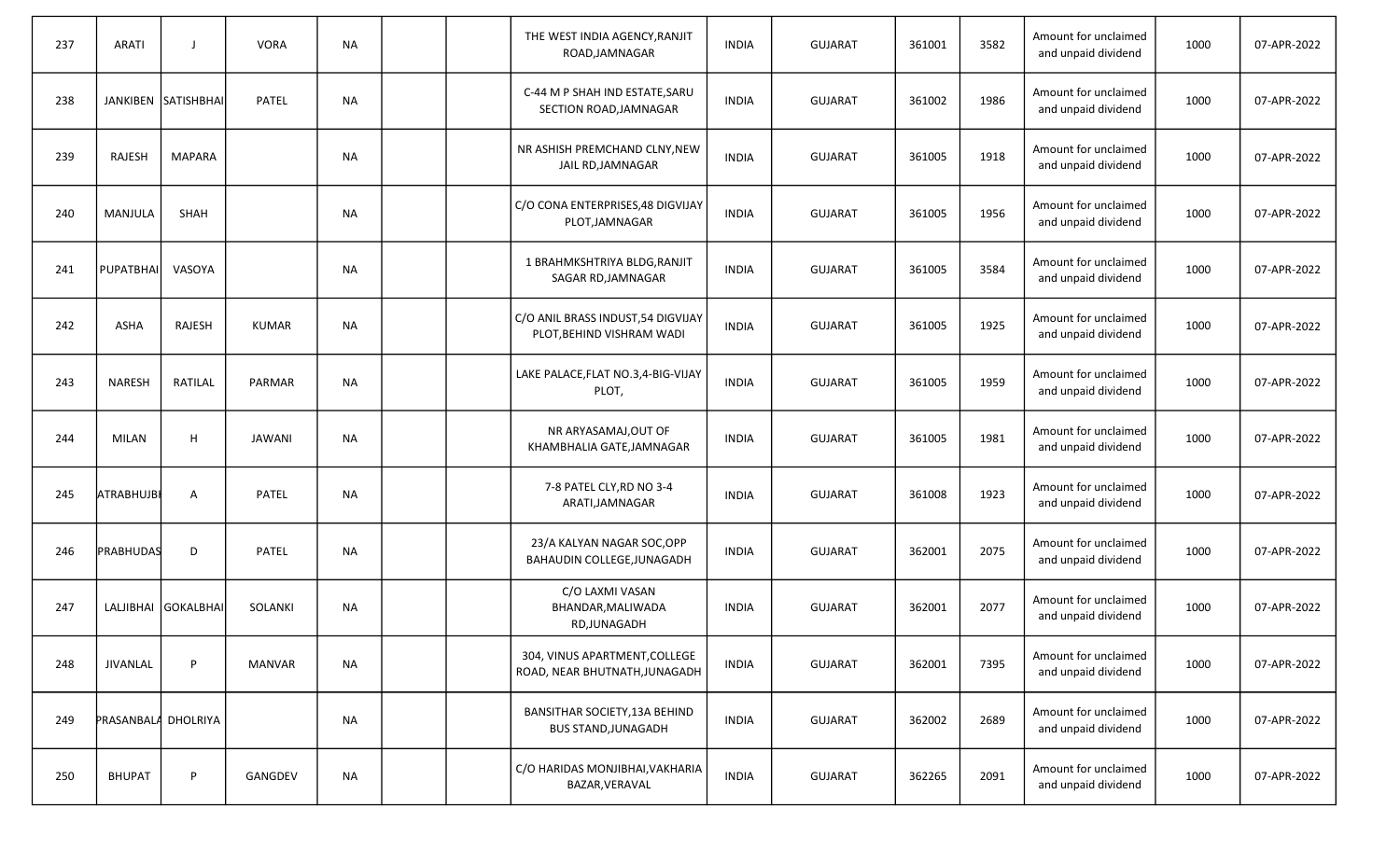| 251 | <b>ARVIND</b>       | <b>KUMAR</b>         | <b>VEDANT</b> | <b>NA</b> |  | GOVERNMENT HOSPITAL UNA, AT<br>POST UNA SORATH, DIST JUNAGADH                      | <b>INDIA</b> | <b>GUJARAT</b> | 362560 | 2624     | Amount for unclaimed<br>and unpaid dividend | 1000 | 07-APR-2022 |
|-----|---------------------|----------------------|---------------|-----------|--|------------------------------------------------------------------------------------|--------------|----------------|--------|----------|---------------------------------------------|------|-------------|
| 252 | NALINKUMAI          | <sub>S</sub>         | <b>DOSHI</b>  | <b>NA</b> |  | C/O DALAL S J & CO, STTA<br>BAZAR, MANAVADAR                                       | <b>INDIA</b> | <b>GUJARAT</b> | 362630 | 2768     | Amount for unclaimed<br>and unpaid dividend | 1000 | 07-APR-2022 |
| 253 | <b>USHA</b>         | AVINCHAND            | <b>SHAH</b>   | <b>NA</b> |  | C/O PRAVINCHANDRA R SHAH,2<br>RATNAMANI FLATS, NEAR JAWAHAR<br>SOC                 | <b>INDIA</b> | <b>GUJARAT</b> | 363001 | 6242     | Amount for unclaimed<br>and unpaid dividend | 2000 | 07-APR-2022 |
| 254 | ANIL                | MANUBHAI             | <b>MEHTA</b>  | <b>NA</b> |  | DR QUARTERS CJ<br>HOSPITAL, SURENDRA NAGAR,                                        | <b>INDIA</b> | <b>GUJARAT</b> | 363001 | 4555     | Amount for unclaimed<br>and unpaid dividend | 1000 | 07-APR-2022 |
| 255 | VARUNBHAI SHANTILAI |                      | <b>PAREKH</b> | <b>NA</b> |  | 16 PARAS SOCIETY, SURENDRA<br>NAGAR,                                               | <b>INDIA</b> | <b>GUJARAT</b> | 363001 | 4574     | Amount for unclaimed<br>and unpaid dividend | 1000 | 07-APR-2022 |
| 256 | AVINCHAND RAMNIKLAL |                      | <b>SHAH</b>   | <b>NA</b> |  | 2 RATNAMANI FLATS, NEAR<br>JAWAHJAR SOC,                                           | <b>INDIA</b> | <b>GUJARAT</b> | 363001 | 6232     | Amount for unclaimed<br>and unpaid dividend | 1000 | 07-APR-2022 |
| 257 | RAVI                | <b>TYAGI</b>         |               | NA        |  | 53 SITARAM,, NIKANTH SOC., SARDAR<br>NAGAR, BHAVNAGAR                              | <b>INDIA</b> | <b>GUJARAT</b> | 364001 | 6702     | Amount for unclaimed<br>and unpaid dividend | 2000 | 07-APR-2022 |
| 258 |                     | KASHINATHWANKRISHANA |               | <b>NA</b> |  | GIRISH PAN WALA, RADHAN PURI<br>BAZAR, BHAVNAGAR                                   | <b>INDIA</b> | <b>GUJARAT</b> | 364001 | 1097     | Amount for unclaimed<br>and unpaid dividend | 1000 | 07-APR-2022 |
| 259 | <b>NAYAN</b>        | PRAMODRAI            | <b>SHAH</b>   | NA        |  | 25 SHRIPAL APARTMENT, DOWN<br>CHOWK DARI ROAD,, BHAVNAGAR                          | <b>INDIA</b> | <b>GUJARAT</b> | 364001 | 6713     | Amount for unclaimed<br>and unpaid dividend | 2000 | 07-APR-2022 |
| 260 | NATHALAL            | $\mathsf{T}$         | BHALGAMIYA    | <b>NA</b> |  | TILAK NAGAR SOCIETY, PLOT NO B<br>50, BHAVNAGAR                                    | <b>INDIA</b> | <b>GUJARAT</b> | 364001 | 1128     | Amount for unclaimed<br>and unpaid dividend | 1000 | 07-APR-2022 |
| 261 | <b>KUMUD</b>        | R                    | <b>TYAGI</b>  | NA        |  | 503 PANNA<br>TOWER, RUPANI, BHAVNAGAR                                              | <b>INDIA</b> | <b>GUJARAT</b> | 364001 | 24312869 | Amount for unclaimed<br>and unpaid dividend | 8000 | 07-APR-2022 |
| 262 | RAMNIKLAL           | GANDHI               |               | <b>NA</b> |  | PLOT NO 42 KALUBHA<br>ROAD, BHAVNAGAR,                                             | <b>INDIA</b> | <b>GUJARAT</b> | 364002 | 1139     | Amount for unclaimed<br>and unpaid dividend | 1000 | 07-APR-2022 |
| 263 | KISHORIBEN          | <b>GANDHI</b>        |               | ΝA        |  | <b>42 KISHORIKUNJ NR</b><br>VIKASGRIH, VIDYANAGAR,                                 | <b>INDIA</b> | <b>GUJARAT</b> | 364002 | 5642     | Amount for unclaimed<br>and unpaid dividend | 1000 | 07-APR-2022 |
| 264 | RAMESH              | К                    | SHARMA        | <b>NA</b> |  | SF-14, NIRNAD FLATS, PLOT-1919, OPP<br>MALDAR VILLA, NEAR ROOPANI<br><b>CIRCLE</b> | <b>INDIA</b> | <b>GUJARAT</b> | 364002 | 6431     | Amount for unclaimed<br>and unpaid dividend | 1000 | 07-APR-2022 |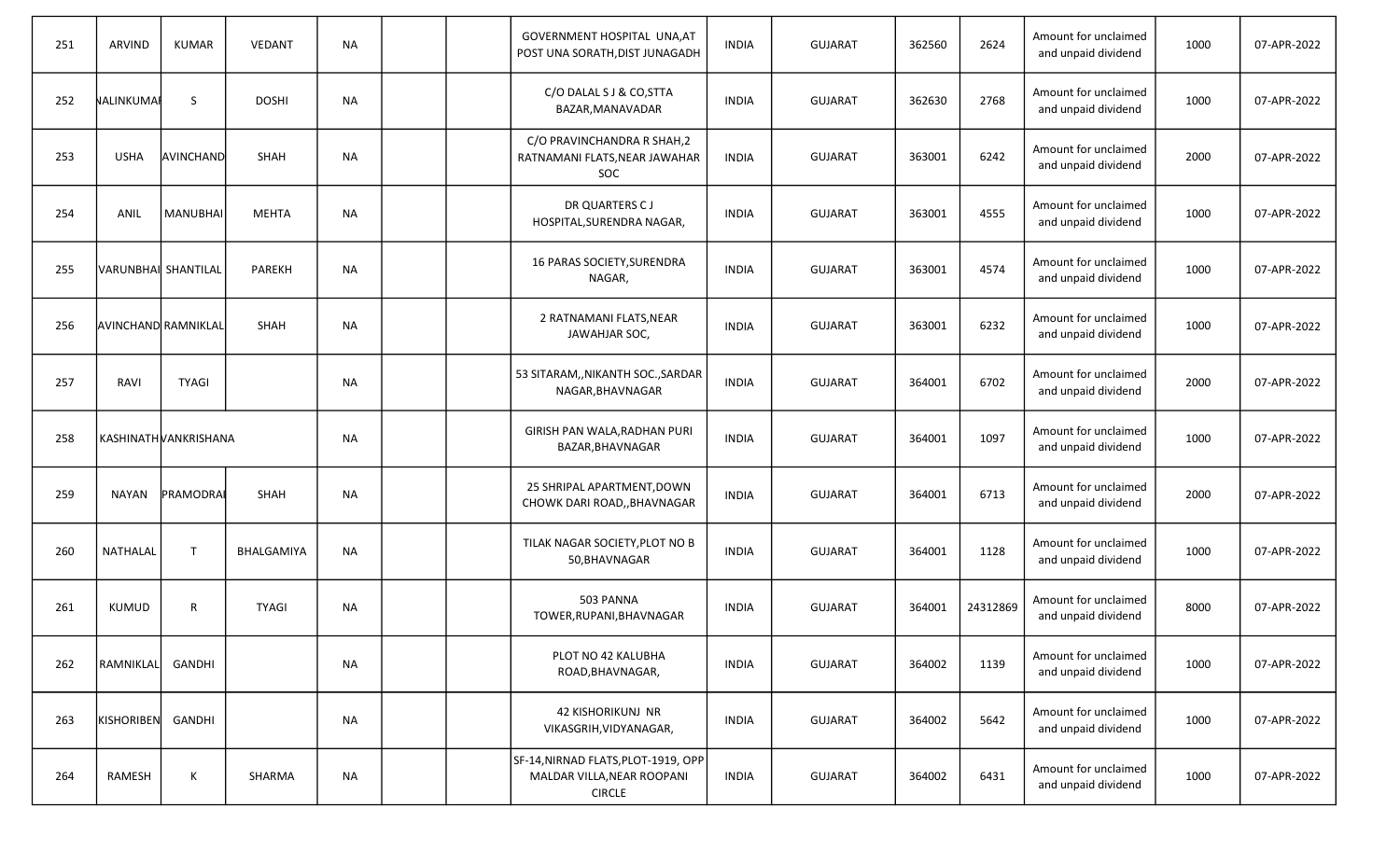| 265 | <b>NIRMAL</b>    | PATEL            |                | <b>NA</b>      |  | 443 "NIRMAL" BHAVNA, BHAVNAGAR<br>PARA,                                            | <b>INDIA</b> | <b>GUJARAT</b> | 364003 | 4967 | Amount for unclaimed<br>and unpaid dividend | 1000  | 07-APR-2022 |
|-----|------------------|------------------|----------------|----------------|--|------------------------------------------------------------------------------------|--------------|----------------|--------|------|---------------------------------------------|-------|-------------|
| 266 | VIMALABEN        | D                | PATEL          | <b>NA</b>      |  | 388 ADARSH<br>SOCIETY, VIJAYRAJNAGAR, DAIRY RD<br>ST NO 5                          | <b>INDIA</b> | <b>GUJARAT</b> | 364003 | 1160 | Amount for unclaimed<br>and unpaid dividend | 1000  | 07-APR-2022 |
| 267 | <b>JANAKSINH</b> | $\mathsf{C}$     | RAYJADA        | <b>NA</b>      |  | HAREKRISHNA NOKARIYAT<br>SOC, SHIVAJI NAGAR, TALAJA                                | <b>INDIA</b> | <b>GUJARAT</b> | 364140 | 1111 | Amount for unclaimed<br>and unpaid dividend | 1000  | 07-APR-2022 |
| 268 | <b>BHAVNA</b>    | M                | SAGAR          | <b>NA</b>      |  | C/O DILIP N DHAKAN, AT<br>DARBARGADH SHOP, SAVARKUNDLA                             | <b>INDIA</b> | <b>GUJARAT</b> | 364515 | 1115 | Amount for unclaimed<br>and unpaid dividend | 1000  | 07-APR-2022 |
| 269 | <b>IQBAL</b>     | <sub>S</sub>     | PATEL          | <b>NA</b>      |  | BATTARWADI, MEMON COLONY<br>ROOM 18, AMRELI                                        | <b>INDIA</b> | <b>GUJARAT</b> | 365601 | 2665 | Amount for unclaimed<br>and unpaid dividend | 1000  | 07-APR-2022 |
| 270 | <b>SUDHIR</b>    | <b>NATHURADA</b> | <b>SHAH</b>    | <b>NA</b>      |  | SHIV SADAN, DHARI DIST<br>AMRELI, GUJARAT                                          | <b>INDIA</b> | <b>GUJARAT</b> | 365640 | 4583 | Amount for unclaimed<br>and unpaid dividend | 1000  | 07-APR-2022 |
| 271 | <b>MAHNDRA</b>   | <b>KUMAR</b>     | <b>BABULAL</b> | <b>MASRANI</b> |  | C/O SWASTIK MASHALA, BHANIDAR,<br>DIST.AMRELI, GUJARAT DHARI-<br>365640            | <b>INDIA</b> | <b>GUJARAT</b> | 365640 | 8221 | Amount for unclaimed<br>and unpaid dividend | 1000  | 07-APR-2022 |
| 272 | KIRTI            | SHETH            |                | <b>NA</b>      |  | SIDDHACHAL PATHO<br>LABORATORY, 20 A B MEHTA<br>TOWER, BHACHAU KUTCH               | <b>INDIA</b> | <b>GUJARAT</b> | 370140 | 4537 | Amount for unclaimed<br>and unpaid dividend | 1000  | 07-APR-2022 |
| 273 | <b>KIRAN</b>     | <b>MEHTA</b>     |                | <b>NA</b>      |  | JAIN CORPORATION, PLOT NO.301<br>WARD 12/B, OPP. GIDWANI SCHOOL                    | <b>INDIA</b> | <b>GUJARAT</b> | 370201 | 8042 | Amount for unclaimed<br>and unpaid dividend | 10000 | 07-APR-2022 |
| 274 | <b>SURYAKANT</b> | <b>DEVSI</b>     | <b>VORA</b>    | <b>NA</b>      |  | VRAJ CHAMBER, IIND FLR PLOT NO<br>19, SECTOR 1-A KACCHH                            | <b>INDIA</b> | <b>GUJARAT</b> | 370201 | 3465 | Amount for unclaimed<br>and unpaid dividend | 1000  | 07-APR-2022 |
| 275 | SURESHBHAI       | SHAH             |                | <b>NA</b>      |  | 4015 IST FLOOR, C/O SUJAI DYES<br>ASTODIA ROAD, OPP COLOUR<br><b>MERCHANT BANK</b> | <b>INDIA</b> | <b>GUJARAT</b> | 380001 | 695  | Amount for unclaimed<br>and unpaid dividend | 1000  | 07-APR-2022 |
| 276 | SEEMA            | SHAH             |                | <b>NA</b>      |  | 2330 MOTI<br>POLE, LUNSAWAD, DARIAPUR                                              | <b>INDIA</b> | <b>GUJARAT</b> | 380001 | 859  | Amount for unclaimed<br>and unpaid dividend | 1000  | 07-APR-2022 |
| 277 | <b>LABHUBEN</b>  |                  |                | <b>NA</b>      |  | 3/3 SIMANDHAR FLATS, B/H<br>DHARNIDHAR DERASAR, VASNA                              | <b>INDIA</b> | <b>GUJARAT</b> | 380001 | 3060 | Amount for unclaimed<br>and unpaid dividend | 1000  | 07-APR-2022 |
| 278 | <b>DILIP</b>     | PATEL            |                | <b>NA</b>      |  | 725 CHHIPA<br>POLE, KALUPUR, AHMEDABAD                                             | <b>INDIA</b> | <b>GUJARAT</b> | 380001 | 3311 | Amount for unclaimed<br>and unpaid dividend | 1000  | 07-APR-2022 |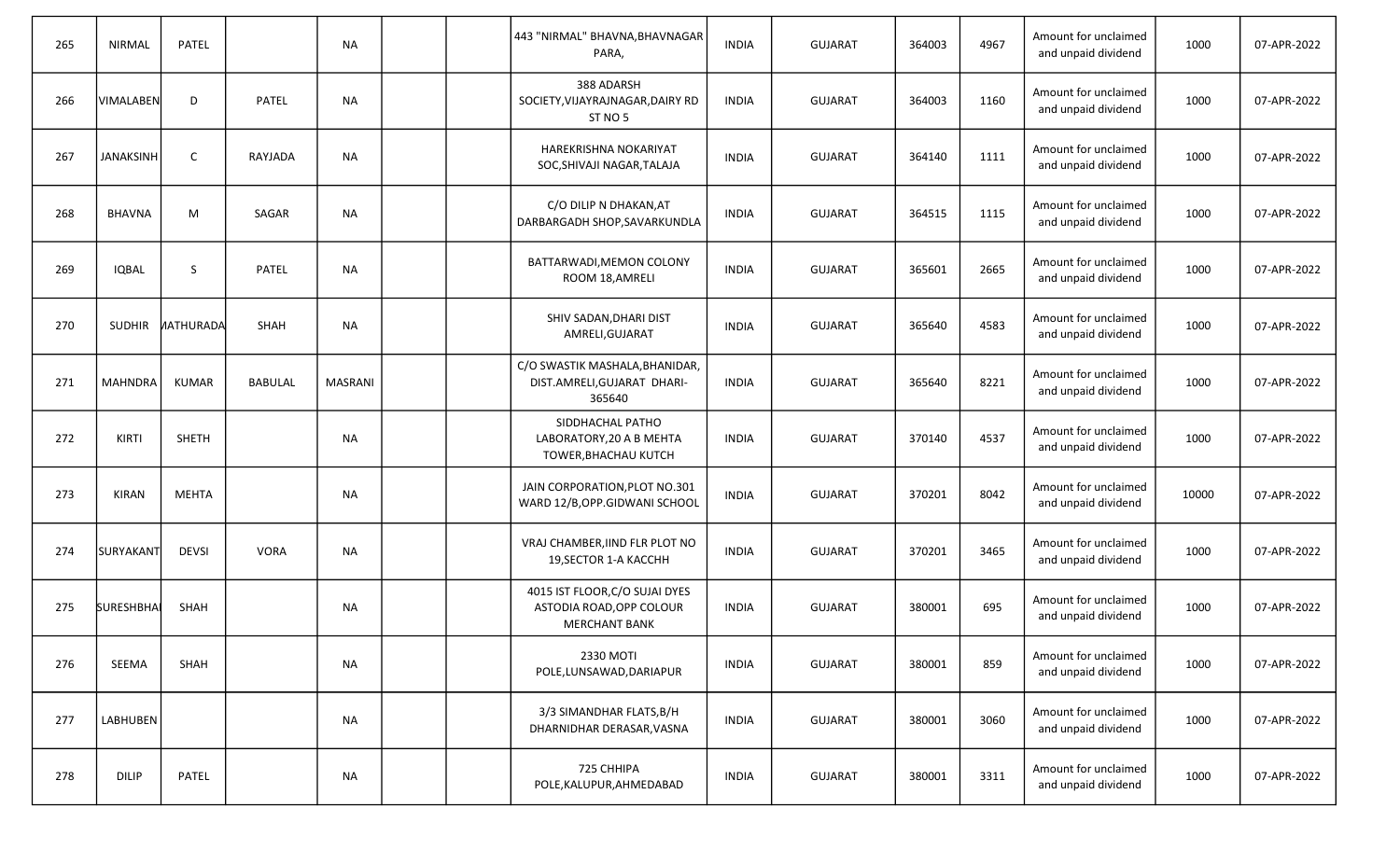| 279 | <b>KANTILAL</b> | SHAH           |                   | <b>NA</b> |  | HOTEL GULMARG, OPP LUCKY<br>RESTAURANT, LALDARWAJA                                | <b>INDIA</b> | <b>GUJARAT</b> | 380001 | 6248 | Amount for unclaimed<br>and unpaid dividend | 1000 | 07-APR-2022 |
|-----|-----------------|----------------|-------------------|-----------|--|-----------------------------------------------------------------------------------|--------------|----------------|--------|------|---------------------------------------------|------|-------------|
| 280 | VARSHA          | $\mathsf{R}$   | <b>SHAH</b>       | <b>NA</b> |  | 2112 UBHOKHANCHO, NAGJI<br>BHUDARNI POLE, MANDVINI POLE                           | <b>INDIA</b> | <b>GUJARAT</b> | 380001 | 730  | Amount for unclaimed<br>and unpaid dividend | 1000 | 07-APR-2022 |
| 281 | <b>DHRUV</b>    | <b>TRIVEDI</b> | <b>ASHWINBHAI</b> | <b>NA</b> |  | 1345/A NAGAR BHAGATS<br>POLE, RAIPUR, AHMEDABAD                                   | <b>INDIA</b> | <b>GUJARAT</b> | 380001 | 801  | Amount for unclaimed<br>and unpaid dividend | 1000 | 07-APR-2022 |
| 282 | RAMA            | $\mathsf{R}$   | <b>SHAH</b>       | <b>NA</b> |  | 77 KASUMBAWAD, DOSHIWADA'S<br>POLE, KALUPUR                                       | <b>INDIA</b> | <b>GUJARAT</b> | 380001 | 891  | Amount for unclaimed<br>and unpaid dividend | 1000 | 07-APR-2022 |
| 283 | <b>KIRAN</b>    | $\mathsf{R}$   | <b>SHAH</b>       | <b>NA</b> |  | 77 VORA<br>HOUSE, KASUMBAWAD, DOSHIWADA<br>POLE KALUPUR                           | <b>INDIA</b> | <b>GUJARAT</b> | 380001 | 892  | Amount for unclaimed<br>and unpaid dividend | 1000 | 07-APR-2022 |
| 284 | RAMESH          | K              | <b>SHAH</b>       | <b>NA</b> |  | M/S RASIKLAL<br>NAGARDAS, NAGINAPOLE, RATANPOL<br>E.                              | <b>INDIA</b> | <b>GUJARAT</b> | 380001 | 893  | Amount for unclaimed<br>and unpaid dividend | 1000 | 07-APR-2022 |
| 285 | <b>RUPESH</b>   | $\mathsf{R}$   | <b>DESAI</b>      | <b>NA</b> |  | C-19 SATYAM FLAT, 4TH FLOOR NR<br>KADAVA POLE, OPP KADIYANAKA<br><b>DARIYAPUR</b> | <b>INDIA</b> | <b>GUJARAT</b> | 380001 | 949  | Amount for unclaimed<br>and unpaid dividend | 1000 | 07-APR-2022 |
| 286 | ARVIND          | -1             | <b>PATEL</b>      | <b>NA</b> |  | 10 SUNITA SOCIETY, BHUDARPURA<br>ROAD, AMBAWADI                                   | <b>INDIA</b> | <b>GUJARAT</b> | 380001 | 3084 | Amount for unclaimed<br>and unpaid dividend | 1000 | 07-APR-2022 |
| 287 | <b>JAYMIN</b>   | <b>BHAI</b>    | <b>SHAH</b>       | <b>NA</b> |  | ALISHAN EMPORIUM OPP, MARCHI<br>POLE RATAN POLE, AHMEDABAD                        | <b>INDIA</b> | <b>GUJARAT</b> | 380001 | 3601 | Amount for unclaimed<br>and unpaid dividend | 1000 | 07-APR-2022 |
| 288 | <b>DIPAK</b>    | <b>KUMAR</b>   | MAHASUKHBHAI      | SHAH      |  | 1485<br>TANKSHAL, KALUPUR, AHMEDABAD                                              | <b>INDIA</b> | <b>GUJARAT</b> | 380001 | 3653 | Amount for unclaimed<br>and unpaid dividend | 1000 | 07-APR-2022 |
| 289 | VARSHA          | H              | <b>SHAH</b>       | NА        |  | G-4 DHAVALGIRI APT, SHAHPUR<br>BAHAI CENTRE, AHMEDABAD                            | <b>INDIA</b> | <b>GUJARAT</b> | 380001 | 3819 | Amount for unclaimed<br>and unpaid dividend | 1000 | 07-APR-2022 |
| 290 | ALPA            | $\mathbf{I}$   | PATEL             | <b>NA</b> |  | 1349/3 KIDI PADS<br>POLE, SHAHPUR, AHMEDABAD                                      | <b>INDIA</b> | <b>GUJARAT</b> | 380001 | 3851 | Amount for unclaimed<br>and unpaid dividend | 1000 | 07-APR-2022 |
| 291 | ASHOK           | <b>ASLAJI</b>  | PRAJAPATI         | <b>NA</b> |  | J K TEXTILES, ASTODIA KAPAD BAZAR,                                                | <b>INDIA</b> | <b>GUJARAT</b> | 380001 | 6582 | Amount for unclaimed<br>and unpaid dividend | 1000 | 07-APR-2022 |
| 292 | JAYESH          | C              | SHAH              | <b>NA</b> |  | <b>ASHISH</b><br>CORPORATION, NAVGHRI, RATANPOL<br>Ε.                             | <b>INDIA</b> | <b>GUJARAT</b> | 380001 | 8179 | Amount for unclaimed<br>and unpaid dividend | 1000 | 07-APR-2022 |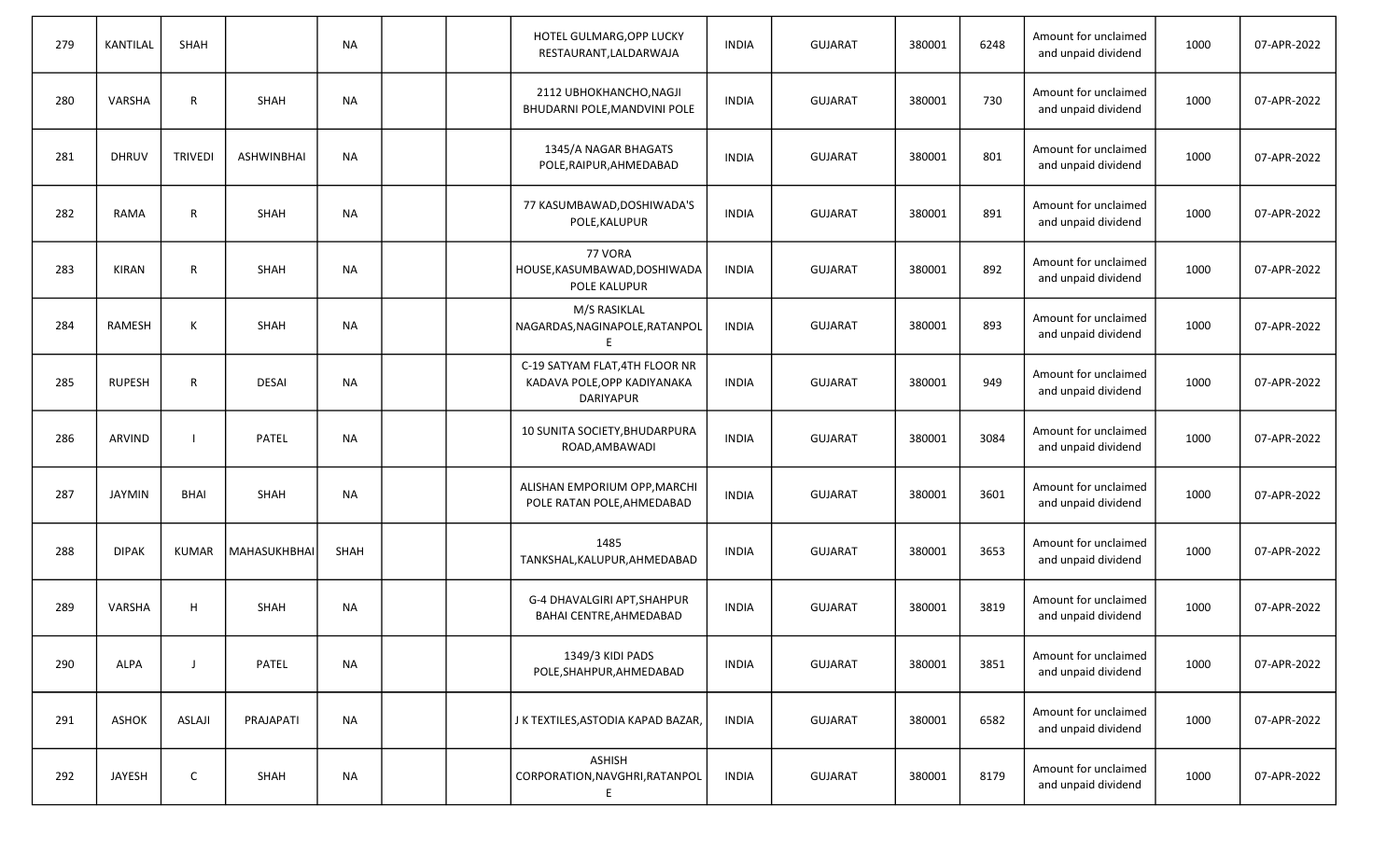| 293 | <b>BHAVIN</b>       | CHANDULAL         | <b>VORA</b>    | <b>NA</b> |  | S151 SINDHI<br>MARKET, REVDIBAZAR, NR<br><b>GURUDWARA</b>                                | <b>INDIA</b> | <b>GUJARAT</b> | 380001 | 3330000680 | Amount for unclaimed<br>and unpaid dividend | 1000 | 07-APR-2022 |
|-----|---------------------|-------------------|----------------|-----------|--|------------------------------------------------------------------------------------------|--------------|----------------|--------|------------|---------------------------------------------|------|-------------|
| 294 | <b>TRUSHAR</b>      | SHAH              |                | <b>NA</b> |  | C/O SHREE TEXTILES, 1ST FLR, 6<br>RANGWALA MKT, REVDI BAZAR                              | <b>INDIA</b> | <b>GUJARAT</b> | 380002 | 3205       | Amount for unclaimed<br>and unpaid dividend | 1000 | 07-APR-2022 |
| 295 | AILASHKUMA BALUBHAI |                   |                | ΝA        |  | C/O ASHOKKUMAR<br>SNEHALKUMAR, PAREKH<br>MARKET, SAKAR BAZAR                             | <b>INDIA</b> | <b>GUJARAT</b> | 380002 | 3797       | Amount for unclaimed<br>and unpaid dividend | 1000 | 07-APR-2022 |
| 296 | <b>PURVI</b>        | <b>INODKUMA</b>   | <b>SHAH</b>    | <b>NA</b> |  | KESHAVLAL JAICHAND, 26 MASKATI<br>MARKET, AHMEDABAD                                      | <b>INDIA</b> | <b>GUJARAT</b> | 380002 | 725        | Amount for unclaimed<br>and unpaid dividend | 1000 | 07-APR-2022 |
| 297 | <b>KOKILABEN</b>    | M                 | JAIN           | ΝA        |  | C/O ARCHIT CORPORATION, JEKOR<br>MKT REVDI BAZAR, AHMEDABAD                              | <b>INDIA</b> | <b>GUJARAT</b> | 380002 | 3281       | Amount for unclaimed<br>and unpaid dividend | 1000 | 07-APR-2022 |
| 298 | VASUDEV             | SANTUMAL          | <b>POPTANI</b> | <b>NA</b> |  | <b>VASUDEV SANTUMAL</b><br>POPTANI, 664/46 MASKATI<br>MARKET,, AHMEDABAD                 | <b>INDIA</b> | <b>GUJARAT</b> | 380002 | 6984       | Amount for unclaimed<br>and unpaid dividend | 1000 | 07-APR-2022 |
| 299 | SHANTABEN SANGHAVI  |                   |                | ΝA        |  | 73 SARVODAY NAGAR, O/S SHAHPUR<br>GATE, AHMEDABAD                                        | <b>INDIA</b> | <b>GUJARAT</b> | 380004 | 923        | Amount for unclaimed<br>and unpaid dividend | 1000 | 07-APR-2022 |
| 300 | <b>MANOHAR</b>      | B                 | <b>KOTHARI</b> | <b>NA</b> |  | 53 BHADRESHWAR SOCIETY, OUTSIDE<br>DELHI GATE, SHAHI BAUG ROAD                           | <b>INDIA</b> | <b>GUJARAT</b> | 380004 | 611        | Amount for unclaimed<br>and unpaid dividend | 1000 | 07-APR-2022 |
| 301 | <b>PARAS</b>        | B                 | <b>KOTHARI</b> | NA        |  | 53 BHADRESHWAR SOCIETY, OUTSIDE<br>DELHI GATE, SHAHI BAUG ROAD                           | <b>INDIA</b> | <b>GUJARAT</b> | 380004 | 612        | Amount for unclaimed<br>and unpaid dividend | 1000 | 07-APR-2022 |
| 302 | <b>DEEPA</b>        |                   | SADHNANI       | <b>NA</b> |  | C/O SANGAM READYMADE<br>STORES, RAMNAGAR, SABARMATI                                      | <b>INDIA</b> | <b>GUJARAT</b> | 380005 | 5124       | Amount for unclaimed<br>and unpaid dividend | 1000 | 07-APR-2022 |
| 303 | <b>VINITA</b>       | SINGH             |                | NA        |  | C/O SANJIVA SINGH, ICICI LTD, 9TH<br>FLR, JMC HOUSE, , OPP. PARIMAL<br>GARDEN, AMBAWADI, | <b>INDIA</b> | <b>GUJARAT</b> | 380006 | 4646       | Amount for unclaimed<br>and unpaid dividend | 1000 | 07-APR-2022 |
| 304 | SULOCHANA           | <b>MEHTA</b>      |                | <b>NA</b> |  | 401, SANJAY FLAT, DR. S V MARG,<br>AMBAWADI, AHMEDABAD                                   | <b>INDIA</b> | <b>GUJARAT</b> | 380006 | 7791       | Amount for unclaimed<br>and unpaid dividend | 1000 | 07-APR-2022 |
| 305 | AVINCHAND           | $\mathsf{R}$      | SHAH           | NA        |  | 43, NAVYUG<br>SOCIETY, S.M.ROAD, AMBAWADI, AHM<br>EDABAD                                 | <b>INDIA</b> | <b>GUJARAT</b> | 380006 | 5741       | Amount for unclaimed<br>and unpaid dividend | 5000 | 07-APR-2022 |
| 306 |                     | AMTREX APPLIANCES | <b>LTD</b>     | ΝA        |  | 9TH FLOOR,<br>"ABHIJEET",, MITHAKHALI SIX<br>ROADS,, AHMEDABAD                           | <b>INDIA</b> | <b>GUJARAT</b> | 380006 | 3387       | Amount for unclaimed<br>and unpaid dividend | 1000 | 07-APR-2022 |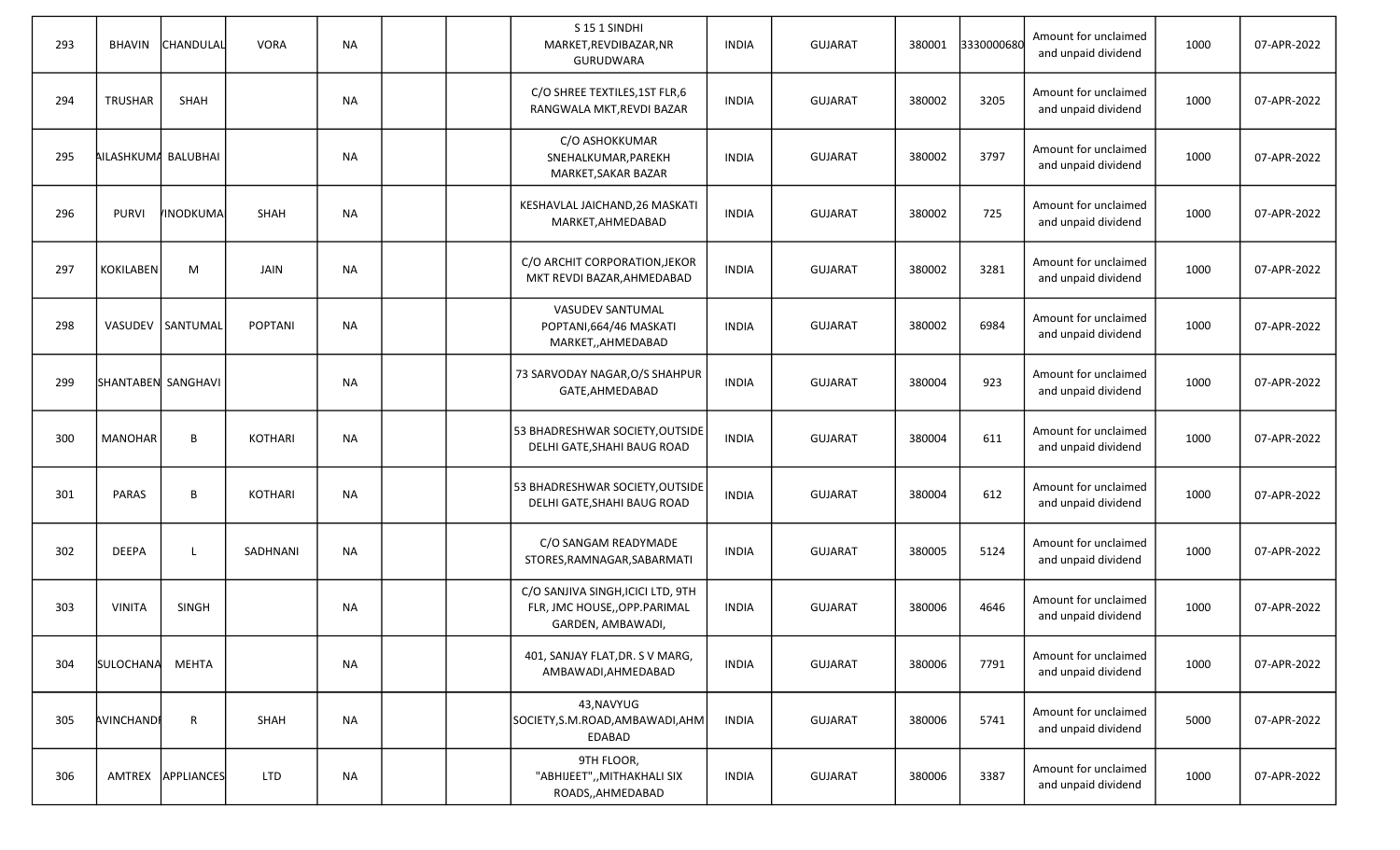| 307 | <b>JAYANTI</b> | HARILAL         | <b>BORANA</b>  | <b>NA</b>      |     | NR JOGNIMATA'S TEMPLE, BHILVAS<br>KOCHRAB, ELLIS BRIDGE | <b>INDIA</b> | <b>GUJARAT</b> | 380006 | 3294     | Amount for unclaimed<br>and unpaid dividend | 1000 | 07-APR-2022 |
|-----|----------------|-----------------|----------------|----------------|-----|---------------------------------------------------------|--------------|----------------|--------|----------|---------------------------------------------|------|-------------|
| 308 | NATVARLAL      |                 | <b>GANDHI</b>  | <b>NA</b>      |     | C/1, AANGAN FLAT,,OPP. SAMARPAN<br>FLAT,, GULBAI TEKRA, | <b>INDIA</b> | <b>GUJARAT</b> | 380006 | 10045747 | Amount for unclaimed<br>and unpaid dividend | 1000 | 07-APR-2022 |
| 309 | SHAILESH       | THAKKAR         |                | NА             |     | C 3 SHRIJIBAPA COMPLEX, BARAGE<br>ROAD VASNA, AHMEDABAD | <b>INDIA</b> | <b>GUJARAT</b> | 380007 | 895      | Amount for unclaimed<br>and unpaid dividend | 1000 | 07-APR-2022 |
| 310 | <b>HARSHA</b>  | <b>SHAH</b>     |                | <b>NA</b>      |     | 25 SUKITA<br>APPARTMENTS, FATEHPURA, PALDI              | <b>INDIA</b> | <b>GUJARAT</b> | 380007 | 3062     | Amount for unclaimed<br>and unpaid dividend | 1000 | 07-APR-2022 |
| 311 | SANJAY         | <b>TELI</b>     |                | NА             |     | C/3 PUSHPANJALI<br>FLATS, PALDI, AHMEDABAD              | <b>INDIA</b> | <b>GUJARAT</b> | 380007 | 3868     | Amount for unclaimed<br>and unpaid dividend | 1000 | 07-APR-2022 |
| 312 | MARKANDAY      | <b>MISRA</b>    |                | <b>NA</b>      |     | A/11 AYOJAN APTS, BESIDES JAYDEEP<br>TOWER, PALDI       | <b>INDIA</b> | <b>GUJARAT</b> | 380007 | 5621     | Amount for unclaimed<br>and unpaid dividend | 1000 | 07-APR-2022 |
| 313 | LALIT          | <b>BHOGILAL</b> | SHAH           | NА             |     | 4 SARASWATI APART., BEHIND JAIN<br>MERCHANT, PALDI      | <b>INDIA</b> | <b>GUJARAT</b> | 380007 | 927      | Amount for unclaimed<br>and unpaid dividend | 1000 | 07-APR-2022 |
| 314 | KUNVARBEN      | PATEL           |                | <b>NA</b>      |     | 13 RAMPARK SOC, ISANPUR<br>MANINAGAR, AHMEDABAD         | <b>INDIA</b> | <b>GUJARAT</b> | 380008 | 5133     | Amount for unclaimed<br>and unpaid dividend | 1000 | 07-APR-2022 |
| 315 | AMITABEN       | <b>PATEL</b>    |                | NА             |     | <b>13 RAM PARK</b><br>SOC, ISANPUR, MANINAGAR           | <b>INDIA</b> | <b>GUJARAT</b> | 380008 | 5136     | Amount for unclaimed<br>and unpaid dividend | 1000 | 07-APR-2022 |
| 316 | NARENDRA       | $\overline{A}$  | <b>THAKORE</b> | <b>NA</b>      |     | 31 RAMBAG OPP RAMBAG POLICE, ST<br>MANINAGAR, AHMEDABAD | <b>INDIA</b> | <b>GUJARAT</b> | 380008 | 3304     | Amount for unclaimed<br>and unpaid dividend | 1000 | 07-APR-2022 |
| 317 | NATWARBHA      | PATEL           |                | <b>NA</b>      |     | CELLER SHANTI CHAMBERS, OPP<br>DINESH HALL, ASHRAM ROAD | <b>INDIA</b> | <b>GUJARAT</b> | 380009 | 908      | Amount for unclaimed<br>and unpaid dividend | 1000 | 07-APR-2022 |
| 318 | <b>DIMPLE</b>  | AMIN            |                | <b>NA</b>      |     | C/8 DADA SAHEB FLAT, UNIVERSITY<br>RD, NAVRANGPURA      | <b>INDIA</b> | <b>GUJARAT</b> | 380009 | 3152     | Amount for unclaimed<br>and unpaid dividend | 1000 | 07-APR-2022 |
| 319 | <b>BHAVESH</b> | SHAH            |                | ΝA             |     | G-6 TERRACE APTS., NR COMMERCE<br>COLLEGE, NAVRANGPURA  | <b>INDIA</b> | <b>GUJARAT</b> | 380009 | 3890     | Amount for unclaimed<br>and unpaid dividend | 1000 | 07-APR-2022 |
| 320 | <b>NORTH</b>   | <b>GUJARAT</b>  | <b>HOUSING</b> | <b>FINANCE</b> | LTD | 316 TULSI NR MITHAKALI, CROSS<br>ROAD, NAVRANGPURA      | <b>INDIA</b> | <b>GUJARAT</b> | 380009 | 3383     | Amount for unclaimed<br>and unpaid dividend | 9000 | 07-APR-2022 |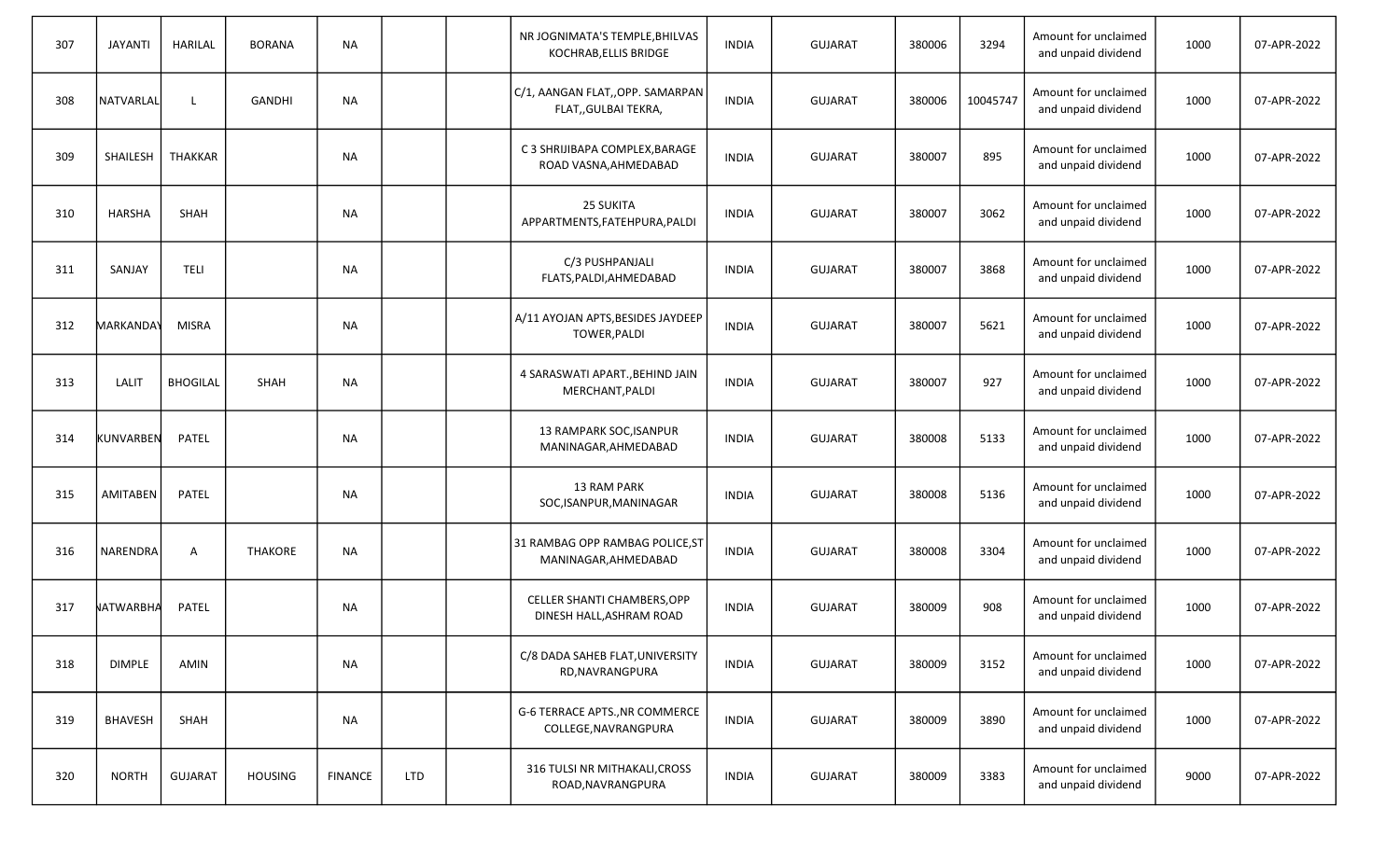| 321 | <b>SMITA</b>     | SHAH                  |              | <b>NA</b>     |  | 202/2424 PRATIKSHA<br>APT, NARANPURA SOLA<br>RD, AHMEDABAD               | <b>INDIA</b> | <b>GUJARAT</b> | 380013 | 3157     | Amount for unclaimed<br>and unpaid dividend | 1000 | 07-APR-2022 |
|-----|------------------|-----------------------|--------------|---------------|--|--------------------------------------------------------------------------|--------------|----------------|--------|----------|---------------------------------------------|------|-------------|
| 322 | BALDEVBHAI       | PATEL                 |              | NА            |  | 261/3128 SUNDERVAN APTS, SOLA RD<br>NARANPURA, AHMEDABAD                 | <b>INDIA</b> | <b>GUJARAT</b> | 380013 | 3177     | Amount for unclaimed<br>and unpaid dividend | 1000 | 07-APR-2022 |
| 323 |                  | KANJIBHAI   PRAJAPATI |              | <b>NA</b>     |  | F 10/117 ABHILASHA APTS., BEHIND<br>VYASVADI, NAVAVADAJ                  | <b>INDIA</b> | <b>GUJARAT</b> | 380013 | 3665     | Amount for unclaimed<br>and unpaid dividend | 1000 | 07-APR-2022 |
| 324 | KIRAN            | RASANIA               |              | <b>NA</b>     |  | 55/643 MARGAR<br>MURTI, APPARTMENT OPP<br>MARAM, PURA TELE EX NARANPURA  | <b>INDIA</b> | GUJARAT        | 380013 | 3710     | Amount for unclaimed<br>and unpaid dividend | 1000 | 07-APR-2022 |
| 325 | SHARDABEN        | PATEL                 |              | <b>NA</b>     |  | 9 CHANDRAMAULI SOC, NAVA<br>VADAJ, AHMEDABAD                             | <b>INDIA</b> | <b>GUJARAT</b> | 380013 | 5134     | Amount for unclaimed<br>and unpaid dividend | 1000 | 07-APR-2022 |
| 326 | <b>GANPATBHA</b> | PATEL                 |              | <b>NA</b>     |  | 9 CHANDRAMAULI SOC, NAVA<br>VADAJ, AHMEDABAD                             | <b>INDIA</b> | <b>GUJARAT</b> | 380013 | 5135     | Amount for unclaimed<br>and unpaid dividend | 1000 | 07-APR-2022 |
| 327 | JAYESH           | <b>EVCHANDBH</b>      | PATEL        | <b>NA</b>     |  | 41/481 RAGHUKUL<br>APARTMENTS, SOLA<br>ROAD, NARANPURA                   | <b>INDIA</b> | <b>GUJARAT</b> | 380013 | 544      | Amount for unclaimed<br>and unpaid dividend | 1000 | 07-APR-2022 |
| 328 | <b>MONIKA</b>    | SARWAN                | <b>KUMAR</b> | <b>NARULA</b> |  | M8/47 ANAND FLATS, VIJAY<br>NAGAR, NARANPURA                             | INDIA        | <b>GUJARAT</b> | 380013 | 872      | Amount for unclaimed<br>and unpaid dividend | 1000 | 07-APR-2022 |
| 329 | <b>SMITA</b>     | R                     | PATEL        | NA            |  | D-13 ABHISHEK, NR KAMESHWAR<br>MAHADEV, ANKUR NARANPURA                  | INDIA        | <b>GUJARAT</b> | 380013 | 6211     | Amount for unclaimed<br>and unpaid dividend | 1000 | 07-APR-2022 |
| 330 |                  | MANJULABENUNVANTBH,   | PATEL        | <b>NA</b>     |  | C/3 DESHNA APPT, MIRAMBICA<br>ROAD, NARANPURA                            | <b>INDIA</b> | <b>GUJARAT</b> | 380013 | 10230109 | Amount for unclaimed<br>and unpaid dividend | 1000 | 07-APR-2022 |
| 331 | SANJAY           | ARJUNDEV              | <b>SETH</b>  | NA            |  | A/5 NIRMAL KUNJ, AHMEDABAD,                                              | INDIA        | <b>GUJARAT</b> | 380014 | 3148     | Amount for unclaimed<br>and unpaid dividend | 1000 | 07-APR-2022 |
| 332 | PANKAJ           | <b>MODI</b>           |              | <b>NA</b>     |  | 122 VRINDVAN, OPP ASHVA MEGH<br>BUNGLOW, 132 RING ROAD, SATELITE<br>ROAD | <b>INDIA</b> | <b>GUJARAT</b> | 380015 | 652      | Amount for unclaimed<br>and unpaid dividend | 1000 | 07-APR-2022 |
| 333 | RAMESH           | PATEL                 |              | <b>NA</b>     |  | A/7 AYOJAN<br>NAGAR, AMBAWADI, AHMEDABAD                                 | <b>INDIA</b> | GUJARAT        | 380015 | 5137     | Amount for unclaimed<br>and unpaid dividend | 1000 | 07-APR-2022 |
| 334 | <b>NATUBHAI</b>  | <b>PATEL</b>          |              | <b>NA</b>     |  | A/7 AYOJAN<br>NAGAR, AMBAWADI, AHMEDABAD                                 | <b>INDIA</b> | GUJARAT        | 380015 | 5138     | Amount for unclaimed<br>and unpaid dividend | 1000 | 07-APR-2022 |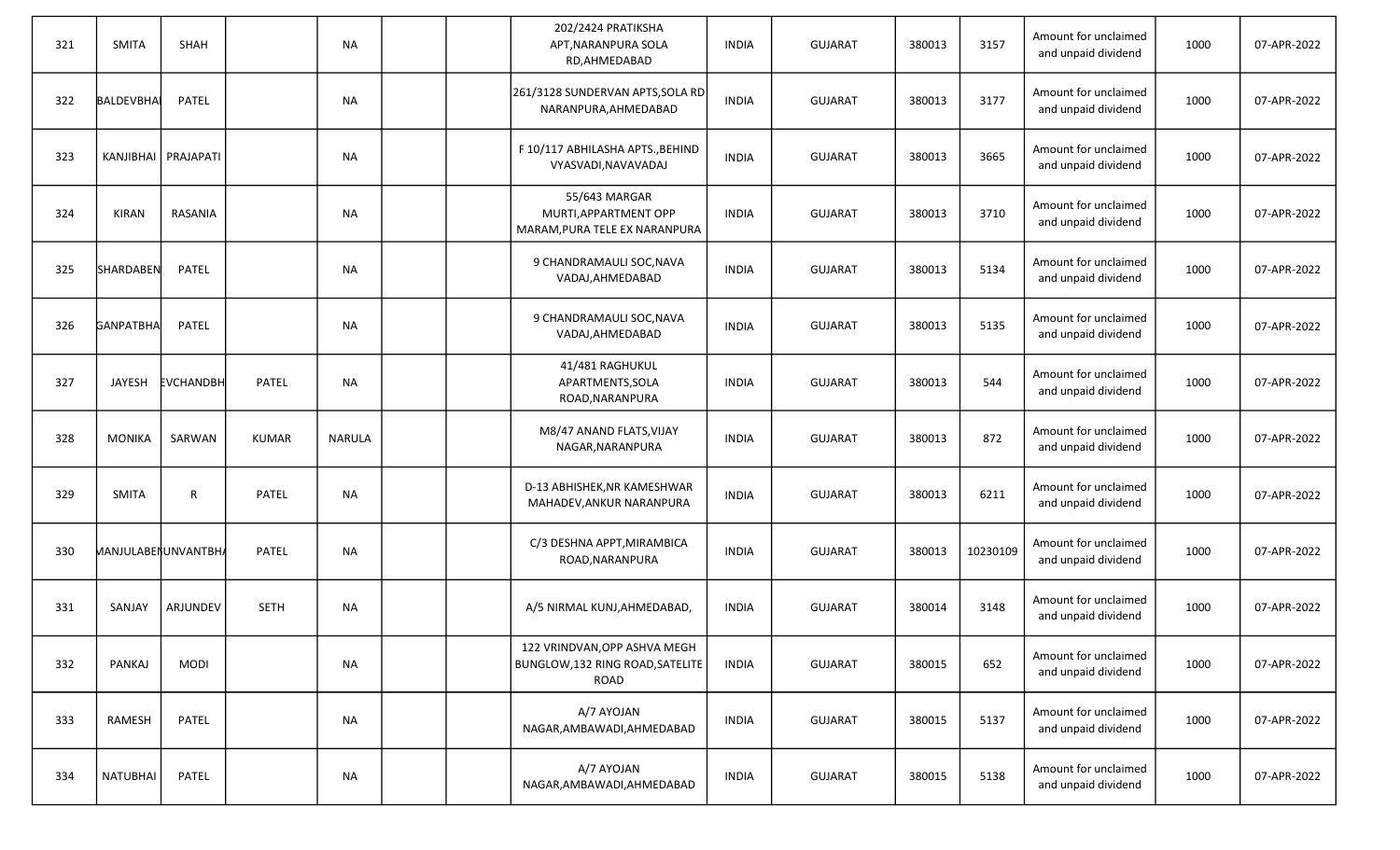| 335 |                 | JITENDRA BHAGWANJI | RAM               | <b>NA</b> |  | 14 AKSHAR APPARTMENT, 30<br>INQULAB SOCIETY, GULBAI TEKRA<br>AMBAWADI                             | <b>INDIA</b> | <b>GUJARAT</b> | 380015 | 3805       | Amount for unclaimed<br>and unpaid dividend | 2000 | 07-APR-2022 |
|-----|-----------------|--------------------|-------------------|-----------|--|---------------------------------------------------------------------------------------------------|--------------|----------------|--------|------------|---------------------------------------------|------|-------------|
| 336 | <b>MEENA</b>    | P                  | <b>KADIA</b>      | <b>NA</b> |  | B3/FF/D HETAL<br>APPARTMENT, SATELLITE RD, OPP<br>SHYAMAL II                                      | <b>INDIA</b> | <b>GUJARAT</b> | 380015 | 3291       | Amount for unclaimed<br>and unpaid dividend | 1000 | 07-APR-2022 |
| 337 | <b>BHADRESH</b> | K                  | SONEJI            | <b>NA</b> |  | 9 KAKABA FLATS, 3RD FLOOR, NEAR<br>AZAD SOC.,<br>AMBAWADI, AHMEDABAD                              | <b>INDIA</b> | <b>GUJARAT</b> | 380015 | 6971       | Amount for unclaimed<br>and unpaid dividend | 1000 | 07-APR-2022 |
| 338 | DANESHWAR       | B                  | SONEJI            | <b>NA</b> |  | 9 KAKABA FLATS, 3RD FLOOR, NEAR<br>AZAAD SOC.,<br>AMBAWADI, AHMEDABAD                             | <b>INDIA</b> | <b>GUJARAT</b> | 380015 | 6972       | Amount for unclaimed<br>and unpaid dividend | 1000 | 07-APR-2022 |
| 339 | YOGESH          | SARABHAI           | <b>CHOKSI</b>     | <b>NA</b> |  | WHITE BUNGLOW,, OPP. NEHRU<br>FOUNDATION,, VASTRAPUR,                                             | <b>INDIA</b> | <b>GUJARAT</b> | 380015 | 2670000012 | Amount for unclaimed<br>and unpaid dividend | 1000 | 07-APR-2022 |
| 340 |                 | JYOTSANA SHVINKUMA | PATEL             | <b>NA</b> |  | 22 UMESH NAGAR SOC, MEGHANI<br>NAGAR, AHMEDABAD                                                   | <b>INDIA</b> | <b>GUJARAT</b> | 380016 | 3183       | Amount for unclaimed<br>and unpaid dividend | 1000 | 07-APR-2022 |
| 341 |                 | HIKHOOBHA NAGINDAS | <b>SHAH</b>       | <b>NA</b> |  | BHIKHOOBHAI CENTRE, HARIPURA<br>ASARWA, AHMEDABAD                                                 | <b>INDIA</b> | <b>GUJARAT</b> | 380016 | 3245       | Amount for unclaimed<br>and unpaid dividend | 1000 | 07-APR-2022 |
| 342 | ARVIND          | -1                 | PATEL             | <b>NA</b> |  | 85 ASHABHAINI CHALI, NEAR MOHAN<br>CINEMA, ASARWA                                                 | <b>INDIA</b> | <b>GUJARAT</b> | 380016 | 3623       | Amount for unclaimed<br>and unpaid dividend | 1000 | 07-APR-2022 |
| 343 | <b>DINESH</b>   | <b>KUMAR</b>       | <b>BHIMJIBHAI</b> | PATEL     |  | ROOM NO 32 BHEWSARS<br>CHAWL, OPP MUNI<br>MARKET, SARASPUR                                        | <b>INDIA</b> | <b>GUJARAT</b> | 380018 | 827        | Amount for unclaimed<br>and unpaid dividend | 1000 | 07-APR-2022 |
| 344 | PRAKASH         | SHANTILAL          | <b>SHAH</b>       | <b>NA</b> |  | R C TEXTILE PRINTERY, RAM KUMAR<br>MILL COMPOUND, SARASPUR                                        | <b>INDIA</b> | <b>GUJARAT</b> | 380018 | 6076       | Amount for unclaimed<br>and unpaid dividend | 1000 | 07-APR-2022 |
| 345 | <b>FULWANTI</b> | SHAH               |                   | <b>NA</b> |  | 5 PARSHVNAGAR SOCIETY, GITANJALI<br>NAGAR D CABIN, PO RAILWAY<br><b>COLONY SABARMATI</b>          | <b>INDIA</b> | <b>GUJARAT</b> | 380019 | 3671       | Amount for unclaimed<br>and unpaid dividend | 1000 | 07-APR-2022 |
| 346 |                 | KAMLESH CHINUBHAI  | <b>NAWAB</b>      | <b>NA</b> |  | 23, AMBICA OIL MILL<br>COMPOUND, NR. AMRAPALI<br>CINEMA, B/H JAIN DE, O/S GOMTIPUR<br><b>GATE</b> | <b>INDIA</b> | <b>GUJARAT</b> | 380021 | 570        | Amount for unclaimed<br>and unpaid dividend | 1000 | 07-APR-2022 |
| 347 | PARASMAL        | B                  | SONI              | <b>NA</b> |  | 441/11 RAKHIYAL<br>ROAD, AHMEDABAD,                                                               | <b>INDIA</b> | GUJARAT        | 380021 | 737        | Amount for unclaimed<br>and unpaid dividend | 1000 | 07-APR-2022 |
| 348 | SNEHLATA        | <b>LALIT</b>       | SHAH              | NA        |  | 11 FULWADI SOCIETY, OUT OF<br>GOMTIPUR, AHMEDABAD                                                 | <b>INDIA</b> | GUJARAT        | 380021 | 926        | Amount for unclaimed<br>and unpaid dividend | 1000 | 07-APR-2022 |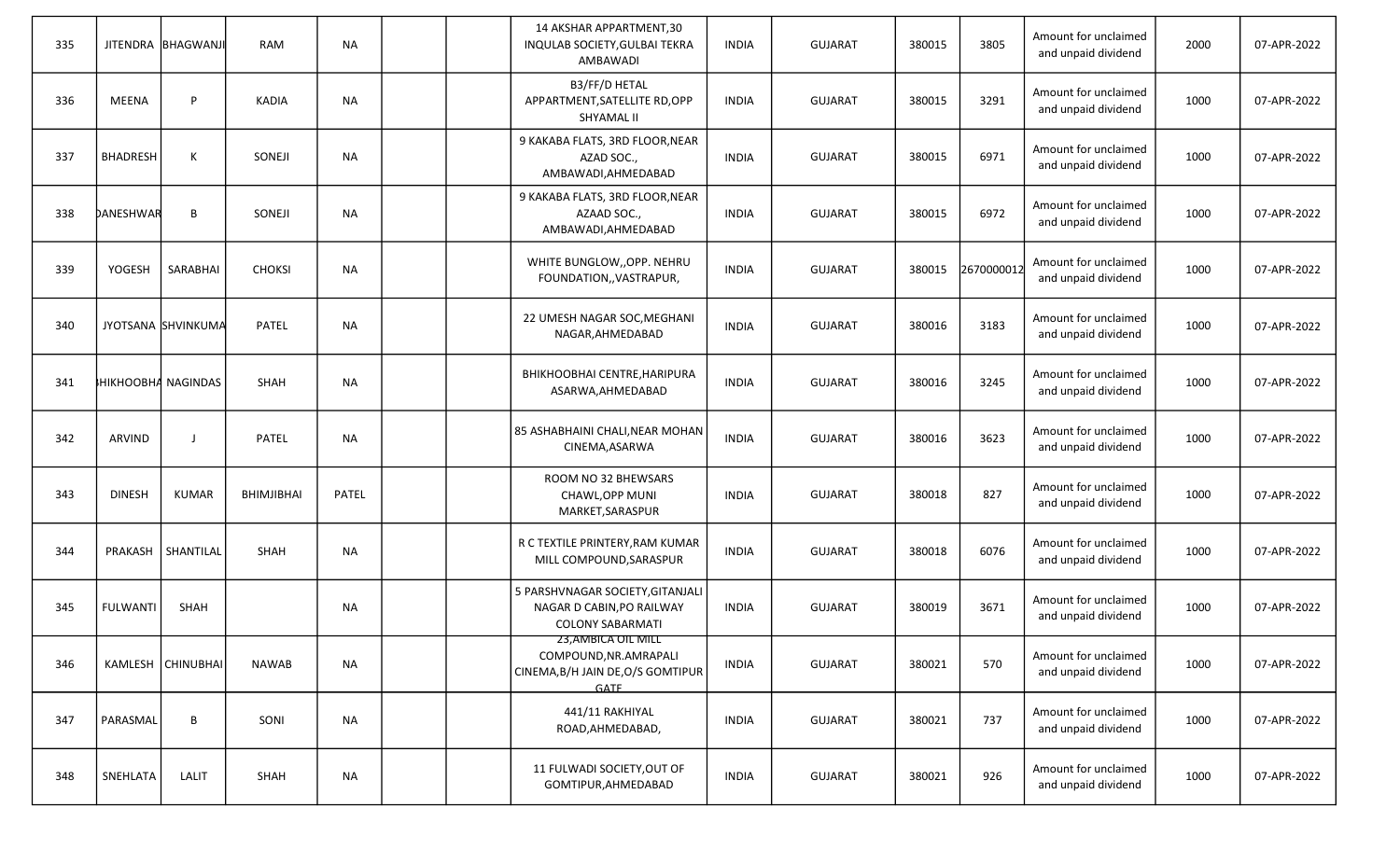| 349 | <b>ICCHABEN</b>          | KADIYA            |              | <b>NA</b> |  | <b>39 CHANDRALOK</b><br>SOC, RANIP, AHMEDABAD                                                    | <b>INDIA</b> | <b>GUJARAT</b> | 380038 | 5117 | Amount for unclaimed<br>and unpaid dividend | 1000 | 07-APR-2022 |
|-----|--------------------------|-------------------|--------------|-----------|--|--------------------------------------------------------------------------------------------------|--------------|----------------|--------|------|---------------------------------------------|------|-------------|
| 350 | MANJU                    | <b>GUPTA</b>      |              | <b>NA</b> |  | C-5 GANESH APT, JAIMALA BUS<br>STAND, GHODASAR, ISHANPUR RD<br>MANINAGAR                         | <b>INDIA</b> | <b>GUJARAT</b> | 380050 | 3870 | Amount for unclaimed<br>and unpaid dividend | 1000 | 07-APR-2022 |
| 351 | <b>PATEL</b>             | <b>MANISHA</b>    | S            | <b>NA</b> |  | 46 KAMESHWAR PARK, OPP<br>GHANSHYAM PARK, GHODASAR                                               | <b>INDIA</b> | <b>GUJARAT</b> | 380050 | 803  | Amount for unclaimed<br>and unpaid dividend | 1000 | 07-APR-2022 |
| 352 | MANUBHAI                 |                   | <b>PATEL</b> | <b>NA</b> |  | 5/A HARIMUKUND PARK, NR JIVRAJ<br>PARK BUS STOP, AHMEDABAD                                       | <b>INDIA</b> | <b>GUJARAT</b> | 380051 | 5724 | Amount for unclaimed<br>and unpaid dividend | 1000 | 07-APR-2022 |
| 353 | <b>KAVITA</b>            | <b>BINDRANI</b>   |              | <b>NA</b> |  | I/202, SAMRAJAYA, NEAR<br>MANAVMANDIR, MEMNAGAR                                                  | <b>INDIA</b> | <b>GUJARAT</b> | 380052 | 3143 | Amount for unclaimed<br>and unpaid dividend | 1000 | 07-APR-2022 |
| 354 | MAGANLAL                 | PATEL             |              | <b>NA</b> |  | C/O.RAMANLAL M. PATEL,25,<br>MANICHANDRA CO.OP<br>H.SOC,, VIBHAT-2, NR.SURDHARA<br><b>CIRCLE</b> | <b>INDIA</b> | <b>GUJARAT</b> | 380052 | 3207 | Amount for unclaimed<br>and unpaid dividend | 1000 | 07-APR-2022 |
| 355 |                          | GOPALDAS MENDPARA |              | <b>NA</b> |  | C/5 AAGMAN APPT, NR GERGES<br>BANLUGE, AHMEDABAD                                                 | <b>INDIA</b> | <b>GUJARAT</b> | 380053 | 3147 | Amount for unclaimed<br>and unpaid dividend | 1000 | 07-APR-2022 |
| 356 | <b>BHAVNABENAMESHKUM</b> |                   | PATEL        | <b>NA</b> |  | 2/2, AANKAN<br>APARTMENT, NR. BHAGWAN PARTY<br>PLOT, THALTEJ VILLAGE                             | <b>INDIA</b> | <b>GUJARAT</b> | 380054 | 3771 | Amount for unclaimed<br>and unpaid dividend | 1000 | 07-APR-2022 |
| 357 | <b>HIRAL</b>             | N                 | <b>SHAH</b>  | <b>NA</b> |  | K/14 NEW NIKITA PARK FLATS, B/H<br>SUN&STEP CLUB, GURUKUL<br>ROAD, NEAR YUGANDA SOC              | <b>INDIA</b> | <b>GUJARAT</b> | 380061 | 565  | Amount for unclaimed<br>and unpaid dividend | 1000 | 07-APR-2022 |
| 358 | ALPESH                   | PATEL             |              | <b>NA</b> |  | C/O EKTA MEDICAL STORE, VEEMURTI<br>COMPLEX, GURUKUL ROAD<br>MEMNAGAR                            | <b>INDIA</b> | <b>GUJARAT</b> | 380062 | 876  | Amount for unclaimed<br>and unpaid dividend | 1000 | 07-APR-2022 |
| 359 | <b>ASHA</b>              | <b>JAIN</b>       |              | <b>NA</b> |  | C/O DR JAIN J M, SARVODAY<br>SOCIETY, VIRAMGAM                                                   | <b>INDIA</b> | <b>GUJARAT</b> | 382150 | 959  | Amount for unclaimed<br>and unpaid dividend | 1000 | 07-APR-2022 |
| 360 | PINA                     | <b>HARIPRASAD</b> | <b>DESAI</b> | <b>NA</b> |  | HOLI CHAKLA DESAI<br>POLE, VIRAMGAM,                                                             | <b>INDIA</b> | <b>GUJARAT</b> | 382150 | 3124 | Amount for unclaimed<br>and unpaid dividend | 1000 | 07-APR-2022 |
| 361 | RAJESH                   | <b>BUDHALAL</b>   | PATEL        | NA        |  | AT & POST SARKHEJ, NEAR DUTT<br>MANDIR, TA.CITY                                                  | <b>INDIA</b> | <b>GUJARAT</b> | 382210 | 829  | Amount for unclaimed<br>and unpaid dividend | 1000 | 07-APR-2022 |
| 362 | <b>BALDEVDAS</b>         | J                 | THAKKAR      | <b>NA</b> |  | <b>LUHANAVAS BEHIND</b><br>BAZAR, DEHGAM, DIST AHMEDABAD                                         | <b>INDIA</b> | <b>GUJARAT</b> | 382305 | 6575 | Amount for unclaimed<br>and unpaid dividend | 1000 | 07-APR-2022 |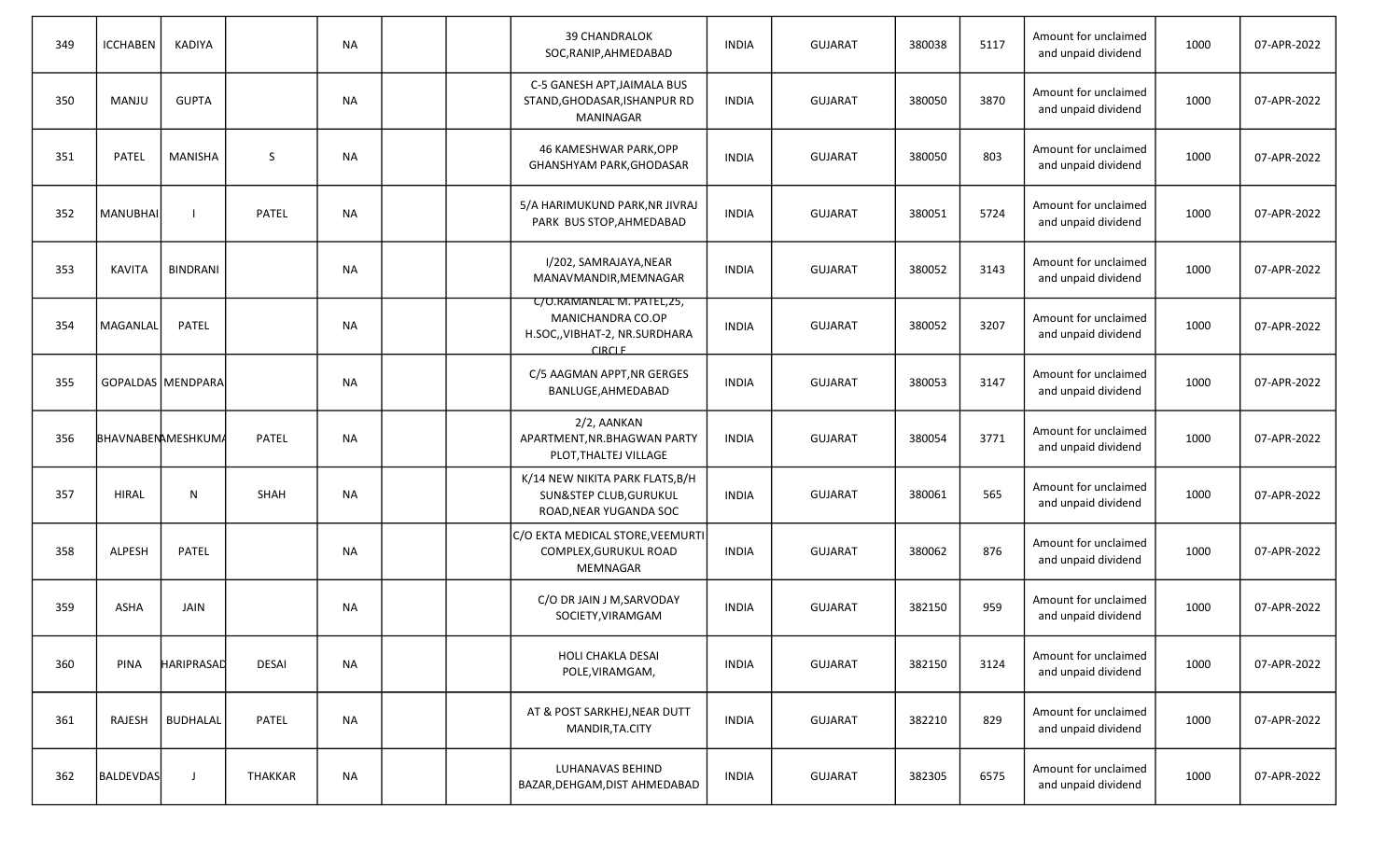| 363 | <b>DILIPKUMAR PURSWANI</b>  |                 |               | <b>NA</b> |  | A-2-16 HARNAMDAS<br>SOCIETY, BUNGLOW AREA, POST<br><b>KUBER NAGAR</b>               | <b>INDIA</b> | <b>GUJARAT</b> | 382340 | 662      | Amount for unclaimed<br>and unpaid dividend | 1000 | 07-APR-2022 |
|-----|-----------------------------|-----------------|---------------|-----------|--|-------------------------------------------------------------------------------------|--------------|----------------|--------|----------|---------------------------------------------|------|-------------|
| 364 | <b>HARSHA</b>               | <b>BHAGIA</b>   |               | <b>NA</b> |  | C/43 KUBER NAGAR, AHMEDABAD,                                                        | <b>INDIA</b> | <b>GUJARAT</b> | 382340 | 3684     | Amount for unclaimed<br>and unpaid dividend | 1000 | 07-APR-2022 |
| 365 | <b>BHAGIBAI</b>             | M               | CHHUGANI      | <b>NA</b> |  | A/7 MATAR SHAYA SOCIETY, G WARD<br>KUBER NAGAR, SHAYA SOCIETY                       | <b>INDIA</b> | <b>GUJARAT</b> | 382340 | 758      | Amount for unclaimed<br>and unpaid dividend | 1000 | 07-APR-2022 |
| 366 | <b>DHIRUBHAI</b>            | G               | <b>PATEL</b>  | <b>NA</b> |  | 3 PRABODH NAGAR, OPP SAIJPUR RLY<br>STN, OPP BHAVNA SCHOOL                          | <b>INDIA</b> | <b>GUJARAT</b> | 382340 | 3600     | Amount for unclaimed<br>and unpaid dividend | 1000 | 07-APR-2022 |
| 367 | <b>BHARAT</b>               | D               | <b>RUDANI</b> | <b>NA</b> |  | 1/9 BHAGIRATH PARK, NEAR NOBEL<br>SCHOOL, KRISHNA NAGAR                             | <b>INDIA</b> | <b>GUJARAT</b> | 382346 | 607      | Amount for unclaimed<br>and unpaid dividend | 1000 | 07-APR-2022 |
| 368 | RAJU                        | <b>TAHELANI</b> |               | NA        |  | 235/2 PRAKASH GALI, THAKKAR BAPA<br>NAGAR, AHMEDABAD                                | <b>INDIA</b> | <b>GUJARAT</b> | 382350 | 660      | Amount for unclaimed<br>and unpaid dividend | 1000 | 07-APR-2022 |
| 369 | KRISHNABEN                  | P               | <b>PATEL</b>  | <b>NA</b> |  | 5/SAUNDARYA VILLA<br>BUNGLOWS, OPP. SHUKAN<br>BUNGLOWS, NIKOL NARODA ROAD           | <b>INDIA</b> | <b>GUJARAT</b> | 382350 | 733      | Amount for unclaimed<br>and unpaid dividend | 1000 | 07-APR-2022 |
| 370 | DINESHBHAI                  | PATEL           |               | <b>NA</b> |  | 96 A HARBHOLANATH, NR GAURI<br>ODHAV,                                               | <b>INDIA</b> | <b>GUJARAT</b> | 382415 | 5598     | Amount for unclaimed<br>and unpaid dividend | 1000 | 07-APR-2022 |
| 371 | <b>JARSHADBHA KESHAVLAL</b> |                 | PRAJAPATI     | <b>NA</b> |  | B/202, SHYAM<br>RESIDENCY, MAHADEVNAGAR<br>TEKRA, VASTRAL                           | <b>INDIA</b> | <b>GUJARAT</b> | 382418 | 10382045 | Amount for unclaimed<br>and unpaid dividend | 1000 | 07-APR-2022 |
| 372 | RAJENDRA                    | - 1             | PANDYA        | <b>NA</b> |  | 14-A SHREEJI PRAKASH CO<br>OP, HOUSING<br>SOCIETY, NIGAMNAGAR, CHANDKHED            | <b>INDIA</b> | <b>GUJARAT</b> | 382424 | 840      | Amount for unclaimed<br>and unpaid dividend | 1000 | 07-APR-2022 |
| 373 | <b>MUKESH</b>               | DUDHELA         |               | <b>NA</b> |  | C/O HARSHAD M LALANI, 29 NEW<br>SAURABH SOCIETY, NEAR LIC SOCIETY<br><b>ISANPUR</b> | <b>INDIA</b> | <b>GUJARAT</b> | 382443 | 864      | Amount for unclaimed<br>and unpaid dividend | 1000 | 07-APR-2022 |
| 374 | MANJU                       | AGRAWAL         |               | <b>NA</b> |  | C/O BASANT CHEMICAL, C-1/396 G I D<br>C PH II, VATVA                                | <b>INDIA</b> | <b>GUJARAT</b> | 382445 | 3680     | Amount for unclaimed<br>and unpaid dividend | 1000 | 07-APR-2022 |
| 375 | CHIMANBHARATNABHAI          |                 | RAJPUT        | <b>NA</b> |  | INDUSTRIAL OXYGEN CO LTD, A 1/15<br>GIDC VATVA, AHMEDABAD                           | <b>INDIA</b> | GUJARAT        | 382445 | 489      | Amount for unclaimed<br>and unpaid dividend | 1000 | 07-APR-2022 |
| 376 | HAGWANDA                    | RAMDAS          | PARYANI       | <b>NA</b> |  | 29 SUN SHINE SOCIETY, HANSOL<br>SHARDAR NAGAR, AHMEDABD                             | <b>INDIA</b> | GUJARAT        | 382475 | 580      | Amount for unclaimed<br>and unpaid dividend | 1000 | 07-APR-2022 |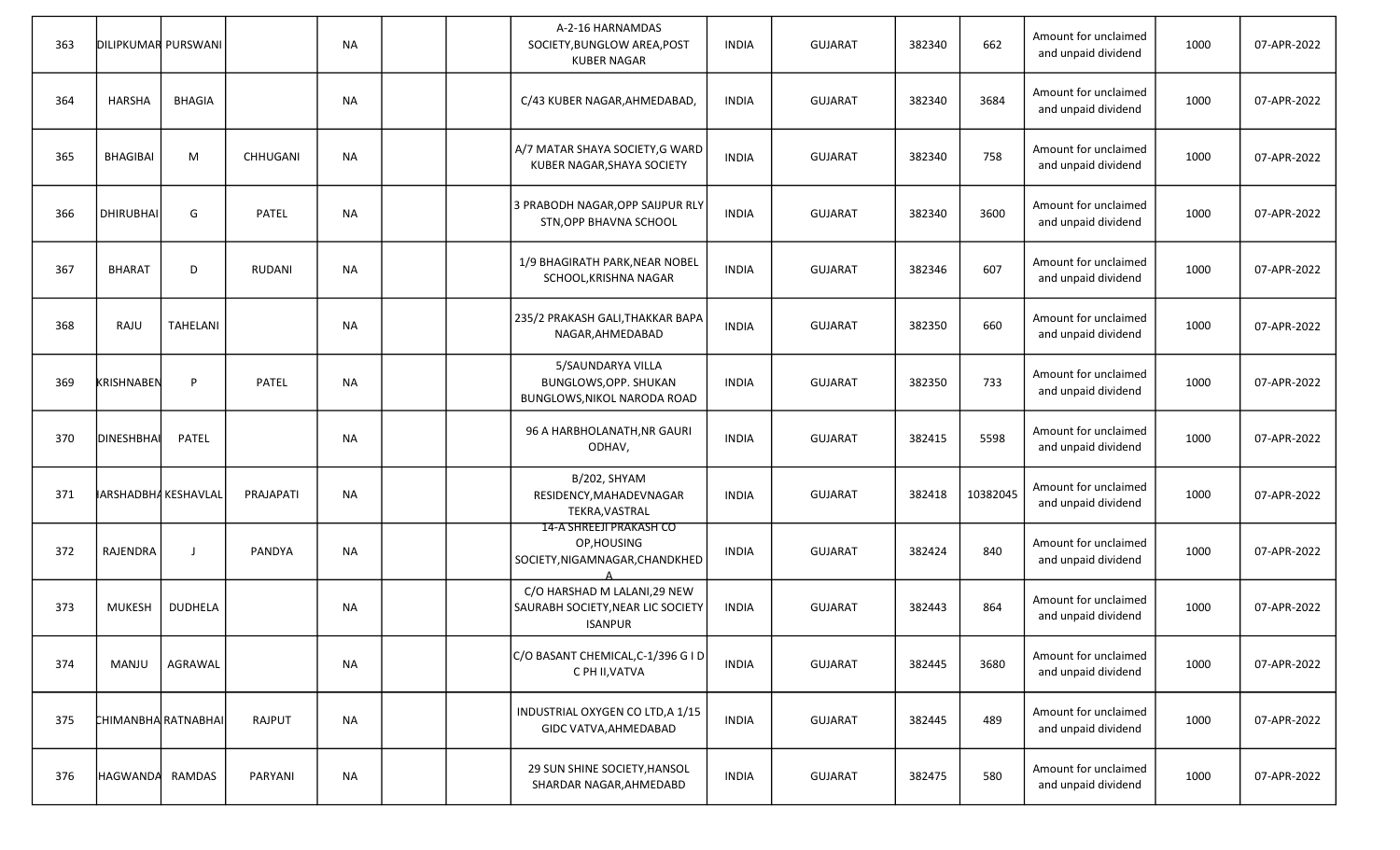| 377 | VADILAL            | $\mathsf{C}$        | PATEL        | <b>NA</b> |  | 27-A SHADEEP<br>SOCIETY, RANIP, AHMEDABAD                                     | <b>INDIA</b> | <b>GUJARAT</b> | 382480 | 536      | Amount for unclaimed<br>and unpaid dividend | 1000 | 07-APR-2022 |
|-----|--------------------|---------------------|--------------|-----------|--|-------------------------------------------------------------------------------|--------------|----------------|--------|----------|---------------------------------------------|------|-------------|
| 378 |                    | AMBALAL   KESAVALAL | PATEL        | <b>NA</b> |  | 21 BHAVAN SOC, NR SARVAJANIK<br>SCHL, RANIP                                   | <b>INDIA</b> | <b>GUJARAT</b> | 382480 | 3176     | Amount for unclaimed<br>and unpaid dividend | 1000 | 07-APR-2022 |
| 379 | SHAILESH           | D                   | <b>KOTAK</b> | <b>NA</b> |  | 9, MANMANDIR SOCIETY,, OPP.<br>GAYATRI BUS STOP, NIRNAY NAGAR<br>ROAD, RANIP  | <b>INDIA</b> | <b>GUJARAT</b> | 382480 | 8227     | Amount for unclaimed<br>and unpaid dividend | 1000 | 07-APR-2022 |
| 380 | RAMESHBHA          | <b>PATEL</b>        |              | <b>NA</b> |  | SOLAGAM, TA DASKROI, SONIVAS, DIST<br>AHMEDABAD                               | <b>INDIA</b> | GUJARAT        | 382481 | 3704     | Amount for unclaimed<br>and unpaid dividend | 1000 | 07-APR-2022 |
| 381 | SHADHNA            | К                   | <b>SHAH</b>  | <b>NA</b> |  | SHRADDHA MEDICAL, SECTOR 5/62<br>NIRNAY NAGAR, CHANDLODIA                     | <b>INDIA</b> | <b>GUJARAT</b> | 382481 | 3116     | Amount for unclaimed<br>and unpaid dividend | 1000 | 07-APR-2022 |
| 382 | HARSHABENGHANSHYAN |                     | SONI         | <b>NA</b> |  | SHYAM JEWELLERS, CHOKSI<br>BAZAR, KADI N GUJARAT                              | <b>INDIA</b> | <b>GUJARAT</b> | 382715 | 3128     | Amount for unclaimed<br>and unpaid dividend | 1000 | 07-APR-2022 |
| 383 | <b>RAM</b>         | <b>KISHAN</b>       | MEENA        | <b>NA</b> |  | ORIENTAL BANK OF<br>COMMERCE, BRANCH - KADI<br>(MEHSANA), NORTH GUJARAT       | <b>INDIA</b> | <b>GUJARAT</b> | 382715 | 3726     | Amount for unclaimed<br>and unpaid dividend | 1000 | 07-APR-2022 |
| 384 | HABANABAN          | $\mathsf{V}$        | <b>LOHAR</b> | <b>NA</b> |  | NEAR ANAND PARK SOC, KALOL N G,                                               | <b>INDIA</b> | GUJARAT        | 382721 | 6225     | Amount for unclaimed<br>and unpaid dividend | 1000 | 07-APR-2022 |
| 385 | BHIKHALAL          | M                   | <b>PATEL</b> | <b>NA</b> |  | AT - DINGUCHA OLD VILLAGE, TA -<br>KALOL POST - PANSAR, DIST<br>MEHSANA (N G) | INDIA        | <b>GUJARAT</b> | 382740 | 3643     | Amount for unclaimed<br>and unpaid dividend | 1000 | 07-APR-2022 |
| 386 | SOHAM              | B                   | SONI         | <b>NA</b> |  | C/O PANCHAL MACHINERY, PO<br>PATDI, DIST S NAGAR                              | INDIA        | <b>GUJARAT</b> | 382765 | 762      | Amount for unclaimed<br>and unpaid dividend | 1000 | 07-APR-2022 |
| 387 |                    | IARMADABE NAGARBHAI | <b>PATEL</b> | NA.       |  | SHETH C V VIDHYALAY, GAVADA TA<br>VIJAPUR, DT MEHSANA N G                     | <b>INDIA</b> | <b>GUJARAT</b> | 382815 | 3142     | Amount for unclaimed<br>and unpaid dividend | 1000 | 07-APR-2022 |
| 388 | <b>BALDEV</b>      | B                   | PATEL        | <b>NA</b> |  | HANUMANPURA, VIJAPUR<br>RIDROL, MEHSANA                                       | <b>INDIA</b> | <b>GUJARAT</b> | 382835 | 12630145 | Amount for unclaimed<br>and unpaid dividend | 1000 | 07-APR-2022 |
| 389 | VEGA               | SUNIL               | <b>PATEL</b> | <b>NA</b> |  | MANGAL MURTI STORE, PO MANSA<br>(N GUJ), TA VIJAPUR                           | INDIA        | GUJARAT        | 382845 | 560      | Amount for unclaimed<br>and unpaid dividend | 1000 | 07-APR-2022 |
| 390 | PATEL              | <b>NATU</b>         | HIRALAL      | <b>NA</b> |  | SMRUTI LABORATORY, NEAR BUS<br>STOP STATE HIGHWAY, HIMAT<br>NAGAR             | <b>INDIA</b> | GUJARAT        | 383001 | 6210     | Amount for unclaimed<br>and unpaid dividend | 1000 | 07-APR-2022 |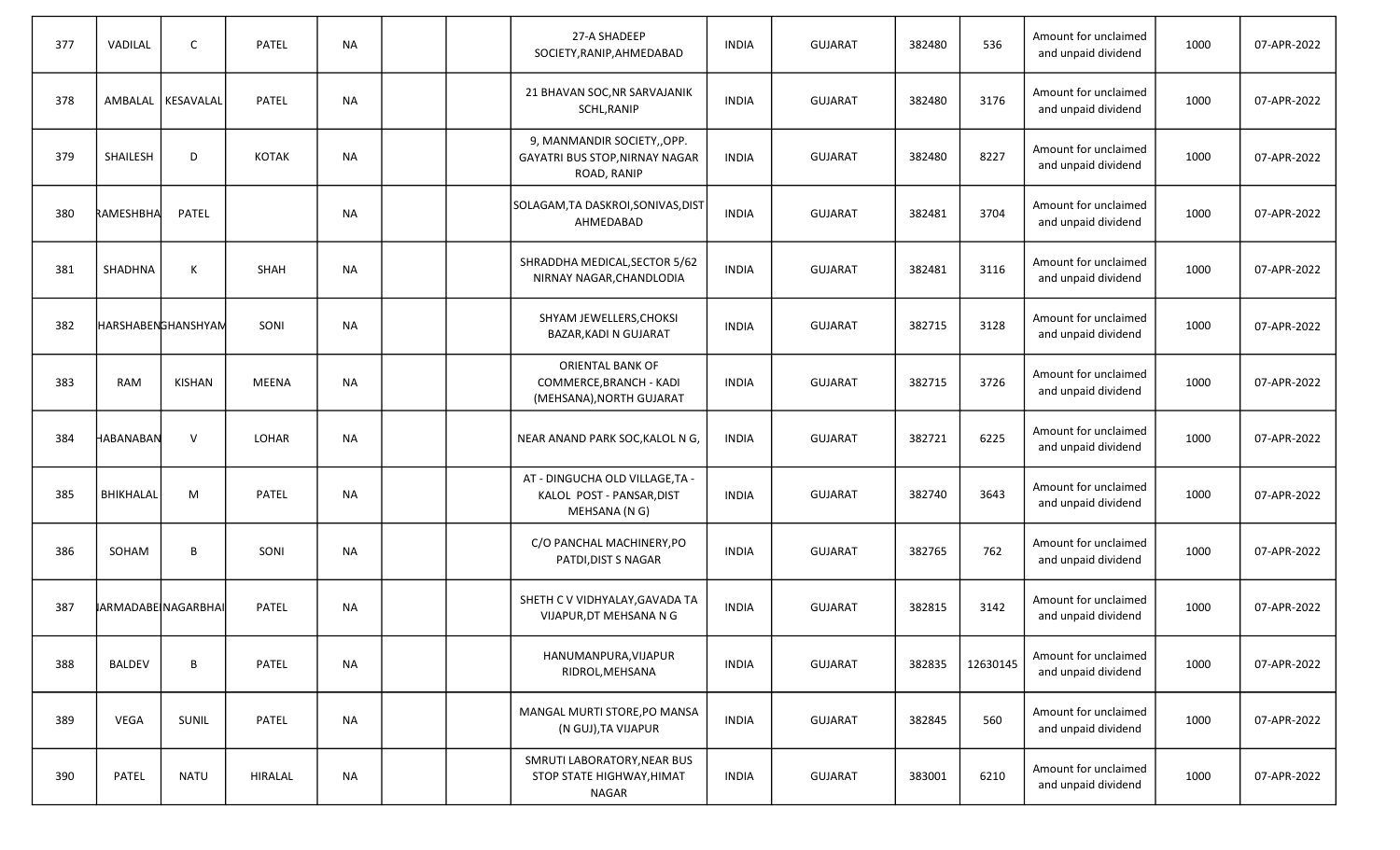| 391 | <b>BHARTIBEN</b>          | <b>BAROT</b>        |              | <b>NA</b> |  | JAY SHREE STORE SHUBH<br>LAXMI, MARKET STATION<br>ROAD, MEHSANA | <b>INDIA</b> | <b>GUJARAT</b> | 384001 | 2260 | Amount for unclaimed<br>and unpaid dividend | 1000 | 07-APR-2022 |
|-----|---------------------------|---------------------|--------------|-----------|--|-----------------------------------------------------------------|--------------|----------------|--------|------|---------------------------------------------|------|-------------|
| 392 | VANDANA                   | SHRIMALI            |              | <b>NA</b> |  | B-67 ONGC<br>NAGAR, PALAVASNA, MEHSANA                          | <b>INDIA</b> | <b>GUJARAT</b> | 384001 | 2263 | Amount for unclaimed<br>and unpaid dividend | 1000 | 07-APR-2022 |
| 393 | <b>HITESH</b>             | <b>KUMAR</b>        | KANTILAL     | PATEL     |  | F 16 JAY SHREE MARKET,OPP TALUKA<br>PANCHAYAT, MEHSANA          | <b>INDIA</b> | <b>GUJARAT</b> | 384001 | 3741 | Amount for unclaimed<br>and unpaid dividend | 1000 | 07-APR-2022 |
| 394 | CHANDRAKI                 | <b>BEN</b>          | <b>PATEL</b> | <b>NA</b> |  | C/O.STREAM WOODEN<br>INDUSTRIES, 11, G.I.D.C.,, PHASE - 1       | <b>INDIA</b> | <b>GUJARAT</b> | 384002 | 3783 | Amount for unclaimed<br>and unpaid dividend | 1000 | 07-APR-2022 |
| 395 | ARVIND                    | RSHOTTAMD           | PATEL        | <b>NA</b> |  | <b>G E BOARD DIVISION</b><br>OFFICE, HIGHWAY ROAD, SIDHPUR      | <b>INDIA</b> | <b>GUJARAT</b> | 384151 | 3342 | Amount for unclaimed<br>and unpaid dividend | 1000 | 07-APR-2022 |
| 396 |                           | PASHIBEN VIRAMBHAI  | PATEL        | <b>NA</b> |  | C/O UMA OIL MILL, NEAR<br>NALA, UNJHA N.GUJARAT                 | <b>INDIA</b> | <b>GUJARAT</b> | 384170 | 3338 | Amount for unclaimed<br>and unpaid dividend | 1000 | 07-APR-2022 |
| 397 |                           | MAMTABENPRABHUDAS   | PATEL        | <b>NA</b> |  | AT PO BHATSAR, TA<br>CHANASMA, BHATSAR, DT MEHSANA<br>N G       | <b>INDIA</b> | <b>GUJARAT</b> | 384230 | 3178 | Amount for unclaimed<br>and unpaid dividend | 1000 | 07-APR-2022 |
| 398 | <b>MUKUND</b>             | $\mathbf{I}$        | <b>SHETH</b> | <b>NA</b> |  | JIVA SHETH, NO MADH<br>BAZAR, GUJARAT                           | <b>INDIA</b> | <b>GUJARAT</b> | 384255 | 3841 | Amount for unclaimed<br>and unpaid dividend | 1000 | 07-APR-2022 |
| 399 |                           | HEMABHAI VITTHALDAS | PATEL        | <b>NA</b> |  | AT & PATAN C/O PATEL VAS, DIST<br>MEHSANA N GUJARAT,            | <b>INDIA</b> | <b>GUJARAT</b> | 384255 | 5749 | Amount for unclaimed<br>and unpaid dividend | 1000 | 07-APR-2022 |
| 400 | <b>ARGOVANBH VELABHAI</b> |                     | PATEL        | <b>NA</b> |  | JAL CHOWK LIMDAWALO<br>MADH, PATAN, DIST-MEHSANA                | <b>INDIA</b> | <b>GUJARAT</b> | 384265 | 5661 | Amount for unclaimed<br>and unpaid dividend | 1000 | 07-APR-2022 |
| 401 | DHARMESH JAYANTILAL       |                     | SHAH         | <b>NA</b> |  | KHETAR PAL NO PADO, GIOL SHERY<br>PATAN N G,                    | <b>INDIA</b> | <b>GUJARAT</b> | 384265 | 6034 | Amount for unclaimed<br>and unpaid dividend | 1000 | 07-APR-2022 |
| 402 |                           | BHAVESH JAYANTILAL  | SHAH         | <b>NA</b> |  | KHETAR PAL NO PADO, GOL<br>SHERY, PATAN                         | <b>INDIA</b> | <b>GUJARAT</b> | 384265 | 6082 | Amount for unclaimed<br>and unpaid dividend | 1000 | 07-APR-2022 |
| 403 |                           | JETHIBEN HAGWANDA   | PATEL        | <b>NA</b> |  | UNCHI SHERI, AGHARA<br>DARWAJA, PATAN                           | <b>INDIA</b> | GUJARAT        | 384266 | 743  | Amount for unclaimed<br>and unpaid dividend | 1000 | 07-APR-2022 |
| 404 | ABBAS                     | <b>JAMA</b>         | MIR          | <b>NA</b> |  | 3RD FLOOR PADHIYAR, CHAMBER<br>CITY LIGHT ROAD, PALANPUR B K    | <b>INDIA</b> | GUJARAT        | 385001 | 3616 | Amount for unclaimed<br>and unpaid dividend | 1000 | 07-APR-2022 |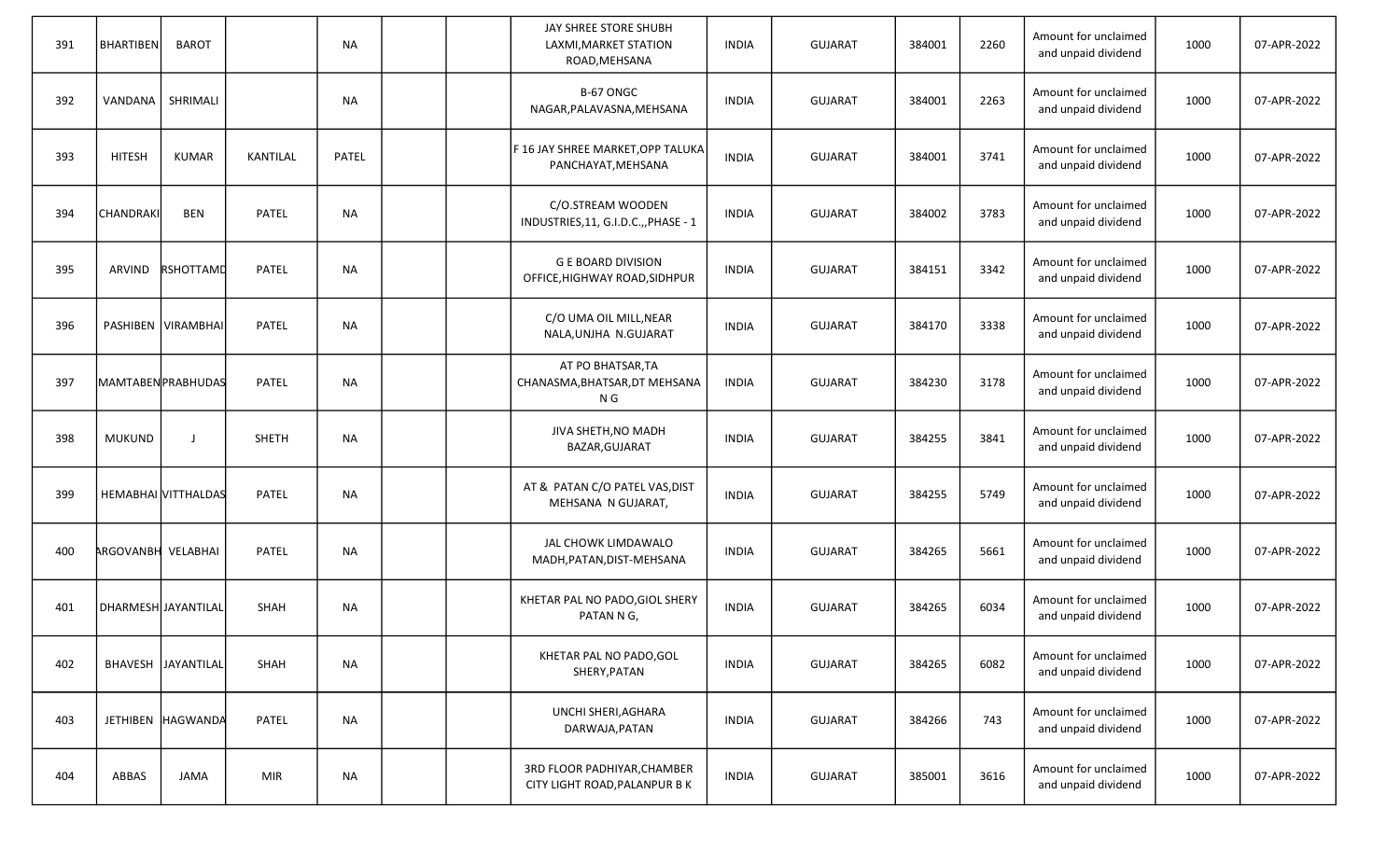| 405 | EVCHANDBH                 | $\perp$          | PATEL            | <b>NA</b> |  | LAXMI JWELLERS, ASHADIP<br>CHAMBERS, GURUNANAK CHOWK                            | <b>INDIA</b> | <b>GUJARAT</b> | 385001 | 3648 | Amount for unclaimed<br>and unpaid dividend | 1000 | 07-APR-2022 |
|-----|---------------------------|------------------|------------------|-----------|--|---------------------------------------------------------------------------------|--------------|----------------|--------|------|---------------------------------------------|------|-------------|
| 406 | <b>PATEL</b>              | MANUBHAI         | SHANKARLAL       | <b>NA</b> |  | SHIV ENTERPRISES, DR GIRDHAR<br>PATEL MARG, OPP PRAKASH MEDICAL<br>CENTRE       | <b>INDIA</b> | <b>GUJARAT</b> | 385001 | 5912 | Amount for unclaimed<br>and unpaid dividend | 1000 | 07-APR-2022 |
| 407 | Інітеѕнвнаі               | MANILAL          | <b>PATEL</b>     | <b>NA</b> |  | TELEPHONE EXCHANGE, NEAR DELHI<br>GATE,1ST FLOOR,                               | <b>INDIA</b> | <b>GUJARAT</b> | 385001 | 5921 | Amount for unclaimed<br>and unpaid dividend | 1000 | 07-APR-2022 |
| 408 | <b>INODKUMA</b>           | <b>JETHALAL</b>  | <b>PATEL</b>     | <b>NA</b> |  | SHIV ENTERPRISE, DR GIRDHAR PATEL<br>MARG, OPP PRAKASH MEDICAL<br><b>CENTRE</b> | <b>INDIA</b> | <b>GUJARAT</b> | 385001 | 5962 | Amount for unclaimed<br>and unpaid dividend | 1000 | 07-APR-2022 |
| 409 | HAGVANBHA GOKABHAI        |                  | PATEL            | <b>NA</b> |  | <b>BRAHMPURITIP</b><br>CENTRE, GURUNANAK CHOWK,                                 | <b>INDIA</b> | <b>GUJARAT</b> | 385001 | 5964 | Amount for unclaimed<br>and unpaid dividend | 1000 | 07-APR-2022 |
| 410 | <b>KARANAVATPUSHPABEN</b> |                  | <b>VINODBHAI</b> | <b>NA</b> |  | SHIV ENTERPRISE, DR GIRDHAR PATEL<br>MARG, OPP PRAKASH MEDICAL<br><b>CENTRE</b> | <b>INDIA</b> | <b>GUJARAT</b> | 385001 | 5997 | Amount for unclaimed<br>and unpaid dividend | 1000 | 07-APR-2022 |
| 411 | <b>REKHA</b>              | PRAHALAD         | <b>JOSHI</b>     | NА        |  | 47 PURUSHOTTAM PARK, HIGHWAY<br>ROAD, DEESA DIST B K                            | <b>INDIA</b> | <b>GUJARAT</b> | 385535 | 855  | Amount for unclaimed<br>and unpaid dividend | 1000 | 07-APR-2022 |
| 412 | <b>GAFFUR</b>             | LAL              | <b>SANGHVI</b>   | <b>NA</b> |  | 18 PARIMAL SOCIETY, NEAR DIMPLE<br>TALKIES, NEW DEESA B K                       | <b>INDIA</b> | <b>GUJARAT</b> | 385535 | 2872 | Amount for unclaimed<br>and unpaid dividend | 1000 | 07-APR-2022 |
| 413 | <b>KUNJAL</b>             | <b>MHETA</b>     |                  | ΝA        |  | 13 PAVAPURI, THARA, B K GUJ                                                     | <b>INDIA</b> | <b>GUJARAT</b> | 385555 | 3614 | Amount for unclaimed<br>and unpaid dividend | 1000 | 07-APR-2022 |
| 414 | PARUL                     | C                | PATEL            | <b>NA</b> |  | KOTWALA DARWAJA, NANA<br>ADADH, ANAND                                           | <b>INDIA</b> | <b>GUJARAT</b> | 388001 | 1037 | Amount for unclaimed<br>and unpaid dividend | 1000 | 07-APR-2022 |
| 415 | <b>KRISHNABEN</b>         | К                | <b>KANSARA</b>   | <b>NA</b> |  | BRAHM ROAD, DAKOR, DIST KHEDA                                                   | <b>INDIA</b> | <b>GUJARAT</b> | 388225 | 2997 | Amount for unclaimed<br>and unpaid dividend | 1000 | 07-APR-2022 |
| 416 | HHAGANBHA PRAJAPATI       |                  |                  | <b>NA</b> |  | ASHOK KANGAN STORE,S T<br>ROAD, KHAMBHAT                                        | <b>INDIA</b> | <b>GUJARAT</b> | 388620 | 931  | Amount for unclaimed<br>and unpaid dividend | 1000 | 07-APR-2022 |
| 417 | <b>ILESH</b>              | H                | PATEL            | <b>NA</b> |  | SHREE KRISHNA KRUPA, BHAGRAT<br>SOC, B/H JAKAT NAKA, PRABHA ROAD                | <b>INDIA</b> | <b>GUJARAT</b> | 389001 | 3030 | Amount for unclaimed<br>and unpaid dividend | 1000 | 07-APR-2022 |
| 418 | ANIL                      | <b>MADHUSUDA</b> | <b>PATIL</b>     | <b>NA</b> |  | 1 JYOTI SOCIETY, NEAR SOCIAL<br>WELFARE OFFICE, GODHRA DIST P M<br>S.           | <b>INDIA</b> | <b>GUJARAT</b> | 389001 | 6196 | Amount for unclaimed<br>and unpaid dividend | 1000 | 07-APR-2022 |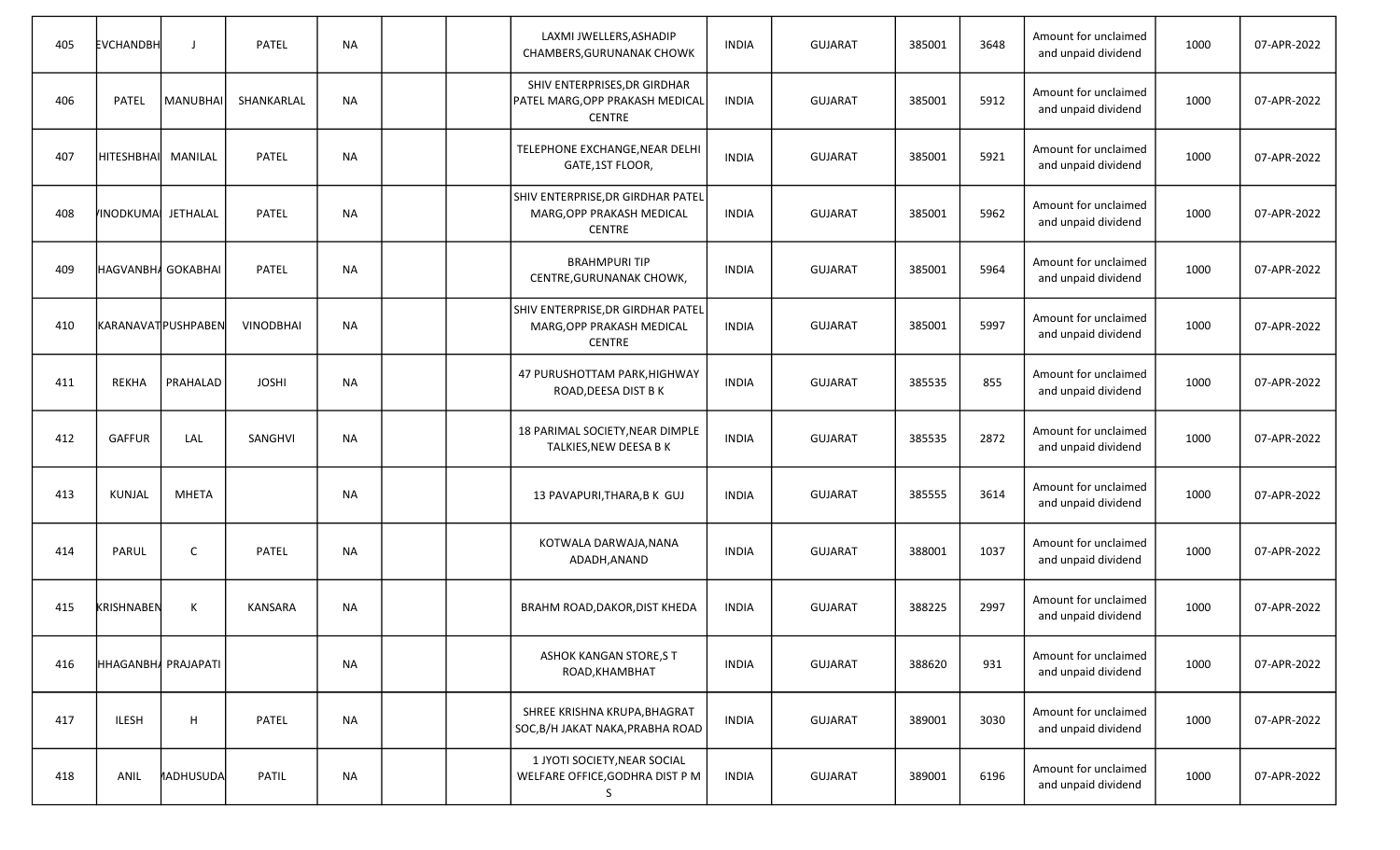| 419 | <b>FATESINH</b>          | $\mathsf{V}$     | <b>HADA</b>     | <b>NA</b> |  | AT PO KATWARA, TA DAHOD, DIST<br>PANCHMAHAL                          | <b>INDIA</b> | <b>GUJARAT</b> | 389151 | 669      | Amount for unclaimed<br>and unpaid dividend | 1000 | 07-APR-2022 |
|-----|--------------------------|------------------|-----------------|-----------|--|----------------------------------------------------------------------|--------------|----------------|--------|----------|---------------------------------------------|------|-------------|
| 420 | ANIL                     | <b>KUMAR</b>     | <b>KANTILAL</b> | PATEL     |  | NAVJIVAN MILL NO.2 ROAD, STATION<br>ROAD, DAHOD, DIST PANCHMAHAL     | <b>INDIA</b> | <b>GUJARAT</b> | 389151 | 3044     | Amount for unclaimed<br>and unpaid dividend | 1000 | 07-APR-2022 |
| 421 | <b>RUCHITA</b>           | $\mathsf{C}$     | SARAF           | <b>NA</b> |  | C/O ANJAN O DESAI'S<br>HOUSE, MAHISHA FALIA, POST<br>HALOL, DIST PMS | <b>INDIA</b> | <b>GUJARAT</b> | 389350 | 3020     | Amount for unclaimed<br>and unpaid dividend | 1000 | 07-APR-2022 |
| 422 | WILLIAM                  | LOBO             |                 | <b>NA</b> |  | B-7 SHIVAM FLATS, NEAR ELLORA<br>PARK, GARBHA GROUND                 | <b>INDIA</b> | <b>GUJARAT</b> | 390001 | 187      | Amount for unclaimed<br>and unpaid dividend | 2000 | 07-APR-2022 |
| 423 | CHANDRA                  | <b>SEKHAR</b>    |                 | ΝA        |  | AJAY BLDG, DANDIA BAZAR, B/H<br><b>BABUL HOSPITAL</b>                | <b>INDIA</b> | <b>GUJARAT</b> | 390001 | 1435     | Amount for unclaimed<br>and unpaid dividend | 1000 | 07-APR-2022 |
| 424 | <u> IYACHANDRA</u>       | $\mathsf{N}$     |                 | <b>NA</b> |  | AJAY BLDG, DANDIA BAZAR, B/H<br><b>BABUL HOSPITAL</b>                | <b>INDIA</b> | <b>GUJARAT</b> | 390001 | 1436     | Amount for unclaimed<br>and unpaid dividend | 1000 | 07-APR-2022 |
| 425 | PRAVIN                   | <b>PATEL</b>     |                 | NА        |  | 8 MATRI MANDIR, HARI NAGAR<br><b>GOTRI ROAD, BARODA</b>              | <b>INDIA</b> | <b>GUJARAT</b> | 390001 | 2993     | Amount for unclaimed<br>and unpaid dividend | 1000 | 07-APR-2022 |
| 426 | ANILKUMAR                | <b>PATNI</b>     |                 | <b>NA</b> |  | RANCHHOD NIVAS, MOHANLAL<br><b>BONESETTERS LANE, CHOKHANDI</b>       | <b>INDIA</b> | <b>GUJARAT</b> | 390001 | 3022     | Amount for unclaimed<br>and unpaid dividend | 1000 | 07-APR-2022 |
| 427 | <b>MANORMABE BACHCHE</b> |                  |                 | <b>NA</b> |  | C-26 HARKASHI SOC, OPP HARNI<br>AERODRAM, HARNI ROAD                 | <b>INDIA</b> | <b>GUJARAT</b> | 390001 | 4670     | Amount for unclaimed<br>and unpaid dividend | 1000 | 07-APR-2022 |
| 428 | KOKILABEN CHAMPAKLA      |                  | DESAI           | <b>NA</b> |  | SARDAR BHAVAN LANE, NR INDIA<br>GARAJ, RAOPURA                       | <b>INDIA</b> | <b>GUJARAT</b> | 390001 | 4629     | Amount for unclaimed<br>and unpaid dividend | 1000 | 07-APR-2022 |
| 429 | <b>VINA</b>              | <b>CHINUBHAI</b> | PARIKH          | <b>NA</b> |  | 39 GANESH SOC, R V DESAI ROAD,                                       | <b>INDIA</b> | <b>GUJARAT</b> | 390001 | 6174     | Amount for unclaimed<br>and unpaid dividend | 1000 | 07-APR-2022 |
| 430 | NILESH                   | <b>KUMAR</b>     | KANTILAL        | GANDHI    |  | 308 RAJ STAMBHA SOC, OPP POLO<br>GROUND, NEW BAGIKHANA               | <b>INDIA</b> | <b>GUJARAT</b> | 390001 | 17752298 | Amount for unclaimed<br>and unpaid dividend | 1000 | 07-APR-2022 |
| 431 | BACHUBHAIHANKERBHA       |                  | PATEL           | <b>NA</b> |  | 100 RUXMANI NAGAR, NEW SAMA<br>ROAD, BARODA                          | <b>INDIA</b> | <b>GUJARAT</b> | 390002 | 2942     | Amount for unclaimed<br>and unpaid dividend | 1000 | 07-APR-2022 |
| 432 | SUDHANSU                 | DAS              |                 | ΝA        |  | 504 ANGAN TOWER,, OPP. BHAVAN'S<br>SCHOOL, MAKARPURA ROAD,           | <b>INDIA</b> | <b>GUJARAT</b> | 390004 | 279      | Amount for unclaimed<br>and unpaid dividend | 2000 | 07-APR-2022 |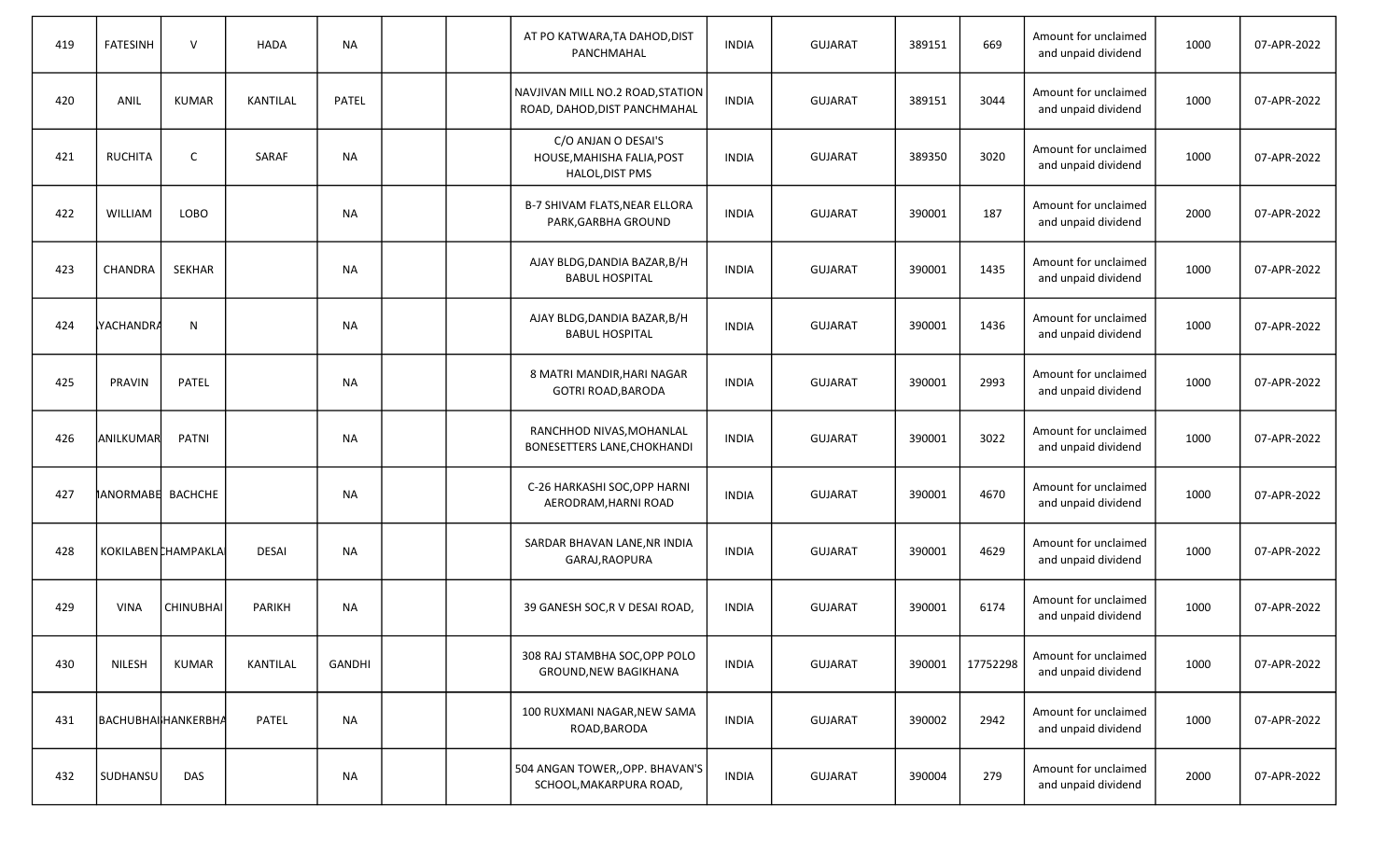| 433 | <b>HARIOM</b>              | SHUKLA              |                 | <b>NA</b>  |  | 22/1 UTKANTH SOCIETY, BEHIND<br>ALKAPURI CLUB, OPP HOTEL EXPRESS            | <b>INDIA</b> | <b>GUJARAT</b> | 390005 | 440      | Amount for unclaimed<br>and unpaid dividend | 1000 | 07-APR-2022 |
|-----|----------------------------|---------------------|-----------------|------------|--|-----------------------------------------------------------------------------|--------------|----------------|--------|----------|---------------------------------------------|------|-------------|
| 434 | <b>DIPY</b>                | <b>FINSTOCK</b>     | <b>PVT</b>      | <b>LTD</b> |  | 204/5 GARDEN VIEW,2ND<br><b>FLOOR.OPP KALA</b><br>GHODA, SAYAJIGUNJ         | <b>INDIA</b> | <b>GUJARAT</b> | 390005 | 6408     | Amount for unclaimed<br>and unpaid dividend | 1000 | 07-APR-2022 |
| 435 | SWAPNIL                    | <b>DESAI</b>        |                 | <b>NA</b>  |  | 11 SAHJANAND SOCIETY, HARANI<br>ROAD, BARODA                                | <b>INDIA</b> | <b>GUJARAT</b> | 390006 | 3008     | Amount for unclaimed<br>and unpaid dividend | 1000 | 07-APR-2022 |
| 436 | <b>DILIP</b>               | NATWARLAL           | <b>SHAH</b>     | <b>NA</b>  |  | ASEA BROWN BOVERI LTD, BROWN<br>BOVERI HOUSE, RACE COURSE CIRCLE            | <b>INDIA</b> | <b>GUJARAT</b> | 390007 | 2944     | Amount for unclaimed<br>and unpaid dividend | 1000 | 07-APR-2022 |
| 437 |                            | RAJUBHAI JAYANTILAI | <b>DAVE</b>     | <b>NA</b>  |  | 5/53 GUJARAT HOUSING<br>BOARD, NAVJIVAN, AJAWA ROAD                         | <b>INDIA</b> | <b>GUJARAT</b> | 390019 | 3029     | Amount for unclaimed<br>and unpaid dividend | 1000 | 07-APR-2022 |
| 438 | SURYAKANT                  | $\mathbf{I}$        | <b>BHATT</b>    | <b>NA</b>  |  | B-68 MA-PRABHU, MANGAL MURTI<br>TENAMENTS, B/H SAMTA<br>FLATS, ARUNACHAL RD | <b>INDIA</b> | <b>GUJARAT</b> | 390021 | 1141     | Amount for unclaimed<br>and unpaid dividend | 1000 | 07-APR-2022 |
| 439 | PATEL                      | <b>JAGDISH</b>      | <b>JASHBHAI</b> | <b>NA</b>  |  | 31 MEGHDOOT<br>SOCIETY, KARELIBAUG,                                         | <b>INDIA</b> | <b>GUJARAT</b> | 390022 | 10004408 | Amount for unclaimed<br>and unpaid dividend | 1000 | 07-APR-2022 |
| 440 | HASMUKHLA KANULAL          |                     | <b>SHAH</b>     | <b>NA</b>  |  | SHREENATHJI HUME PIPE<br>FACTORY, AT DHOKALIA, PO BODELI                    | <b>INDIA</b> | <b>GUJARAT</b> | 391135 | 4683     | Amount for unclaimed<br>and unpaid dividend | 2000 | 07-APR-2022 |
| 441 | <b>JAYESHBHAI</b>          | $\vee$              | <b>SHAH</b>     | <b>NA</b>  |  | C/O VITTHAL RICE MILL, OPP<br>RAILWAY STATION, POST BODELI                  | <b>INDIA</b> | <b>GUJARAT</b> | 391135 | 3046     | Amount for unclaimed<br>and unpaid dividend | 1000 | 07-APR-2022 |
| 442 | <b>JAYESH</b>              | KANAIYALAI          | <b>SHAH</b>     | <b>NA</b>  |  | C/O JAY MINERALS, STATION<br>ROAD, AT CHHOTA UDEPUR                         | <b>INDIA</b> | <b>GUJARAT</b> | 391165 | 2977     | Amount for unclaimed<br>and unpaid dividend | 1000 | 07-APR-2022 |
| 443 | RASHMIN                    | <b>BHAI</b>         | <b>SHAH</b>     | <b>NA</b>  |  | C/O SHIV FINANCE, CLUB RD NR<br>MAHALAXMI BANK, PO CHHOTA<br><b>UDEPUR</b>  | <b>INDIA</b> | <b>GUJARAT</b> | 391165 | 4624     | Amount for unclaimed<br>and unpaid dividend | 1000 | 07-APR-2022 |
| 444 | <b>NAMRATA</b>             | PATEL               |                 | <b>NA</b>  |  | CATTLE FEED FACTORY, AT & PO<br><b>ITOLA, DIST BARODA</b>                   | <b>INDIA</b> | <b>GUJARAT</b> | 391240 | 4640     | Amount for unclaimed<br>and unpaid dividend | 1000 | 07-APR-2022 |
| 445 | <b>GHANSHYAM BHIKABHAI</b> |                     | CHAUHAN         | <b>NA</b>  |  | CATTLE FEED FACTORY, AT PO<br>ITOLA, TAL & DT BARODA                        | <b>INDIA</b> | GUJARAT        | 391240 | 3028     | Amount for unclaimed<br>and unpaid dividend | 1000 | 07-APR-2022 |
| 446 | TULSIBEN                   | G                   | GOSWAMI         | <b>NA</b>  |  | 10 GANDIKRUPA SOC, NAVA<br>BAZAR, KARJAN                                    | <b>INDIA</b> | GUJARAT        | 391240 | 4637     | Amount for unclaimed<br>and unpaid dividend | 1000 | 07-APR-2022 |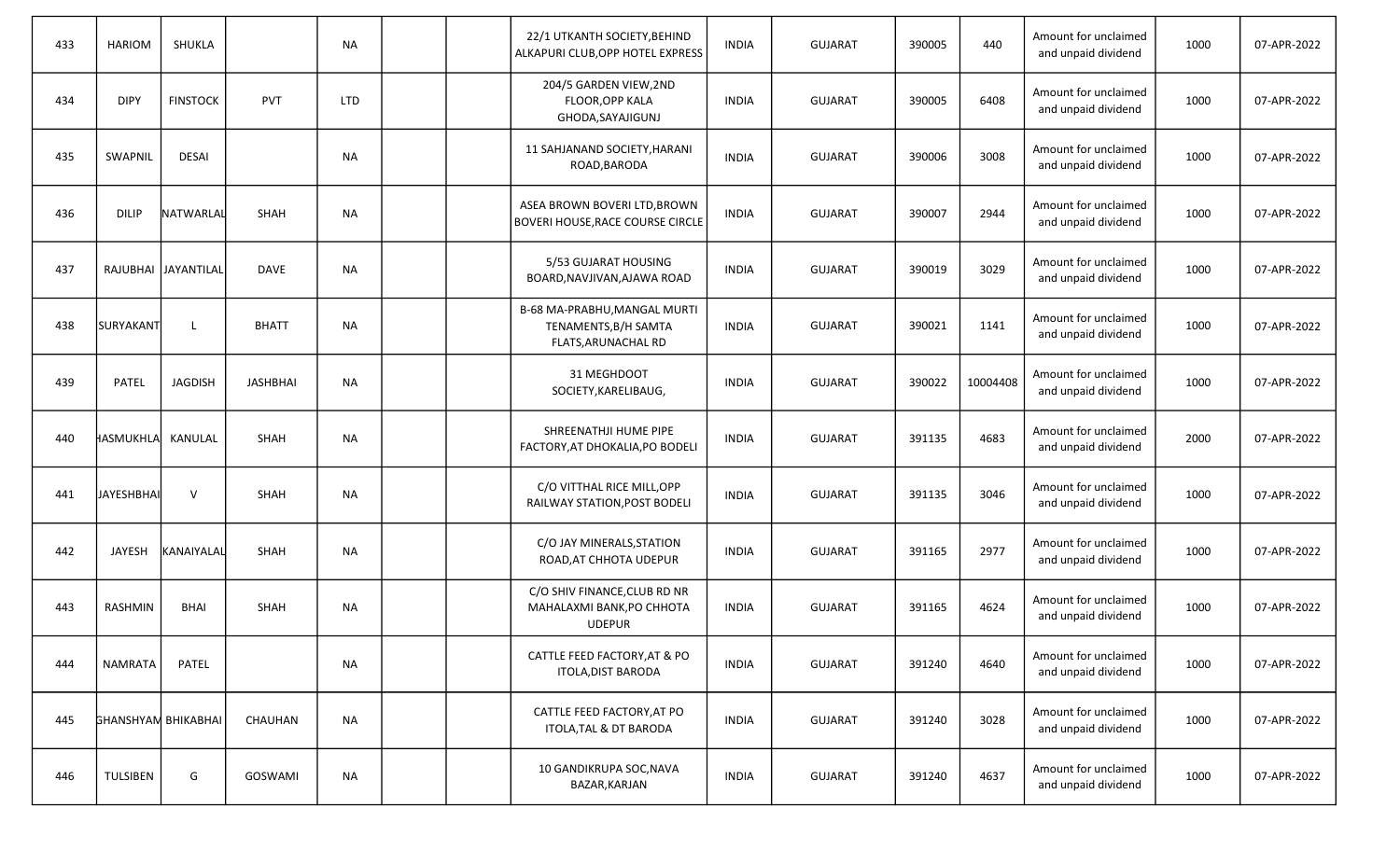| 447 | ANIL            | <b>GUPTA</b>     |              | <b>NA</b> |  | C/O SHREE JANKI TEXTILE, PLOT NO<br>172 G I D C, NEAR J R DYEING<br>PANDESARA                      | <b>INDIA</b> | <b>GUJARAT</b> | 394221 | 2906 | Amount for unclaimed<br>and unpaid dividend | 6000 | 07-APR-2022 |
|-----|-----------------|------------------|--------------|-----------|--|----------------------------------------------------------------------------------------------------|--------------|----------------|--------|------|---------------------------------------------|------|-------------|
| 448 | VISHWAJIT       | PATEL            |              | <b>NA</b> |  | LAXMI KUNJ, KALAPESI ST, NANPURA                                                                   | <b>INDIA</b> | <b>GUJARAT</b> | 395001 | 2796 | Amount for unclaimed<br>and unpaid dividend | 1000 | 07-APR-2022 |
| 449 | CHINTAN         | <b>SHAH</b>      |              | <b>NA</b> |  | 34 SARDAR NAGAR SOCIETY, SUMUL<br>DAIRY ROAD, SURAT                                                | <b>INDIA</b> | <b>GUJARAT</b> | 395001 | 2805 | Amount for unclaimed<br>and unpaid dividend | 1000 | 07-APR-2022 |
| 450 | MAHESH          | <b>TAHILIANI</b> |              | <b>NA</b> |  | 303 CITY TEXTILE MARKET, RING<br>ROAD, SURAT                                                       | <b>INDIA</b> | <b>GUJARAT</b> | 395001 | 2840 | Amount for unclaimed<br>and unpaid dividend | 1000 | 07-APR-2022 |
| 451 | <b>TARABEN</b>  | <b>MORKER</b>    |              | <b>NA</b> |  | 10 AMI APT, KALAPESI<br>MOHLLO, NANPURA                                                            | <b>INDIA</b> | <b>GUJARAT</b> | 395001 | 6081 | Amount for unclaimed<br>and unpaid dividend | 1000 | 07-APR-2022 |
| 452 | AMIT            | AVINCHANDE       | SHAH         | <b>NA</b> |  | 4 KAILASHNAGAR SOC, NR JOGANI<br>NAGAR, B/H NAVYUG<br><b>COLLEGE, RANDER RD</b>                    | <b>INDIA</b> | <b>GUJARAT</b> | 395001 | 2803 | Amount for unclaimed<br>and unpaid dividend | 1000 | 07-APR-2022 |
| 453 | <b>ANOJKUMA</b> | G                | <b>PATEL</b> | <b>NA</b> |  | 18 SANSKAR NAGAR SOCIETY, NEAR<br><b>HOMIYOPETHIK</b><br>COLLEGE, YOUDHANA MAGDALLA<br><b>ROAD</b> | <b>INDIA</b> | <b>GUJARAT</b> | 395001 | 2852 | Amount for unclaimed<br>and unpaid dividend | 1000 | 07-APR-2022 |
| 454 | RAMABEN         | K                | <b>SHAH</b>  | <b>NA</b> |  | 7/E SIDDHRAJ APT, OPP MADHUVAN<br>SOCIETY, GORDHEN ST NANPURA                                      | <b>INDIA</b> | <b>GUJARAT</b> | 395001 | 5123 | Amount for unclaimed<br>and unpaid dividend | 1000 | 07-APR-2022 |
| 455 | <b>BHARAT</b>   | VENILAL          | LOTWALA      | <b>NA</b> |  | 12/2690 SAYADPURA, DR KAVINA<br>ST, SURAT                                                          | <b>INDIA</b> | <b>GUJARAT</b> | 395001 | 6326 | Amount for unclaimed<br>and unpaid dividend | 1000 | 07-APR-2022 |
| 456 | <b>BINITA</b>   | C                | <b>DOSHI</b> | <b>NA</b> |  | 302 SIDDHI NAGAR, NEAR RADIO<br>STATION., BHATAR ROAD,                                             | <b>INDIA</b> | <b>GUJARAT</b> | 395001 | 6940 | Amount for unclaimed<br>and unpaid dividend | 1000 | 07-APR-2022 |
| 457 | LILA            | AGRAWAL          |              | NА        |  | RACHNA PRINTS, Z 1160 SURAT<br>TEXTILE MARKET, RING ROAD                                           | <b>INDIA</b> | <b>GUJARAT</b> | 395002 | 2831 | Amount for unclaimed<br>and unpaid dividend | 1000 | 07-APR-2022 |
| 458 | <b>SUSILA</b>   | MEVADA           |              | <b>NA</b> |  | 804 AVMI PASWNAGAR, MAJURA<br>QATE, SURAT                                                          | <b>INDIA</b> | <b>GUJARAT</b> | 395002 | 2853 | Amount for unclaimed<br>and unpaid dividend | 1000 | 07-APR-2022 |
| 459 | RANJAN          | <b>MEHTA</b>     |              | <b>NA</b> |  | 3001, A-TOWER, TURNING POINT<br>COM, GHOD DOD ROAD, SURAT -<br>395002                              | <b>INDIA</b> | GUJARAT        | 395002 | 8256 | Amount for unclaimed<br>and unpaid dividend | 1000 | 07-APR-2022 |
| 460 | RAMESH          | KUMAR            | JAIN         | <b>NA</b> |  | Z-3181 SECOND FLOOR, SURAT<br>TEXTILE MARKET, RING ROAD                                            | INDIA        | GUJARAT        | 395002 | 2782 | Amount for unclaimed<br>and unpaid dividend | 1000 | 07-APR-2022 |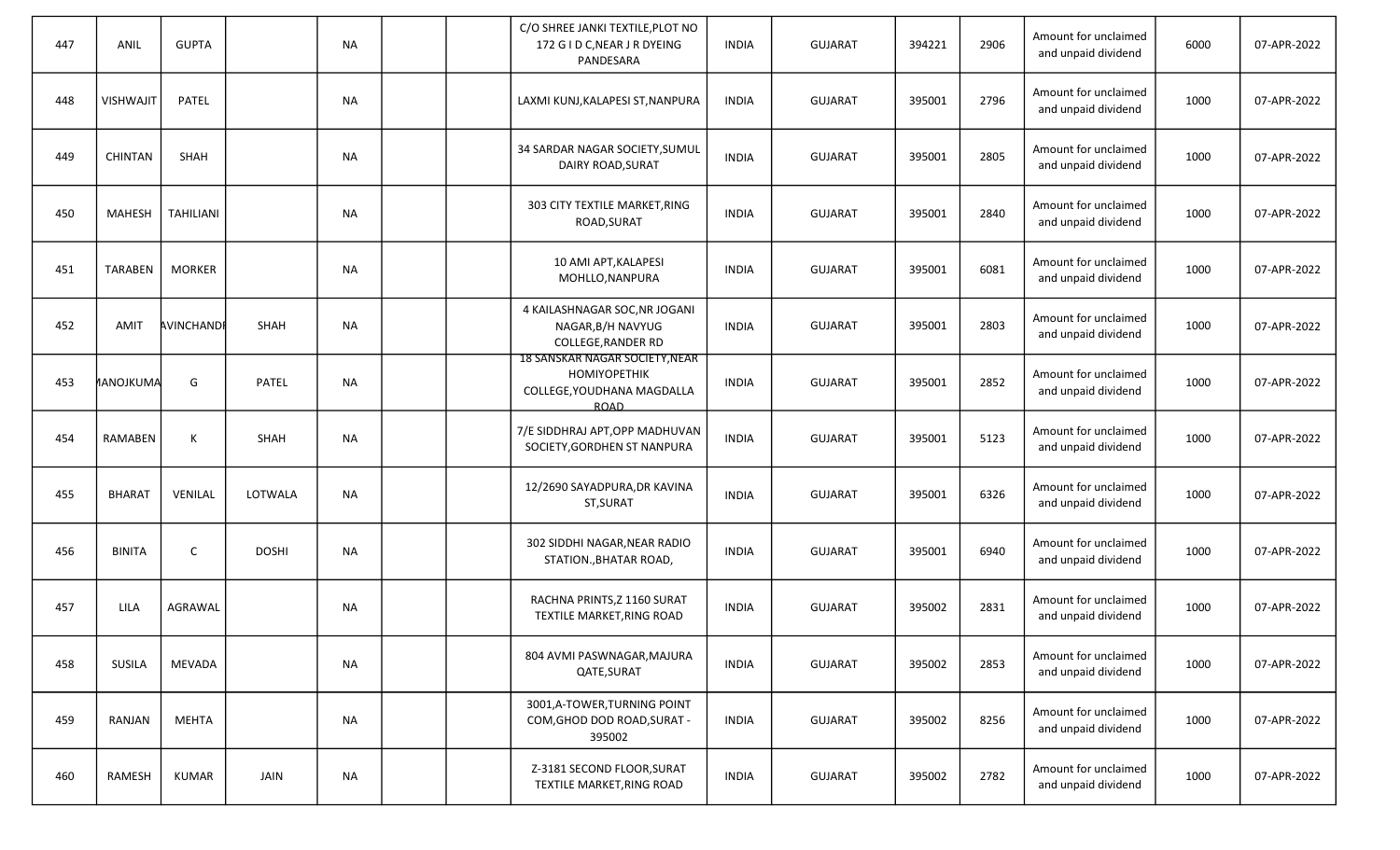| 461 |                    | MANJULA   SURENDRA | REVAWALA     | <b>NA</b> |  | 015 ACARYA PARK, HIRA MODI<br>ST, SAGRAM PURA                                                        | <b>INDIA</b> | <b>GUJARAT</b> | 395002 | 2788     | Amount for unclaimed<br>and unpaid dividend | 1000 | 07-APR-2022 |
|-----|--------------------|--------------------|--------------|-----------|--|------------------------------------------------------------------------------------------------------|--------------|----------------|--------|----------|---------------------------------------------|------|-------------|
| 462 | <b>SATYA</b>       | PRAKASH            | GARG         | <b>NA</b> |  | 2015 J J AC MARKET, RING<br>ROAD, SURAT                                                              | <b>INDIA</b> | <b>GUJARAT</b> | 395002 | 2903     | Amount for unclaimed<br>and unpaid dividend | 1000 | 07-APR-2022 |
| 463 | CHANDRIKA          | $\mathsf{R}$       | <b>MEHTA</b> | <b>NA</b> |  | 503 SARITA APT, PARSHVA NAGAR<br>COMPLEX, KAILASH NAGAR                                              | <b>INDIA</b> | <b>GUJARAT</b> | 395002 | 5624     | Amount for unclaimed<br>and unpaid dividend | 1000 | 07-APR-2022 |
| 464 | JAYESH             | <b>GANDHI</b>      |              | <b>NA</b> |  | 12/926-27 IST FLR, SHIV KRUPA<br>BLDG, RANI TALAO, KELANI VAKHAR<br>LALGATE                          | <b>INDIA</b> | <b>GUJARAT</b> | 395003 | 2793     | Amount for unclaimed<br>and unpaid dividend | 1000 | 07-APR-2022 |
| 465 |                    | MANHARLAIDUMASWALA |              | NА        |  | 12/2937 PARSISHERI<br>NAKA, RANITALAO, SURAT                                                         | <b>INDIA</b> | <b>GUJARAT</b> | 395003 | 2826     | Amount for unclaimed<br>and unpaid dividend | 1000 | 07-APR-2022 |
| 466 | PADAMABEN JARIWALA |                    |              | <b>NA</b> |  | VISHNU APPT, MALIFALIA<br>ALLAYAWADI, SURAT                                                          | <b>INDIA</b> | <b>GUJARAT</b> | 395003 | 2848     | Amount for unclaimed<br>and unpaid dividend | 1000 | 07-APR-2022 |
| 467 | <b>CHETNA</b>      | <b>DHANESH</b>     | SHAH         | NА        |  | H NO 11/1335 NANAVAT, MAIN<br>ROAD, MANIBHADRA KRUPA                                                 | <b>INDIA</b> | <b>GUJARAT</b> | 395003 | 2859     | Amount for unclaimed<br>and unpaid dividend | 1000 | 07-APR-2022 |
| 468 | NATVERLAL          | $\mathsf{R}$       | <b>PATEL</b> | <b>NA</b> |  | C/O.RAMDEV KRUPA, KANTESHWAR<br>SOC., BUNGALOW NO.6, KATARGAM<br>ROAD,                               | <b>INDIA</b> | <b>GUJARAT</b> | 395004 | 7009     | Amount for unclaimed<br>and unpaid dividend | 1000 | 07-APR-2022 |
| 469 | <b>DHOLA</b>       | <b>IARSHADBH</b>   | SHAMJIBHAI   | <b>NA</b> |  | SY.NO.60/4, PLOT-20,<br>GR.FLOOR, VALLABH NAGAR H.<br>SOCIETY, VED GURUKUL ROAD                      | <b>INDIA</b> | <b>GUJARAT</b> | 395004 | 10934119 | Amount for unclaimed<br>and unpaid dividend | 1000 | 07-APR-2022 |
| 470 | RAVINKUMA          | PATEL              |              | <b>NA</b> |  | C/O HOME DECOR CERAMIC,11<br><b>KALPANA SHOPPING</b><br>CENTRE, PALANPUR PATIA RANDER<br><b>ROAD</b> | <b>INDIA</b> | <b>GUJARAT</b> | 395005 | 2814     | Amount for unclaimed<br>and unpaid dividend | 1000 | 07-APR-2022 |
| 471 | <b>SUDHA</b>       | SHUKLA             |              | <b>NA</b> |  | C/O S K SHUKLA, TYPE 4/6, CENTRAL<br>REVENUE COLON, ATHWALINES                                       | <b>INDIA</b> | <b>GUJARAT</b> | 395007 | 165      | Amount for unclaimed<br>and unpaid dividend | 2000 | 07-APR-2022 |
| 472 | <b>SHANTKUM</b>    | SHAH               |              | ΝA        |  | A-5 UDAY APPARTMENT, NEAR<br>PURNIMA SOCIETY, GHOD DOD ROAD                                          | <b>INDIA</b> | <b>GUJARAT</b> | 395007 | 2824     | Amount for unclaimed<br>and unpaid dividend | 1000 | 07-APR-2022 |
| 473 | POOJA              | $\mathsf R$        | SHAH         | <b>NA</b> |  | 102 POOJA ABHISHEK, LAL BUNGLA<br>ATHWALINES, SURAT                                                  | <b>INDIA</b> | <b>GUJARAT</b> | 395007 | 2786     | Amount for unclaimed<br>and unpaid dividend | 1000 | 07-APR-2022 |
| 474 | <b>SURESH</b>      | PATEL              |              | ΝA        |  | 23 SURYA NAGAR SOCY, A K<br>ROAD, SURAT                                                              | <b>INDIA</b> | <b>GUJARAT</b> | 395008 | 2787     | Amount for unclaimed<br>and unpaid dividend | 1000 | 07-APR-2022 |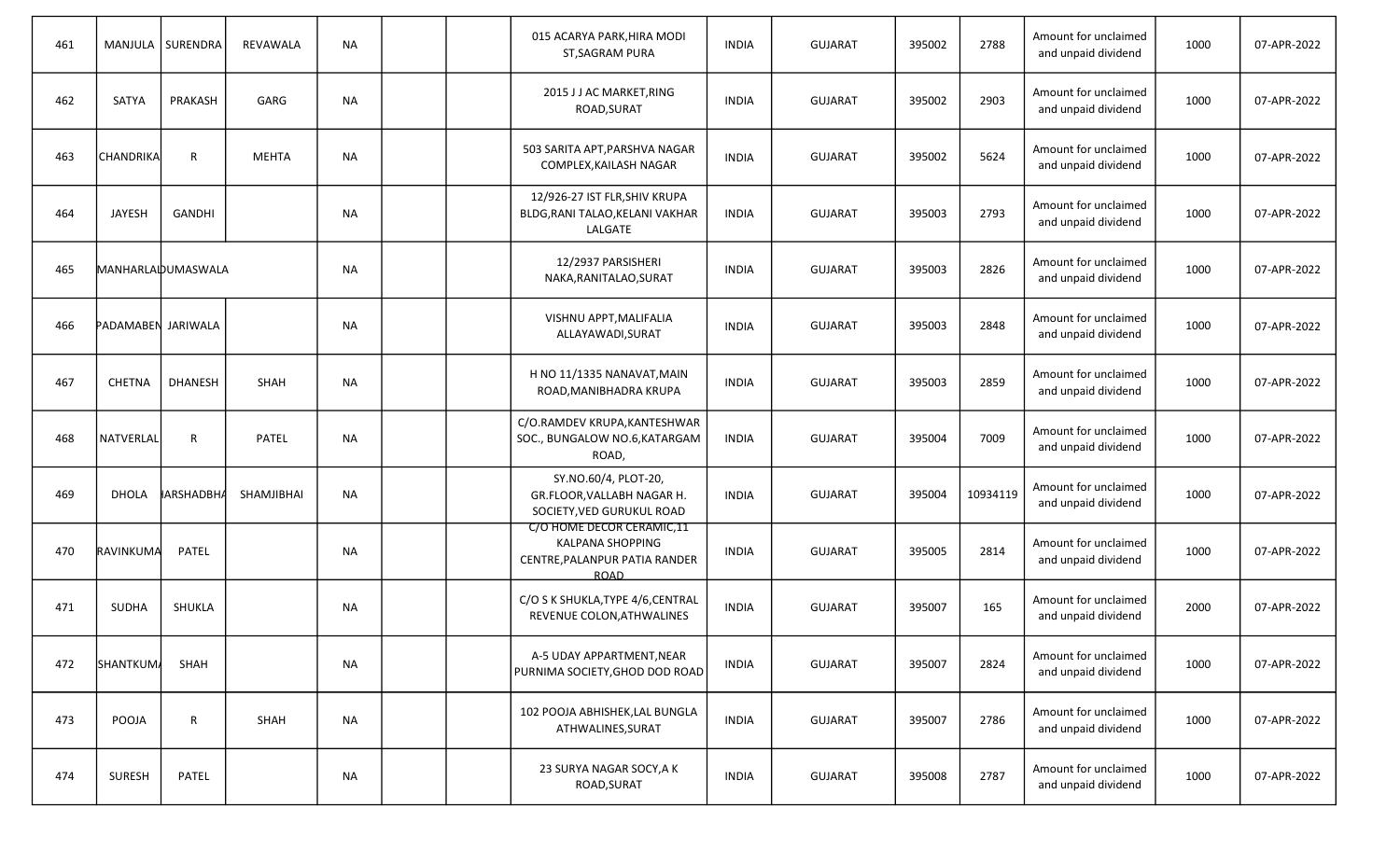| 475 | MALESHKUM           | ZINZALA       |                       | <b>NA</b> |  | 13, AYODHYA NAGRI, HANI PARK<br>RD, OPP PATEL PRAGATI<br>MANDAL, ADAJAN               | <b>INDIA</b> | <b>GUJARAT</b> | 395009 | 3031       | Amount for unclaimed<br>and unpaid dividend | 1000 | 07-APR-2022 |
|-----|---------------------|---------------|-----------------------|-----------|--|---------------------------------------------------------------------------------------|--------------|----------------|--------|------------|---------------------------------------------|------|-------------|
| 476 | <b>DALPAT</b>       | RASHIKLAL     | <b>SHAH</b>           | <b>NA</b> |  | 410 SANGHAVI TOWERS, NEAR NEW<br><b>BRIDGE, ADAJAN ROAD</b>                           | <b>INDIA</b> | <b>GUJARAT</b> | 395009 | 5907       | Amount for unclaimed<br>and unpaid dividend | 2000 | 07-APR-2022 |
| 477 | RSHOTTAMD           | M             | <b>MEHTA</b>          | <b>NA</b> |  | 121/122 AHURA NAGAR<br>SOCY, ADAJAN ROAD, SURAT                                       | <b>INDIA</b> | <b>GUJARAT</b> | 395009 | 2871       | Amount for unclaimed<br>and unpaid dividend | 1000 | 07-APR-2022 |
| 478 | MITA                | ASHVIN        | <b>KIKAGANESHWALA</b> | <b>NA</b> |  | C/15 SHANTI NIKETAN ROW<br>HOUSE, OPP. SAGAR COMPLEX,<br>ADAJAN, ANAND MAHAL ROAD,    | <b>INDIA</b> | <b>GUJARAT</b> | 395009 | 6377       | Amount for unclaimed<br>and unpaid dividend | 1000 | 07-APR-2022 |
| 479 | <b>BAKULA</b>       | M             | <b>DESAI</b>          | <b>NA</b> |  | 101 MAHARSHI FLATS, TADWATI<br><b>BUNDER ROAD,</b>                                    | <b>INDIA</b> | <b>GUJARAT</b> | 395009 | 6665       | Amount for unclaimed<br>and unpaid dividend | 1000 | 07-APR-2022 |
| 480 | <b>MIKEN</b>        | PARESH        | SHAH                  | <b>NA</b> |  | 803 SIDHDHARTH VILA, DIPA<br>COMPLEX, ADAJAN ROAD                                     | <b>INDIA</b> | <b>GUJARAT</b> | 395009 | 10603428   | Amount for unclaimed<br>and unpaid dividend | 1000 | 07-APR-2022 |
| 481 | KANTANBEN           | KALIDAS       | <b>PARIKH</b>         | NA        |  | 801- SHRENIK PARK "PATEL PRAKASH<br>SOC,, NEW RANDER ROAD,                            | <b>INDIA</b> | <b>GUJARAT</b> | 395009 | 4150000033 | Amount for unclaimed<br>and unpaid dividend | 1000 | 07-APR-2022 |
| 482 | URMILABENPRAVINBHAI |               | MUJPURA               | <b>NA</b> |  | 403, PARSHWA NAGAR-2,, ADAJAN<br>PATIA,, RANDER ROAD,                                 | <b>INDIA</b> | <b>GUJARAT</b> | 395009 | 4150000037 | Amount for unclaimed<br>and unpaid dividend | 1000 | 07-APR-2022 |
| 483 | <b>ETANKUMA</b>     | G             | PATEL                 | <b>NA</b> |  | AT GHEKTI VANKAL, TA-CHIKHLI<br>VALSAD,                                               | <b>INDIA</b> | <b>GUJARAT</b> | 396321 | 2877       | Amount for unclaimed<br>and unpaid dividend | 1000 | 07-APR-2022 |
| 484 | <b>ARVIND</b>       | RAMNIKLAI     | <b>TALATI</b>         | <b>NA</b> |  | B7 RAJESH SOCIETY, OPP. DENA<br><b>BANK, KABIL PORE</b>                               | <b>INDIA</b> | <b>GUJARAT</b> | 396424 | 2309       | Amount for unclaimed<br>and unpaid dividend | 1000 | 07-APR-2022 |
| 485 | KANAIYALAL          | <b>PATEL</b>  |                       | <b>NA</b> |  | C/O.R K INVESTMENTS, 302 B N<br>TOWER, OPP.TATA HALL, NAVSARI,<br>DIST. BULSAR-396445 | <b>INDIA</b> | <b>GUJARAT</b> | 396445 | 6926       | Amount for unclaimed<br>and unpaid dividend | 3000 | 07-APR-2022 |
| 486 | <b>DIPAK</b>        | <b>CHOKSI</b> |                       | <b>NA</b> |  | 4/750 MOTA BAZAR, NAVSARI,                                                            | <b>INDIA</b> | <b>GUJARAT</b> | 396445 | 2311       | Amount for unclaimed<br>and unpaid dividend | 1000 | 07-APR-2022 |
| 487 | <b>NITABEN</b>      | <b>DINESH</b> | SHAH                  | <b>NA</b> |  | 203 SHANTI NIKETAN APT NO1, NR<br><b>CNTRL BANK GADKARI</b><br>MARG, NAVSARI          | <b>INDIA</b> | GUJARAT        | 396445 | 2310       | Amount for unclaimed<br>and unpaid dividend | 1000 | 07-APR-2022 |
| 488 | HAICHANDBH          | В             | THAKAR                | <b>NA</b> |  | CHANDNI CHOWK, 302 III<br>FLOOR, YATIN APPT                                           | <b>INDIA</b> | GUJARAT        | 396445 | 2816       | Amount for unclaimed<br>and unpaid dividend | 1000 | 07-APR-2022 |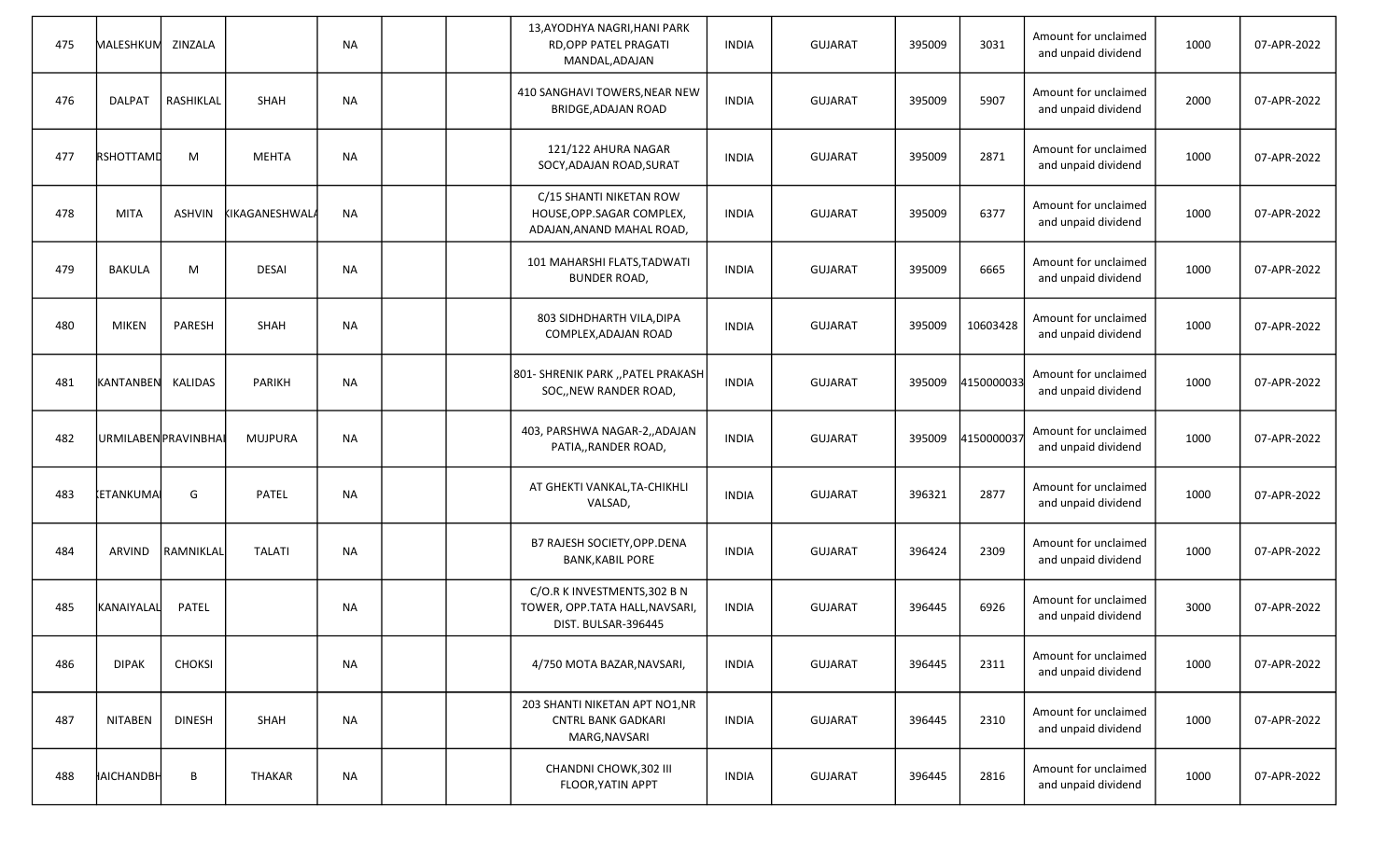| 489 | <b>ISHWAR</b>   | UPADHYAY       |                 | <b>NA</b> |  | M-1 LEFT EMCA HOUSE, 289 SHAHID<br><b>BHAGAT SINGH ROAD, FORT</b>                             | <b>INDIA</b> | MAHARASHTRA | 400001 | 6057 | Amount for unclaimed<br>and unpaid dividend | 3000 | 07-APR-2022 |
|-----|-----------------|----------------|-----------------|-----------|--|-----------------------------------------------------------------------------------------------|--------------|-------------|--------|------|---------------------------------------------|------|-------------|
| 490 | SUNIL           | К              | <b>SHAH</b>     | <b>NA</b> |  | <b>BOMBAY MUTUAL BUILDING,, 59 1ST</b><br>FLOOR, ABOVE CITI BANK, SIR P M<br>ROAD, FORT       | <b>INDIA</b> | MAHARASHTRA | 400001 | 7229 | Amount for unclaimed<br>and unpaid dividend | 1000 | 07-APR-2022 |
| 491 | CHANDRA         | <b>KANT</b>    | JAIN            | <b>NA</b> |  | 4 DHANUKER BLDG, 480 RESHAM<br>BAZAR, KALBADEVI ROAD                                          | <b>INDIA</b> | MAHARASHTRA | 400002 | 4841 | Amount for unclaimed<br>and unpaid dividend | 1000 | 07-APR-2022 |
| 492 | PUKHRAJ         | CHUNILAL       | <b>BHANSALI</b> | <b>NA</b> |  | NISHA ENTERPRISES, 72 CHAMPA<br><b>GALLI, IIIND FLOOR</b>                                     | <b>INDIA</b> | MAHARASHTRA | 400002 | 6208 | Amount for unclaimed<br>and unpaid dividend | 1000 | 07-APR-2022 |
| 493 | SOFI            | <b>TAHER</b>   | PENWALA         | <b>NA</b> |  | MARINE VIEW BLD B BLOCK, 3RD<br>FLOOR, 98 IST MARINE STREET                                   | <b>INDIA</b> | MAHARASHTRA | 400002 | 6427 | Amount for unclaimed<br>and unpaid dividend | 1000 | 07-APR-2022 |
| 494 | <b>DNYANDEO</b> | N              | <b>PATIL</b>    | <b>NA</b> |  | 419-F, JOSHI WADI, 18TH FR, R.NO-<br>7, KALBADEVI ROAD,                                       | <b>INDIA</b> | MAHARASHTRA | 400002 | 6445 | Amount for unclaimed<br>and unpaid dividend | 1000 | 07-APR-2022 |
| 495 | <b>KETAN</b>    | M              | <b>MITHANI</b>  | <b>NA</b> |  | 46, KITCHEN GARDEN<br>LANE,, MANGALDAS BLDG NO.5, 4TH<br>FLOOR, ROOM NO.379                   | <b>INDIA</b> | MAHARASHTRA | 400002 | 7772 | Amount for unclaimed<br>and unpaid dividend | 1000 | 07-APR-2022 |
| 496 | <b>MAMTA</b>    | <b>JAIN</b>    |                 | <b>NA</b> |  | 102 BANIAN ST, TANKIWALA<br>BUILDING R NO 17,3RD FLOOR                                        | <b>INDIA</b> | MAHARASHTRA | 400003 | 1183 | Amount for unclaimed<br>and unpaid dividend | 1000 | 07-APR-2022 |
| 497 | ILA             | <b>ARUN</b>    | <b>SHAH</b>     | <b>NA</b> |  | ARUN KANTILAL & CO, 206 SAMUEL<br>STREET, MANDVI                                              | <b>INDIA</b> | MAHARASHTRA | 400003 | 5571 | Amount for unclaimed<br>and unpaid dividend | 2000 | 07-APR-2022 |
| 498 | <b>SURESH</b>   | -1             | <b>JHAVERI</b>  | <b>NA</b> |  | 63 DHANJI ST, 5TH FLR R NO 45,                                                                | <b>INDIA</b> | MAHARASHTRA | 400003 | 4880 | Amount for unclaimed<br>and unpaid dividend | 1000 | 07-APR-2022 |
| 499 | PRAVINA         | <b>SHAH</b>    |                 | <b>NA</b> |  | PANNA ARCADE OFF.NO.18, BELLOW<br>HOTEL REGAL PALACE, TATA ROAD<br>NO.2, OPERA HOUSE,         | <b>INDIA</b> | MAHARASHTRA | 400004 | 6421 | Amount for unclaimed<br>and unpaid dividend | 1000 | 07-APR-2022 |
| 500 | BADAMI          | M              | KANNUNGO        | <b>NA</b> |  | C/O DEEPAK STEEL INDIA, SHREE<br>TALDWAJ BHAWAN, 7/3RD<br>RD, PANJARAPOLE LANE, 1ST FLR, NO.4 | <b>INDIA</b> | MAHARASHTRA | 400004 | 6110 | Amount for unclaimed<br>and unpaid dividend | 1000 | 07-APR-2022 |
| 501 | <b>MOTILAL</b>  | C              | KANUNGO         | <b>NA</b> |  | C/O. DEEPAK STEEL (INDIA), SHREE<br>TALDWAJ BHAWAN,, 7/3, RD<br>PANJRAPOLE LANE, 1ST FLR      | <b>INDIA</b> | MAHARASHTRA | 400004 | 7227 | Amount for unclaimed<br>and unpaid dividend | 1000 | 07-APR-2022 |
| 502 | JAYESH          | <b>JHAVERI</b> |                 | <b>NA</b> |  | 92 PATEL TERRACE, IST FLR, OLD<br>WHITE HOUSE WALKESHWAR                                      | <b>INDIA</b> | MAHARASHTRA | 400006 | 4070 | Amount for unclaimed<br>and unpaid dividend | 1000 | 07-APR-2022 |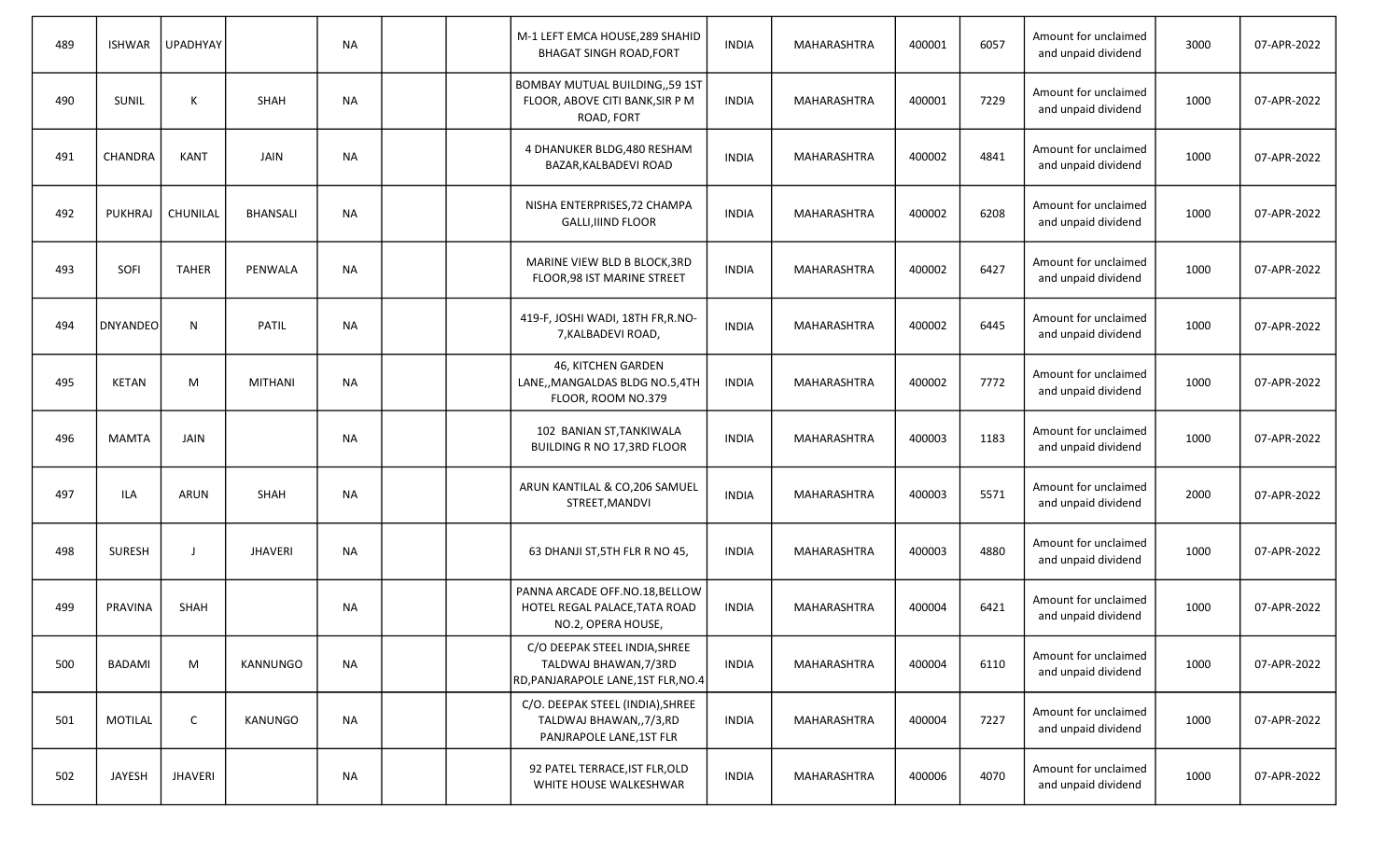| 503 | DHIRENDRA           | JAIN                |                  | <b>NA</b>  |  | 22 RITU APT, 1/113 DONGARSEY<br>ROAD,                                                       | <b>INDIA</b> | MAHARASHTRA | 400006 | 6207 | Amount for unclaimed<br>and unpaid dividend | 1000 | 07-APR-2022 |
|-----|---------------------|---------------------|------------------|------------|--|---------------------------------------------------------------------------------------------|--------------|-------------|--------|------|---------------------------------------------|------|-------------|
| 504 | JAYANTILALNALUKCHAN |                     | <b>SHAH</b>      | <b>NA</b>  |  | 301 CHANDRALOK B,12 MANAV<br>MANDIR ROAD,                                                   | <b>INDIA</b> | MAHARASHTRA | 400006 | 6574 | Amount for unclaimed<br>and unpaid dividend | 1000 | 07-APR-2022 |
| 505 | <b>JATIN</b>        | H                   | <b>SHAH</b>      | <b>NA</b>  |  | 401, REVIKA,, 2ND DADI SETH<br>LANE, BABULNATH,                                             | <b>INDIA</b> | MAHARASHTRA | 400007 | 1266 | Amount for unclaimed<br>and unpaid dividend | 1000 | 07-APR-2022 |
| 506 | <b>AJENDRABH</b>    | N                   | <b>PATEL</b>     | <b>NA</b>  |  | 204 DUN APARTMENT, 225 J DADAJEE<br>ROAD, TARDEO                                            | <b>INDIA</b> | MAHARASHTRA | 400007 | 6670 | Amount for unclaimed<br>and unpaid dividend | 1000 | 07-APR-2022 |
| 507 | <b>IMTIAZ</b>       | A                   | <b>HUSAIN</b>    | <b>NA</b>  |  | 84 AKBAR MANSION, ROOM NO<br>16/17 KHANNA STREET, MOULANA<br>SHAUKATALI ROAD                | <b>INDIA</b> | MAHARASHTRA | 400008 | 5254 | Amount for unclaimed<br>and unpaid dividend | 1000 | 07-APR-2022 |
| 508 | YASINALI            | <b>BADAMI</b>       |                  | <b>NA</b>  |  | 85 HAROON MANZIL, 3RD FLR<br>SHAYDA MARG, DONGRI                                            | <b>INDIA</b> | MAHARASHTRA | 400009 | 3440 | Amount for unclaimed<br>and unpaid dividend | 1000 | 07-APR-2022 |
| 509 | CONSTANCIO          | GABRIEL             | <b>FERNANDES</b> | NA         |  | B I T BLOCK NO 10 NO 62, REBSCH<br>STREET AGRIPADA,                                         | <b>INDIA</b> | MAHARASHTRA | 400011 | 195  | Amount for unclaimed<br>and unpaid dividend | 1000 | 07-APR-2022 |
| 510 | <b>RAMA</b>         | MURARKA             |                  | <b>NA</b>  |  | A/3 POONAM PARK #504, LALBAUG<br>IND EST ROAD, LALBAUG                                      | <b>INDIA</b> | MAHARASHTRA | 400012 | 4039 | Amount for unclaimed<br>and unpaid dividend | 1000 | 07-APR-2022 |
| 511 | <b>NICHOLAS</b>     | PIRAMAL             | <b>INDIA</b>     | <b>LTD</b> |  | <b>ADMINISTRATIVE</b><br>BUILDING, MORARJEE MILLS, DR<br>AMBEDKAR ROAD                      | <b>INDIA</b> | MAHARASHTRA | 400012 | 5566 | Amount for unclaimed<br>and unpaid dividend | 1000 | 07-APR-2022 |
| 512 | NILAMBARI MALKHANI  |                     |                  | <b>NA</b>  |  | 184 S V S MARG CHOTANI, BUILDING<br>4TH FLOOR, MAHIM                                        | <b>INDIA</b> | MAHARASHTRA | 400016 | 4821 | Amount for unclaimed<br>and unpaid dividend | 1000 | 07-APR-2022 |
| 513 | SANJAY              | PRABHULAL           | <b>SHAH</b>      | <b>NA</b>  |  | 701, SUNFLOWER APT, OM<br>SIDDHIVINAYAK<br>CHS, SAKHARAMKHEER RD, SHIVAJI<br>PARK.          | <b>INDIA</b> | MAHARASHTRA | 400016 | 6854 | Amount for unclaimed<br>and unpaid dividend | 1000 | 07-APR-2022 |
| 514 | <b>SHANTIBEN</b>    | NEEMA               |                  | <b>NA</b>  |  | 501-B, POONAM APTS, DR ANNIE<br><b>BESANT ROAD, WORLI</b>                                   | <b>INDIA</b> | MAHARASHTRA | 400018 | 1294 | Amount for unclaimed<br>and unpaid dividend | 1000 | 07-APR-2022 |
| 515 |                     | MELANIE ANDRASHEKAR |                  | <b>NA</b>  |  | F-49 FLAT NO.2 1ST FLOOR, VENUS<br>APTS., WORLI                                             | <b>INDIA</b> | MAHARASHTRA | 400018 | 3402 | Amount for unclaimed<br>and unpaid dividend | 1000 | 07-APR-2022 |
| 516 | DEEPALI             | GOEL                |                  | <b>NA</b>  |  | <b>INDUSTRIAL OXYGEN COMPANY</b><br>LTD,68 JOLLY MAKER CHAMBERS<br><b>II, NARIMAN POINT</b> | <b>INDIA</b> | MAHARASHTRA | 400021 | 1512 | Amount for unclaimed<br>and unpaid dividend | 1000 | 07-APR-2022 |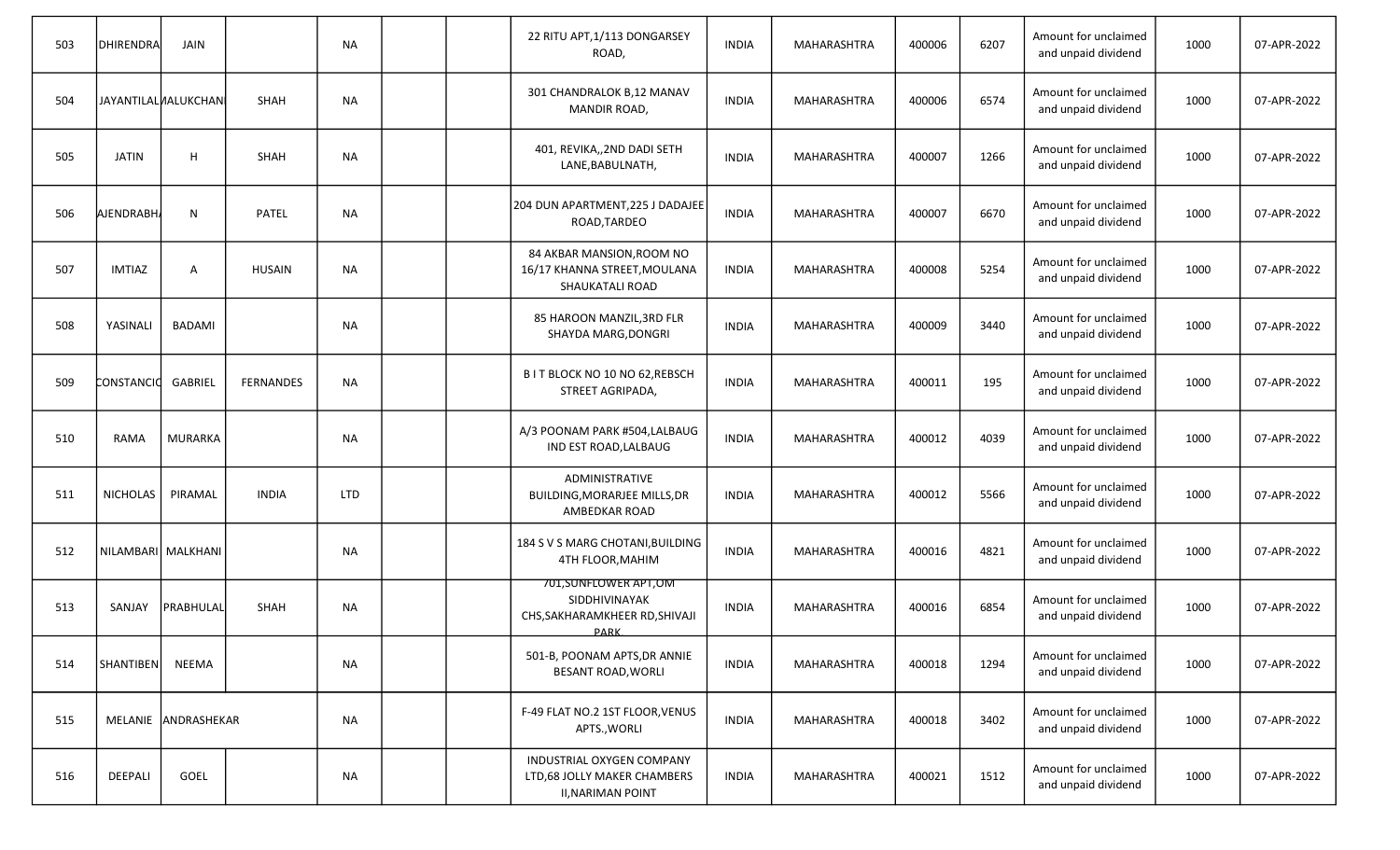| 517 | <b>GLOBAL</b>     | <b>TRUST</b>      | <b>BANK</b> | <b>LTD</b>      |            |            | 92-A MITTAL TOWER,, NARIMAN<br>POINT,                                             | <b>INDIA</b> | MAHARASHTRA        | 400021 | 7001 | Amount for unclaimed<br>and unpaid dividend | 5000 | 07-APR-2022 |
|-----|-------------------|-------------------|-------------|-----------------|------------|------------|-----------------------------------------------------------------------------------|--------------|--------------------|--------|------|---------------------------------------------|------|-------------|
| 518 | Ipalladiuml       | TRADING           | AND         | <b>AGENCIES</b> | <b>LTD</b> |            | 111 MITTAL COURT C<br>WING, NARIMAN POINT, MUMBAI                                 | <b>INDIA</b> | MAHARASHTRA        | 400021 | 5565 | Amount for unclaimed<br>and unpaid dividend | 1000 | 07-APR-2022 |
| 519 | <b>BOMBAY</b>     | <b>MARINE</b>     | <b>ENGG</b> | <b>WORKS</b>    | PVT        | <b>LTD</b> | 5 B BAKHTAWAR, NARIMAN<br>POINT, MUMBAI,                                          | <b>INDIA</b> | MAHARASHTRA        | 400021 | 5577 | Amount for unclaimed<br>and unpaid dividend | 1000 | 07-APR-2022 |
| 520 | <b>VED</b>        | SHARAN            | CHHABRA     | <b>NA</b>       |            |            | <b>BOMBAY MARINE</b><br>ENGINEERING, WORKS PVT LTD 5B<br>BAKHTAWAR, NARIMAN POINT | <b>INDIA</b> | MAHARASHTRA        | 400021 | 5575 | Amount for unclaimed<br>and unpaid dividend | 1000 | 07-APR-2022 |
| 521 | <b>MILIND</b>     | <b>ESHARUWALA</b> |             | NА              |            |            | 84/11, APOLLO HOUSE 2ND<br>FLOOR, BOMBAY SAMACHAR<br>MARG, FORT,                  | <b>INDIA</b> | <b>MAHARASHTRA</b> | 400023 | 5164 | Amount for unclaimed<br>and unpaid dividend | 1000 | 07-APR-2022 |
| 522 | PADMA             | <b>RAJENDRAN</b>  |             | <b>NA</b>       |            |            | 181-B TWIN TOWERS, PRABHA<br>DEVI, MUMBAI                                         | <b>INDIA</b> | MAHARASHTRA        | 400025 | 5540 | Amount for unclaimed<br>and unpaid dividend | 1000 | 07-APR-2022 |
| 523 | PRASHANT          | SWADI             |             | NА              |            |            | P-7, PRATHAMESH, VEER SAVARKAR<br>MARG, PRABHADEVI,                               | <b>INDIA</b> | <b>MAHARASHTRA</b> | 400025 | 7255 | Amount for unclaimed<br>and unpaid dividend | 1000 | 07-APR-2022 |
| 524 | SANGITA           | JAIN              |             | <b>NA</b>       |            |            | 81 DEEPAK BUILDING, 755 PEDDAR<br>ROAD, MUMBAI - 400 026                          | <b>INDIA</b> | <b>MAHARASHTRA</b> | 400026 | 7903 | Amount for unclaimed<br>and unpaid dividend | 9000 | 07-APR-2022 |
| 525 | <b>GODFREY</b>    | CORDA             |             | <b>NA</b>       |            |            | 24 ALBION PLACE, SANT SAUITA<br>MARG, BYCULLA (EAST)                              | <b>INDIA</b> | <b>MAHARASHTRA</b> | 400027 | 1341 | Amount for unclaimed<br>and unpaid dividend | 1000 | 07-APR-2022 |
| 526 | <b>VIANNEY</b>    | <b>SEQUEIRA</b>   |             | <b>NA</b>       |            |            | 24, ALBION PLACE,, OPP. HOTEL<br>HERITAGE,, V G ROAD, BYCULLA,                    | <b>INDIA</b> | <b>MAHARASHTRA</b> | 400027 | 7256 | Amount for unclaimed<br>and unpaid dividend | 1000 | 07-APR-2022 |
| 527 | <b>USHA</b>       | AMRITLAL          | JAIN        | ΝA              |            |            | 180 BYCULLA LOVE LANE, A 501<br>MOTISHAH JAIN PARK, BYCULLA                       | <b>INDIA</b> | MAHARASHTRA        | 400027 | 4046 | Amount for unclaimed<br>and unpaid dividend | 1000 | 07-APR-2022 |
| 528 | <b>NITA</b>       | <b>DESAI</b>      |             | <b>NA</b>       |            |            | 5/159 NAVYUG NAGAR 3,662 FORJET<br>HILL RD, TANDED                                | <b>INDIA</b> | MAHARASHTRA        | 400036 | 5583 | Amount for unclaimed<br>and unpaid dividend | 1000 | 07-APR-2022 |
| 529 | VIJI              | RAJ               | <b>NAIR</b> | <b>NA</b>       |            |            | 58/2472 C G S QRTS, SECTOR VII<br>ANTOP HILL, MUMBAI                              | <b>INDIA</b> | <b>MAHARASHTRA</b> | 400037 | 1199 | Amount for unclaimed<br>and unpaid dividend | 1000 | 07-APR-2022 |
| 530 | ANDRAPRAK GULWANI |                   |             | ΝA              |            |            | SATNAM BUILDING, FLAT NO10 3RD<br>FLOOR 29TH RD, BANDRA (WEST)                    | <b>INDIA</b> | MAHARASHTRA        | 400050 | 1227 | Amount for unclaimed<br>and unpaid dividend | 1000 | 07-APR-2022 |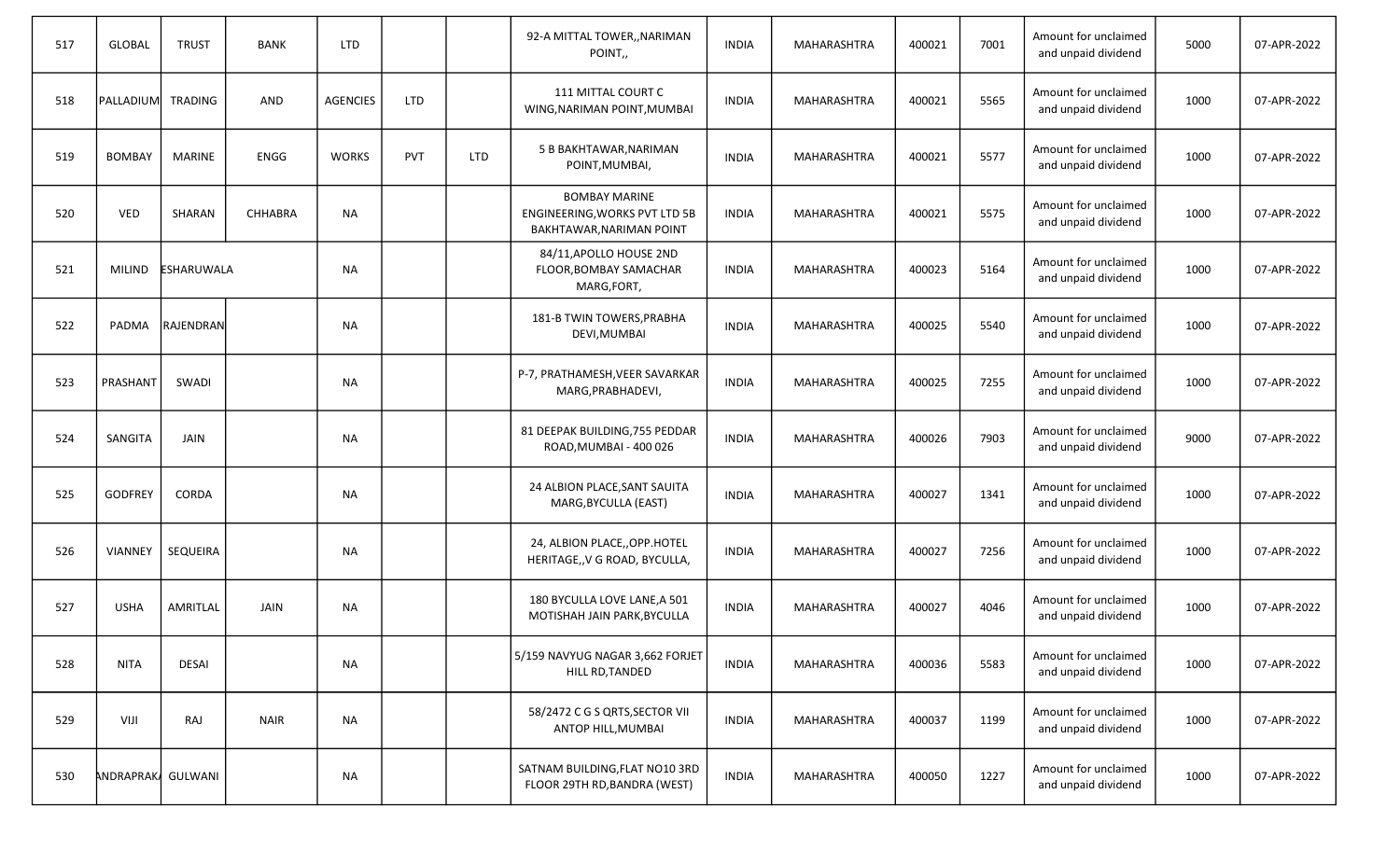| 531 | AZIZ            | <b>MERCHANT</b>    |                  | <b>NA</b> |  | AISHA MANZIL, 1ST FLOOR, PERRY<br>CROSS ROAD,, NEAR SACHIN'S<br>BUNGLOW, BANDRA          | <b>INDIA</b> | MAHARASHTRA        | 400050 | 5174 | Amount for unclaimed<br>and unpaid dividend | 1000 | 07-APR-2022 |
|-----|-----------------|--------------------|------------------|-----------|--|------------------------------------------------------------------------------------------|--------------|--------------------|--------|------|---------------------------------------------|------|-------------|
| 532 | <b>BHARAT</b>   | P                  | <b>VALIA</b>     | <b>NA</b> |  | 407-411, STANFORD PLAZA, 4TH<br>FLOOR, B/65 OFF ANDHERI, LINK<br>ROAD, ANDHERI (WEST)    | <b>INDIA</b> | <b>MAHARASHTRA</b> | 400053 | 5160 | Amount for unclaimed<br>and unpaid dividend | 1000 | 07-APR-2022 |
| 533 | <b>MIMIDEVI</b> | M                  | <b>MAHESWARI</b> | <b>NA</b> |  | 22 AUROVILLE, 26 B ST ANDREWS<br>RD, SANTACRUZ (W)                                       | <b>INDIA</b> | MAHARASHTRA        | 400054 | 4896 | Amount for unclaimed<br>and unpaid dividend | 1000 | 07-APR-2022 |
| 534 | <b>KETUL</b>    |                    | NAGODRA          | <b>NA</b> |  | ODINA 2ND FLOOR, FLAT 9, CENTRAL<br>AVENUE ROAD,, SANTACRUZ (W)<br>MUMBAI-400054         | <b>INDIA</b> | MAHARASHTRA        | 400054 | 7748 | Amount for unclaimed<br>and unpaid dividend | 1000 | 07-APR-2022 |
| 535 | AMOL            | <b>UBHAYAKAR</b>   |                  | <b>NA</b> |  | D 19 KUMAR SOCIETY, NEHRU<br>RD, VAKOLA                                                  | <b>INDIA</b> | MAHARASHTRA        | 400055 | 133  | Amount for unclaimed<br>and unpaid dividend | 2000 | 07-APR-2022 |
| 536 |                 | PRATIBHA UBHAYAKAR |                  | <b>NA</b> |  | D 19 KUMAR SOCIETY, NEHRU<br>ROAD, VAKOLA                                                | <b>INDIA</b> | MAHARASHTRA        | 400055 | 134  | Amount for unclaimed<br>and unpaid dividend | 2000 | 07-APR-2022 |
| 537 | <b>TAPAS</b>    | <b>NEOGY</b>       |                  | <b>NA</b> |  | C/O.S V RUPAREL & CO.,,1 NISHIL<br>APTS, NARIMAN RD, VILE PARLE (E)<br>MUMBAI-400057     | <b>INDIA</b> | MAHARASHTRA        | 400057 | 7571 | Amount for unclaimed<br>and unpaid dividend | 2000 | 07-APR-2022 |
| 538 | RAMILA          | D                  | <b>GALA</b>      | <b>NA</b> |  | OLD ANAND BHUVAN, TEJPAL ROAD,<br>VILE PARLE (E),                                        | <b>INDIA</b> | <b>MAHARASHTRA</b> | 400057 | 6980 | Amount for unclaimed<br>and unpaid dividend | 1000 | 07-APR-2022 |
| 539 | PIYUSH          | <b>WADHWA</b>      |                  | <b>NA</b> |  | C-504 ICICI APTS, CEASAR ROAD,<br>AMBOLI, ANDHERI (WEST)                                 | <b>INDIA</b> | MAHARASHTRA        | 400058 | 6606 | Amount for unclaimed<br>and unpaid dividend | 2000 | 07-APR-2022 |
| 540 | <b>TARUNA</b>   | <b>HINDUJA</b>     |                  | <b>NA</b> |  | C 14 JOSHI APPT, LALLUBHAI PARK<br>ROAD, ANDHERI WEST                                    | <b>INDIA</b> | <b>MAHARASHTRA</b> | 400058 | 4016 | Amount for unclaimed<br>and unpaid dividend | 1000 | 07-APR-2022 |
| 541 | VANDANA         | <b>ANAND</b>       |                  | ΝA        |  | 405 ASHIYANA, SEVEN<br><b>BUNGLOWS, ANDHERI WEST</b>                                     | <b>INDIA</b> | <b>MAHARASHTRA</b> | 400058 | 4043 | Amount for unclaimed<br>and unpaid dividend | 1000 | 07-APR-2022 |
| 542 | AMEETA          | <b>JHAWARI</b>     |                  | NA        |  | C/O SAMAJ PACKAGING PVT, 34 AJ<br>LAXMI IND ESTATE, OFF LINK<br>ROAD, ANDHERI (W)        | <b>INDIA</b> | MAHARASHTRA        | 400058 | 4936 | Amount for unclaimed<br>and unpaid dividend | 1000 | 07-APR-2022 |
| 543 | <b>JOYCE</b>    | <b>DIANA</b>       | LEWIS            | <b>NA</b> |  | D/43 DHAKE ESTATE 2ND<br>FLOOR, BEHIND FILMALAYA<br>STUDIO, CEASAR<br>ROAD ANDHERI(WEST) | <b>INDIA</b> | MAHARASHTRA        | 400058 | 200  | Amount for unclaimed<br>and unpaid dividend | 2000 | 07-APR-2022 |
| 544 | RAVINDRA        | SINGHVI            |                  | <b>NA</b> |  | 402 RASHMI TOWER,, KANTI NAGAR, J<br>B NAGAR,, ANDHERI (E)                               | <b>INDIA</b> | MAHARASHTRA        | 400059 | 6993 | Amount for unclaimed<br>and unpaid dividend | 1000 | 07-APR-2022 |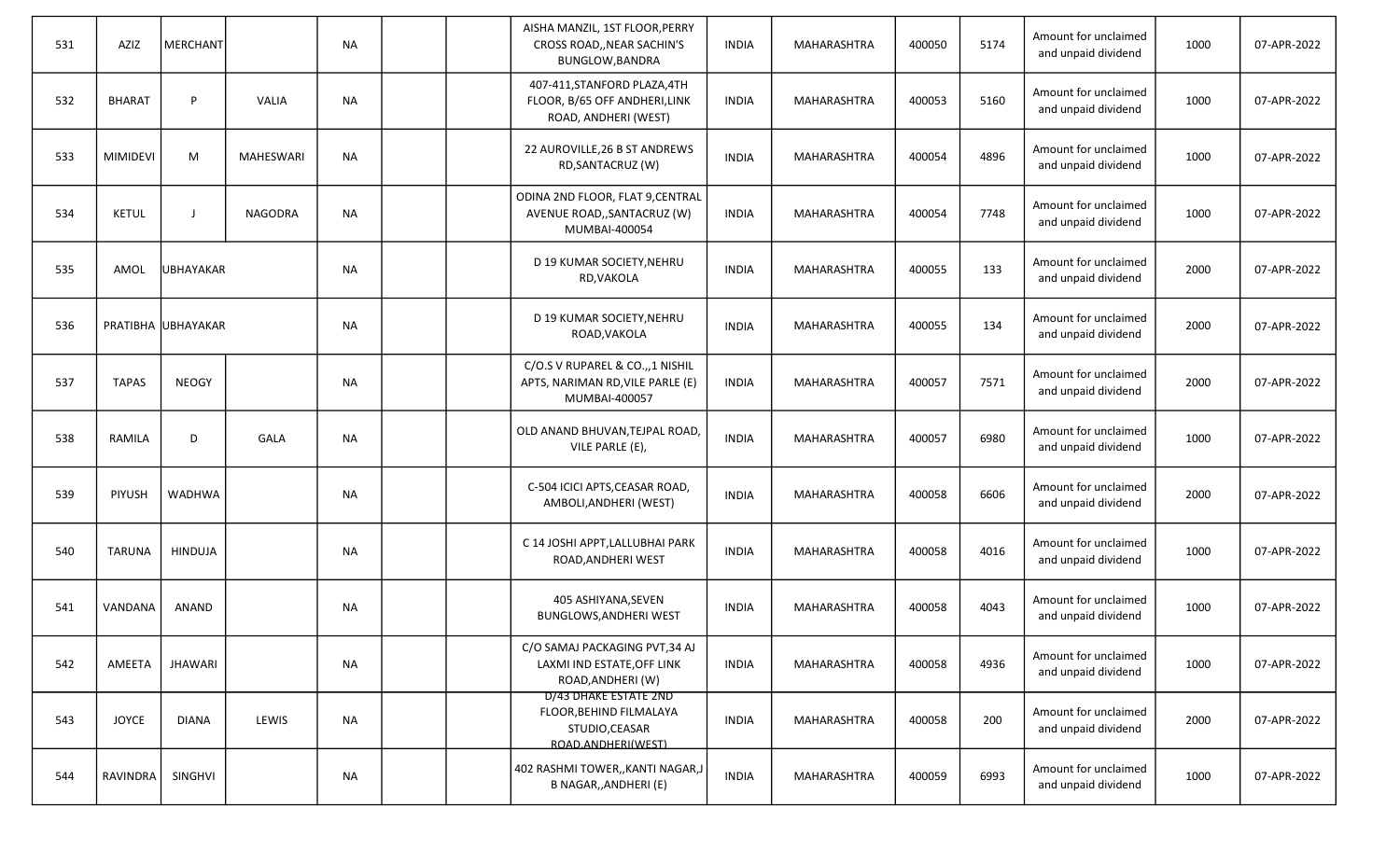| 545 | <b>ASHISH</b>     | SANGHAVI            |                   | <b>NA</b> |     | 402 RASHMI TOWERS, KANTI NAGAR,<br>J B NAGAR, ANDHERI (E) BOMBAY-400<br>059                        | <b>INDIA</b> | MAHARASHTRA        | 400059 | 6994 | Amount for unclaimed<br>and unpaid dividend | 1000 | 07-APR-2022 |
|-----|-------------------|---------------------|-------------------|-----------|-----|----------------------------------------------------------------------------------------------------|--------------|--------------------|--------|------|---------------------------------------------|------|-------------|
| 546 | TWENTIETH CENTURY |                     | <b>FIN</b>        | CORP      | LTD | IIT CORPORATE SERVICES LTD., IIT<br>HOUSE, OPP. VAZIR GLASS WORK, OFF<br>M VASANJI ROAD, ANDHERI E | <b>INDIA</b> | MAHARASHTRA        | 400059 | 6581 | Amount for unclaimed<br>and unpaid dividend | 3000 | 07-APR-2022 |
| 547 | ABDUL             | <b>HAFEEZ</b>       | CONTRACTOR        | <b>NA</b> |     | 702 VENUS, CHURCH ROAD, MAROL<br>ANDHERI (EAST), MUMBAI                                            | <b>INDIA</b> | MAHARASHTRA        | 400059 | 284  | Amount for unclaimed<br>and unpaid dividend | 2000 | 07-APR-2022 |
| 548 | PRASHANT          | <b>JAYA</b>         | <b>SHETTY</b>     | <b>NA</b> |     | ROOM NO 501 JAGDISH APTS, 5TH<br>FLOOR, MILITARY RD, ANDHERI EAST                                  | <b>INDIA</b> | MAHARASHTRA        | 400059 | 6194 | Amount for unclaimed<br>and unpaid dividend | 1000 | 07-APR-2022 |
| 549 | <b>AMIT</b>       | KIRTILAL            | <b>SHAH</b>       | <b>NA</b> |     | 6 ZAVERI NIWAS, RAMACHANDRA<br>LANE, S V ROAD MALAD (WEST)                                         | <b>INDIA</b> | MAHARASHTRA        | 400064 | 1245 | Amount for unclaimed<br>and unpaid dividend | 1000 | 07-APR-2022 |
| 550 | <b>SHAH</b>       | <b>HITESH</b>       | $\mathsf{C}$      | NA        |     | 11 KHATRI APTS, JAYANTI SHUKLA<br>RD, MALAD WEST                                                   | <b>INDIA</b> | MAHARASHTRA        | 400064 | 4864 | Amount for unclaimed<br>and unpaid dividend | 1000 | 07-APR-2022 |
| 551 | JAYALAXMI         | S                   | <b>KUNDAPUR</b>   | <b>NA</b> |     | 404 OASIS CO-OP HSG SOC.,, MITH<br>CHOWKI, MARVE ROAD, MALAD (W)                                   | <b>INDIA</b> | MAHARASHTRA        | 400064 | 6801 | Amount for unclaimed<br>and unpaid dividend | 1000 | 07-APR-2022 |
| 552 |                   | NEETABEN   NARENDRA | <b>DEDHIA</b>     | <b>NA</b> |     | 71,AMIZARA BUILDING,,MAMLATDAR<br>WADI ROAD,, OPP. GARIKA HOSPITAL,<br>MALAD                       | <b>INDIA</b> | <b>MAHARASHTRA</b> | 400064 | 7275 | Amount for unclaimed<br>and unpaid dividend | 1000 | 07-APR-2022 |
| 553 | NIRMALA           | INDERSEN            | <b>ICHHPURANI</b> | <b>NA</b> |     | B-25, SHANTI SADAN, SHANKAR<br>GALLY, KANDIVLI (WEST)                                              | INDIA        | MAHARASHTRA        | 400067 | 1259 | Amount for unclaimed<br>and unpaid dividend | 1000 | 07-APR-2022 |
| 554 | KALPESH           | H                   | <b>SHAH</b>       | <b>NA</b> |     | C-1 KSHITEEJ BEHIND<br>BHATIA, SCHOOL D P ROAD<br>POISAR, KANDIVALI WEST                           | <b>INDIA</b> | MAHARASHTRA        | 400067 | 1314 | Amount for unclaimed<br>and unpaid dividend | 1000 | 07-APR-2022 |
| 555 | JAYABEN           | GOVINDDAS           | <b>POPAT</b>      | <b>NA</b> |     | G K NAGAR BLDG NO 3, SHANKER<br>LANE, KANDIVALI (WEST)                                             | <b>INDIA</b> | MAHARASHTRA        | 400067 | 5236 | Amount for unclaimed<br>and unpaid dividend | 1000 | 07-APR-2022 |
| 556 | RASIKLAL          | H                   | <b>BHATT</b>      | $\sf NA$  |     | PAREKH NAGAR, R NO 161 S V<br>ROAD, KANDIVALI W                                                    | <b>INDIA</b> | MAHARASHTRA        | 400067 | 6322 | Amount for unclaimed<br>and unpaid dividend | 1000 | 07-APR-2022 |
| 557 | <b>HITENDRA</b>   | M                   | SHAH              | <b>NA</b> |     | 14 SHIV KRIPA, OPP MUNICIPAL<br>GARDEN,S V P ROAD KANDIVALI W                                      | <b>INDIA</b> | MAHARASHTRA        | 400067 | 6567 | Amount for unclaimed<br>and unpaid dividend | 1000 | 07-APR-2022 |
| 558 | <b>JYOTSNA</b>    | SHAH                |                   | <b>NA</b> |     | B-23, VASEDEV APARTMENT, PARSI<br>PANCHAYAT ROAD,, ANDHERI (E)                                     | <b>INDIA</b> | MAHARASHTRA        | 400069 | 7210 | Amount for unclaimed<br>and unpaid dividend | 1000 | 07-APR-2022 |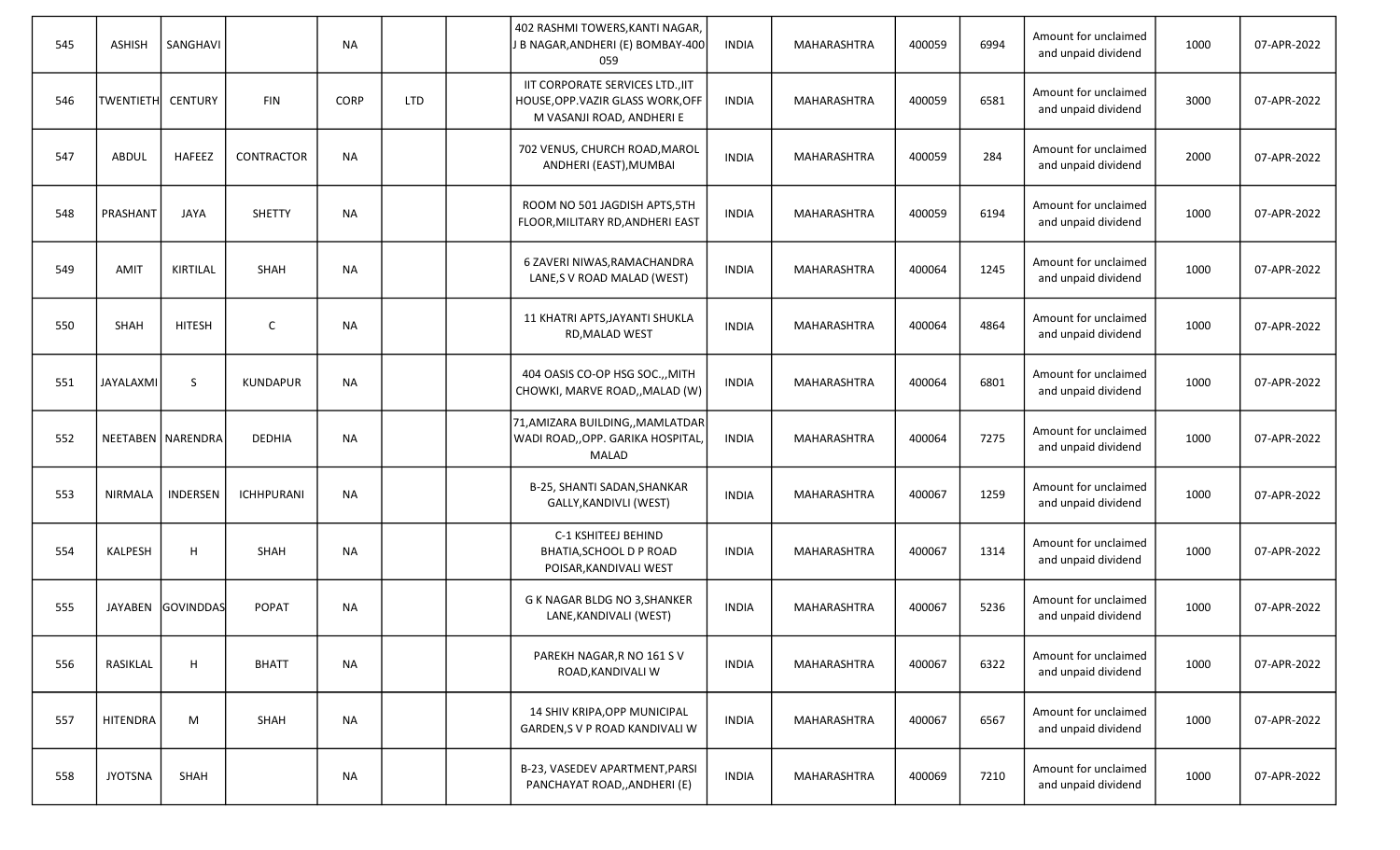| 559 | <b>RAKESH</b>             | <sub>S</sub>        | SANGHAVI       | <b>NA</b> |  | 401/A VERTEX VIKAS,, ANDHERI<br>KURLA ROAD,, ANDHERI (E)                                                  | <b>INDIA</b> | MAHARASHTRA        | 400069 | 6816 | Amount for unclaimed<br>and unpaid dividend | 2000 | 07-APR-2022 |
|-----|---------------------------|---------------------|----------------|-----------|--|-----------------------------------------------------------------------------------------------------------|--------------|--------------------|--------|------|---------------------------------------------|------|-------------|
| 560 | <b>HAREN</b>              | <b>INDULAL</b>      | SANGHVI        | <b>NA</b> |  | JAIN SWEET & FARSAN MART, OLD<br>NAGARDAS ROAD, ANDHERI E                                                 | <b>INDIA</b> | MAHARASHTRA        | 400069 | 6308 | Amount for unclaimed<br>and unpaid dividend | 1000 | 07-APR-2022 |
| 561 | PRANAV                    | $\mathsf{R}$        | <b>SHAH</b>    | NA        |  | MISTRY APARTMENT, ICICI<br>APTS., FLAT 33 OFF PARSI PANCHAYAT<br>RD, VILLAGE MOGRA, ANDHERI(E)            | <b>INDIA</b> | MAHARASHTRA        | 400069 | 6873 | Amount for unclaimed<br>and unpaid dividend | 1000 | 07-APR-2022 |
| 562 | PARU                      | <b>DINESH</b>       | SHAH           | <b>NA</b> |  | C-10, ADITYA APARTMENT, OLD<br>NAGARDAS ROAD, ANDHERI<br>(E), MUMBAI-400069                               | <b>INDIA</b> | MAHARASHTRA        | 400069 | 7639 | Amount for unclaimed<br>and unpaid dividend | 1000 | 07-APR-2022 |
| 563 | POONAM                    | $\mathsf{V}$        | AGGARWAL       | NA        |  | MANISH VIJAY COMPLEX, A-27 2ND<br>FLOOR CHEMBUR, VASHI NAKA                                               | <b>INDIA</b> | <b>MAHARASHTRA</b> | 400074 | 1280 | Amount for unclaimed<br>and unpaid dividend | 1000 | 07-APR-2022 |
| 564 | <b>KANDULA</b>            | <b>BHAGYA</b>       | LAKSHMI        | NA        |  | 36/203 H P NAGAR E, VASHI<br>NAKA, CHEMBUR                                                                | <b>INDIA</b> | MAHARASHTRA        | 400074 | 1446 | Amount for unclaimed<br>and unpaid dividend | 1000 | 07-APR-2022 |
| 565 | AGYAPAL                   | <b>SINGH</b>        | <b>BHAWRA</b>  | NA        |  | M/S BLDG NO 29/994, CHEMBUR<br>CAMP, OPP GOLF CLUB                                                        | <b>INDIA</b> | MAHARASHTRA        | 400074 | 5225 | Amount for unclaimed<br>and unpaid dividend | 1000 | 07-APR-2022 |
| 566 | KAMALA                    | PRASAD              | PRAJAPATI      | <b>NA</b> |  | FULLY NAGAR, IIT MARTKET,, ROOM<br>NO.675-S,POWAI                                                         | <b>INDIA</b> | <b>MAHARASHTRA</b> | 400076 | 7135 | Amount for unclaimed<br>and unpaid dividend | 1000 | 07-APR-2022 |
| 567 | <b>BHARATI</b>            | <b>DAMODAR</b>      | <b>ASHAR</b>   | <b>NA</b> |  | PLOT NO 39 SHIR SATI ASHISH, FLAT 4<br>IST FLOOR, VALLABHBAG<br>LANE, GHATKOPAR (E)                       | <b>INDIA</b> | MAHARASHTRA        | 400077 | 1334 | Amount for unclaimed<br>and unpaid dividend | 1000 | 07-APR-2022 |
| 568 | <b>SEJAL</b>              | D                   | <b>KOTHARI</b> | <b>NA</b> |  | 314/6945 SUDARDHAN, R N RD<br>GHATKOPAR EAST,                                                             | <b>INDIA</b> | MAHARASHTRA        | 400077 | 6314 | Amount for unclaimed<br>and unpaid dividend | 1000 | 07-APR-2022 |
| 569 | <b>BHUPESH</b>            | R                   | MEHTA          | NA        |  | C/O.SATYAM SHOPPING CENTRE,, C/6<br>BASEMENT, M G ROAD,, GHATKOPAR<br>(E)                                 | <b>INDIA</b> | MAHARASHTRA        | 400077 | 7180 | Amount for unclaimed<br>and unpaid dividend | 1000 | 07-APR-2022 |
| 570 | <b>AXESHKUMA NAGINDAS</b> |                     | SANGHVI        | <b>NA</b> |  | 0, VARSHA AP IS.PLUT<br>NO.17, V.B.LANE, NEAR KUKREJA<br>PALACE, GARODIA<br><b>NAGAR GHATKOPAR (FAST)</b> | <b>INDIA</b> | MAHARASHTRA        | 400077 | 8354 | Amount for unclaimed<br>and unpaid dividend | 1000 | 07-APR-2022 |
| 571 |                           | KIRITASH   AMRATLAL | <b>NAGDA</b>   | <b>NA</b> |  | 1/7 PUNJABI CHAWL, BHATTIPADA<br><b>CROSS RD.BHANDUP</b>                                                  | <b>INDIA</b> | MAHARASHTRA        | 400078 | 5210 | Amount for unclaimed<br>and unpaid dividend | 1000 | 07-APR-2022 |
| 572 | <b>DILIP</b>              | RAMJI               | DEDHIA         | <b>NA</b> |  | SARASWATI SADAN, FLAT 1/2, GR<br>FL, DEVIDAYAL ROAD, OPP<br>JALARAM, ASHISH APTS. MULUND<br>(WEST)        | <b>INDIA</b> | MAHARASHTRA        | 400080 | 5772 | Amount for unclaimed<br>and unpaid dividend | 1000 | 07-APR-2022 |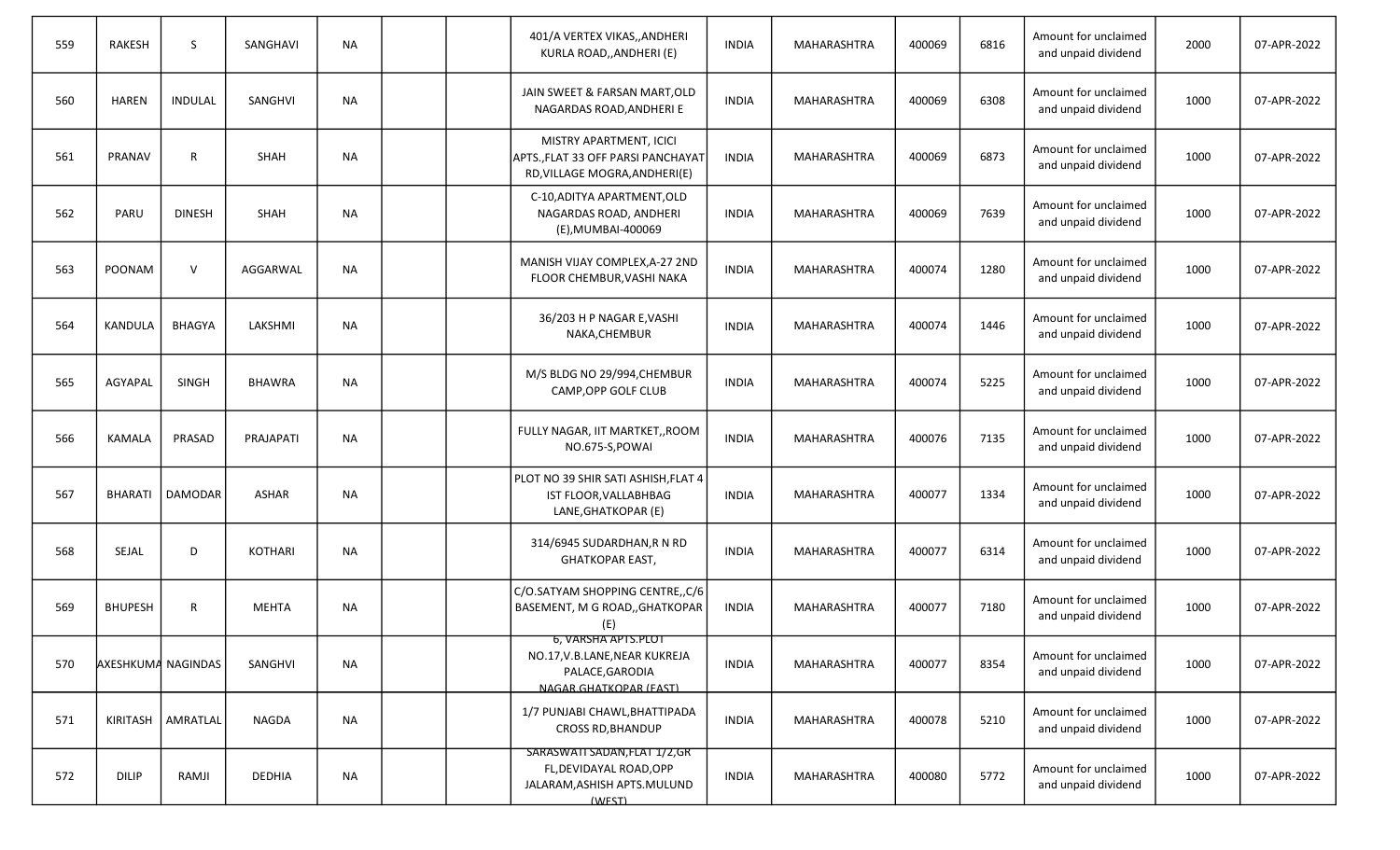| 573 | <b>ISHORKUMA</b> | $\mathsf{C}$    | <b>DESAI</b>  | <b>NA</b>     |  | 13 SHANKAR KRUPA, MITHAGAR<br>ROAD, MULUND E                                            | <b>INDIA</b> | MAHARASHTRA        | 400081 | 3400 | Amount for unclaimed<br>and unpaid dividend | 1000 | 07-APR-2022 |
|-----|------------------|-----------------|---------------|---------------|--|-----------------------------------------------------------------------------------------|--------------|--------------------|--------|------|---------------------------------------------|------|-------------|
| 574 | SAROJ            | MAHADEVAN       |               | <b>NA</b>     |  | 7 NITYASHREE HIMALAYA<br>SOC, ASALPHE GHATKOPAR,                                        | <b>INDIA</b> | MAHARASHTRA        | 400084 | 4879 | Amount for unclaimed<br>and unpaid dividend | 1000 | 07-APR-2022 |
| 575 | <b>ROSHAN</b>    | <b>AMCHANDR</b> | <b>PATIL</b>  | <b>NA</b>     |  | SHREE KRISHNA CLINIC, B NAGAR R<br>NO 3 PEDNEKAR, KAJUPADA<br><b>GHATKOPAR</b>          | <b>INDIA</b> | MAHARASHTRA        | 400084 | 1309 | Amount for unclaimed<br>and unpaid dividend | 1000 | 07-APR-2022 |
| 576 | <b>NATHURAM</b>  | LAXMAN          | <b>PARTHE</b> | <b>NA</b>     |  | S G BHARVE NAGAR, H B ROOM N<br>4, BHATWADI, GHATKOPAR (W)                              | <b>INDIA</b> | MAHARASHTRA        | 400084 | 6356 | Amount for unclaimed<br>and unpaid dividend | 1000 | 07-APR-2022 |
| 577 | <b>NANJI</b>     | M               | <b>DAMA</b>   | <b>NA</b>     |  | 202, ODHAVKRUPA,, HIMALAYA<br>SOCIETY, MILIND NAGAR, N.P.ROAD,<br>GHATKOPAR (W)         | <b>INDIA</b> | MAHARASHTRA        | 400084 | 6657 | Amount for unclaimed<br>and unpaid dividend | 1000 | 07-APR-2022 |
| 578 | SHARMILA         | <b>AJIT</b>     | <b>JAIN</b>   | <b>NA</b>     |  | K.K.MEDICAL & GEN.STORES,, SHOP<br>NO.14, NEAR RAILWAY CROSSI, TILAK<br>NAGAR, CHEMBUR, | <b>INDIA</b> | MAHARASHTRA        | 400089 | 7056 | Amount for unclaimed<br>and unpaid dividend | 1000 | 07-APR-2022 |
| 579 | SANGEETA         | <b>HASAM</b>    |               | <b>NA</b>     |  | CHIKHAL APT KAILASH FLORIST, NEAR<br>NEW NEELAM HOTEL RD., BORIVALI<br>W                | <b>INDIA</b> | MAHARASHTRA        | 400092 | 1195 | Amount for unclaimed<br>and unpaid dividend | 1000 | 07-APR-2022 |
| 580 | <b>ELIAS</b>     | <b>DSOUZA</b>   |               | <b>NA</b>     |  | 903 FALCON CREST 9TH FLR, JAYRAJ<br>NAGAR, LINKING ROAD BORIVLI W                       | <b>INDIA</b> | MAHARASHTRA        | 400092 | 1278 | Amount for unclaimed<br>and unpaid dividend | 1000 | 07-APR-2022 |
| 581 | <b>NANDITA</b>   | <b>BOSE</b>     |               | <b>NA</b>     |  | B-1, PINKY, RAM NAGAR, BORIVALI<br>(WEST)                                               | <b>INDIA</b> | MAHARASHTRA        | 400092 | 3439 | Amount for unclaimed<br>and unpaid dividend | 1000 | 07-APR-2022 |
| 582 | <b>HARSHAD</b>   | <b>SHAH</b>     |               | <b>NA</b>     |  | 205/B-4, HARI OM<br>APARTMENTS, S.V.ROAD, , BORIVALI<br>(WEST)                          | <b>INDIA</b> | MAHARASHTRA        | 400092 | 4088 | Amount for unclaimed<br>and unpaid dividend | 1000 | 07-APR-2022 |
| 583 | M                | N.              | M             | <b>PRASAD</b> |  | NO 12 CHAYA, C/O GHOTEKAR<br>BROS, VAJIRNAKA, BORIVALI (W)                              | <b>INDIA</b> | MAHARASHTRA        | 400092 | 5909 | Amount for unclaimed<br>and unpaid dividend | 2000 | 07-APR-2022 |
| 584 | <b>DAKSHA</b>    | P               | PATEL         | <b>NA</b>     |  | 5-B/208 PREM NAGAR, S V P<br>ROAD, BORIVALI (W)                                         | <b>INDIA</b> | <b>MAHARASHTRA</b> | 400092 | 1422 | Amount for unclaimed<br>and unpaid dividend | 1000 | 07-APR-2022 |
| 585 | <b>KIRAN</b>     | <b>SINGH</b>    |               | <b>NA</b>     |  | D 1502 LAKE CASTLE, HIRANANDANI<br>GARDENS, POWAI                                       | <b>INDIA</b> | MAHARASHTRA        | 400098 | 6684 | Amount for unclaimed<br>and unpaid dividend | 1000 | 07-APR-2022 |
| 586 | <b>ANTHONY</b>   | D               | MELLO         | <b>NA</b>     |  | 6, CHRISTINE<br>APARTMENTS, BAMANWADA, ANDHE<br>RI (EAST)                               | <b>INDIA</b> | <b>MAHARASHTRA</b> | 400099 | 3994 | Amount for unclaimed<br>and unpaid dividend | 1000 | 07-APR-2022 |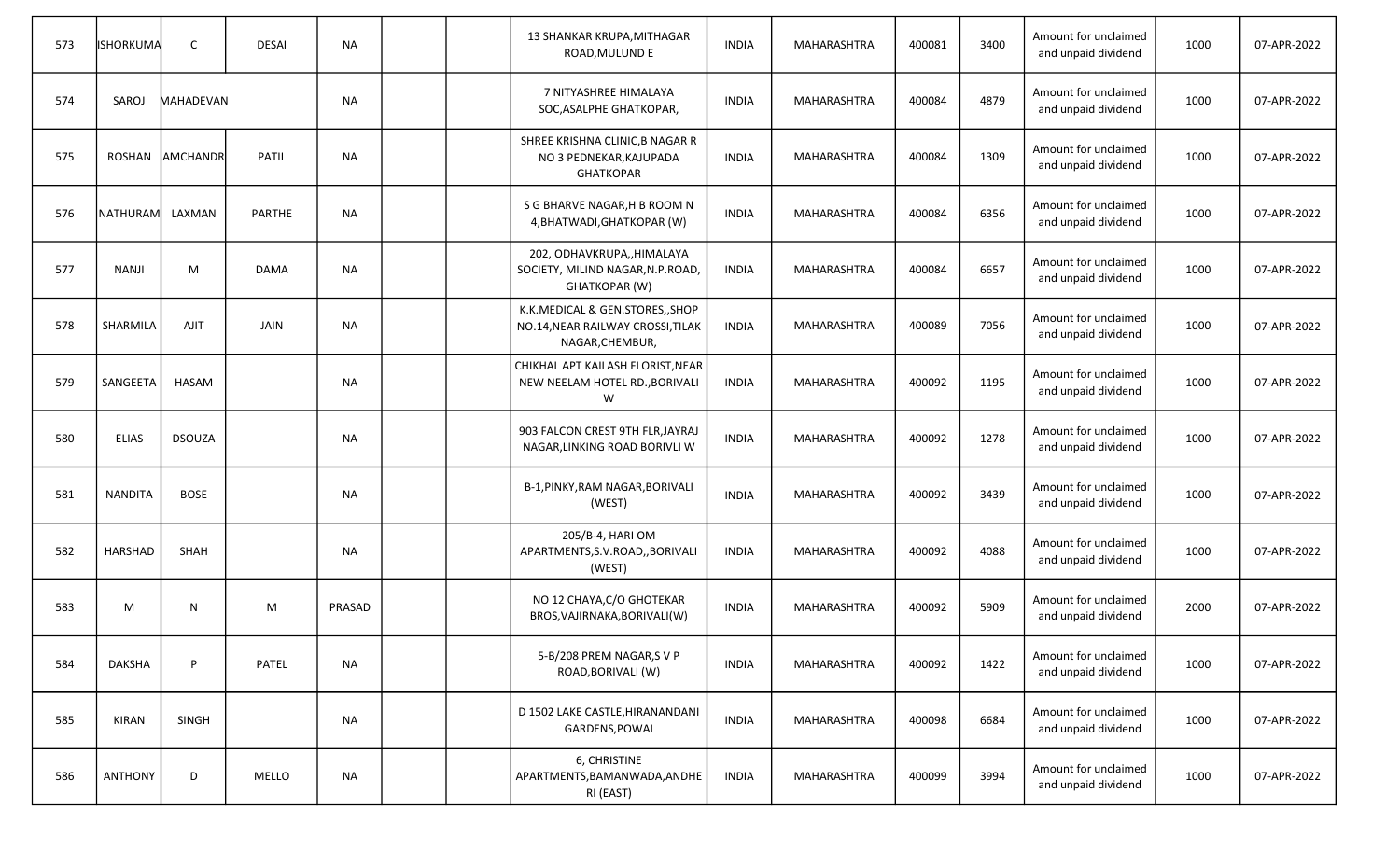| 587 | BHAVANA                 | M              | <b>DADHANIA</b> | <b>NA</b> |  | 301 MANGAL APARTMENT, AKURLI<br>CROSS ROAD NO 2, KANDIVLI EAST                      | <b>INDIA</b> | MAHARASHTRA        | 400101 | 6240 | Amount for unclaimed<br>and unpaid dividend | 1000 | 07-APR-2022 |
|-----|-------------------------|----------------|-----------------|-----------|--|-------------------------------------------------------------------------------------|--------------|--------------------|--------|------|---------------------------------------------|------|-------------|
| 588 | <b>FAROOQ</b>           | N              | <b>BASATHIA</b> | <b>NA</b> |  | SUGREEBAI HAG CHAWL, ROOM NO<br>24/11 KEVANI PADA, JOGESHWARI<br><b>WEST AMBOLI</b> | <b>INDIA</b> | MAHARASHTRA        | 400107 | 3495 | Amount for unclaimed<br>and unpaid dividend | 1000 | 07-APR-2022 |
| 589 | <b>SUDHIR</b>           | <sub>S</sub>   | <b>VAIDYA</b>   | <b>NA</b> |  | VAIDYA WADA,, OPP.BAZAR<br>P.O., STATION ROAD, THANA (W)                            | <b>INDIA</b> | MAHARASHTRA        | 400601 | 7125 | Amount for unclaimed<br>and unpaid dividend | 1000 | 07-APR-2022 |
| 590 | <b>MANOJ</b>            | SHARMA         |                 | <b>NA</b> |  | 701, SIDDHARTH DARSHAN, DADA<br>PATIL WADI, NEAR RAILWAY STATION                    | <b>INDIA</b> | MAHARASHTRA        | 400602 | 193  | Amount for unclaimed<br>and unpaid dividend | 2000 | 07-APR-2022 |
| 591 | <b>RAJ</b>              | <b>KANWAR</b>  | <b>MUNDRA</b>   | <b>NA</b> |  | 6 SANKET APARTMENTS, UDAY<br>NAGAR PANCH PAKHADI,                                   | <b>INDIA</b> | MAHARASHTRA        | 400602 | 5998 | Amount for unclaimed<br>and unpaid dividend | 1000 | 07-APR-2022 |
| 592 | <b>SHASHI</b>           | <b>BHUSHAN</b> | <b>SINGH</b>    | <b>NA</b> |  | ADITI APARTMENT 2ND FLOOR, F-<br>2/C/4 SECTOR 9, VASHI,                             | <b>INDIA</b> | MAHARASHTRA        | 400703 | 265  | Amount for unclaimed<br>and unpaid dividend | 2000 | 07-APR-2022 |
| 593 | <b>GOPINATH</b>         | <b>DEVRAM</b>  | <b>BHOIR</b>    | <b>NA</b> |  | JUHU VILLAGE, HOUSE NO 326, VASHI                                                   | <b>INDIA</b> | MAHARASHTRA        | 400703 | 230  | Amount for unclaimed<br>and unpaid dividend | 1000 | 07-APR-2022 |
| 594 | PANKAJ                  | HARBANSRA      | <b>GHUMRA</b>   | <b>NA</b> |  | G 2 RAGHUKUL APTS, MAITREE<br>PARK, DEEWANMAN AMBADI ROAD                           | <b>INDIA</b> | MAHARASHTRA        | 401202 | 3404 | Amount for unclaimed<br>and unpaid dividend | 1000 | 07-APR-2022 |
| 595 | RAJESH                  | S              | MERCHANT        | <b>NA</b> |  | POST BOX NO.36,, VIRAR POST<br>OFFICE,, VIRAR (W) DIST. THANA                       | <b>INDIA</b> | MAHARASHTRA        | 401303 | 7435 | Amount for unclaimed<br>and unpaid dividend | 1000 | 07-APR-2022 |
| 596 | MOHANLAL TULSIDAS       |                | <b>BHATIA</b>   | <b>NA</b> |  | HARI OM NIWAS, PLOT NO. 8,<br>GYAN, KARJAT-MATHERAN<br>ROAD,, KIRAVALI, KARJAT,     | <b>INDIA</b> | <b>MAHARASHTRA</b> | 410201 | 8167 | Amount for unclaimed<br>and unpaid dividend | 1000 | 07-APR-2022 |
| 597 | <b>AMASHRAY</b> GOSWAMI |                |                 | NА        |  | R/26 INOX COLONY, NEAR PRIA<br>SCHOOL, MOHOPADA, RASAYANI                           | <b>INDIA</b> | MAHARASHTRA        | 410207 | 290  | Amount for unclaimed<br>and unpaid dividend | 2000 | 07-APR-2022 |
| 598 | NAGENDRA ASTHANA        |                |                 | <b>NA</b> |  | RW 13 INOX COLONY, NEAR PRIA<br>SCHOOL, MOHOPA RASAYANI                             | <b>INDIA</b> | MAHARASHTRA        | 410220 | 275  | Amount for unclaimed<br>and unpaid dividend | 1000 | 07-APR-2022 |
| 599 | AVINASH                 | NIVRUTTI       | <b>BHOSALE</b>  | <b>NA</b> |  | 1195/5 BHOSALE<br>HEIGHTS, FERGUSSON COLLEGE<br>RD, PUNE                            | <b>INDIA</b> | MAHARASHTRA        | 411005 | 4488 | Amount for unclaimed<br>and unpaid dividend | 4000 | 07-APR-2022 |
| 600 | SHANTARAMGHUNATHR       |                | DEOKAR          | <b>NA</b> |  | 264 NEW KIRKEE,, YERA WADA PUNE-<br>411006,                                         | <b>INDIA</b> | MAHARASHTRA        | 411006 | 6755 | Amount for unclaimed<br>and unpaid dividend | 2000 | 07-APR-2022 |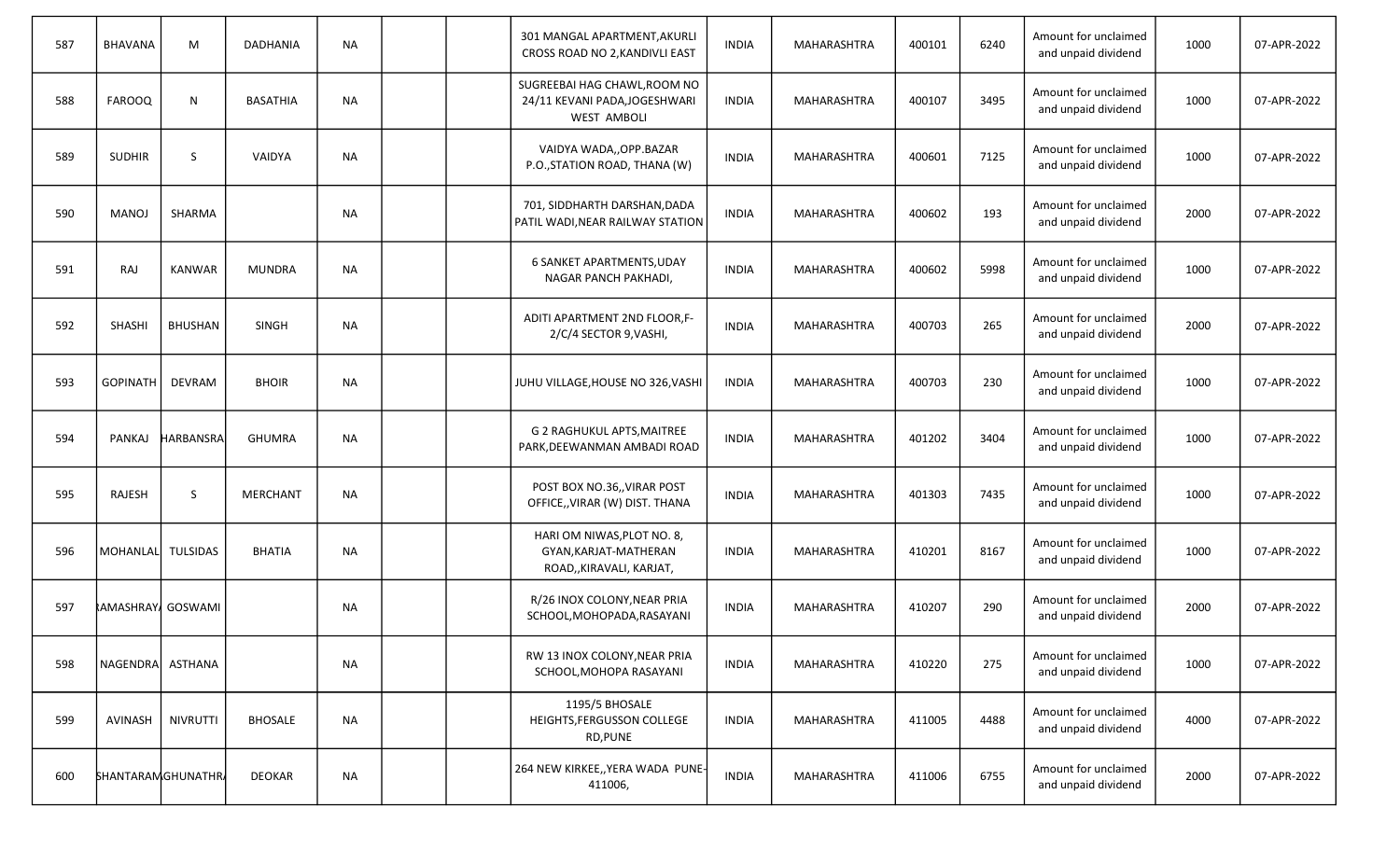| 601 | <b>SHANTARAM GHUNATHR</b> |                     | <b>DEOKAR</b>  | <b>NA</b> |  | 270/2, NEW KIRKEE, YERWADA                                                | <b>INDIA</b> | MAHARASHTRA | 411006 | 6641 | Amount for unclaimed<br>and unpaid dividend | 1000 | 07-APR-2022 |
|-----|---------------------------|---------------------|----------------|-----------|--|---------------------------------------------------------------------------|--------------|-------------|--------|------|---------------------------------------------|------|-------------|
| 602 | <b>HAMBIRRAQISHNANTHR</b> |                     | <b>MOZE</b>    | <b>NA</b> |  | H.NO.86, YERAWADA,, PUNE 411006,                                          | <b>INDIA</b> | MAHARASHTRA | 411006 | 7086 | Amount for unclaimed<br>and unpaid dividend | 1000 | 07-APR-2022 |
| 603 | RAJENDRA                  | B                   | <b>MEHTA</b>   | <b>NA</b> |  | 418 SARKOR NAGAR, MAHAVIR<br>SOCIETY, PUNE 9                              | <b>INDIA</b> | MAHARASHTRA | 411009 | 4485 | Amount for unclaimed<br>and unpaid dividend | 1000 | 07-APR-2022 |
| 604 |                           | RAJKUMAR BHIKAMDAS  | <b>GADIYA</b>  | <b>NA</b> |  | 210/1 RASTA PETH, SHIRAL SHETH<br>CHOWK,                                  | <b>INDIA</b> | MAHARASHTRA | 411011 | 6501 | Amount for unclaimed<br>and unpaid dividend | 1000 | 07-APR-2022 |
| 605 | RAJENDRA                  | <b>JADHAV</b>       |                | <b>NA</b> |  | C/O INDUSTRIAL OXYGEN CO LTD., 38-<br>A VADGAON SHERI, OFF NAGAR ROAD     | <b>INDIA</b> | MAHARASHTRA | 411014 | 373  | Amount for unclaimed<br>and unpaid dividend | 2000 | 07-APR-2022 |
| 606 | SAGARMALL                 | <b>BAID</b>         |                | <b>NA</b> |  | C/O SAGAR INDUSTRIES, 41/3/2<br>VADGAON SHERI,                            | <b>INDIA</b> | MAHARASHTRA | 411014 | 5902 | Amount for unclaimed<br>and unpaid dividend | 1000 | 07-APR-2022 |
| 607 | <b>BHAUSAHEB KALURAM</b>  |                     | <b>PATHARE</b> | <b>NA</b> |  | AT POST: DUNKURK LINE, VILLAGE:<br>KHARADI, NAGAR ROAD, PUNE-<br>411014   | <b>INDIA</b> | MAHARASHTRA | 411014 | 7790 | Amount for unclaimed<br>and unpaid dividend | 6000 | 07-APR-2022 |
| 608 | <b>DYNASHEWA</b>          | R.                  | SHEJWAL        | <b>NA</b> |  | C/O A D RAJGURU, INOX, OFF NAGAR<br><b>ROAD</b>                           | <b>INDIA</b> | MAHARASHTRA | 411014 | 6458 | Amount for unclaimed<br>and unpaid dividend | 1000 | 07-APR-2022 |
| 609 | <b>ASHOK</b>              | <b>BABURAO</b>      | <b>JAMDADE</b> | <b>NA</b> |  | SANKALPA, PLOT NO-3, SNO-<br>48, ICHAPURTI COOP HSG<br>SOC, VADGAON SHERI | <b>INDIA</b> | MAHARASHTRA | 411014 | 6481 | Amount for unclaimed<br>and unpaid dividend | 1000 | 07-APR-2022 |
| 610 |                           | SUREKHA KARMARKAR   |                | <b>NA</b> |  | VASANTIKA HOSG SOCIETY, 47/6B<br>PAUD ROAD, PUNE                          | <b>INDIA</b> | MAHARASHTRA | 411038 | 4470 | Amount for unclaimed<br>and unpaid dividend | 1000 | 07-APR-2022 |
| 611 | <b>USHA</b>               | <b>GUNDECHA</b>     |                | <b>NA</b> |  | C/O S T GUNDECHA, 270/11<br>MAHATMA PHULE PETH, MAHAVIR<br><b>SOCIETY</b> | <b>INDIA</b> | MAHARASHTRA | 411042 | 2566 | Amount for unclaimed<br>and unpaid dividend | 1000 | 07-APR-2022 |
| 612 | BABULAL                   | <b>GAMNAJI</b>      | OSWAL          | <b>NA</b> |  | 893 BHAWANI PETH, PUNE,                                                   | <b>INDIA</b> | MAHARASHTRA | 411042 | 6412 | Amount for unclaimed<br>and unpaid dividend | 1000 | 07-APR-2022 |
| 613 |                           | KANTILAL   NAZARKAR |                | <b>NA</b> |  | POST COLONY E9/3,PO<br>WALCHANDNAGAR, DIST PUNE                           | <b>INDIA</b> | MAHARASHTRA | 413114 | 4467 | Amount for unclaimed<br>and unpaid dividend | 1000 | 07-APR-2022 |
| 614 | <b>KARL</b>               | <b>VICTOR</b>       | <b>DCOSTA</b>  | <b>NA</b> |  | "FATIMA NIWAS, SANGAMNER<br>ROAD, SHRIRAMPUR                              | <b>INDIA</b> | MAHARASHTRA | 413709 | 2548 | Amount for unclaimed<br>and unpaid dividend | 1000 | 07-APR-2022 |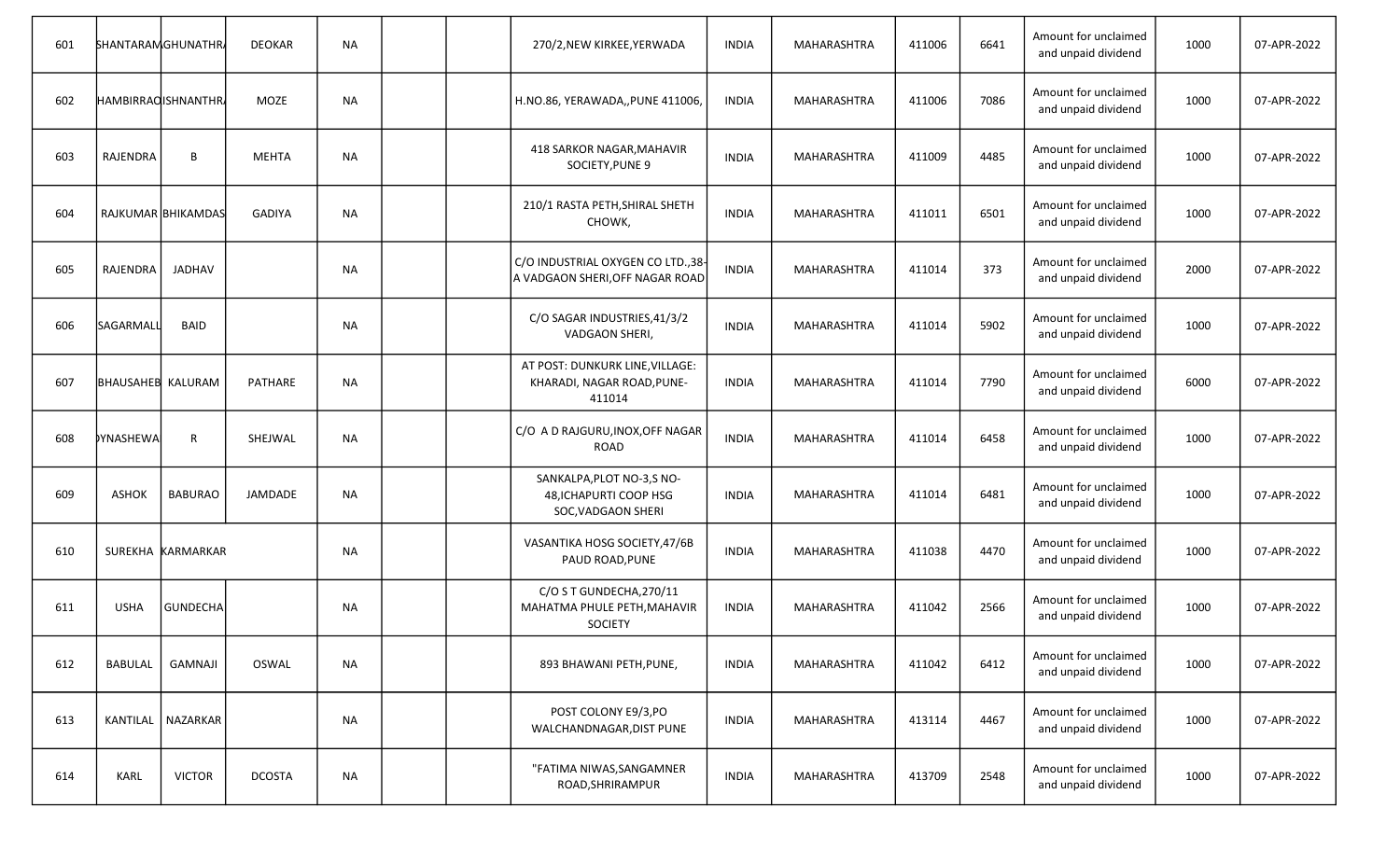| 615 | <b>JYOTI</b>       | <b>KIRAN</b>      | <b>KANKARIYA</b> | <b>NA</b> |  | KHAKIDAS BABA MATH, LALTAKI<br>ROAD, AHMEDNAGAR                                             | <b>INDIA</b> | MAHARASHTRA        | 414001 | 3413     | Amount for unclaimed<br>and unpaid dividend | 1000 | 07-APR-2022 |
|-----|--------------------|-------------------|------------------|-----------|--|---------------------------------------------------------------------------------------------|--------------|--------------------|--------|----------|---------------------------------------------|------|-------------|
| 616 | <b>MITHALAL</b>    | <b>BAFNA</b>      |                  | <b>NA</b> |  | 10/453 R P ROAD<br>CROSS, ICHALKARANJI,                                                     | <b>INDIA</b> | MAHARASHTRA        | 416115 | 3523     | Amount for unclaimed<br>and unpaid dividend | 1000 | 07-APR-2022 |
| 617 | RANJITKARAN        | $\mathsf{C}$      | <b>SANCHETI</b>  | <b>NA</b> |  | 10/523 DR. R P ROAD, NEAR PADMA<br>LAUNDRY, ICHALKARANJI                                    | <b>INDIA</b> | MAHARASHTRA        | 416115 | 5569     | Amount for unclaimed<br>and unpaid dividend | 2000 | 07-APR-2022 |
| 618 | LEELA              | <b>KAILAS</b>     | <b>JADHAV</b>    | <b>NA</b> |  | ST CLY PLOT NO 10, GODOLI<br>SATARA, MAHARASHTRA                                            | <b>INDIA</b> | MAHARASHTRA        | 416416 | 1460     | Amount for unclaimed<br>and unpaid dividend | 1000 | 07-APR-2022 |
| 619 | LACHUMAL           | LOHANA            |                  | <b>NA</b> |  | BHAI GANGARAM MARKET, IST<br>FLOOR SHOP NO 11, ULHASNAGAR                                   | <b>INDIA</b> | MAHARASHTRA        | 421005 | 3490     | Amount for unclaimed<br>and unpaid dividend | 1000 | 07-APR-2022 |
| 620 | BHAKARUTT KULKARNE |                   |                  | <b>NA</b> |  | 101 NEW MANORAMA SOCIETY, DR<br>MUKHARAJI ROAD, NEHRU MAIDAN,<br>DOMBIVILI(E)               | <b>INDIA</b> | MAHARASHTRA        | 421201 | 5220     | Amount for unclaimed<br>and unpaid dividend | 1000 | 07-APR-2022 |
| 621 | <b>JATIN</b>       | <b>GANDHI</b>     |                  | <b>NA</b> |  | 20, BADLAPUR CHAWL, AGRA<br>ROAD,, SHIVAJI CHOWK, KALYAN                                    | <b>INDIA</b> | MAHARASHTRA        | 421301 | 6488     | Amount for unclaimed<br>and unpaid dividend | 1000 | 07-APR-2022 |
| 622 | <b>HARIA</b>       | MAHESHBHAI        |                  | <b>NA</b> |  | ROOM NO A 503 ARIHANT ASHISH<br>COMPLEX, DHAMANKAR NAKA NEAR<br>JAIN TEMPLE, BHIWANDI THANE | <b>INDIA</b> | MAHARASHTRA        | 421305 | 15005252 | Amount for unclaimed<br>and unpaid dividend | 1000 | 07-APR-2022 |
| 623 | <b>VIJAY</b>       | <b>AXMINARAYA</b> | <b>BHUTADA</b>   | <b>NA</b> |  | 3 MAYA BUILDING, LOKSAHAKAR<br>NAGAR, PANCHAVATI                                            | <b>INDIA</b> | <b>MAHARASHTRA</b> | 422003 | 3534     | Amount for unclaimed<br>and unpaid dividend | 1000 | 07-APR-2022 |
| 624 | BIPLABENDU         | <b>DEV</b>        |                  | <b>NA</b> |  | SMQ 106/1, AIR FORCE STATION<br>OZAR, NASIK                                                 | <b>INDIA</b> | <b>MAHARASHTRA</b> | 422221 | 3531     | Amount for unclaimed<br>and unpaid dividend | 1000 | 07-APR-2022 |
| 625 | <b>SURESH</b>      | <b>BHAT</b>       |                  | NA        |  | HOTEL PURNIMA, KAKANI SHOPPING<br>CENTER, MALEGAON                                          | <b>INDIA</b> | <b>MAHARASHTRA</b> | 423203 | 3464     | Amount for unclaimed<br>and unpaid dividend | 1000 | 07-APR-2022 |
| 626 | <b>KAMAL</b>       | <b>KISHOR</b>     | <b>PATIL</b>     | <b>NA</b> |  | C/O CHANDRASEEMA GENRAL<br>STORE, SHANTI NAGAR, BHUSAWAL                                    | <b>INDIA</b> | MAHARASHTRA        | 425201 | 6009     | Amount for unclaimed<br>and unpaid dividend | 1000 | 07-APR-2022 |
| 627 | <b>HIRALAL</b>     | D                 | MALI             | <b>NA</b> |  | C/O CHANDRAKANT PARASMAL, NR<br>AHILYABAI VIHIR, NANDURBAR                                  | <b>INDIA</b> | MAHARASHTRA        | 425412 | 4007     | Amount for unclaimed<br>and unpaid dividend | 1000 | 07-APR-2022 |
| 628 | <b>NEHA</b>        | RAJ               | MULCHANDANI      | <b>NA</b> |  | MADHU - VILLA, 25 SHILP<br>NAGAR, PADMAPURA                                                 | <b>INDIA</b> | MAHARASHTRA        | 431005 | 3422     | Amount for unclaimed<br>and unpaid dividend | 1000 | 07-APR-2022 |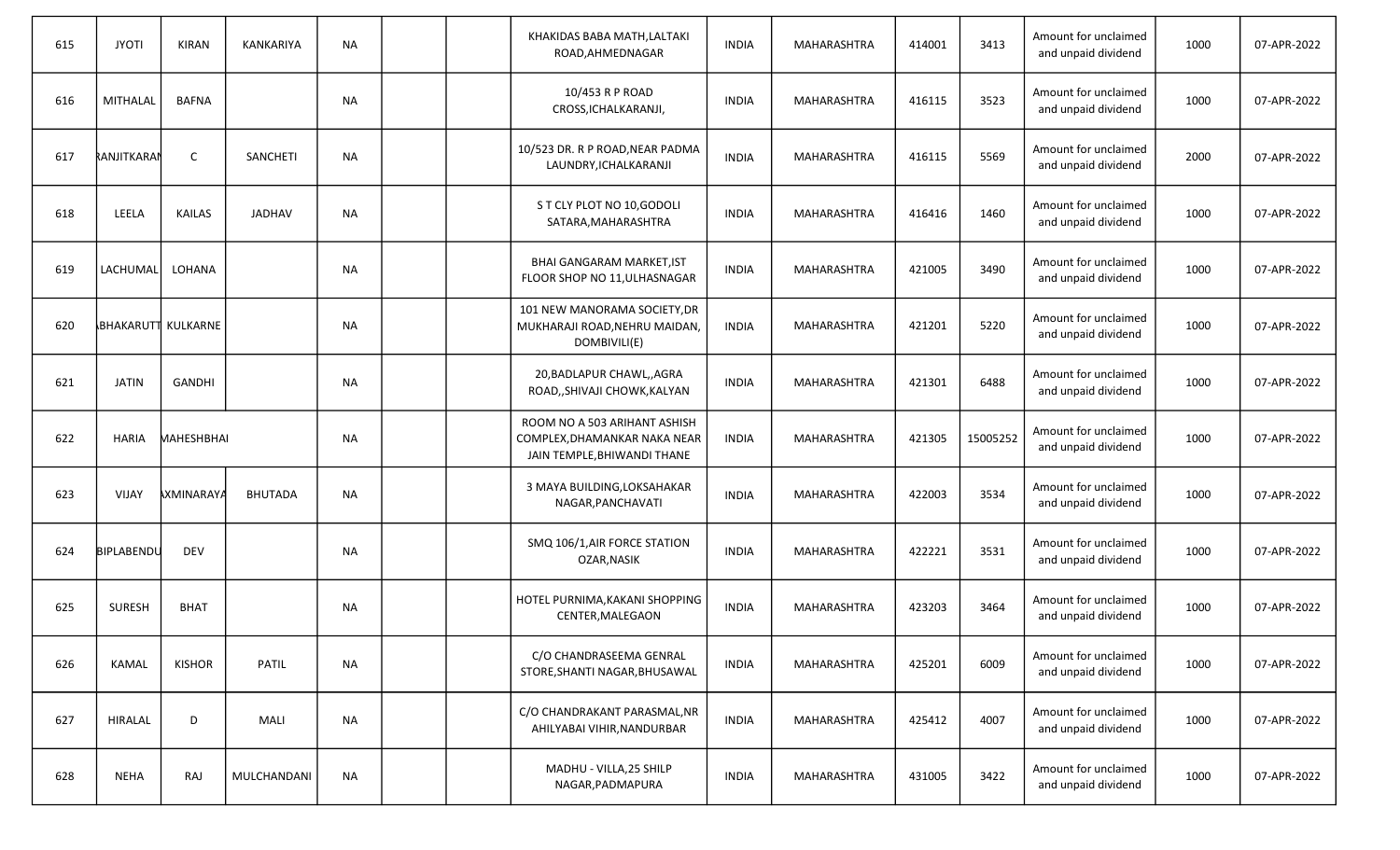| 629 | <b>VISHAL</b>     | <b>KOTECHA</b> | <b>NA</b> |  | C/O SHREE AUTO AGENCY, JALNA<br>ROAD, BEED                                      | <b>INDIA</b> | MAHARASHTRA           | 431122 | 3588 | Amount for unclaimed<br>and unpaid dividend | 1000 | 07-APR-2022 |
|-----|-------------------|----------------|-----------|--|---------------------------------------------------------------------------------|--------------|-----------------------|--------|------|---------------------------------------------|------|-------------|
| 630 | <b>SACHIN</b>     | <b>PATIL</b>   | <b>NA</b> |  | H/46 R B I QUATERS, CIVIL<br>LINES, NAGPUR                                      | <b>INDIA</b> | MAHARASHTRA           | 440001 | 3552 | Amount for unclaimed<br>and unpaid dividend | 1000 | 07-APR-2022 |
| 631 | MEELU             | JAIN           | <b>NA</b> |  | C/O CHANDRA CHEMICALS, RESHAM<br>BAZAR, BUDHWARI                                | <b>INDIA</b> | <b>MAHARASHTRA</b>    | 440002 | 94   | Amount for unclaimed<br>and unpaid dividend | 2000 | 07-APR-2022 |
| 632 | <b>SANGITA</b>    | <b>JAIN</b>    | <b>NA</b> |  | C/O S M CHEMICALS, RESHAM<br>BAZAR, BUDHWARI                                    | <b>INDIA</b> | <b>MAHARASHTRA</b>    | 440002 | 97   | Amount for unclaimed<br>and unpaid dividend | 2000 | 07-APR-2022 |
| 633 | SAROJ             | <b>BHATTAD</b> | NА        |  | C/O PURUSHOTTAM BHATTAD &<br>CO, BEHIND AMARDEEP<br>TALKIES, ITWARI, ANAJ BAZAR | <b>INDIA</b> | MAHARASHTRA           | 440002 | 3550 | Amount for unclaimed<br>and unpaid dividend | 1000 | 07-APR-2022 |
| 634 | <b>SULAMABBA</b>  | ABIDALI        | <b>NA</b> |  | OPP ITWARI GOOD SHEDI, ITWARI<br>RAILWAY STATION, NAGPUR                        | <b>INDIA</b> | MAHARASHTRA           | 440008 | 6016 | Amount for unclaimed<br>and unpaid dividend | 1000 | 07-APR-2022 |
| 635 | SHOBHI            | <b>MITTAL</b>  | NА        |  | A-2, 202, UDYAN FLATS, UJWAL<br>NAGAR,, WARDHA ROAD,                            | <b>INDIA</b> | MAHARASHTRA           | 440025 | 6716 | Amount for unclaimed<br>and unpaid dividend | 1000 | 07-APR-2022 |
| 636 | <b>REKHA</b>      | <b>NARULA</b>  | <b>NA</b> |  | 301 SURYA APT, SOUTH<br>TUKOGANJ, INDORE                                        | <b>INDIA</b> | <b>MADHYA PRADESH</b> | 452001 | 1695 | Amount for unclaimed<br>and unpaid dividend | 1000 | 07-APR-2022 |
| 637 | SUNIL             | <b>PATODI</b>  | <b>NA</b> |  | C/O NEW INDORE SAREE<br>HOUSE, FREE GANG, M T CLOTH<br><b>MARKET</b>            | INDIA        | <b>MADHYA PRADESH</b> | 452001 | 1709 | Amount for unclaimed<br>and unpaid dividend | 1000 | 07-APR-2022 |
| 638 | RAJKUMARI AGRAWAL |                | <b>NA</b> |  | SHRINATH COMPLEX, AKARSHAN<br>JWELLERS, 21 DHAN GALI, BADA<br>SARAFA            | <b>INDIA</b> | <b>MADHYA PRADESH</b> | 452001 | 1726 | Amount for unclaimed<br>and unpaid dividend | 1000 | 07-APR-2022 |
| 639 | <b>DMPRAKASH</b>  | <b>MEHRA</b>   | <b>NA</b> |  | C 3 RADIO CLY, INDORE,                                                          | <b>INDIA</b> | <b>MADHYA PRADESH</b> | 452001 | 1739 | Amount for unclaimed<br>and unpaid dividend | 1000 | 07-APR-2022 |
| 640 | SAURABH           | GARG           | <b>NA</b> |  | 20, ANAND BAGICHI, AGRAWAL<br>NAGAR, INDORE                                     | <b>INDIA</b> | <b>MADHYA PRADESH</b> | 452001 | 8348 | Amount for unclaimed<br>and unpaid dividend | 1000 | 07-APR-2022 |
| 641 | DEVENDRA          | PATHAK         | <b>NA</b> |  | C/O AZAD JAIN, 1812 NORTH<br>RAJMOHALLA, INDORE                                 | <b>INDIA</b> | <b>MADHYA PRADESH</b> | 452002 | 1703 | Amount for unclaimed<br>and unpaid dividend | 1000 | 07-APR-2022 |
| 642 | BABULAL           | KOTHARI        | <b>NA</b> |  | 104 SHIVAM APPARTMENT<br>VIDH, KAHAYALIRAM MARG, BIYA<br>BANI                   | <b>INDIA</b> | <b>MADHYA PRADESH</b> | 452002 | 1728 | Amount for unclaimed<br>and unpaid dividend | 1000 | 07-APR-2022 |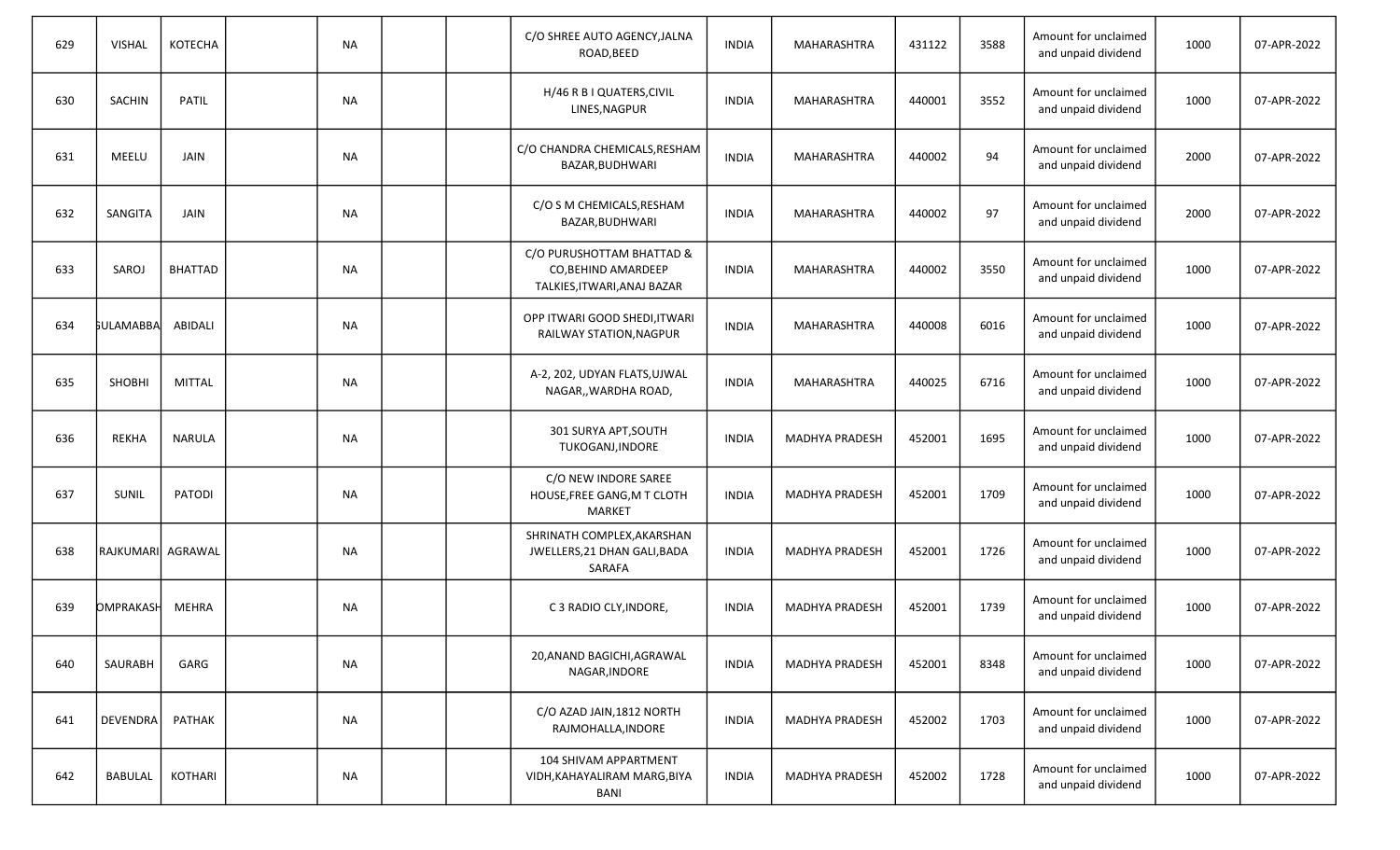| 643 | <b>AMRIK</b>  | SINGH            | <b>ARORA</b>   | <b>NA</b> |  | 155/2 GURUNANAK TIMBER<br>MARKET, INDORE,                                    | <b>INDIA</b> | <b>MADHYA PRADESH</b> | 452002 | 5942 | Amount for unclaimed<br>and unpaid dividend | 1000 | 07-APR-2022 |
|-----|---------------|------------------|----------------|-----------|--|------------------------------------------------------------------------------|--------------|-----------------------|--------|------|---------------------------------------------|------|-------------|
| 644 | <b>ATUL</b>   | <b>TIWARI</b>    |                | <b>NA</b> |  | C/O AZAD JAIN, 18/2 NORTH RAJ<br>MOHALLA, MP                                 | <b>INDIA</b> | <b>MADHYA PRADESH</b> | 452006 | 1718 | Amount for unclaimed<br>and unpaid dividend | 1000 | 07-APR-2022 |
| 645 | DHANRAJ       | CHIMNANI         |                | <b>NA</b> |  | C/O FASHIONS, 46 M T H<br>COMPOUND, INDORE                                   | <b>INDIA</b> | <b>MADHYA PRADESH</b> | 452007 | 1692 | Amount for unclaimed<br>and unpaid dividend | 1000 | 07-APR-2022 |
| 646 | RAKESH        | AGRAWAL          |                | <b>NA</b> |  | 978/10 NANDA NAGAR, INDORE, MP                                               | INDIA        | <b>MADHYA PRADESH</b> | 452008 | 1705 | Amount for unclaimed<br>and unpaid dividend | 1000 | 07-APR-2022 |
| 647 | <b>USHA</b>   | <b>BEN</b>       | <b>NEEMA</b>   | <b>NA</b> |  | LAGAN SAMAJ PAPER P LTD, NAI<br>DUNIA RD, INDORE                             | <b>INDIA</b> | <b>MADHYA PRADESH</b> | 452009 | 4889 | Amount for unclaimed<br>and unpaid dividend | 1000 | 07-APR-2022 |
| 648 | LAXMI         | <b>HARIT</b>     |                | <b>NA</b> |  | YADAV MANDI, NEEMUCH, MP                                                     | <b>INDIA</b> | <b>MADHYA PRADESH</b> | 458441 | 1736 | Amount for unclaimed<br>and unpaid dividend | 1000 | 07-APR-2022 |
| 649 | <b>DINESH</b> | CHANDRA          | MAHESHWARI     | <b>NA</b> |  | VIKRAM CEMENT C-8/4,<br>STAFF, COLONY, P.O. - KHOR, DIST<br>MANDSAUR         | <b>INDIA</b> | <b>MADHYA PRADESH</b> | 458470 | 1789 | Amount for unclaimed<br>and unpaid dividend | 1000 | 07-APR-2022 |
| 650 | STANLY        | LAWRENCE         | N              | <b>NA</b> |  | SANJAY TRADERS, DEEPAK GUDIA<br>WALA, LAKHERA PURA                           | <b>INDIA</b> | <b>MADHYA PRADESH</b> | 462001 | 1438 | Amount for unclaimed<br>and unpaid dividend | 1000 | 07-APR-2022 |
| 651 | <b>VISHNU</b> | <b>KANTA</b>     | <b>BADARYA</b> | <b>NA</b> |  | HIG 6/5 GITANJALI COMPLEX, STT<br>NAGAR, BHOPAL                              | INDIA        | <b>MADHYA PRADESH</b> | 462003 | 1167 | Amount for unclaimed<br>and unpaid dividend | 1000 | 07-APR-2022 |
| 652 | <b>MADAN</b>  | PRAKASH          | JAIN           | <b>NA</b> |  | <b>BINA TYRE HOUSE, STATION</b><br>ROAD, BINA                                | INDIA        | <b>MADHYA PRADESH</b> | 470113 | 1168 | Amount for unclaimed<br>and unpaid dividend | 1000 | 07-APR-2022 |
| 653 | <b>ANAND</b>  | <b>KUMAR</b>     | SOMANI         | <b>NA</b> |  | PO CHANDERI, DIST GUNA, M P                                                  | <b>INDIA</b> | <b>MADHYA PRADESH</b> | 473446 | 1714 | Amount for unclaimed<br>and unpaid dividend | 1000 | 07-APR-2022 |
| 654 |               | POONAM   DEWNANI |                | <b>NA</b> |  | VISHNU MED AGENCIES P LTD, 26<br>NARAINDAS MARKET, CHITNIS KI<br><b>GOTH</b> | <b>INDIA</b> | <b>MADHYA PRADESH</b> | 474001 | 1565 | Amount for unclaimed<br>and unpaid dividend | 1000 | 07-APR-2022 |
| 655 | <b>TARUN</b>  | <b>KUMAR</b>     | MAHESHWARI     | <b>NA</b> |  | 13 HAKSAR<br>COLONY,, MORAR,, GWALIOR                                        | <b>INDIA</b> | <b>MADHYA PRADESH</b> | 474006 | 1746 | Amount for unclaimed<br>and unpaid dividend | 1000 | 07-APR-2022 |
| 656 | SUBHASH       | CHAND            | JAIN           | <b>NA</b> |  | C/O SURAJ JEWELLERS, OPP<br>JAGGANNATH TEMPLE, SADAR BAZAR                   | <b>INDIA</b> | CHHATTISGARH          | 492001 | 6031 | Amount for unclaimed<br>and unpaid dividend | 1000 | 07-APR-2022 |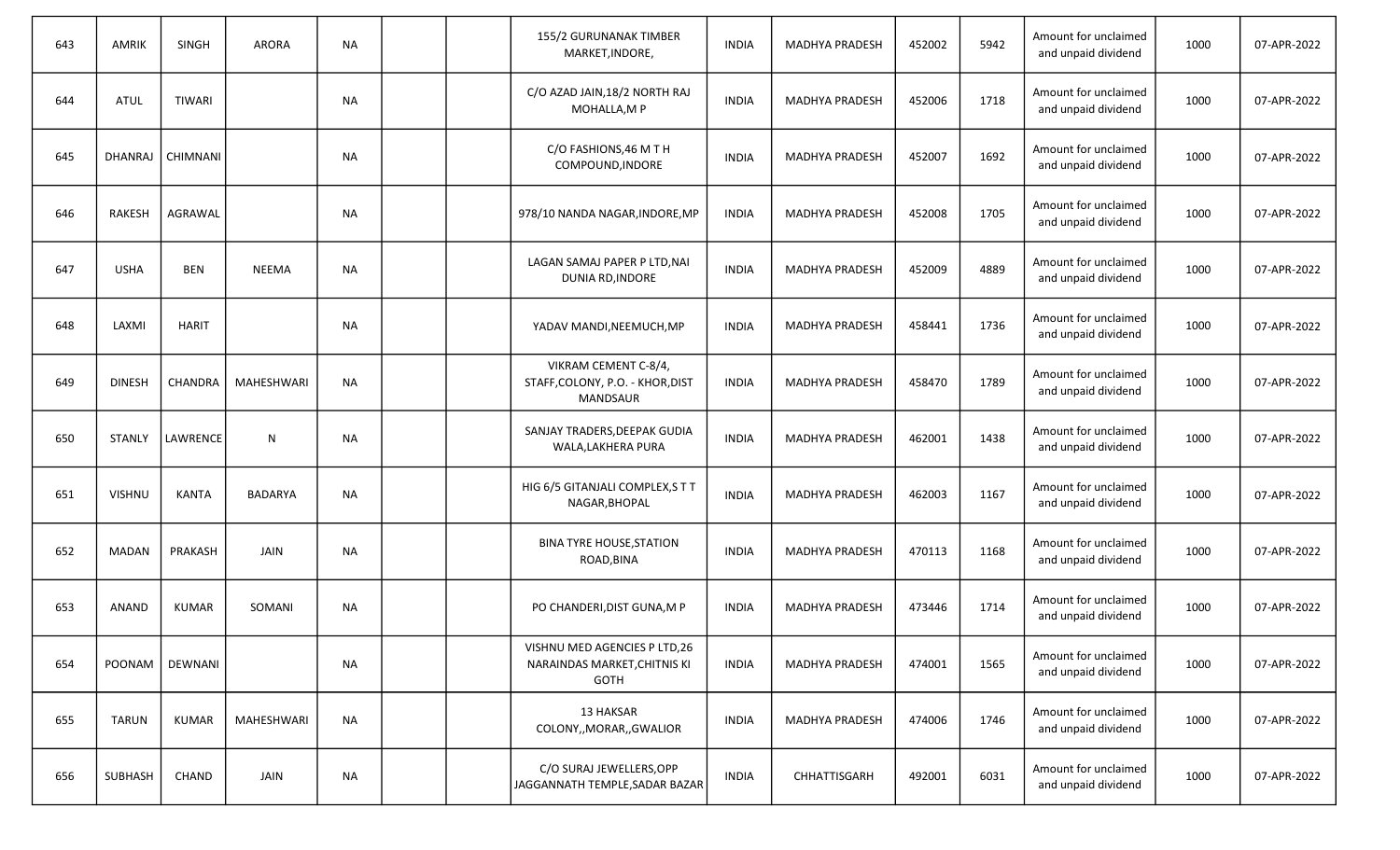| 657 | <b>NEELU</b>       | LACHHWANI        |                  | <b>NA</b> | A-41, STEEL CITY, NEW GAYATRI<br>NAGAR, P.O.RAVIGRAM, RAIPUR-<br>492006                | <b>INDIA</b> | CHHATTISGARH          | 492006 | 4229 | Amount for unclaimed<br>and unpaid dividend | 1000 | 07-APR-2022 |
|-----|--------------------|------------------|------------------|-----------|----------------------------------------------------------------------------------------|--------------|-----------------------|--------|------|---------------------------------------------|------|-------------|
| 658 | YOGITA             | CHAWDA           |                  | <b>NA</b> | C/O DR M M DUBEY, SHRADHA DEEP<br>SHANKAR NAGAR, MAIN ROAD                             | <b>INDIA</b> | CHHATTISGARH          | 492007 | 3568 | Amount for unclaimed<br>and unpaid dividend | 1000 | 07-APR-2022 |
| 659 | <b>SEEMA</b>       | CHAWDA           |                  | <b>NA</b> | C/O DR M M DUBEY, SHRADHA DEEP<br>SHANKAR NAGAR, MAIN ROAD                             | <b>INDIA</b> | CHHATTISGARH          | 492007 | 3569 | Amount for unclaimed<br>and unpaid dividend | 1000 | 07-APR-2022 |
| 660 | <b>MONIKA</b>      | <b>BANSAL</b>    |                  | <b>NA</b> | 4-6-226 PAN BAZAR, 2ND<br><b>FLOOR, TUNK NIVAS</b>                                     | <b>INDIA</b> | <b>ANDHRA PRADESH</b> | 500003 | 1620 | Amount for unclaimed<br>and unpaid dividend | 1000 | 07-APR-2022 |
| 661 | <b>JENDRAKUM</b>   | N                | <b>SHAH</b>      | <b>NA</b> | 5-2-366 SECOND FLOOR, HYDERBASTI                                                       | <b>INDIA</b> | <b>ANDHRA PRADESH</b> | 500003 | 6167 | Amount for unclaimed<br>and unpaid dividend | 1000 | 07-APR-2022 |
| 662 | S                  | <b>GOPICHAND</b> |                  | <b>NA</b> | 6-1-68/3/A SAIJABAD, HYDERABAD-<br>500004,                                             | <b>INDIA</b> | ANDHRA PRADESH        | 500004 | 7098 | Amount for unclaimed<br>and unpaid dividend | 1000 | 07-APR-2022 |
| 663 | SURESH             | <b>KUMAR</b>     | <b>KALYANKAR</b> | <b>NA</b> | HOUSE NO 3-2-450, CHAPPOL<br>BAZAR, KACHIGUDA POST                                     | <b>INDIA</b> | ANDHRA PRADESH        | 500004 | 1597 | Amount for unclaimed<br>and unpaid dividend | 1000 | 07-APR-2022 |
| 664 | VARADA             | ESWARA           | <b>RAO</b>       | ΝA        | INDUSTRIAL OXYGEN CO LTD,'D' 92 I<br>D A AUTONAGAR, VIZAG-500012                       | <b>INDIA</b> | <b>ANDHRA PRADESH</b> | 500012 | 7351 | Amount for unclaimed<br>and unpaid dividend | 1000 | 07-APR-2022 |
| 665 | RAVI               | <b>KUMAR</b>     | AGARWAL          | <b>NA</b> | C/O. AGARWAL AGENCIES, 5-43,<br>VILLAGE ROAD,, MOOSAPET,                               | <b>INDIA</b> | <b>ANDHRA PRADESH</b> | 500018 | 1623 | Amount for unclaimed<br>and unpaid dividend | 1000 | 07-APR-2022 |
| 666 | PANNALA            | SARADA           | KALYANI          | <b>NA</b> | 1-1-380/38, ASHOK NAGAR<br>EXTN, HYDERABAD                                             | <b>INDIA</b> | <b>ANDHRA PRADESH</b> | 500020 | 1624 | Amount for unclaimed<br>and unpaid dividend | 1000 | 07-APR-2022 |
| 667 | B                  | <b>VANI</b>      |                  | NА        | B-204 SAINCHER PALACE, ADJ<br>ANDHRA BANK, EAST MAREDPALLY                             | <b>INDIA</b> | ANDHRA PRADESH        | 500026 | 1579 | Amount for unclaimed<br>and unpaid dividend | 1000 | 07-APR-2022 |
| 668 | <b>ROOPESH</b>     | K                | SHAH             | <b>NA</b> | SHAH & CO STOCK & SHARE<br>BROKER, 4 4 341/B MADHUVAN, SRI<br>GIRIRAJ LANE BANK STREET | INDIA        | ANDHRA PRADESH        | 500195 | 6588 | Amount for unclaimed<br>and unpaid dividend | 9000 | 07-APR-2022 |
| 669 | ANORAMADI UGGIRALA |                  |                  | <b>NA</b> | PREMISES DEPARTMENT, STATE BANK<br>OF INDIA,                                           | <b>INDIA</b> | ANDHRA PRADESH        | 500482 | 1594 | Amount for unclaimed<br>and unpaid dividend | 1000 | 07-APR-2022 |
| 670 | LALITHA            | BAI              | GADELA           | $\sf NA$  | D-3-70 SHANTI SIKHARA<br>APPT, RAJBHAVAN<br>ROAD, SOMAJIGUDA                           | <b>INDIA</b> | ANDHRA PRADESH        | 500482 | 1618 | Amount for unclaimed<br>and unpaid dividend | 1000 | 07-APR-2022 |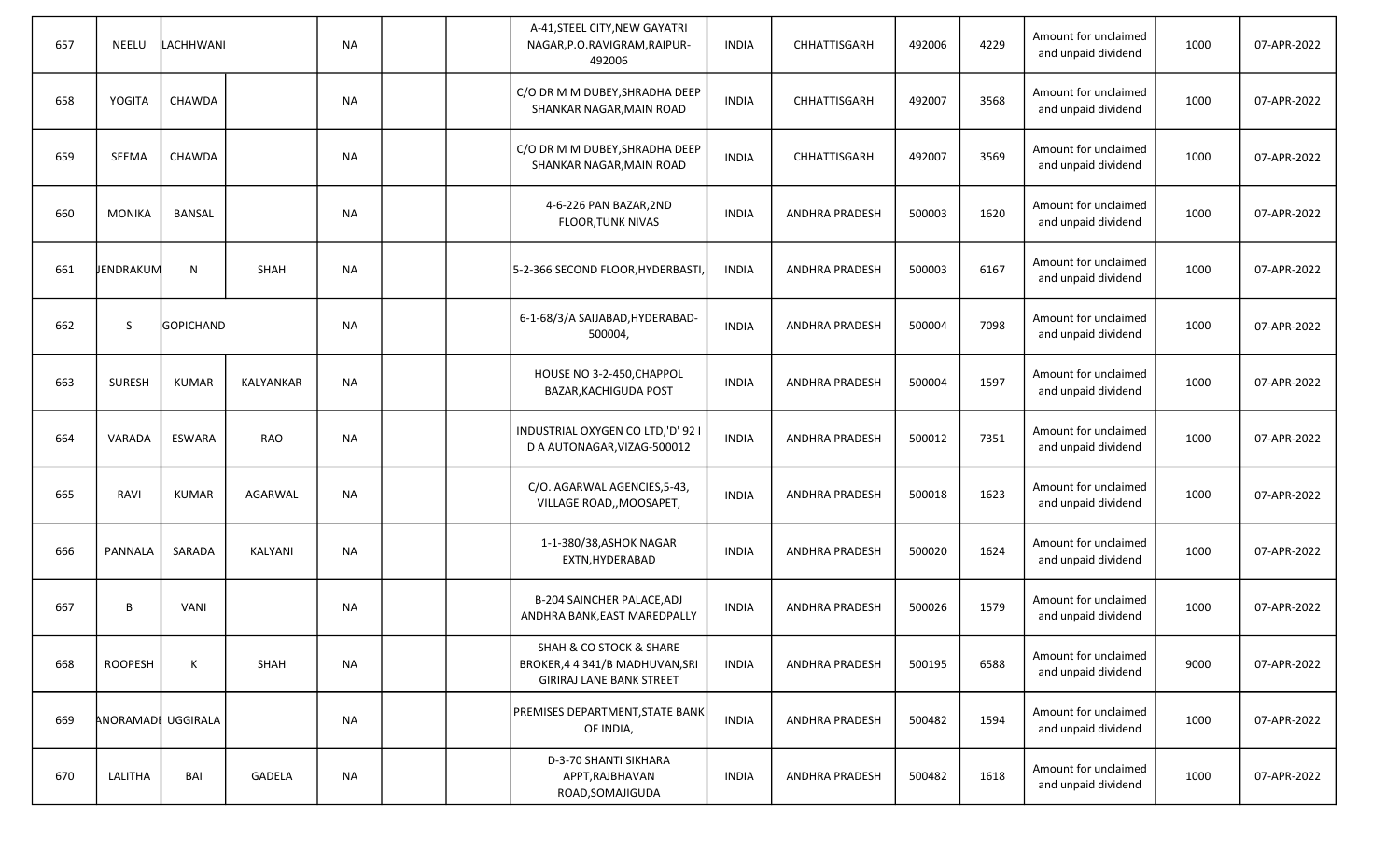| 671 | <b>RADHA</b>               | KRISHNA                    | <b>KONURU</b> | <b>NA</b> |  | <b>CORRESPONDENCE VINAY</b><br>NAGAR, GRD FLR 2 PRABHAVA<br>APTS, PO SAIDABAD | <b>INDIA</b> | <b>ANDHRA PRADESH</b> | 500659 | 1646 | Amount for unclaimed<br>and unpaid dividend | 1000 | 07-APR-2022 |
|-----|----------------------------|----------------------------|---------------|-----------|--|-------------------------------------------------------------------------------|--------------|-----------------------|--------|------|---------------------------------------------|------|-------------|
| 672 | NIVEDHITHA                 | REDDY                      |               | NA        |  | 8-3-1105/2, KESHAVANAGAR<br>CLY, YELLAREDDIGUDA POST                          | <b>INDIA</b> | <b>ANDHRA PRADESH</b> | 500873 | 1661 | Amount for unclaimed<br>and unpaid dividend | 1000 | 07-APR-2022 |
| 673 | <b>ETHARAMAI</b> VASIREDDY |                            |               | <b>NA</b> |  | RAMAKRISHNAPUR PO, ADILABAD DT,                                               | <b>INDIA</b> | ANDHRA PRADESH        | 504301 | 1635 | Amount for unclaimed<br>and unpaid dividend | 1000 | 07-APR-2022 |
| 674 | RAJU                       | <b>CHIDARA</b>             |               | <b>NA</b> |  | 12-1-104, PINNA VARI<br>STREET, WARANGAL                                      | <b>INDIA</b> | <b>ANDHRA PRADESH</b> | 506002 | 1647 | Amount for unclaimed<br>and unpaid dividend | 1000 | 07-APR-2022 |
| 675 | <b>BADARINATH</b>          | EJARLA                     |               | <b>NA</b> |  | MERCHANT DOOR NO 11-271, MAIN<br>BAZAR PAMIDI PO, ANANTAPUR DIST<br>AP        | <b>INDIA</b> | <b>ANDHRA PRADESH</b> | 515775 | 4807 | Amount for unclaimed<br>and unpaid dividend | 1000 | 07-APR-2022 |
| 676 |                            | <b>ARASUDHAK CHERAHULA</b> |               | <b>NA</b> |  | 7-6-266 LAKSHMI NIVAS, MITTA<br>ST, TIRUPATI                                  | <b>INDIA</b> | <b>ANDHRA PRADESH</b> | 517501 | 4601 | Amount for unclaimed<br>and unpaid dividend | 1000 | 07-APR-2022 |
| 677 | <b>MAHENDRA</b>            | <b>KUMAR</b>               | P             | NA        |  | <b>278 NEW</b><br>STREET, TIRUPATHI, ANDHRA<br>PRADESH                        | <b>INDIA</b> | <b>ANDHRA PRADESH</b> | 517501 | 5514 | Amount for unclaimed<br>and unpaid dividend | 1000 | 07-APR-2022 |
| 678 | <b>VANKADARA SREEDHAR</b>  |                            |               | <b>NA</b> |  | 19/170 MAHANANDAIH<br>STREET,, NANDYAL-518501 (AP),                           | <b>INDIA</b> | ANDHRA PRADESH        | 518501 | 7234 | Amount for unclaimed<br>and unpaid dividend | 1000 | 07-APR-2022 |
| 679 | SUBBULU                    | <b>KURRA</b>               |               | <b>NA</b> |  | PIONEER FINANCE, STATION<br>ROAD, GUNTUR                                      | <b>INDIA</b> | <b>ANDHRA PRADESH</b> | 522001 | 4719 | Amount for unclaimed<br>and unpaid dividend | 1000 | 07-APR-2022 |
| 680 | <b>SURESH</b>              | <b>KUMAR</b>               | PARRIPATI     | <b>NA</b> |  | 16/1, ARUNDEL PET, GUNTUR DT, A P                                             | <b>INDIA</b> | <b>ANDHRA PRADESH</b> | 522002 | 4740 | Amount for unclaimed<br>and unpaid dividend | 1000 | 07-APR-2022 |
| 681 | IMAHENDRAI                 | <b>KUMAR</b>               |               | <b>NA</b> |  | C/O NEW SOUND & TIME<br>PALACE, OPP LIBERTY<br>TALKIES, STATION RD            | <b>INDIA</b> | ANDHRA PRADESH        | 522003 | 4701 | Amount for unclaimed<br>and unpaid dividend | 1000 | 07-APR-2022 |
| 682 | SYED                       | SHAHID                     | LATIF         | <b>NA</b> |  | C/O FEDERAL BANK, LAMBADI<br>ST, ONGOLE                                       | <b>INDIA</b> | <b>ANDHRA PRADESH</b> | 523001 | 1636 | Amount for unclaimed<br>and unpaid dividend | 1000 | 07-APR-2022 |
| 683 |                            | VENKATA RAMANAIAH          | <b>DARISI</b> | <b>NA</b> |  | 15/26 BRINDAVANAM, NELLORE, A P                                               | <b>INDIA</b> | ANDHRA PRADESH        | 524001 | 4282 | Amount for unclaimed<br>and unpaid dividend | 1000 | 07-APR-2022 |
| 684 | RAVI                       | AAKULURU                   |               | <b>NA</b> |  | C/O KISHORE SILVER PALACE, W8/86-<br>1 RAJA STREET, GUDUR                     | <b>INDIA</b> | ANDHRA PRADESH        | 524101 | 5495 | Amount for unclaimed<br>and unpaid dividend | 1000 | 07-APR-2022 |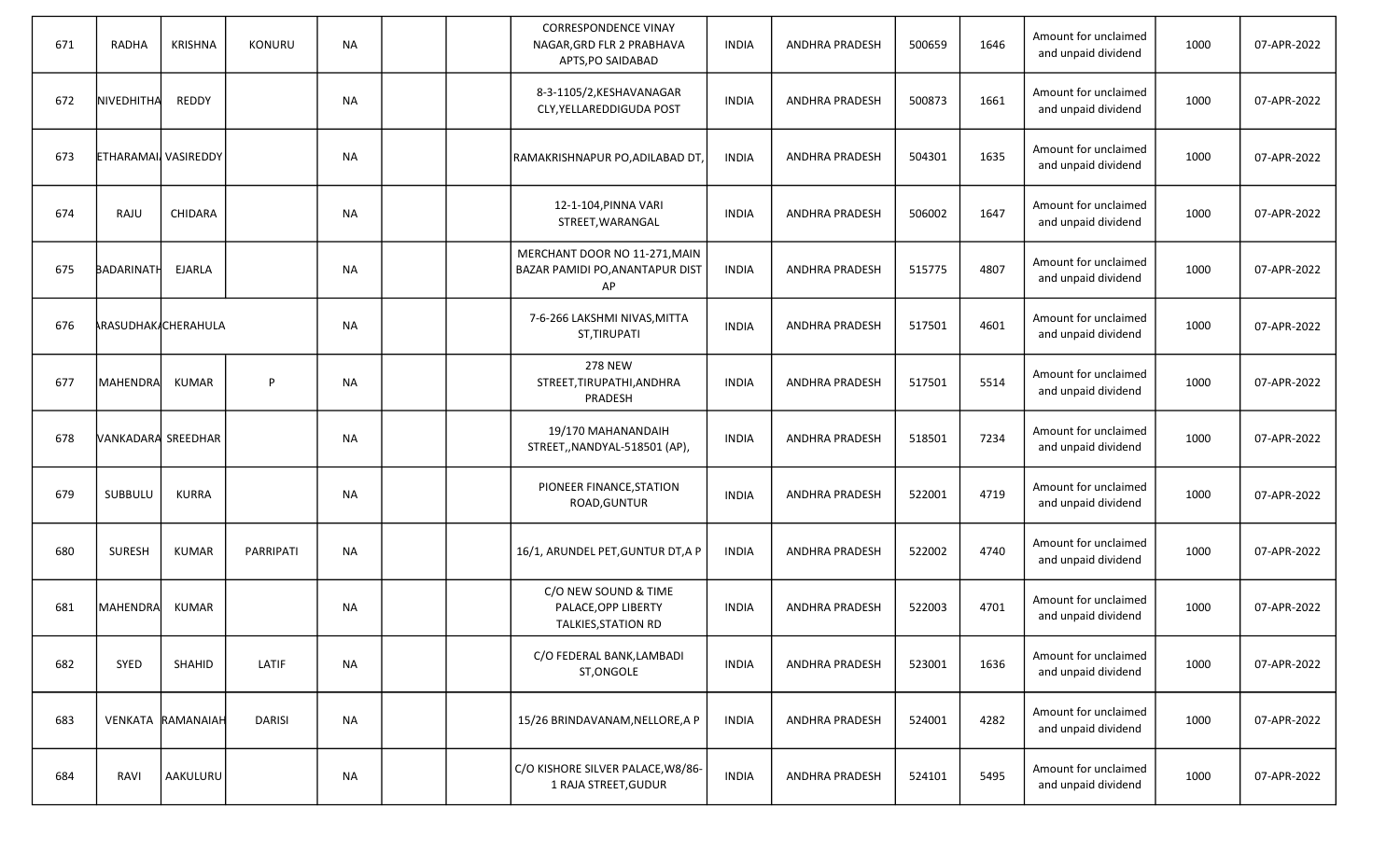| 685 | SOMALINGA         | SASTRY                  | <b>DUVVURI</b>    | <b>NA</b> |  | C/O. N.MOHANA RAO, MIG I/206<br>APHB COLONY, PM PALEMPORT                          | <b>INDIA</b> | <b>ANDHRA PRADESH</b> | 530041 | 4749 | Amount for unclaimed<br>and unpaid dividend | 1000 | 07-APR-2022 |
|-----|-------------------|-------------------------|-------------------|-----------|--|------------------------------------------------------------------------------------|--------------|-----------------------|--------|------|---------------------------------------------|------|-------------|
| 686 | PRAKASH           |                         |                   | NА        |  | OPTICAL INDUSTRIES, KVR SWAMY<br>ROAD, RAJAHMUNDRY                                 | <b>INDIA</b> | <b>ANDHRA PRADESH</b> | 533101 | 4709 | Amount for unclaimed<br>and unpaid dividend | 1000 | 07-APR-2022 |
| 687 | <b>VPS</b>        | <b>HAKRAVART</b>        | ARUMILLI          | <b>NA</b> |  | <b>BALLARPUR INDUSTRIES</b><br>LTD, JEGURUPADU, EAST GODAWARI                      | <b>INDIA</b> | <b>ANDHRA PRADESH</b> | 533132 | 5009 | Amount for unclaimed<br>and unpaid dividend | 1000 | 07-APR-2022 |
| 688 | <b>ENKATESWAI</b> | <b>RAO</b>              | <b>BONDA</b>      | <b>NA</b> |  | <b>JEWELLER MAIN</b><br>ROAD, BHIMAVARAM W G DT AP,                                | <b>INDIA</b> | <b>ANDHRA PRADESH</b> | 534201 | 4278 | Amount for unclaimed<br>and unpaid dividend | 2000 | 07-APR-2022 |
| 689 | <b>TYANARAYA</b>  | <b>MURTY</b>            | <b>BONDA</b>      | <b>NA</b> |  | <b>JEWELLER MAIN</b><br>ROAD, BHIMAVARAM W G A P,                                  | <b>INDIA</b> | ANDHRA PRADESH        | 534201 | 4279 | Amount for unclaimed<br>and unpaid dividend | 2000 | 07-APR-2022 |
| 690 |                   | <b>BHAGWAN RAMCHAND</b> |                   | <b>NA</b> |  | C/O LAXMAN RAMCHANDANI, SMS<br>ARCADE B, BLOCK 404 4TH FLOOR                       | <b>INDIA</b> | KARNATAKA             | 560001 | 4040 | Amount for unclaimed<br>and unpaid dividend | 1000 | 07-APR-2022 |
| 691 | SAYEEDA           | ZAHIDA                  | <b>BATOOL</b>     | <b>NA</b> |  | C/74 JEEVAN BIMA<br>NAGAR, BANGALORE,                                              | <b>INDIA</b> | KARNATAKA             | 560001 | 1051 | Amount for unclaimed<br>and unpaid dividend | 1000 | 07-APR-2022 |
| 692 | $\mathsf{T}$      | $\blacksquare$          | <b>PRATAP</b>     | <b>NA</b> |  | NO.65 1ST MAIN LOWER<br>PALACE, ORCHARDS, OPP VYALIKAVAL<br>GROUND, MALLESWARAM PO | <b>INDIA</b> | <b>KARNATAKA</b>      | 560003 | 4791 | Amount for unclaimed<br>and unpaid dividend | 1000 | 07-APR-2022 |
| 693 | N                 | RAJA                    | <b>RAJESHWARI</b> | <b>NA</b> |  | D/N 241 IST CROSS, 2ND MAIN<br>ROAD, HANUMANTHA NAGAR                              | <b>INDIA</b> | KARNATAKA             | 560019 | 1068 | Amount for unclaimed<br>and unpaid dividend | 1000 | 07-APR-2022 |
| 694 | N                 | A                       | LALTHA            | <b>NA</b> |  | RAJKAMALAGENCIES, 65/21 HAINES<br>ROAD,                                            | <b>INDIA</b> | KARNATAKA             | 560051 | 4799 | Amount for unclaimed<br>and unpaid dividend | 1000 | 07-APR-2022 |
| 695 | <b>CHANDRA</b>    | <b>KUMAR</b>            |                   | NА        |  | BHERAV PAPER AGENCIES, NO 164<br>SULTANPET, BANGALORE                              | <b>INDIA</b> | KARNATAKA             | 560053 | 1048 | Amount for unclaimed<br>and unpaid dividend | 1000 | 07-APR-2022 |
| 696 | PRAKASH           |                         |                   | <b>NA</b> |  | N M YAJAMAN & SONS, NO 1 PSK<br>LANE, 2ND CROSS AKKIPET                            | <b>INDIA</b> | <b>KARNATAKA</b>      | 560053 | 1049 | Amount for unclaimed<br>and unpaid dividend | 1000 | 07-APR-2022 |
| 697 | SANTOSH           | PARAKH                  |                   | <b>NA</b> |  | C/O SUSHIL ELECTRICAL, 3/5 R R<br>BUILDING 3RD FLOOR, B V K IYENGAR<br>ROAD        | <b>INDIA</b> | KARNATAKA             | 560053 | 3920 | Amount for unclaimed<br>and unpaid dividend | 1000 | 07-APR-2022 |
| 698 | TARACHAND         |                         |                   | <b>NA</b> |  | NO 118 IIND FLR,AKKIPET CROSS,OPP<br>L N TEMPLE                                    | <b>INDIA</b> | <b>KARNATAKA</b>      | 560053 | 5071 | Amount for unclaimed<br>and unpaid dividend | 1000 | 07-APR-2022 |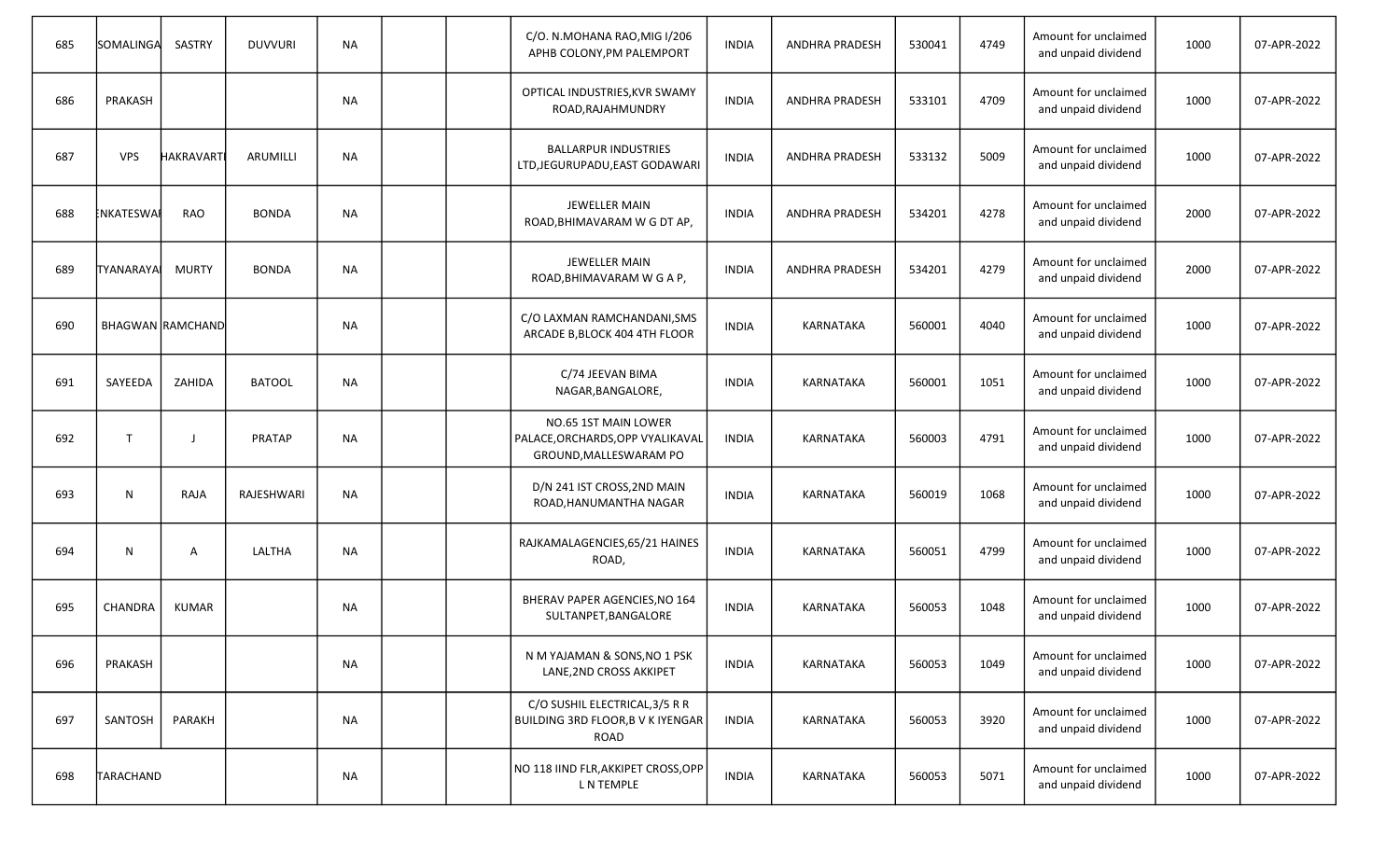| 699 | PUKHRAJ           |               |                | <b>NA</b> |  | 663 CHIKPET, MALLAPPAS NEW<br>MARKET, CHIKPET                                          | <b>INDIA</b> | KARNATAKA         | 560053 | 6418     | Amount for unclaimed<br>and unpaid dividend | 1000 | 07-APR-2022 |
|-----|-------------------|---------------|----------------|-----------|--|----------------------------------------------------------------------------------------|--------------|-------------------|--------|----------|---------------------------------------------|------|-------------|
| 700 | B                 | N             | VASANTHAKUMAR  | <b>NA</b> |  | SRI BHAVANI TEXTILES, 231 KRISHNA<br>MARKET, CHICKPET                                  | <b>INDIA</b> | KARNATAKA         | 560053 | 3943     | Amount for unclaimed<br>and unpaid dividend | 1000 | 07-APR-2022 |
| 701 | <b>UMESH</b>      | <b>RAO</b>    | M              | <b>NA</b> |  | 2/192 4TH CROSS, 1ST STAGE<br>KIRLOSKAR COLONY, WEST OF CHORD<br><b>ROAD</b>           | <b>INDIA</b> | KARNATAKA         | 560079 | 3965     | Amount for unclaimed<br>and unpaid dividend | 1000 | 07-APR-2022 |
| 702 | <b>NETHI</b>      | AVINDRANATH   |                | <b>NA</b> |  | NO.23, 2ND STREET,, VIVEKANAND<br>NAGAR,, KATHRIGUPPA MAIN ROAD,                       | <b>INDIA</b> | KARNATAKA         | 560085 | 3948     | Amount for unclaimed<br>and unpaid dividend | 1000 | 07-APR-2022 |
| 703 | M                 | <b>INDIRA</b> | BAI            | <b>NA</b> |  | J M BANTIYA, ANDERSONPET, K G F                                                        | <b>INDIA</b> | KARNATAKA         | 563110 | 5822     | Amount for unclaimed<br>and unpaid dividend | 1000 | 07-APR-2022 |
| 704 | B                 | ADHUSUDH/     | JAIN           | <b>NA</b> |  | 15/2, II FLOOR, COORG MANSION, KR<br>CIRCLE, MYSORE                                    | <b>INDIA</b> | KARNATAKA         | 570001 | 3971     | Amount for unclaimed<br>and unpaid dividend | 1000 | 07-APR-2022 |
| 705 | <b>IDRASEKHAR</b> | Κ             | $\mathsf{R}$   | ΝA        |  | 40 LAVANAHALLI POST, KORATAGERE<br>TQ,TUMKUR DIST                                      | <b>INDIA</b> | KARNATAKA         | 572121 | 3923     | Amount for unclaimed<br>and unpaid dividend | 1000 | 07-APR-2022 |
| 706 | NARENDRA          | <b>KUMAR</b>  |                | <b>NA</b> |  | SHAH DEVICHAND KOPOORJI,596 B H<br>ROAD,                                               | <b>INDIA</b> | <b>KARNATAKA</b>  | 577303 | 5709     | Amount for unclaimed<br>and unpaid dividend | 1000 | 07-APR-2022 |
| 707 | <b>HEMA</b>       | MANJUNATH     |                | <b>NA</b> |  | C/O T SIDDAPPA RETS.D.D.A, KAZI<br><b>MOHALLA NEAR</b><br>RENGAIAHS, GATE, CHITRADURGA | <b>INDIA</b> | <b>KARNATAKA</b>  | 577501 | 1076     | Amount for unclaimed<br>and unpaid dividend | 1000 | 07-APR-2022 |
| 708 | B                 | <sub>S</sub>  | MANJUNATH      | <b>NA</b> |  | C/O T SIDDAPPA RETD D D A, KAZI<br>MOHALLA, NEAR RENGAIAH'S GATE                       | <b>INDIA</b> | KARNATAKA         | 577501 | 4813     | Amount for unclaimed<br>and unpaid dividend | 1000 | 07-APR-2022 |
| 709 | NAGENDRAS/        | P             | <b>METRANI</b> | <b>NA</b> |  | PRASHANT COLONY H<br>NO.21, VIDYANAGAR<br>OPP.KADHARDICOLLEGE, HUBLI                   | <b>INDIA</b> | KARNATAKA         | 580028 | 1077     | Amount for unclaimed<br>and unpaid dividend | 1000 | 07-APR-2022 |
| 710 | SAIBANNA          | AMBATE        |                | <b>NA</b> |  | H NO 8 10 53, BUS STAND<br>COLONY, KEBRD                                               | <b>INDIA</b> | <b>KARNATAKA</b>  | 585401 | 13687399 | Amount for unclaimed<br>and unpaid dividend | 1000 | 07-APR-2022 |
| 711 | MALINGAMI         | KODLI         |                | <b>NA</b> |  | G M P S SCHOOL, CHITAGUPPA, TQ<br>HUMNABAD                                             | <b>INDIA</b> | KARNATAKA         | 585412 | 6540     | Amount for unclaimed<br>and unpaid dividend | 1000 | 07-APR-2022 |
| 712 | VEDAM             | S             |                | <b>NA</b> |  | TIFFINS BARYTES ASBESTOS & PAINTS<br>LTD,P B NO 73 127 ANGAPPA ST                      | <b>INDIA</b> | <b>TAMIL NADU</b> | 600001 | 5373     | Amount for unclaimed<br>and unpaid dividend | 1000 | 07-APR-2022 |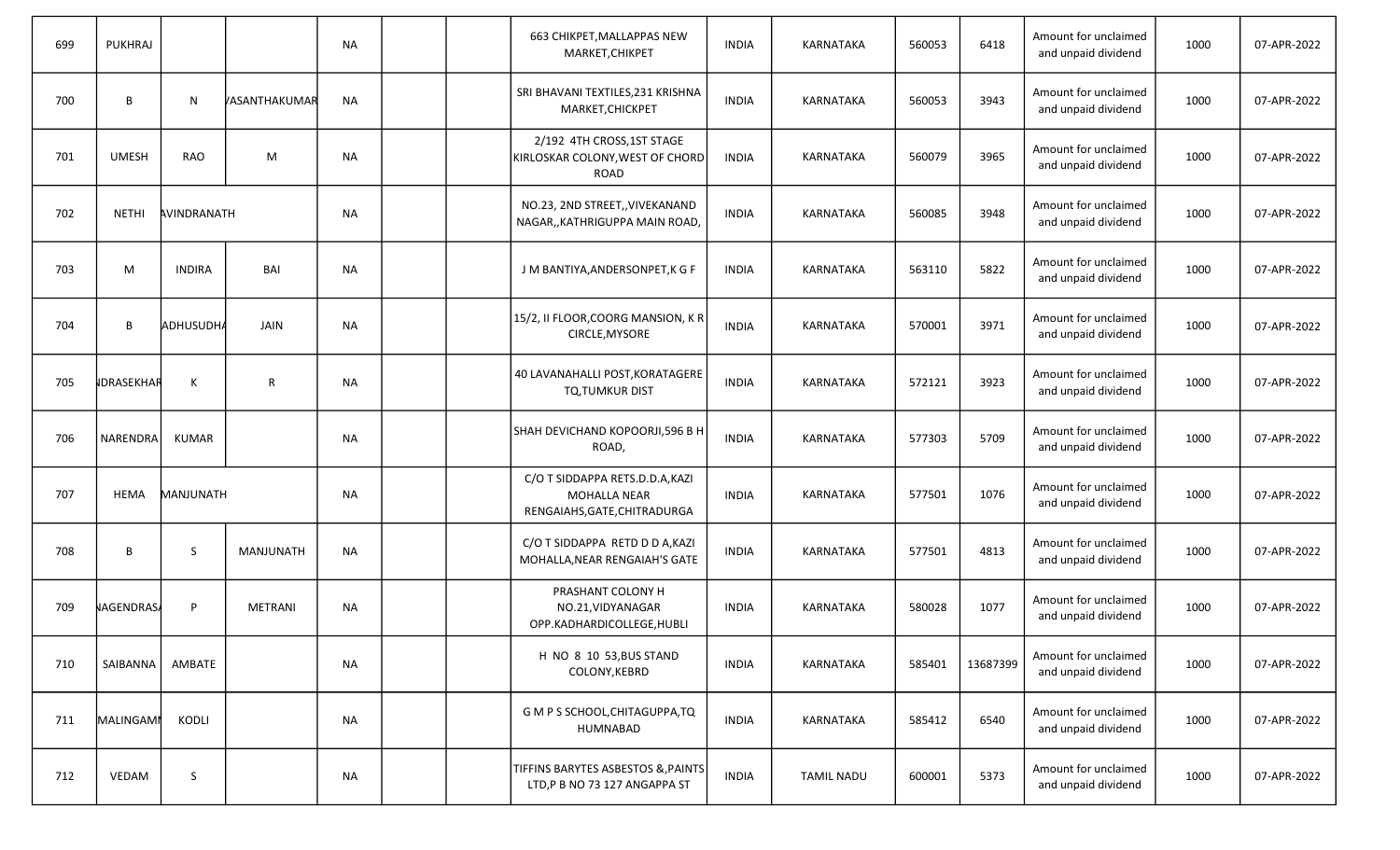| 713 | S                | P               | <b>JAIN</b>     | <b>NA</b> |  | C/O MAXIM INVESTMENT, 46 MOORE<br>STREET, BASEMENT                                            | <b>INDIA</b> | <b>TAMIL NADU</b> | 600001 | 5492 | Amount for unclaimed<br>and unpaid dividend | 1000 | 07-APR-2022 |
|-----|------------------|-----------------|-----------------|-----------|--|-----------------------------------------------------------------------------------------------|--------------|-------------------|--------|------|---------------------------------------------|------|-------------|
| 714 | R                | AGANNATHAN      |                 | <b>NA</b> |  | 138 DR RADHAKRISHNAN<br>SALAI, MYLAPORE, , MADRAS-600004                                      | <b>INDIA</b> | <b>TAMIL NADU</b> | 600004 | 7341 | Amount for unclaimed<br>and unpaid dividend | 3000 | 07-APR-2022 |
| 715 | $\vee$           | AMAMURTHIE      |                 | <b>NA</b> |  | <b>46 BHAIYA</b><br>COMPLEX, PURASWALKAM, MADRAS                                              | <b>INDIA</b> | <b>TAMIL NADU</b> | 600007 | 2228 | Amount for unclaimed<br>and unpaid dividend | 1000 | 07-APR-2022 |
| 716 | M                | <b>BUDHARAM</b> |                 | <b>NA</b> |  | NO 6 SUNDARAM PILLAI<br>STREET, PURASAWAKKAM, MADRAS                                          | <b>INDIA</b> | <b>TAMIL NADU</b> | 600007 | 4266 | Amount for unclaimed<br>and unpaid dividend | 1000 | 07-APR-2022 |
| 717 | M                | PREMAVATHI      |                 | <b>NA</b> |  | FLAT 403 RANJITH APARTMENTS, 38<br>JERMIAH ROAD, VEPERY, MADRAS                               | <b>INDIA</b> | <b>TAMIL NADU</b> | 600007 | 5486 | Amount for unclaimed<br>and unpaid dividend | 1000 | 07-APR-2022 |
| 718 | Α                | <b>STEPHEN</b>  | <b>CAREY</b>    | <b>NA</b> |  | C/O MR MAGUDARAJ, 12 BIG ST<br>KILPAUK GARDEN, COLONY,                                        | <b>INDIA</b> | <b>TAMIL NADU</b> | 600010 | 313  | Amount for unclaimed<br>and unpaid dividend | 1000 | 07-APR-2022 |
| 719 | SHILPA           | M               | <b>SHAH</b>     | <b>NA</b> |  | C/O SHAH & SHAH, FLAT<br>NO,B/104, PRINCE<br>MANOR, 114, PURASAWALKAM HIGH<br><b>RD KFLLY</b> | <b>INDIA</b> | <b>TAMIL NADU</b> | 600010 | 5477 | Amount for unclaimed<br>and unpaid dividend | 1000 | 07-APR-2022 |
| 720 | $\mathsf{T}$     | SANGEETHA       |                 | <b>NA</b> |  | 59 G N CHETTY ROAD, MADRAS,                                                                   | <b>INDIA</b> | <b>TAMIL NADU</b> | 600017 | 4999 | Amount for unclaimed<br>and unpaid dividend | 1000 | 07-APR-2022 |
| 721 | <b>MAHAVEER</b>  | <b>CHAND</b>    | <b>JAIN</b>     | <b>NA</b> |  | 59 G N CHETTY ROAD, MADRAS,                                                                   | <b>INDIA</b> | <b>TAMIL NADU</b> | 600017 | 5000 | Amount for unclaimed<br>and unpaid dividend | 1000 | 07-APR-2022 |
| 722 | $\mathsf{T}$     | <b>GOKULA</b>   | <b>KRISHNAN</b> | <b>NA</b> |  | 4 RANGANATHAN STREET, GANESH<br>NAGAR GUINDY, MADRAS                                          | <b>INDIA</b> | <b>TAMIL NADU</b> | 600032 | 318  | Amount for unclaimed<br>and unpaid dividend | 1000 | 07-APR-2022 |
| 723 | N                | S               | RAVIE           | <b>NA</b> |  | "X"-19 6TH MAIN ROAD,, ANNA<br>NAGAR,, MADRAS-600040                                          | <b>INDIA</b> | <b>TAMIL NADU</b> | 600040 | 7194 | Amount for unclaimed<br>and unpaid dividend | 1000 | 07-APR-2022 |
| 724 | S                | <b>SUNDARAM</b> |                 | <b>NA</b> |  | PLOT NO.14, 21ST<br>STREET,, NANGANALLUR, MADRAS                                              | <b>INDIA</b> | <b>TAMIL NADU</b> | 600061 | 316  | Amount for unclaimed<br>and unpaid dividend | 2000 | 07-APR-2022 |
| 725 | PONNURAJ PERUMAL |                 |                 | <b>NA</b> |  | INDUSTRIAL OXYGEN CO<br>LTD.,, MANALI EXPRESS<br>ROAD, MANALI MADRAS                          | <b>INDIA</b> | <b>TAMIL NADU</b> | 600068 | 312  | Amount for unclaimed<br>and unpaid dividend | 1000 | 07-APR-2022 |
| 726 | SHANTIBAI        | SIROYA          |                 | <b>NA</b> |  | 21 POALLIAPPAN<br>ST, SOWCARPET, MADRAS                                                       | INDIA        | <b>TAMIL NADU</b> | 600079 | 2229 | Amount for unclaimed<br>and unpaid dividend | 1000 | 07-APR-2022 |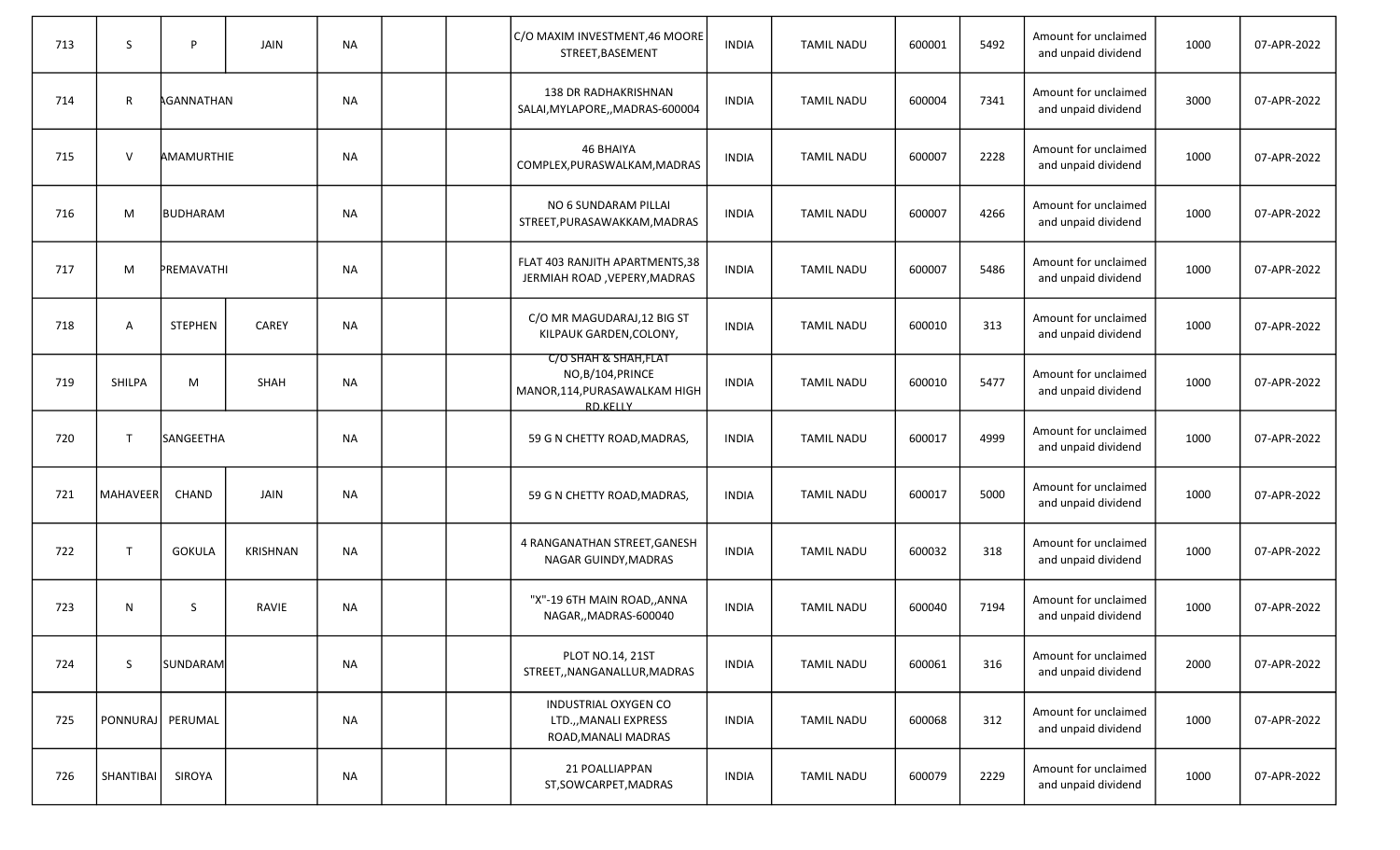| 727 | SAMI            | BAI          |               | <b>NA</b> |  | 94 THIRUPALLI STREET,, MADRAS                                                | <b>INDIA</b> | <b>TAMIL NADU</b>  | 600079 | 4994 | Amount for unclaimed<br>and unpaid dividend | 1000 | 07-APR-2022 |
|-----|-----------------|--------------|---------------|-----------|--|------------------------------------------------------------------------------|--------------|--------------------|--------|------|---------------------------------------------|------|-------------|
| 728 | PRABHA          | KOCHAR       |               | <b>NA</b> |  | GALADA CENTRE, 352 MINT STREET                                               | <b>INDIA</b> | <b>TAMIL NADU</b>  | 600079 | 5839 | Amount for unclaimed<br>and unpaid dividend | 1000 | 07-APR-2022 |
| 729 | PRABHA          | KOCHAR       |               | NА        |  | GALADA CENTRE, IIND FLOOR, 352<br>MINT STREET                                | <b>INDIA</b> | <b>TAMIL NADU</b>  | 600079 | 5841 | Amount for unclaimed<br>and unpaid dividend | 1000 | 07-APR-2022 |
| 730 | <b>SUSHIL</b>   | <b>KUMAR</b> | <b>KOCHAR</b> | <b>NA</b> |  | GALADA CENTRE, 352 MINT STREET, II<br>ND FLOOR                               | <b>INDIA</b> | <b>TAMIL NADU</b>  | 600079 | 5840 | Amount for unclaimed<br>and unpaid dividend | 1000 | 07-APR-2022 |
| 731 | MALIREDDY       | <b>VINOD</b> | <b>REDDY</b>  | <b>NA</b> |  | S 36 FIFTH AVENUE, BESANT<br>NAGAR, MADRAS                                   | INDIA        | <b>TAMIL NADU</b>  | 600090 | 4275 | Amount for unclaimed<br>and unpaid dividend | 1000 | 07-APR-2022 |
| 732 | <b>KRISHNAN</b> | T            | $\mathsf{C}$  | <b>NA</b> |  | B-5/3 TNGSHR ESTATE ROAD, ANNA<br>NAGAR, WEST EXTN                           | <b>INDIA</b> | <b>TAMIL NADU</b>  | 600101 | 5383 | Amount for unclaimed<br>and unpaid dividend | 1000 | 07-APR-2022 |
| 733 | S               | LALITA       |               | <b>NA</b> |  | 105 MAIN RD CHATARAM, PUTHUR<br>PO SIRKALI TK, TANJORE                       | <b>INDIA</b> | <b>TAMIL NADU</b>  | 613001 | 2241 | Amount for unclaimed<br>and unpaid dividend | 1000 | 07-APR-2022 |
| 734 | P               | SANKARAN     |               | <b>NA</b> |  | C-83,10TH CROSS, THELLAI NAGAR,                                              | <b>INDIA</b> | <b>TAMIL NADU</b>  | 620018 | 6109 | Amount for unclaimed<br>and unpaid dividend | 1000 | 07-APR-2022 |
| 735 | <b>KADIJA</b>   | KADAVIL      |               | <b>NA</b> |  | B-25/2, SIPCOT HSG.COMPLEX-<br>1, DHARGA, HOSUR-635126, TAMIL<br><b>NADU</b> | <b>INDIA</b> | <b>TAMIL NADU</b>  | 635126 | 4225 | Amount for unclaimed<br>and unpaid dividend | 1000 | 07-APR-2022 |
| 736 | SAKTHIVEL       | M            |               | <b>NA</b> |  | S/O MUTHUSAMY GOUNDER, ERODE,                                                | <b>INDIA</b> | <b>TAMIL NADU</b>  | 638001 | 5472 | Amount for unclaimed<br>and unpaid dividend | 1000 | 07-APR-2022 |
| 737 | <b>RAVINDRA</b> | <b>KUMAR</b> |               | NA        |  | <b>22 PERUMAL KOVIL</b><br>STREET, ERODE, TAMIL NADU                         | <b>INDIA</b> | <b>TAMIL NADU</b>  | 638001 | 5473 | Amount for unclaimed<br>and unpaid dividend | 1000 | 07-APR-2022 |
| 738 | G               | VASUDEVAN    | <b>NAIR</b>   | <b>NA</b> |  | GEETHA BHAVAN, PUTHAPPADY<br>PO, MUVATTU PUZHA                               | <b>INDIA</b> | <b>KERALA</b>      | 686673 | 2253 | Amount for unclaimed<br>and unpaid dividend | 1000 | 07-APR-2022 |
| 739 | MRADULA         | KOTAK        |               | <b>NA</b> |  | UNIVERSAL HARDWARE MART, 32<br>NETAJI SUBHAS ROAD, CALCUTTA                  | <b>INDIA</b> | <b>WEST BENGAL</b> | 700001 | 4132 | Amount for unclaimed<br>and unpaid dividend | 1000 | 07-APR-2022 |
| 740 | KETAN           | BADIANI      |               | <b>NA</b> |  | C/O DINESH PLASTICS, 42/43<br>ARMENIAN STREET, CALCUTTA                      | INDIA        | <b>WEST BENGAL</b> | 700001 | 4198 | Amount for unclaimed<br>and unpaid dividend | 1000 | 07-APR-2022 |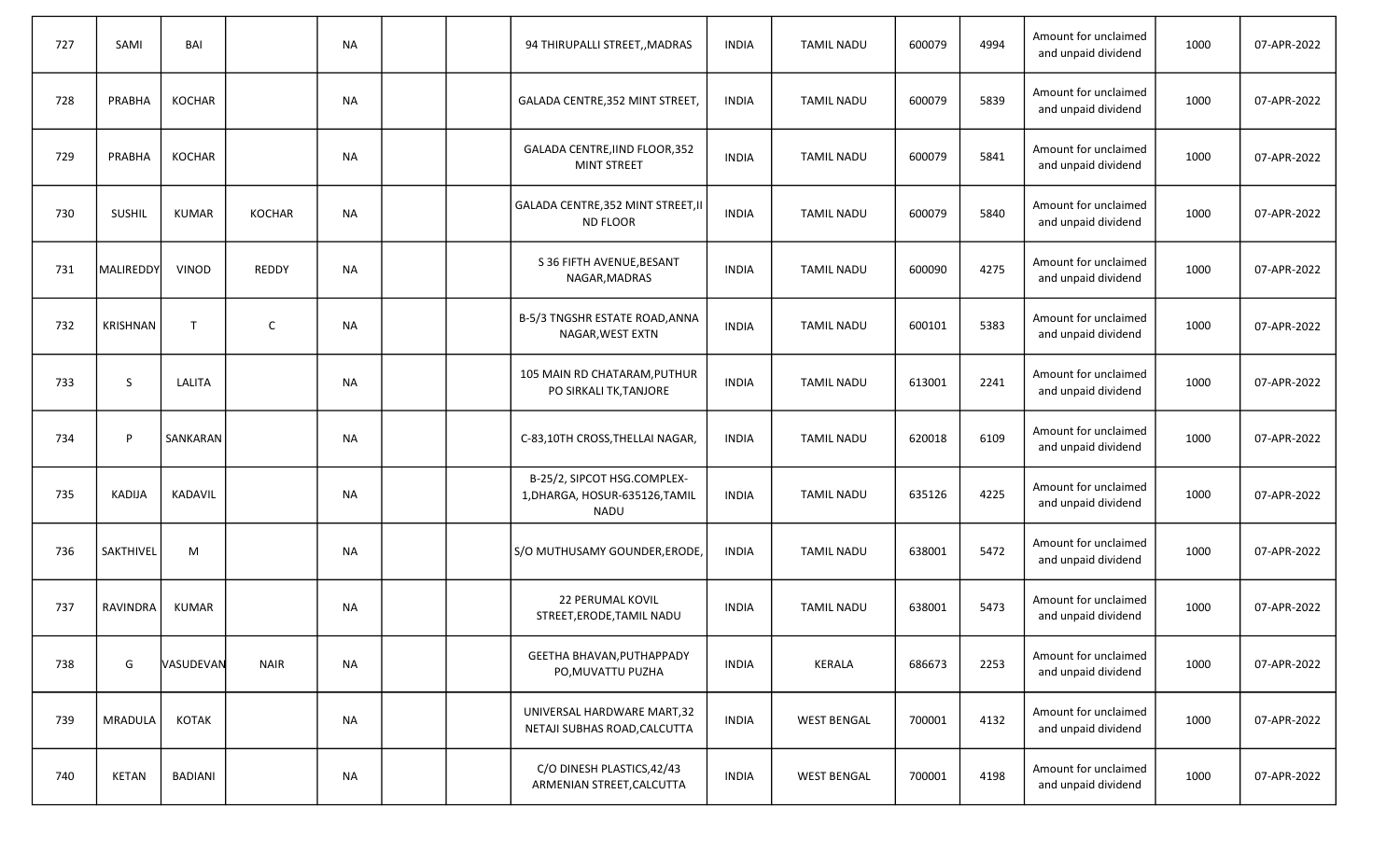| 741 | <b>ALOK</b>                | <b>DALMIA</b>       |                | <b>NA</b>       |            |            | C/O PRESTIGE STOCKS, 4 FAIRLIE<br>PLACE, 6TH FLOOR ROOM NO 607             | <b>INDIA</b> | <b>WEST BENGAL</b> | 700001 | 4208       | Amount for unclaimed<br>and unpaid dividend | 1000 | 07-APR-2022 |
|-----|----------------------------|---------------------|----------------|-----------------|------------|------------|----------------------------------------------------------------------------|--------------|--------------------|--------|------------|---------------------------------------------|------|-------------|
| 742 | <b>NISHA</b>               | <b>SHAH</b>         |                | NА              |            |            | C/O SUPARI TDG CORPN<br>25, AMARTALLA STR.,                                | <b>INDIA</b> | <b>WEST BENGAL</b> | 700001 | 5269       | Amount for unclaimed<br>and unpaid dividend | 1000 | 07-APR-2022 |
| 743 | <b>KUSUM</b>               | UNJHUNWALLA         |                | <b>NA</b>       |            |            | C/O TULSI FRAGRANCES, G P O BOX<br>NO 2491,17 EZRA STREET                  | <b>INDIA</b> | <b>WEST BENGAL</b> | 700001 | 5309       | Amount for unclaimed<br>and unpaid dividend | 1000 | 07-APR-2022 |
| 744 |                            | VANDANA UNJHUNWALLA |                | <b>NA</b>       |            |            | C/O TULSI FRAGRANCES, G P O BOX<br>NO 2491,17 EZRA STREET                  | <b>INDIA</b> | <b>WEST BENGAL</b> | 700001 | 5310       | Amount for unclaimed<br>and unpaid dividend | 1000 | 07-APR-2022 |
| 745 | RAMDULARI                  | <b>GUPTA</b>        |                | <b>NA</b>       |            |            | C/O HOOGHLY<br>LAMINATING, INDUSTRIES 6 CLIVE<br>ROW, GROUND FLOOR         | <b>INDIA</b> | <b>WEST BENGAL</b> | 700001 | 5342       | Amount for unclaimed<br>and unpaid dividend | 1000 | 07-APR-2022 |
| 746 | <b>SOORAJMULINAGARMULI</b> |                     | <b>PVT</b>     | <b>LTD</b>      |            |            | 8 B B D BAG EAST, CALCUTTA,                                                | <b>INDIA</b> | <b>WEST BENGAL</b> | 700001 | 5776       | Amount for unclaimed<br>and unpaid dividend | 1000 | 07-APR-2022 |
| 747 | $\mathbf{J}$               | <b>THOMAS</b>       | INVESTMENT     | <b>SERVICES</b> | <b>PVT</b> | <b>LTD</b> | 11 R N MUKHERJEE ROAD, CALCUTTA ·<br>700 001,                              | <b>INDIA</b> | <b>WEST BENGAL</b> | 700001 | 8002       | Amount for unclaimed<br>and unpaid dividend | 1000 | 07-APR-2022 |
| 748 | <b>SURESH</b>              | <b>KUMAR</b>        | SOMANI         | <b>NA</b>       |            |            | C/O NEW COMMERCIAL AGENCIES,3<br>COMML BLDGS 23 NS<br>ROAD, CALCUTTA       | <b>INDIA</b> | <b>WEST BENGAL</b> | 700001 | 4130       | Amount for unclaimed<br>and unpaid dividend | 1000 | 07-APR-2022 |
| 749 | AMIT                       | <b>KUMAR</b>        | <b>BAJORIA</b> | <b>NA</b>       |            |            | C/O A K BAJORIA & CO, 216 OLD<br>CHINA BAZAR STREET, 5TH FLOOR,<br>R.NO.19 | <b>INDIA</b> | <b>WEST BENGAL</b> | 700001 | 5265       | Amount for unclaimed<br>and unpaid dividend | 1000 | 07-APR-2022 |
| 750 | SUNIL                      | SARAF               |                | <b>NA</b>       |            |            | 18 B, NILMANI MITRA, STREET, 1ST<br>FLOOR, CALCUTTA - 700006               | <b>INDIA</b> | <b>WEST BENGAL</b> | 700006 | 7149       | Amount for unclaimed<br>and unpaid dividend | 2000 | 07-APR-2022 |
| 751 | <b>MINTU</b>               | SINGHAL             |                | NА              |            |            | 21/3 J M AVENUE, CALCUTTA,                                                 | <b>INDIA</b> | <b>WEST BENGAL</b> | 700006 | 5085       | Amount for unclaimed<br>and unpaid dividend | 1000 | 07-APR-2022 |
| 752 | PRANATH                    | <b>KUMAR</b>        | <b>GUPTA</b>   | $\sf NA$        |            |            | C/O MAHANDRA JAISWAL, 33B<br>GHOSH LANE, CALCUTTA                          | <b>INDIA</b> | <b>WEST BENGAL</b> | 700006 | 4200       | Amount for unclaimed<br>and unpaid dividend | 1000 | 07-APR-2022 |
| 753 | <b>VIVID</b>               | <b>VYAPAR</b>       | <b>PVT</b>     | <b>LTD</b>      |            |            | 62/1, STRAND ROAD, 1ST FLOOR,                                              | <b>INDIA</b> | <b>WEST BENGAL</b> | 700006 | 1910300073 | Amount for unclaimed<br>and unpaid dividend | 1000 | 07-APR-2022 |
| 754 | RAVINDRA                   | <b>KEDIA</b>        |                | <b>NA</b>       |            |            | C/O.KEDIA JEWELLERS, 143/1/1<br>COTTAN STREET, CALCUTTA-700 007            | <b>INDIA</b> | <b>WEST BENGAL</b> | 700007 | 6915       | Amount for unclaimed<br>and unpaid dividend | 2000 | 07-APR-2022 |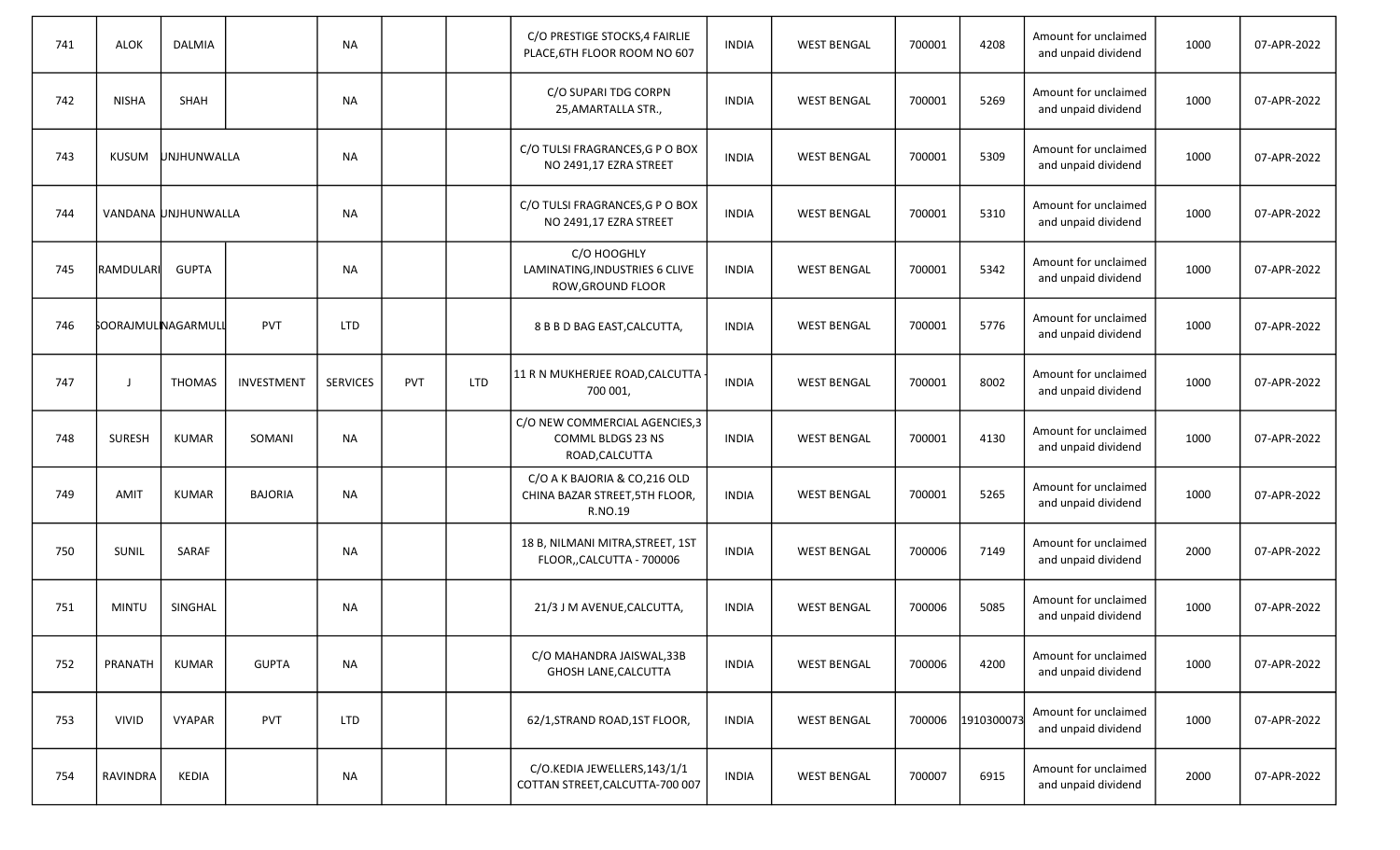| 755 | <b>MANOJ</b>    | SARAOGI        |             | <b>NA</b> |  | 18/1, MAHARSHI DEVENDRA<br>ROAD, 5TH FLOOR,<br>R.NO.83, CALCUTTA 700007     | <b>INDIA</b> | <b>WEST BENGAL</b> | 700007 | 7079 | Amount for unclaimed<br>and unpaid dividend | 2000 | 07-APR-2022 |
|-----|-----------------|----------------|-------------|-----------|--|-----------------------------------------------------------------------------|--------------|--------------------|--------|------|---------------------------------------------|------|-------------|
| 756 | <b>VIKRAM</b>   | <b>BHATTER</b> |             | <b>NA</b> |  | 23 VIVEKANAND ROAD, 3RD<br>FLOOR, KOLKATA                                   | <b>INDIA</b> | <b>WEST BENGAL</b> | 700007 | 1478 | Amount for unclaimed<br>and unpaid dividend | 1000 | 07-APR-2022 |
| 757 | BAJARANG        | <b>GUPTA</b>   |             | <b>NA</b> |  | C/O SURESH TRADING CO,4 BALLAV<br>DAS STREET, 2ND FLOOR                     | <b>INDIA</b> | <b>WEST BENGAL</b> | 700007 | 4155 | Amount for unclaimed<br>and unpaid dividend | 1000 | 07-APR-2022 |
| 758 | SANJAY          | AGARWAL        |             | <b>NA</b> |  | C/O SURESH TRADING CO,4 BALLAV<br>DAS STREET, 2ND FLOOR                     | <b>INDIA</b> | <b>WEST BENGAL</b> | 700007 | 4156 | Amount for unclaimed<br>and unpaid dividend | 1000 | 07-APR-2022 |
| 759 | INDU            | <b>SWAIKA</b>  |             | <b>NA</b> |  | C/O BING COMMERCIAL CORPN,9<br>JAGMOHAN MULLICK LANE, 2ND<br><b>FLOOR</b>   | <b>INDIA</b> | <b>WEST BENGAL</b> | 700007 | 4157 | Amount for unclaimed<br>and unpaid dividend | 1000 | 07-APR-2022 |
| 760 | <b>KIRAN</b>    | AGARWAL        |             | <b>NA</b> |  | C/O BINA COMM CORPORATION, 9<br>JAGMOHAN MULLICK LANE, 2ND<br><b>FLOOR</b>  | <b>INDIA</b> | <b>WEST BENGAL</b> | 700007 | 4162 | Amount for unclaimed<br>and unpaid dividend | 1000 | 07-APR-2022 |
| 761 | SUSHILA         | <b>GUPTA</b>   |             | <b>NA</b> |  | 11 SAMBHU CHATTERJEE<br>STREET, CALCUTTA,                                   | <b>INDIA</b> | <b>WEST BENGAL</b> | 700007 | 4202 | Amount for unclaimed<br>and unpaid dividend | 1000 | 07-APR-2022 |
| 762 | <b>UMA</b>      | <b>GUPTA</b>   |             | <b>NA</b> |  | 8 MADAN MOHAN BURMAN ST, FIRST<br>FLOOR, CALCUTTA                           | <b>INDIA</b> | <b>WEST BENGAL</b> | 700007 | 5325 | Amount for unclaimed<br>and unpaid dividend | 1000 | 07-APR-2022 |
| 763 | PRABHA          | <b>SHAH</b>    |             | <b>NA</b> |  | C/O MURARI LAL SNIV KUMAR,94<br>LOWER CHITPUR ROAD, CALCUTTA                | <b>INDIA</b> | <b>WEST BENGAL</b> | 700007 | 5338 | Amount for unclaimed<br>and unpaid dividend | 1000 | 07-APR-2022 |
| 764 | ARMESHWA SHARMA |                |             | <b>NA</b> |  | 161/1 M G ROAD, BANGUR<br>BUILDING, 4TH FLOOR ROOM NO 96                    | <b>INDIA</b> | <b>WEST BENGAL</b> | 700007 | 6111 | Amount for unclaimed<br>and unpaid dividend | 1000 | 07-APR-2022 |
| 765 | <b>VINEET</b>   | KUMAR          | <b>JAIN</b> | <b>NA</b> |  | C/O JAI ROAD CARRIERS, 45 KALI<br>KRISHNA TAGORE ST, CALCUTTA               | <b>INDIA</b> | <b>WEST BENGAL</b> | 700007 | 4148 | Amount for unclaimed<br>and unpaid dividend | 1000 | 07-APR-2022 |
| 766 | <b>MOHINI</b>   | <b>DEBI</b>    | <b>JAIN</b> | <b>NA</b> |  | C/O SAGARMAL JAIN, 68<br>MANOHARDAS STREET, SONAPATTI                       | <b>INDIA</b> | <b>WEST BENGAL</b> | 700007 | 5279 | Amount for unclaimed<br>and unpaid dividend | 1000 | 07-APR-2022 |
| 767 | <b>BIMAL</b>    | <b>KUMAR</b>   | SARAF       | <b>NA</b> |  | C/O KAUSHIK ENTERPRISES, 11A<br>MAHARSHI DEVENDRA ROAD, 5TH<br><b>FLOOR</b> | <b>INDIA</b> | <b>WEST BENGAL</b> | 700007 | 5293 | Amount for unclaimed<br>and unpaid dividend | 1000 | 07-APR-2022 |
| 768 | <b>RATAN</b>    | LAL            | SHARMA      | NA        |  | C/O BHANWARLAL<br>SHANKARLAL, 203/1 MAHATMA<br>GANDHI ROAD, CALCUTTA        | <b>INDIA</b> | <b>WEST BENGAL</b> | 700007 | 5321 | Amount for unclaimed<br>and unpaid dividend | 1000 | 07-APR-2022 |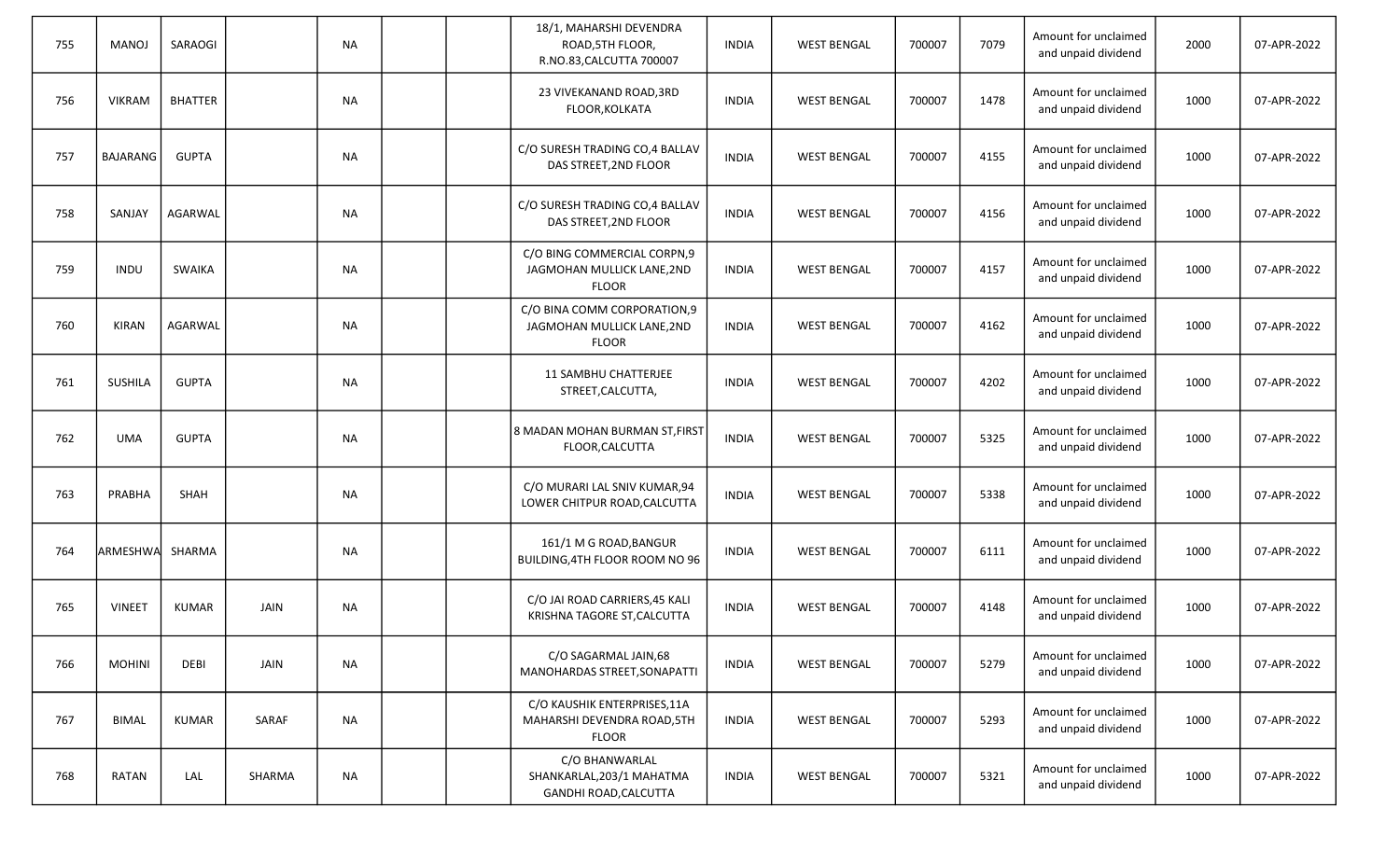| 769 | <b>MURARI</b>   | LAL                  | <b>SHAN</b>       | <b>NA</b>       |            |            | C/O HEET TRADING CO,94 LOWER<br>CHITPUR ROAD, CALCUTTA                                | <b>INDIA</b> | <b>WEST BENGAL</b> | 700007 | 5337     | Amount for unclaimed<br>and unpaid dividend | 1000 | 07-APR-2022 |
|-----|-----------------|----------------------|-------------------|-----------------|------------|------------|---------------------------------------------------------------------------------------|--------------|--------------------|--------|----------|---------------------------------------------|------|-------------|
| 770 | ANNU            | PRASAD               |                   | <b>NA</b>       |            |            | C/O.L PRASAD, DIR(OPM) HCL,1,<br>ASHUTOSH CHOWDHHARY<br>AVENUE,, CALCUTTA-700019      | <b>INDIA</b> | <b>WEST BENGAL</b> | 700019 | 7691     | Amount for unclaimed<br>and unpaid dividend | 1000 | 07-APR-2022 |
| 771 | NIRMALA         | <b>KAPUR</b>         |                   | <b>NA</b>       |            |            | 97/3 B HAZAR ROAD, CALCUTTA,                                                          | <b>INDIA</b> | <b>WEST BENGAL</b> | 700026 | 5077     | Amount for unclaimed<br>and unpaid dividend | 1000 | 07-APR-2022 |
| 772 | RANJANA         | <b>TALWAR</b>        |                   | <b>NA</b>       |            |            | 5/1-C, BELVENDERE<br>ROAD,,ALIPORE,,CALCUTTA-700027                                   | <b>INDIA</b> | <b>WEST BENGAL</b> | 700027 | 7819     | Amount for unclaimed<br>and unpaid dividend | 1000 | 07-APR-2022 |
| 773 |                 | PRITILATA HAKRABORTY |                   | <b>NA</b>       |            |            | 142C KANKULIA RD, CALCUTTA,                                                           | <b>INDIA</b> | <b>WEST BENGAL</b> | 700029 | 5084     | Amount for unclaimed<br>and unpaid dividend | 1000 | 07-APR-2022 |
| 774 | CHANDRA         | PRAKASH              | PATEL             | <b>NA</b>       |            |            | C/O DR K K DAWN, 19/4 NORTHERN<br>AVENUE, CALCUTTA                                    | <b>INDIA</b> | <b>WEST BENGAL</b> | 700037 | 4136     | Amount for unclaimed<br>and unpaid dividend | 1000 | 07-APR-2022 |
| 775 | <b>MITA</b>     | <b>BASAK</b>         |                   | NА              |            |            | 38/1A/78 MANICKTOLA, MAIN<br>ROAD, CALCUTTA                                           | <b>INDIA</b> | <b>WEST BENGAL</b> | 700054 | 4185     | Amount for unclaimed<br>and unpaid dividend | 1000 | 07-APR-2022 |
| 776 | SWAIKA          | <b>STOCK</b>         | <b>AND</b>        | <b>NVESTMEN</b> | <b>PVT</b> | <b>LTD</b> | P-187 CIT ROAD, VIP MARKET-LG-<br>25, KOLKATA,                                        | <b>INDIA</b> | <b>WEST BENGAL</b> | 700054 | 16253818 | Amount for unclaimed<br>and unpaid dividend | 2000 | 07-APR-2022 |
| 777 | LAXMI           | <b>JALAN</b>         |                   | <b>NA</b>       |            |            | 1 BRITISH INDIAN STREET, IST<br>FLOOR, ROOM NO 103                                    | <b>INDIA</b> | <b>WEST BENGAL</b> | 700069 | 5311     | Amount for unclaimed<br>and unpaid dividend | 1000 | 07-APR-2022 |
| 778 | SEEMA           | <b>NISAR</b>         |                   | NА              |            |            | P 17 NEW CIT ROAD 5TH<br>FLOOR, KOLKATA,                                              | <b>INDIA</b> | <b>WEST BENGAL</b> | 700073 | 5355     | Amount for unclaimed<br>and unpaid dividend | 1000 | 07-APR-2022 |
| 779 | <b>OM</b>       | PRAKASH              | <b>MAHESHWARI</b> | <b>NA</b>       |            |            | C/O.SHREE GOPAL<br>MAHESHWARI, FLAT NO.E 320, SUKHI<br>SANSAR, 134 SALKIA SCHOOL ROAD | <b>INDIA</b> | <b>WEST BENGAL</b> | 711106 | 4138     | Amount for unclaimed<br>and unpaid dividend | 1000 | 07-APR-2022 |
| 780 | RAJENDRA        | <b>GUPTA</b>         |                   | <b>NA</b>       |            |            | 122/40 J N MUKHERJEE<br>ROAD, GHUSURY HOWRAH,                                         | <b>INDIA</b> | <b>WEST BENGAL</b> | 711107 | 4212     | Amount for unclaimed<br>and unpaid dividend | 1000 | 07-APR-2022 |
| 781 | <b>SUBHENDU</b> | <b>DAS</b>           |                   | <b>NA</b>       |            |            | B/2/23 PASCHIMPARA, PO<br>BHATTANAGAR, D T HOWRAH                                     | <b>INDIA</b> | <b>WEST BENGAL</b> | 711203 | 4126     | Amount for unclaimed<br>and unpaid dividend | 1000 | 07-APR-2022 |
| 782 | <b>ANUP</b>     | CHAND                | <b>BADALIA</b>    | <b>NA</b>       |            |            | 50A NETAJI AVENUE, SERAM<br>PORE, HOOGHLY                                             | <b>INDIA</b> | <b>WEST BENGAL</b> | 712201 | 4151     | Amount for unclaimed<br>and unpaid dividend | 1000 | 07-APR-2022 |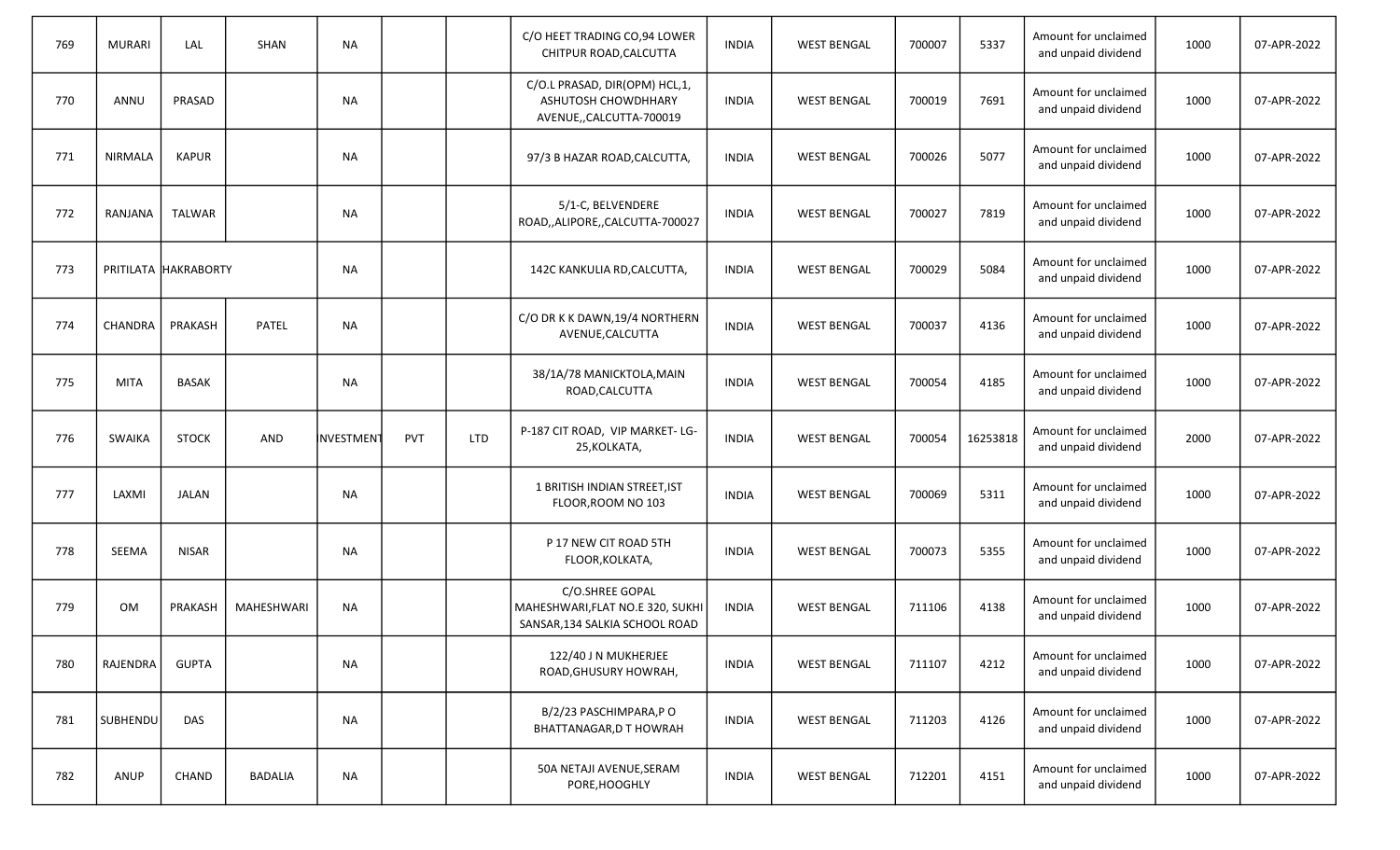| 783 | ALKA                | <b>RUNGTA</b>        |                | <b>NA</b> |  | <b>HINDUSTAN MOTOR</b><br>LTD, HINDMOTOR COLONY, TH 97,                   | <b>INDIA</b> | <b>WEST BENGAL</b> | 712233 | 5284 | Amount for unclaimed<br>and unpaid dividend | 1000 | 07-APR-2022 |
|-----|---------------------|----------------------|----------------|-----------|--|---------------------------------------------------------------------------|--------------|--------------------|--------|------|---------------------------------------------|------|-------------|
| 784 | <b>SUBHASH</b>      | <b>KUMAR</b>         | AGARWALA       | <b>NA</b> |  | C/O SREE NARAYAN<br>STORES, MAHABIR STHAN, SILIGURI                       | <b>INDIA</b> | <b>WEST BENGAL</b> | 734404 | 5319 | Amount for unclaimed<br>and unpaid dividend | 1000 | 07-APR-2022 |
| 785 |                     | DEBAJYOTI HAKRABORTY |                | <b>NA</b> |  | C/O.SASTHI CHAKRABORTTY, P.O.<br>BETHUADAHARI,, VILLA MANASHI<br>PALLI    | <b>INDIA</b> | <b>WEST BENGAL</b> | 741126 | 6978 | Amount for unclaimed<br>and unpaid dividend | 1000 | 07-APR-2022 |
| 786 | ANANDA              | <b>HARI</b>          | <b>ROY</b>     | <b>NA</b> |  | VILL P O BENALI, DIST NADIA WEST<br>BENGAL,                               | <b>INDIA</b> | <b>WEST BENGAL</b> | 741502 | 4146 | Amount for unclaimed<br>and unpaid dividend | 1000 | 07-APR-2022 |
| 787 | ARUN                | <b>KUMAR</b>         | JAIN           | <b>NA</b> |  | C/O BIJAY KUMAR JAIN, VILL<br>KAMARTHUBA P O HABRA, DIST N 24<br>PARGANAS | <b>INDIA</b> | <b>WEST BENGAL</b> | 743263 | 4194 | Amount for unclaimed<br>and unpaid dividend | 1000 | 07-APR-2022 |
| 788 | SAROJDEVI   PATODIA |                      |                | <b>NA</b> |  | CHONDHARY BAZAR, CUTTACK,                                                 | <b>INDIA</b> | Orissa             | 753001 | 3976 | Amount for unclaimed<br>and unpaid dividend | 1000 | 07-APR-2022 |
| 789 | <b>BIPIN</b>        | BIHARI               | ROUT           | <b>NA</b> |  | QR NO C/155, HAL<br>TOWNSHIP, SUNABEDA                                    | <b>INDIA</b> | Orissa             | 763002 | 4755 | Amount for unclaimed<br>and unpaid dividend | 1000 | 07-APR-2022 |
| 790 | <b>BINOD</b>        | <b>KUMAR</b>         | AGARWALA       | <b>NA</b> |  | C/O KASHMIR CLOTH STORES, MAIN<br>ROAD, RAJGANGPUR                        | <b>INDIA</b> | Orissa             | 770017 | 3974 | Amount for unclaimed<br>and unpaid dividend | 1000 | 07-APR-2022 |
| 791 | RAJESH              | <b>JAIN</b>          |                | <b>NA</b> |  | C/O RAJESH TEXTILE, 22 KESHAV<br>KATRA, GUWAHATI                          | <b>INDIA</b> | ASSAM              | 781001 | 1554 | Amount for unclaimed<br>and unpaid dividend | 1000 | 07-APR-2022 |
| 792 | <b>MRINAL</b>       | KANTI                | PAUL           | <b>NA</b> |  | BINOVANAGAR, KAHILIPARA<br>COLONY, NR PUJA MANDAP                         | <b>INDIA</b> | ASSAM              | 781018 | 1547 | Amount for unclaimed<br>and unpaid dividend | 1000 | 07-APR-2022 |
| 793 | <b>DILEEP</b>       | <b>KUMAR</b>         | <b>DOKANIA</b> | NА        |  | C/O MADOORIE TEA ESTATE, PO<br>NAZIRA, DIST SIBSAGAR                      | <b>INDIA</b> | ASSAM              | 785685 | 1479 | Amount for unclaimed<br>and unpaid dividend | 1000 | 07-APR-2022 |
| 794 | PADMINI             | <b>JAIN</b>          |                | <b>NA</b> |  | MANGALCHAND MEGHRAJ<br>PATNI, THANGAL BAZAR, IMPHAL<br>MANIPUR            | <b>INDIA</b> | <b>MANIPUR</b>     | 795001 | 5238 | Amount for unclaimed<br>and unpaid dividend | 1000 | 07-APR-2022 |
| 795 | HANDRAKAN           | SINHA                |                | <b>NA</b> |  | 5/5 ANANDPURI, WEST BORING<br>CANAL ROAD, PATNA                           | <b>INDIA</b> | <b>BIHAR</b>       | 800001 | 4450 | Amount for unclaimed<br>and unpaid dividend | 1000 | 07-APR-2022 |
| 796 | RAJESH              | <b>KUMAR</b>         |                | NA        |  | S/O CHANDRA SHEKHAR<br>PRASAD, SITA SARAN<br>LANE, MITHAPUR               | <b>INDIA</b> | <b>BIHAR</b>       | 800001 | 4453 | Amount for unclaimed<br>and unpaid dividend | 1000 | 07-APR-2022 |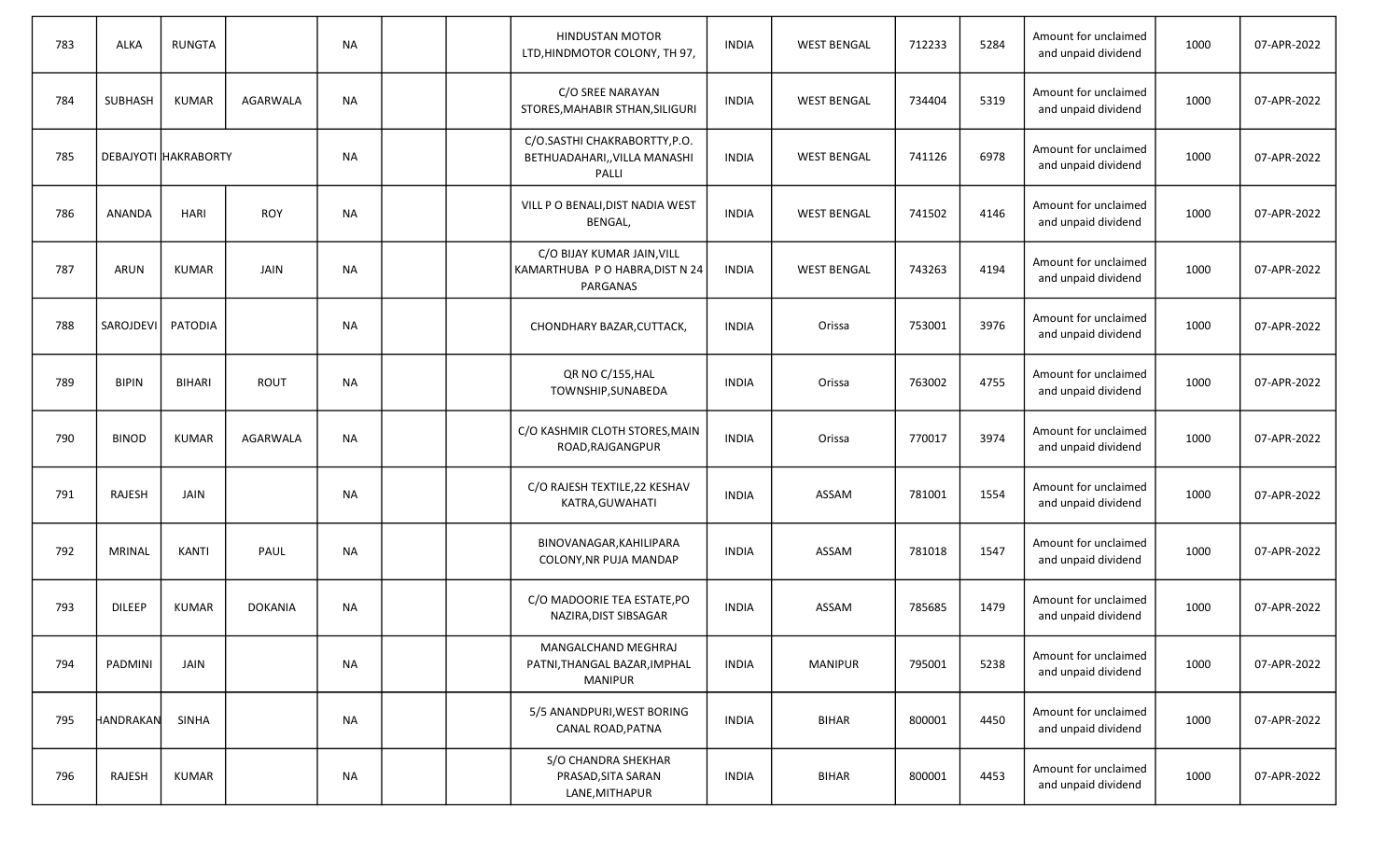| 797 | MANORAMA           | PRASAD         |              | <b>NA</b> | SHYAMKRISHNA PRASAD<br>AWAS, MANORAMA B5, PEOPLES CO<br>OP,COLONY,KANKARBAGH                     | <b>INDIA</b> | <b>BIHAR</b>     | 800020 | 4454 | Amount for unclaimed<br>and unpaid dividend | 1000 | 07-APR-2022 |
|-----|--------------------|----------------|--------------|-----------|--------------------------------------------------------------------------------------------------|--------------|------------------|--------|------|---------------------------------------------|------|-------------|
| 798 | <b>MEETA</b>       | <b>DAYAL</b>   |              | <b>NA</b> | C/O RAM DAYAL SINGH, GANDHI<br><b>MURTY</b><br>COMPOUND, PATELNAGAR, PO<br><b>SHASTRI NAGAR</b>  | <b>INDIA</b> | <b>BIHAR</b>     | 800023 | 4448 | Amount for unclaimed<br>and unpaid dividend | 1000 | 07-APR-2022 |
| 799 | RAJKISHOR          | PRASAD         | <b>SINHA</b> | <b>NA</b> | SHARDA<br>MEDICO, RAMCHANDARPUR, BIHAR<br><b>SHARIF NALANDA</b>                                  | <b>INDIA</b> | <b>BIHAR</b>     | 803101 | 4462 | Amount for unclaimed<br>and unpaid dividend | 1000 | 07-APR-2022 |
| 800 | <b>BINAY</b>       | <b>KUMAR</b>   | <b>KEDIA</b> | <b>NA</b> | C/O GIRDHARI LAL KEDIA, CLOTH<br>MERCHANT, P O PACHAMBA                                          | INDIA        | <b>BIHAR</b>     | 815316 | 5989 | Amount for unclaimed<br>and unpaid dividend | 1000 | 07-APR-2022 |
| 801 | <b>VIVEK</b>       | <b>JAIN</b>    |              | <b>NA</b> | C/O BARJATYA HANDLOOM<br>STORE, MIRSAFAYAT ROAD, PURANI<br>GODAM                                 | <b>INDIA</b> | <b>BIHAR</b>     | 823001 | 4205 | Amount for unclaimed<br>and unpaid dividend | 1000 | 07-APR-2022 |
| 802 | RAGHUNATHMOHAPATRA |                |              | <b>NA</b> | AT J R HOSPITAL, PO KEDLA,                                                                       | <b>INDIA</b> | <b>JHARKHAND</b> | 825325 | 4584 | Amount for unclaimed<br>and unpaid dividend | 1000 | 07-APR-2022 |
| 803 | <b>VIPAN</b>       | CHANDER        | ARORA        | <b>NA</b> | SECTOR 4D, QR NO 2024, BOKARO<br><b>STEEL CITY</b>                                               | <b>INDIA</b> | <b>JHARKHAND</b> | 827004 | 1494 | Amount for unclaimed<br>and unpaid dividend | 1000 | 07-APR-2022 |
| 804 | <b>BAJRANG</b>     | LAL            | <b>MODI</b>  | <b>NA</b> | C/O PHOOL CHAND RAM GOPAL<br>MODI, GOLA ROAD, RAMGARH<br>CANTT, DIST.RAMGARH                     | INDIA        | <b>JHARKHAND</b> | 829122 | 4590 | Amount for unclaimed<br>and unpaid dividend | 1000 | 07-APR-2022 |
| 805 | <b>SUDHA</b>       | <b>DWIVEDI</b> |              | <b>NA</b> | C/O J N DHAR DWIVEDI, DY.C.M.E.I<br>PROJECT OFFICER, POST - SAYAL                                | <b>INDIA</b> | <b>JHARKHAND</b> | 829125 | 4588 | Amount for unclaimed<br>and unpaid dividend | 1000 | 07-APR-2022 |
| 806 | RAJEEV             | <b>AGARWAL</b> |              | <b>NA</b> | M/S MICA MOLD,, PO SUNDER<br>NAGAR                                                               | <b>INDIA</b> | <b>JHARKHAND</b> | 832107 | 4237 | Amount for unclaimed<br>and unpaid dividend | 1000 | 07-APR-2022 |
| 807 | <b>UMESH</b>       | <b>KESHRI</b>  |              | NA        | LOWER CHUTIA, RANCHI,                                                                            | INDIA        | <b>JHARKHAND</b> | 834001 | 4592 | Amount for unclaimed<br>and unpaid dividend | 1000 | 07-APR-2022 |
| 808 | <b>BIJAY</b>       | <b>KUMAR</b>   | DHANUKA      | <b>NA</b> | SHEEVAS SYNDICATES, BAGLA<br>MANSION II FLOOR, LALJI HIRJI ROAD                                  | <b>INDIA</b> | <b>JHARKHAND</b> | 834001 | 4589 | Amount for unclaimed<br>and unpaid dividend | 1000 | 07-APR-2022 |
| 809 | RAJ                | KUMARI         | KANOI        | <b>NA</b> | C/O KASHI PRASAD KANOI, COURT<br>ROAD BYE LANE, NEAR BIHAR CLUB                                  | <b>INDIA</b> | <b>JHARKHAND</b> | 834001 | 4591 | Amount for unclaimed<br>and unpaid dividend | 1000 | 07-APR-2022 |
| 810 | SAROJDEVI          | PANSARI        |              | <b>NA</b> | <b>C/O RAJKUMAR LALIT</b><br>KUMAR, STATION RD P/O<br>JAYNAGAR, DIST MADHUBANI N<br><b>BIHAR</b> | <b>INDIA</b> | <b>JHARKHAND</b> | 847226 | 5584 | Amount for unclaimed<br>and unpaid dividend | 1000 | 07-APR-2022 |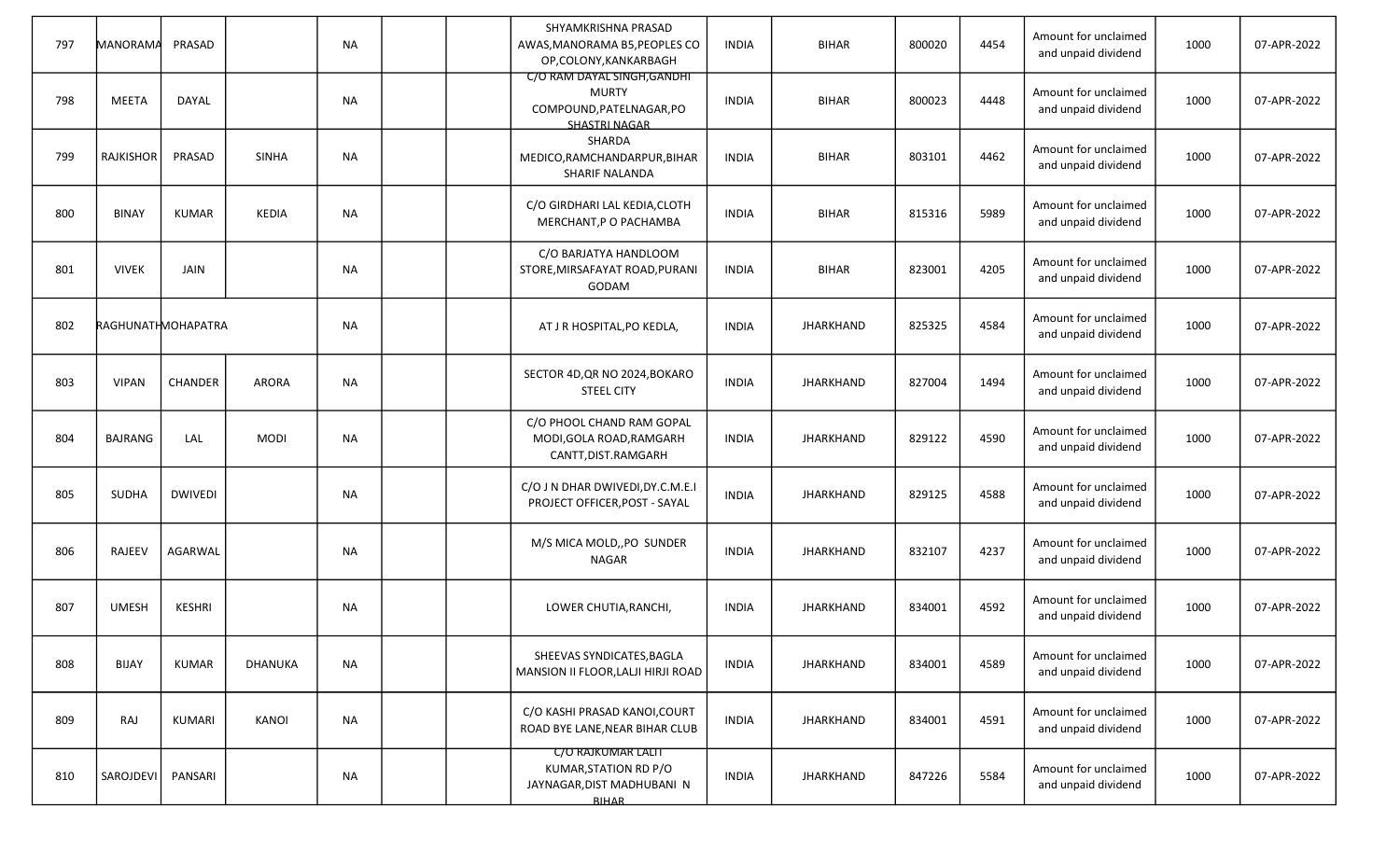| 811 | <b>KANMAL</b>    |              | <b>MEHTA</b>  | <b>NA</b> |  | 141/1A JACKSON LANE            | <b>INDIA</b> | <b>WEST BENGAL</b> | 700001 | 7845 | Amount for unclaimed<br>and unpaid dividend | 30  | 07-APR-2022 |
|-----|------------------|--------------|---------------|-----------|--|--------------------------------|--------------|--------------------|--------|------|---------------------------------------------|-----|-------------|
| 812 | MALLINATH        |              | <b>DEY</b>    | <b>NA</b> |  | 20A GIRISH PART NORTH          | <b>INDIA</b> | <b>WEST BENGAL</b> | 700001 | 7846 | Amount for unclaimed<br>and unpaid dividend | 30  | 07-APR-2022 |
| 813 | RAJENDRA         |              | <b>MEHTA</b>  | <b>NA</b> |  | 141/1A JACKSON LANE            | <b>INDIA</b> | <b>WEST BENGAL</b> | 700001 | 7847 | Amount for unclaimed<br>and unpaid dividend | 30  | 07-APR-2022 |
| 814 | <b>DIPANKAR</b>  |              | PAL           | <b>NA</b> |  | 40/1 BROJONATH LAHIRI LANE     | <b>INDIA</b> | <b>WEST BENGAL</b> | 700004 | 7848 | Amount for unclaimed<br>and unpaid dividend | 30  | 07-APR-2022 |
| 815 | PRAKASH          | <b>KUMAR</b> | <b>KEDIA</b>  | <b>NA</b> |  | 8, AMARTOLLA STREET            | <b>INDIA</b> | <b>WEST BENGAL</b> | 700001 | 7849 | Amount for unclaimed<br>and unpaid dividend | 30  | 07-APR-2022 |
| 816 | RAMDAYAL         |              | PRASAD        | <b>NA</b> |  | 537/6, AIRPORT NEW COLONY      | <b>INDIA</b> | <b>WEST BENGAL</b> | 700052 | 7850 | Amount for unclaimed<br>and unpaid dividend | 30  | 07-APR-2022 |
| 817 | SOHANLAL         | SARAOGI      | <b>PANDEY</b> | <b>NA</b> |  | 66, NALINI SETT ROAD           | <b>INDIA</b> | <b>WEST BENGAL</b> | 700007 | 7851 | Amount for unclaimed<br>and unpaid dividend | 30  | 07-APR-2022 |
| 818 | ARUNADEY         |              |               | <b>NA</b> |  | 8/3, CHINTAMONI DAS LANE       | <b>INDIA</b> | <b>WEST BENGAL</b> | 700009 | 7852 | Amount for unclaimed<br>and unpaid dividend | 330 | 07-APR-2022 |
| 819 | <b>PRADIP</b>    |              | <b>TODI</b>   | <b>NA</b> |  | 112, BAITHANK KHANA ROAD       | <b>INDIA</b> | <b>WEST BENGAL</b> | 700009 | 7853 | Amount for unclaimed<br>and unpaid dividend | 330 | 07-APR-2022 |
| 820 | <b>HINDU</b>     |              | PATODIA       | <b>NA</b> |  | 112, NAITHAK KHANA ROAD        | <b>INDIA</b> | <b>WEST BENGAL</b> | 700009 | 7854 | Amount for unclaimed<br>and unpaid dividend | 330 | 07-APR-2022 |
| 821 | <b>PROTHYUSH</b> | RAJAN        | <b>SARKAR</b> | <b>NA</b> |  | 98E, PREMCHAND BORAS STREET    | <b>INDIA</b> | <b>WEST BENGAL</b> | 700012 | 7855 | Amount for unclaimed<br>and unpaid dividend | 330 | 07-APR-2022 |
| 822 | RAJENDRA         | <b>KUMAR</b> | KHATU         | <b>NA</b> |  | C/O.CHITAVALSAH JUTE MILLS CO. | <b>INDIA</b> | <b>WEST BENGAL</b> | 700001 | 7856 | Amount for unclaimed<br>and unpaid dividend | 330 | 07-APR-2022 |
| 823 | <b>RUPAK</b>     |              | BANNERJEE     | <b>NA</b> |  | 14/1, SNUFF MILL STREET        | <b>INDIA</b> | <b>WEST BENGAL</b> | 700056 | 7857 | Amount for unclaimed<br>and unpaid dividend | 330 | 07-APR-2022 |
| 824 | SHYAMAL          | <b>KUMAR</b> | MUKHERJI      | NA        |  | 3, N.S.ROAD                    | <b>INDIA</b> | <b>WEST BENGAL</b> | 700001 | 7858 | Amount for unclaimed<br>and unpaid dividend | 330 | 07-APR-2022 |